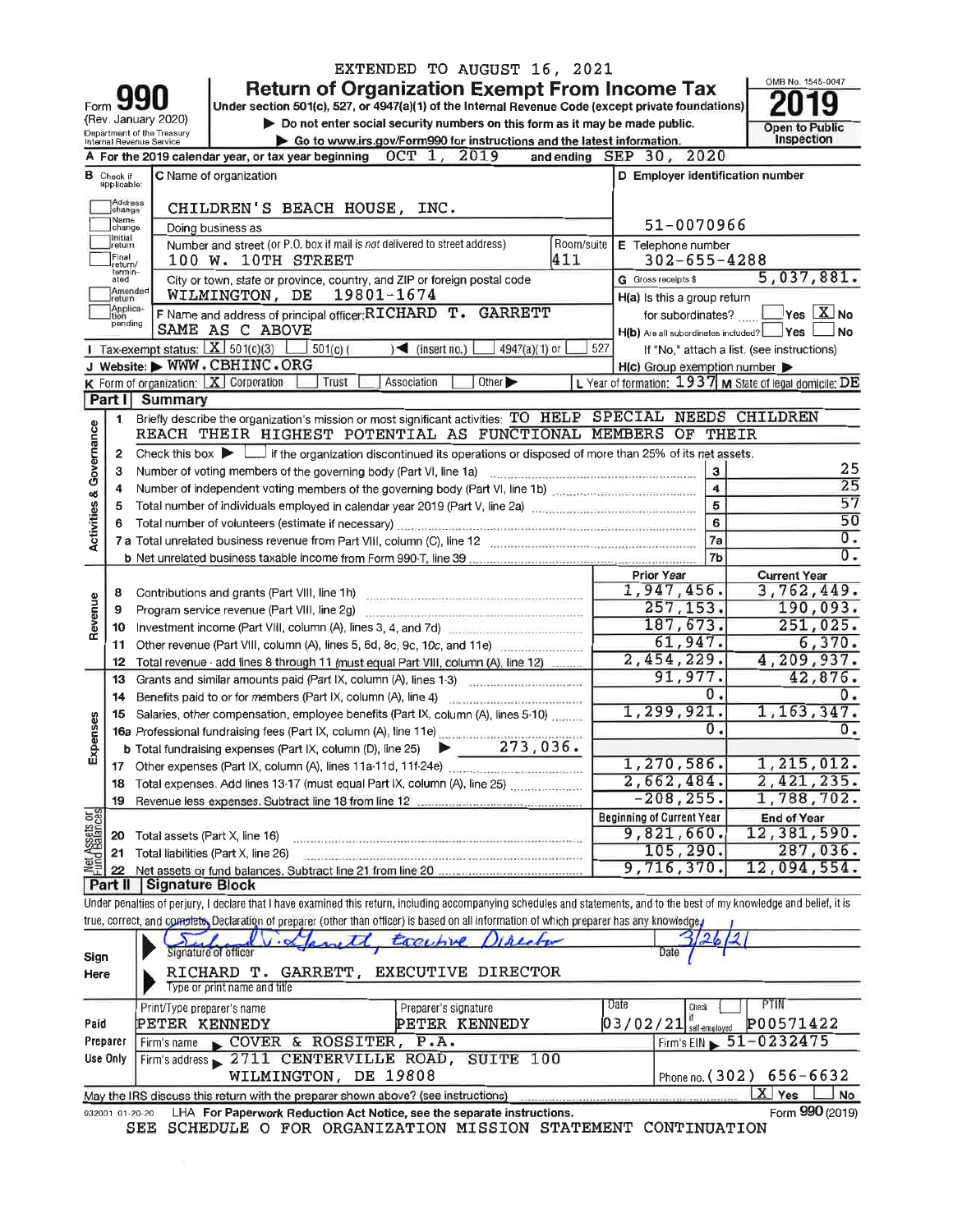|              | CHILDREN'S BEACH HOUSE, INC.<br>51-0070966<br>Page 2<br>Form 990 (2019)                                                                                                                                                                                                              |
|--------------|--------------------------------------------------------------------------------------------------------------------------------------------------------------------------------------------------------------------------------------------------------------------------------------|
|              | Part III Statement of Program Service Accomplishments                                                                                                                                                                                                                                |
| 1            | Briefly describe the organization's mission:                                                                                                                                                                                                                                         |
|              | CHILDREN'S BEACH HOUSE FULFILLS LYDIA CHICHESTER DUPONT'S DIRECTIVE TO                                                                                                                                                                                                               |
|              | HELP CHILDREN WITH SPECIAL NEEDS REACH THEIR HIGHEST POTENTIAL AS                                                                                                                                                                                                                    |
|              | FUNCTIONING MEMBERS OF THEIR FAMILIES AND COMMUNITIES.                                                                                                                                                                                                                               |
| $\mathbf{2}$ | Did the organization undertake any significant program services during the year which were not listed on the                                                                                                                                                                         |
|              | $\overline{\ }$ Yes $\overline{\rm X}$ No<br>prior Form 990 or 990-EZ?                                                                                                                                                                                                               |
|              | If "Yes," describe these new services on Schedule O.                                                                                                                                                                                                                                 |
| 3            | $\vert$ Yes $\vert$ $\mathrm{X}\vert$ No<br>Did the organization cease conducting, or make significant changes in how it conducts, any program services?                                                                                                                             |
|              | If "Yes," describe these changes on Schedule O.                                                                                                                                                                                                                                      |
| 4            | Describe the organization's program service accomplishments for each of its three largest program services, as measured by expenses.<br>Section 501(c)(3) and 501(c)(4) organizations are required to report the amount of grants and allocations to others, the total expenses, and |
|              | revenue, if any, for each program service reported.                                                                                                                                                                                                                                  |
| 4a l         | $1,001,620$ .<br>) (Expenses \$<br>including grants of \$<br>(Code:<br>(Revenue \$                                                                                                                                                                                                   |
|              | THE YOUTH DEVELOPMENT PROGRAM SERVES CHILDREN AGE<br>18 AND SEEKS TO<br>TO.                                                                                                                                                                                                          |
|              | STRENGTHEN THE TIME-TESTED SUPPORTS THAT REDUCE RISKS AND FOSTER                                                                                                                                                                                                                     |
|              | RESILIENCE IN CHILDREN AND YOUTH. THE PROGRAM DIRECTS A GREAT DEAL OF<br>TIME AND ENERGY TO CULTIVATE AND SAFEGUARD RELATIONSHIPS WITHIN THE                                                                                                                                         |
|              | FAMILY.                                                                                                                                                                                                                                                                              |
|              |                                                                                                                                                                                                                                                                                      |
|              |                                                                                                                                                                                                                                                                                      |
|              |                                                                                                                                                                                                                                                                                      |
|              |                                                                                                                                                                                                                                                                                      |
|              |                                                                                                                                                                                                                                                                                      |
|              |                                                                                                                                                                                                                                                                                      |
| 4b           | 223,910.<br>18,410.<br>including grants of \$<br>) (Expenses \$<br>(Code:<br>) (Revenue \$                                                                                                                                                                                           |
|              | THE EDUCERE INSTITUTE OFFERS CONTENT, TOOLS, AND CONSULTING TO HELP                                                                                                                                                                                                                  |
|              | BUSINESSES, NONPROFITS, AND COMMUNITIES THRIVE IN THEIR ENVIRONMENT.<br>THROUGH A PROCESS OF INQUIRY, DIALOGUE, AND OTHER TOOLS, THE                                                                                                                                                 |
|              | ORGANIZATION SERVES AS A THOUGHT PARTNER TO HELP ORGANIZATIONS TO                                                                                                                                                                                                                    |
|              | EXAMINE AND DEVELOP DECISION-MAKING, EXPERIMENT WITH NEW WAYS OF                                                                                                                                                                                                                     |
|              | THINKING AND BEING, AND COMMIT TO ACTION STEPS THAT HELP PROFESSIONALS                                                                                                                                                                                                               |
|              | TO ACHIEVE THEIR GOALS.                                                                                                                                                                                                                                                              |
|              |                                                                                                                                                                                                                                                                                      |
|              |                                                                                                                                                                                                                                                                                      |
|              |                                                                                                                                                                                                                                                                                      |
|              |                                                                                                                                                                                                                                                                                      |
| 4с           | $42$ , $876$ $\cdot$ ) (Revenue \$<br>$\overline{822}$ , 171. including grants of \$<br>171,683.<br>) (Expenses \$<br>(Code:                                                                                                                                                         |
|              | THE CHILD DEVELOPMENT CENTER SERVES EARLY CHILDHOOD LEARNERS, AS YOUNG<br>AS AGE 3, ALLOWING THE ORGANIZATION TO EXPAND CURRENT PROGRAMMING BY                                                                                                                                       |
|              | IDENTIFYING AND SERVING CHILDREN AT YOUNGER AGES.                                                                                                                                                                                                                                    |
|              |                                                                                                                                                                                                                                                                                      |
|              |                                                                                                                                                                                                                                                                                      |
|              |                                                                                                                                                                                                                                                                                      |
|              |                                                                                                                                                                                                                                                                                      |
|              |                                                                                                                                                                                                                                                                                      |
|              |                                                                                                                                                                                                                                                                                      |
|              |                                                                                                                                                                                                                                                                                      |
|              |                                                                                                                                                                                                                                                                                      |
| 4d           | Other program services (Describe on Schedule O.)<br>19,696.                                                                                                                                                                                                                          |
| 4е           | (Expenses \$<br>including grants of \$<br>(Revenue \$<br>2,047,701.<br>Total program service expenses                                                                                                                                                                                |
|              | Form 990 (2019)                                                                                                                                                                                                                                                                      |
|              | 932002 01-20-20                                                                                                                                                                                                                                                                      |
|              | 2                                                                                                                                                                                                                                                                                    |
|              | 13550302 793917 CHILDRENS<br>2019.05060 CHILDREN'S BEACH HOUSE, INC CHILDRE1                                                                                                                                                                                                         |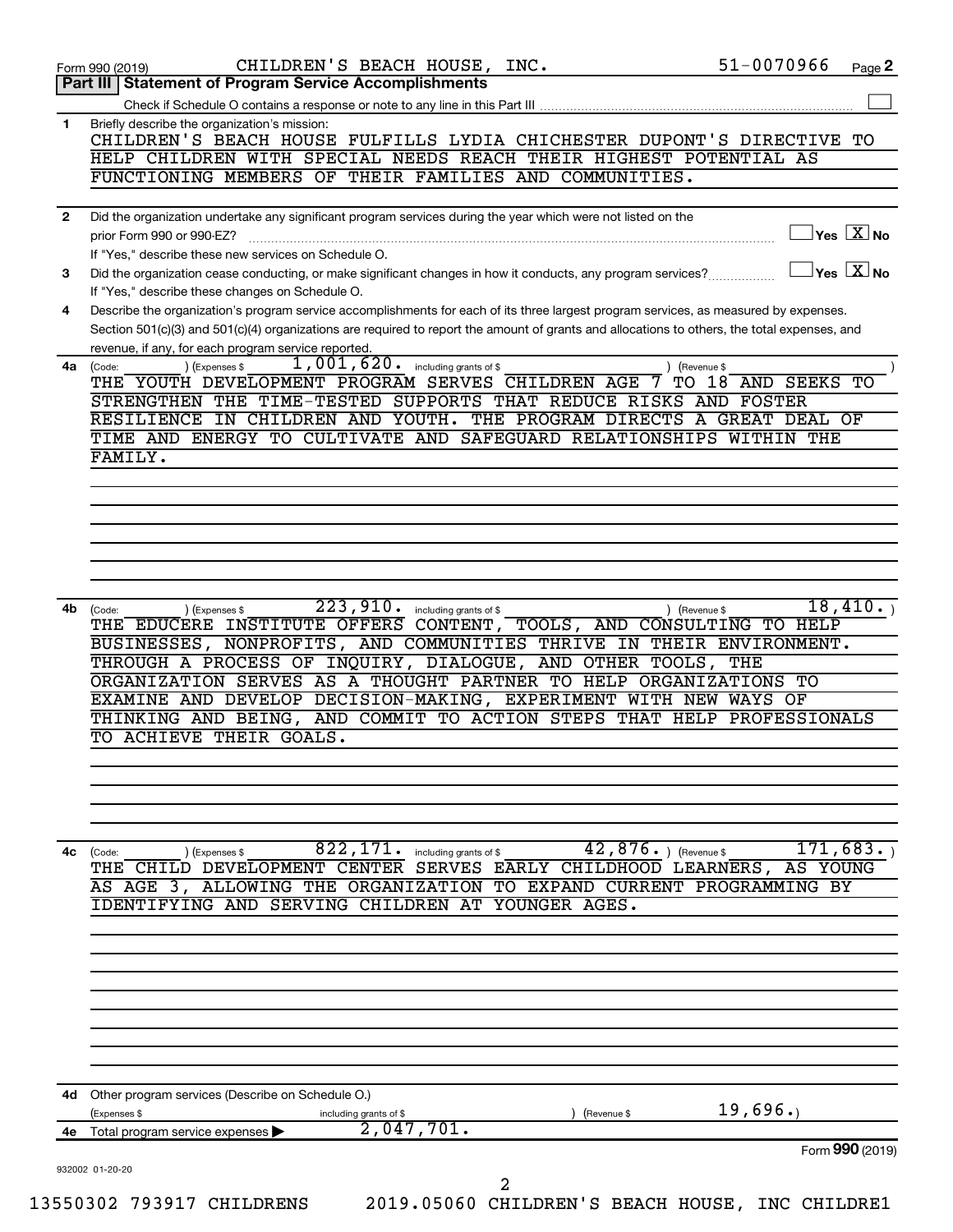| Form 990 (2019) |  |  |
|-----------------|--|--|

**Part IV Checklist of Required Schedules**

Form 990 (2019)  $\,$  CHILDREN'S BEACH HOUSE, INC.  $\,$  51-0070966  $\,$   $_{\rm Page}$ 

|    |                                                                                                                                       |                 | Yes                     | No                           |
|----|---------------------------------------------------------------------------------------------------------------------------------------|-----------------|-------------------------|------------------------------|
| 1. | Is the organization described in section 501(c)(3) or 4947(a)(1) (other than a private foundation)?                                   |                 |                         |                              |
|    |                                                                                                                                       | 1               | х                       |                              |
| 2  |                                                                                                                                       | $\mathbf{2}$    | $\overline{\mathbf{X}}$ |                              |
| З  | Did the organization engage in direct or indirect political campaign activities on behalf of or in opposition to candidates for       |                 |                         |                              |
|    |                                                                                                                                       | 3               |                         | x                            |
| 4  | Section 501(c)(3) organizations. Did the organization engage in lobbying activities, or have a section 501(h) election in effect      |                 |                         |                              |
|    |                                                                                                                                       | 4               |                         | х                            |
| 5  | Is the organization a section 501(c)(4), 501(c)(5), or 501(c)(6) organization that receives membership dues, assessments, or          |                 |                         |                              |
|    |                                                                                                                                       | 5               |                         | х                            |
| 6  | Did the organization maintain any donor advised funds or any similar funds or accounts for which donors have the right to             |                 |                         | х                            |
|    | provide advice on the distribution or investment of amounts in such funds or accounts? If "Yes," complete Schedule D, Part I          | 6               |                         |                              |
| 7  | Did the organization receive or hold a conservation easement, including easements to preserve open space,                             |                 |                         | х                            |
|    |                                                                                                                                       | $\overline{7}$  |                         |                              |
| 8  | Did the organization maintain collections of works of art, historical treasures, or other similar assets? If "Yes," complete          |                 |                         | х                            |
|    |                                                                                                                                       | 8               |                         |                              |
| 9  | Did the organization report an amount in Part X, line 21, for escrow or custodial account liability, serve as a custodian for         |                 |                         |                              |
|    | amounts not listed in Part X; or provide credit counseling, debt management, credit repair, or debt negotiation services?             | 9               |                         | х                            |
| 10 | Did the organization, directly or through a related organization, hold assets in donor-restricted endowments                          |                 |                         |                              |
|    |                                                                                                                                       | 10              | х                       |                              |
| 11 | If the organization's answer to any of the following questions is "Yes," then complete Schedule D, Parts VI, VII, VIII, IX, or X      |                 |                         |                              |
|    | as applicable.                                                                                                                        |                 |                         |                              |
|    | a Did the organization report an amount for land, buildings, and equipment in Part X, line 10? If "Yes," complete Schedule D,         |                 |                         |                              |
|    |                                                                                                                                       | 11a             | х                       |                              |
|    | <b>b</b> Did the organization report an amount for investments - other securities in Part X, line 12, that is 5% or more of its total |                 |                         |                              |
|    |                                                                                                                                       | 11b             | х                       |                              |
|    | c Did the organization report an amount for investments - program related in Part X, line 13, that is 5% or more of its total         |                 |                         |                              |
|    |                                                                                                                                       | 11c             |                         | х                            |
|    | d Did the organization report an amount for other assets in Part X, line 15, that is 5% or more of its total assets reported in       |                 |                         |                              |
|    |                                                                                                                                       | 11d             | х                       |                              |
|    |                                                                                                                                       | 11e             | X                       |                              |
| f. | Did the organization's separate or consolidated financial statements for the tax year include a footnote that addresses               |                 |                         |                              |
|    | the organization's liability for uncertain tax positions under FIN 48 (ASC 740)? If "Yes," complete Schedule D, Part X                | 11f             |                         | x                            |
|    | 12a Did the organization obtain separate, independent audited financial statements for the tax year? If "Yes," complete               |                 |                         |                              |
|    |                                                                                                                                       | 12a             | х                       |                              |
|    | <b>b</b> Was the organization included in consolidated, independent audited financial statements for the tax year?                    |                 |                         |                              |
|    | If "Yes," and if the organization answered "No" to line 12a, then completing Schedule D, Parts XI and XII is optional                 | 12 <sub>b</sub> |                         | Х                            |
| 13 |                                                                                                                                       | 13              |                         | $\overline{\textbf{X}}$      |
|    |                                                                                                                                       | 14a             |                         | X                            |
|    | <b>b</b> Did the organization have aggregate revenues or expenses of more than \$10,000 from grantmaking, fundraising, business,      |                 |                         |                              |
|    | investment, and program service activities outside the United States, or aggregate foreign investments valued at \$100,000            |                 |                         |                              |
|    |                                                                                                                                       | 14b             |                         | х                            |
| 15 | Did the organization report on Part IX, column (A), line 3, more than \$5,000 of grants or other assistance to or for any             |                 |                         |                              |
|    |                                                                                                                                       | 15              |                         | X                            |
| 16 | Did the organization report on Part IX, column (A), line 3, more than \$5,000 of aggregate grants or other assistance to              |                 |                         |                              |
|    |                                                                                                                                       | 16              |                         | X                            |
| 17 | Did the organization report a total of more than \$15,000 of expenses for professional fundraising services on Part IX,               |                 |                         |                              |
|    |                                                                                                                                       | 17              |                         | x                            |
| 18 | Did the organization report more than \$15,000 total of fundraising event gross income and contributions on Part VIII, lines          |                 |                         |                              |
|    |                                                                                                                                       | 18              | х                       |                              |
| 19 | Did the organization report more than \$15,000 of gross income from gaming activities on Part VIII, line 9a? If "Yes,"                |                 |                         |                              |
|    |                                                                                                                                       | 19              |                         | х<br>$\overline{\texttt{X}}$ |
|    |                                                                                                                                       | 20a             |                         |                              |
|    |                                                                                                                                       | 20 <sub>b</sub> |                         |                              |
| 21 | Did the organization report more than \$5,000 of grants or other assistance to any domestic organization or                           |                 |                         | x                            |
|    | domestic government on Part IX, column (A), line 1? If "Yes," complete Schedule I, Parts I and II                                     | 21              |                         | Form 990 (2019)              |
|    | 932003 01-20-20                                                                                                                       |                 |                         |                              |

13550302 793917 CHILDRENS 2019.05060 CHILDREN'S BEACH HOUSE, INC CHILDRE1

3

Form (2019) **990**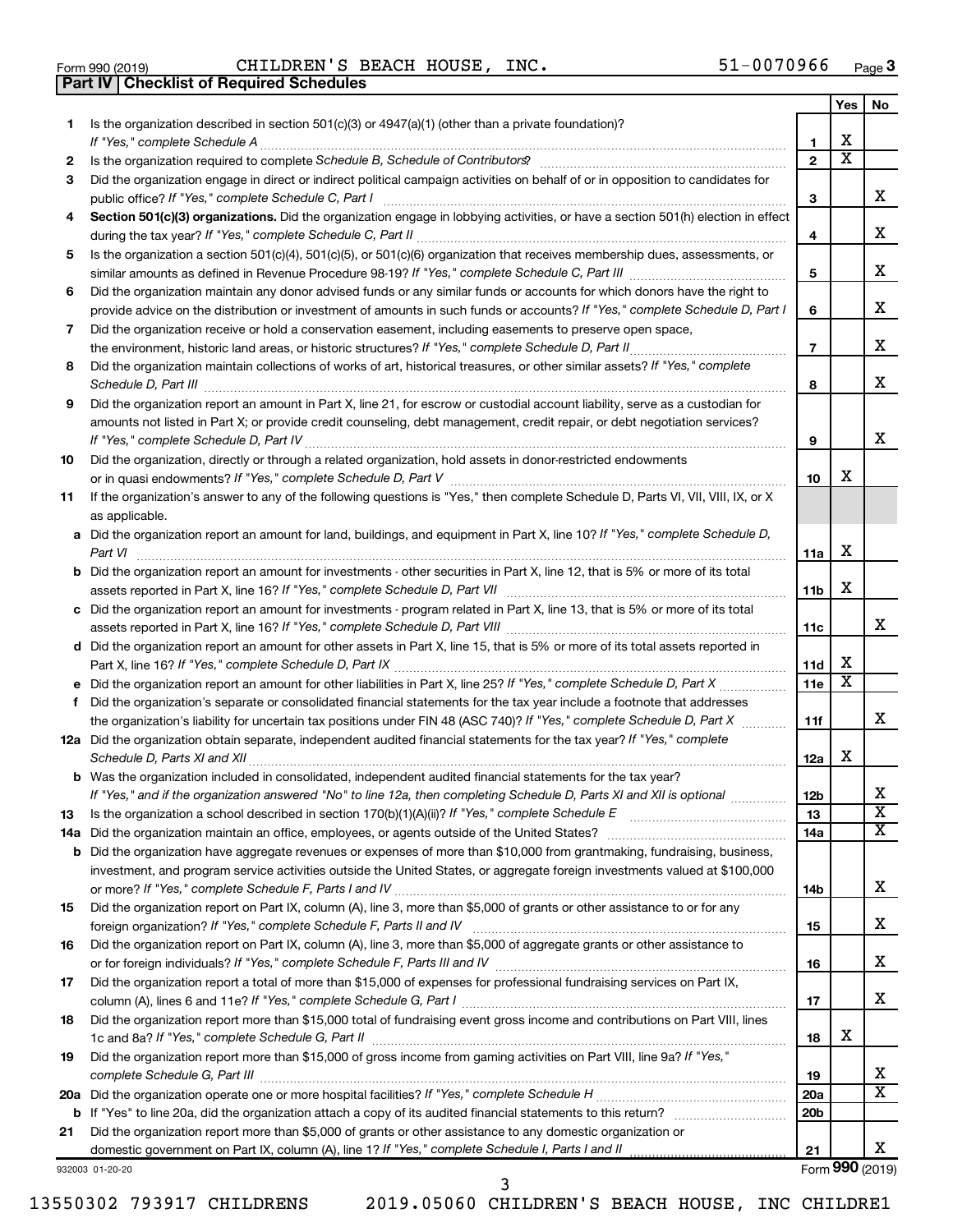|  | Form 990 (2019) |  |
|--|-----------------|--|
|  |                 |  |

 $\frac{1}{100}$  Form 990 (2019) CHILDREN S BEACH HOUSE, INC. 51-UU / U 9 6 Page CHILDREN'S BEACH HOUSE, INC. 51-0070966

|               | <b>Part IV   Checklist of Required Schedules (continued)</b>                                                                 |                 |                         |                         |
|---------------|------------------------------------------------------------------------------------------------------------------------------|-----------------|-------------------------|-------------------------|
|               |                                                                                                                              |                 | Yes                     | No.                     |
| 22            | Did the organization report more than \$5,000 of grants or other assistance to or for domestic individuals on                |                 |                         |                         |
|               |                                                                                                                              | 22              | X                       |                         |
| 23            | Did the organization answer "Yes" to Part VII, Section A, line 3, 4, or 5 about compensation of the organization's current   |                 |                         |                         |
|               | and former officers, directors, trustees, key employees, and highest compensated employees? If "Yes," complete               |                 |                         |                         |
|               | Schedule J <b>Execute Schedule J Execute Schedule J</b>                                                                      | 23              |                         | x                       |
|               | 24a Did the organization have a tax-exempt bond issue with an outstanding principal amount of more than \$100,000 as of the  |                 |                         |                         |
|               | last day of the year, that was issued after December 31, 2002? If "Yes," answer lines 24b through 24d and complete           |                 |                         |                         |
|               |                                                                                                                              | 24a             |                         | x                       |
|               |                                                                                                                              | 24 <sub>b</sub> |                         |                         |
|               |                                                                                                                              |                 |                         |                         |
|               | c Did the organization maintain an escrow account other than a refunding escrow at any time during the year to defease       |                 |                         |                         |
|               |                                                                                                                              | 24c             |                         |                         |
|               |                                                                                                                              | 24d             |                         |                         |
|               | 25a Section 501(c)(3), 501(c)(4), and 501(c)(29) organizations. Did the organization engage in an excess benefit             |                 |                         |                         |
|               |                                                                                                                              | 25a             |                         | x                       |
|               | b Is the organization aware that it engaged in an excess benefit transaction with a disqualified person in a prior year, and |                 |                         |                         |
|               | that the transaction has not been reported on any of the organization's prior Forms 990 or 990-EZ? If "Yes," complete        |                 |                         |                         |
|               | Schedule L, Part I                                                                                                           | 25b             |                         | х                       |
| 26            | Did the organization report any amount on Part X, line 5 or 22, for receivables from or payables to any current              |                 |                         |                         |
|               | or former officer, director, trustee, key employee, creator or founder, substantial contributor, or 35%                      |                 |                         |                         |
|               |                                                                                                                              | 26              |                         | X                       |
| 27            | Did the organization provide a grant or other assistance to any current or former officer, director, trustee, key employee,  |                 |                         |                         |
|               | creator or founder, substantial contributor or employee thereof, a grant selection committee member, or to a 35% controlled  |                 |                         |                         |
|               | entity (including an employee thereof) or family member of any of these persons? If "Yes," complete Schedule L, Part III.    | 27              |                         | x                       |
| 28            | Was the organization a party to a business transaction with one of the following parties (see Schedule L, Part IV            |                 |                         |                         |
|               | instructions, for applicable filing thresholds, conditions, and exceptions):                                                 |                 |                         |                         |
|               | a A current or former officer, director, trustee, key employee, creator or founder, or substantial contributor? If           |                 |                         |                         |
|               |                                                                                                                              | 28a             |                         | х                       |
|               |                                                                                                                              | 28b             |                         | $\overline{\mathbf{X}}$ |
|               | c A 35% controlled entity of one or more individuals and/or organizations described in lines 28a or 28b?/f                   |                 |                         |                         |
|               |                                                                                                                              | 28c             |                         | х                       |
| 29            |                                                                                                                              | 29              | $\overline{\textbf{x}}$ |                         |
| 30            | Did the organization receive contributions of art, historical treasures, or other similar assets, or qualified conservation  |                 |                         |                         |
|               |                                                                                                                              | 30              |                         | х                       |
| 31            | Did the organization liquidate, terminate, or dissolve and cease operations? If "Yes," complete Schedule N, Part I           | 31              |                         | $\overline{\mathbf{X}}$ |
| 32            | Did the organization sell, exchange, dispose of, or transfer more than 25% of its net assets? If "Yes," complete             |                 |                         |                         |
|               |                                                                                                                              | 32              |                         | ▵                       |
| 33            | Did the organization own 100% of an entity disregarded as separate from the organization under Regulations                   |                 |                         |                         |
|               |                                                                                                                              | 33              |                         | x.                      |
| 34            | Was the organization related to any tax-exempt or taxable entity? If "Yes," complete Schedule R, Part II, III, or IV, and    |                 |                         |                         |
|               | Part V, line 1                                                                                                               | 34              | X                       |                         |
|               |                                                                                                                              | 35a             |                         | х                       |
|               | b If "Yes" to line 35a, did the organization receive any payment from or engage in any transaction with a controlled entity  |                 |                         |                         |
|               |                                                                                                                              | 35b             |                         |                         |
| 36            | Section 501(c)(3) organizations. Did the organization make any transfers to an exempt non-charitable related organization?   |                 |                         |                         |
|               |                                                                                                                              |                 |                         | х                       |
|               |                                                                                                                              | 36              |                         |                         |
| 37            | Did the organization conduct more than 5% of its activities through an entity that is not a related organization             |                 |                         | х                       |
|               |                                                                                                                              | 37              |                         |                         |
| 38            | Did the organization complete Schedule O and provide explanations in Schedule O for Part VI, lines 11b and 19?               |                 | х                       |                         |
| <b>Part V</b> | <b>Statements Regarding Other IRS Filings and Tax Compliance</b>                                                             | 38              |                         |                         |
|               |                                                                                                                              |                 |                         |                         |
|               |                                                                                                                              |                 |                         |                         |
|               |                                                                                                                              |                 | Yes                     | No                      |
|               | 1a                                                                                                                           |                 |                         |                         |
|               | <b>b</b> Enter the number of Forms W-2G included in line 1a. Enter -0- if not applicable<br>1b                               |                 |                         |                         |
|               | c Did the organization comply with backup withholding rules for reportable payments to vendors and reportable gaming         |                 | х                       |                         |
|               |                                                                                                                              | 1c              |                         |                         |
|               | 932004 01-20-20<br>4                                                                                                         |                 |                         | Form 990 (2019)         |
|               |                                                                                                                              |                 |                         |                         |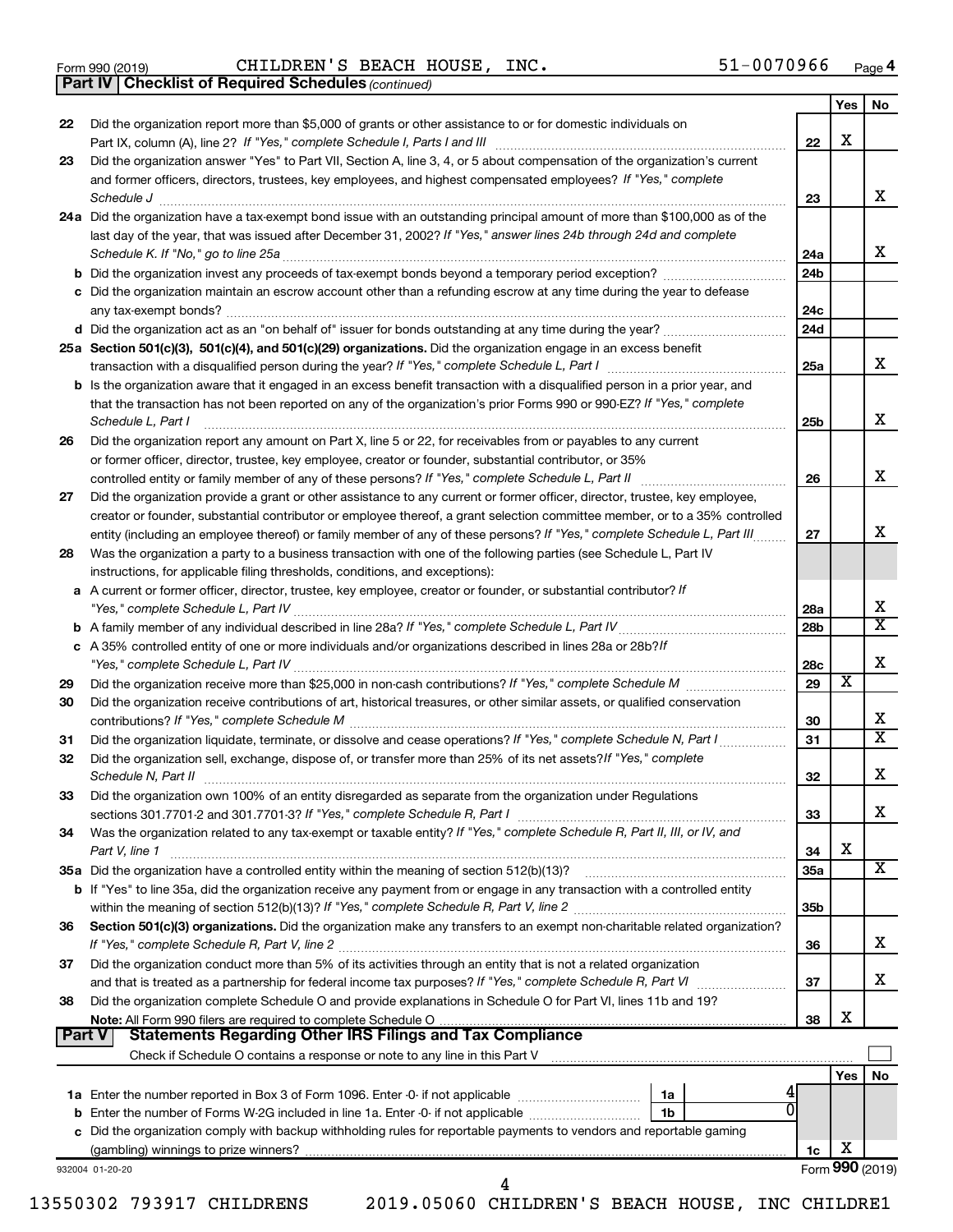|  | Form 990 (2019) |
|--|-----------------|
|  |                 |

**Part V** Statements Regarding Other IRS Filings and Tax Compliance (continued)

|        |                                                                                                                                                                                                                                     |                | Yes    | No                      |
|--------|-------------------------------------------------------------------------------------------------------------------------------------------------------------------------------------------------------------------------------------|----------------|--------|-------------------------|
|        | 2a Enter the number of employees reported on Form W-3, Transmittal of Wage and Tax Statements,                                                                                                                                      |                |        |                         |
|        | 57<br>filed for the calendar year ending with or within the year covered by this return <i>[[[[[[[[[[[[[[[]]]]</i> ]]<br>2a                                                                                                         |                |        |                         |
|        | <b>b</b> If at least one is reported on line 2a, did the organization file all required federal employment tax returns?                                                                                                             | 2 <sub>b</sub> | х      |                         |
|        |                                                                                                                                                                                                                                     |                |        |                         |
|        | 3a Did the organization have unrelated business gross income of \$1,000 or more during the year?                                                                                                                                    | 3a             |        | х                       |
|        |                                                                                                                                                                                                                                     | 3b             |        |                         |
|        | 4a At any time during the calendar year, did the organization have an interest in, or a signature or other authority over, a                                                                                                        |                |        |                         |
|        | financial account in a foreign country (such as a bank account, securities account, or other financial account)?                                                                                                                    | 4a             |        | х                       |
|        | <b>b</b> If "Yes," enter the name of the foreign country $\blacktriangleright$                                                                                                                                                      |                |        |                         |
|        | See instructions for filing requirements for FinCEN Form 114, Report of Foreign Bank and Financial Accounts (FBAR).                                                                                                                 |                |        |                         |
|        |                                                                                                                                                                                                                                     | 5a             |        | x                       |
|        |                                                                                                                                                                                                                                     | 5b             |        | $\overline{\mathbf{X}}$ |
|        |                                                                                                                                                                                                                                     | 5 <sub>c</sub> |        |                         |
|        | 6a Does the organization have annual gross receipts that are normally greater than \$100,000, and did the organization solicit                                                                                                      |                |        |                         |
|        |                                                                                                                                                                                                                                     | 6a             |        | х                       |
|        | <b>b</b> If "Yes," did the organization include with every solicitation an express statement that such contributions or gifts                                                                                                       |                |        |                         |
|        |                                                                                                                                                                                                                                     | 6b             |        |                         |
| 7      | Organizations that may receive deductible contributions under section 170(c).                                                                                                                                                       |                |        |                         |
| a      | Did the organization receive a payment in excess of \$75 made partly as a contribution and partly for goods and services provided to the payor?                                                                                     | 7a             | х<br>х |                         |
| b      |                                                                                                                                                                                                                                     | 7b             |        |                         |
|        | c Did the organization sell, exchange, or otherwise dispose of tangible personal property for which it was required                                                                                                                 |                |        | х                       |
|        |                                                                                                                                                                                                                                     | 7c             |        |                         |
|        | 7d                                                                                                                                                                                                                                  | 7e             |        | х                       |
| е<br>f | Did the organization receive any funds, directly or indirectly, to pay premiums on a personal benefit contract?<br>Did the organization, during the year, pay premiums, directly or indirectly, on a personal benefit contract?     | 7f             |        | X                       |
| g      | If the organization received a contribution of qualified intellectual property, did the organization file Form 8899 as required?                                                                                                    | 7g             |        |                         |
| h      | If the organization received a contribution of cars, boats, airplanes, or other vehicles, did the organization file a Form 1098-C?                                                                                                  | 7h             |        |                         |
| 8      | Sponsoring organizations maintaining donor advised funds. Did a donor advised fund maintained by the                                                                                                                                |                |        |                         |
|        |                                                                                                                                                                                                                                     | 8              |        |                         |
| 9      | Sponsoring organizations maintaining donor advised funds.                                                                                                                                                                           |                |        |                         |
| a      | Did the sponsoring organization make any taxable distributions under section 4966?                                                                                                                                                  | 9а             |        |                         |
|        | b Did the sponsoring organization make a distribution to a donor, donor advisor, or related person? [111] [12]                                                                                                                      | 9b             |        |                         |
| 10     | Section 501(c)(7) organizations. Enter:                                                                                                                                                                                             |                |        |                         |
|        | 10a                                                                                                                                                                                                                                 |                |        |                         |
|        | 10 <sub>b</sub><br>b Gross receipts, included on Form 990, Part VIII, line 12, for public use of club facilities                                                                                                                    |                |        |                         |
|        | 11 Section 501(c)(12) organizations. Enter:                                                                                                                                                                                         |                |        |                         |
|        | 11a                                                                                                                                                                                                                                 |                |        |                         |
|        | <b>b</b> Gross income from other sources (Do not net amounts due or paid to other sources against                                                                                                                                   |                |        |                         |
|        | 11b                                                                                                                                                                                                                                 |                |        |                         |
|        | 12a Section 4947(a)(1) non-exempt charitable trusts. Is the organization filing Form 990 in lieu of Form 1041?                                                                                                                      | 12a            |        |                         |
|        | <b>b</b> If "Yes," enter the amount of tax-exempt interest received or accrued during the year<br>12 <sub>b</sub>                                                                                                                   |                |        |                         |
| 13     | Section 501(c)(29) qualified nonprofit health insurance issuers.                                                                                                                                                                    |                |        |                         |
|        | a Is the organization licensed to issue qualified health plans in more than one state?                                                                                                                                              | 13a            |        |                         |
|        | Note: See the instructions for additional information the organization must report on Schedule O.                                                                                                                                   |                |        |                         |
|        | <b>b</b> Enter the amount of reserves the organization is required to maintain by the states in which the                                                                                                                           |                |        |                         |
|        | 13 <sub>b</sub>                                                                                                                                                                                                                     |                |        |                         |
|        | 13 <sub>c</sub>                                                                                                                                                                                                                     |                |        | x                       |
|        | 14a Did the organization receive any payments for indoor tanning services during the tax year?                                                                                                                                      | 14a            |        |                         |
|        | <b>b</b> If "Yes," has it filed a Form 720 to report these payments? If "No," provide an explanation on Schedule O<br>Is the organization subject to the section 4960 tax on payment(s) of more than \$1,000,000 in remuneration or | 14b            |        |                         |
| 15     |                                                                                                                                                                                                                                     | 15             |        | x                       |
|        | excess parachute payment(s) during the year?<br>If "Yes," see instructions and file Form 4720, Schedule N.                                                                                                                          |                |        |                         |
| 16     | Is the organization an educational institution subject to the section 4968 excise tax on net investment income?                                                                                                                     | 16             |        | x                       |
|        | If "Yes," complete Form 4720, Schedule O.                                                                                                                                                                                           |                |        |                         |
|        |                                                                                                                                                                                                                                     |                |        |                         |

Form (2019) **990**

932005 01-20-20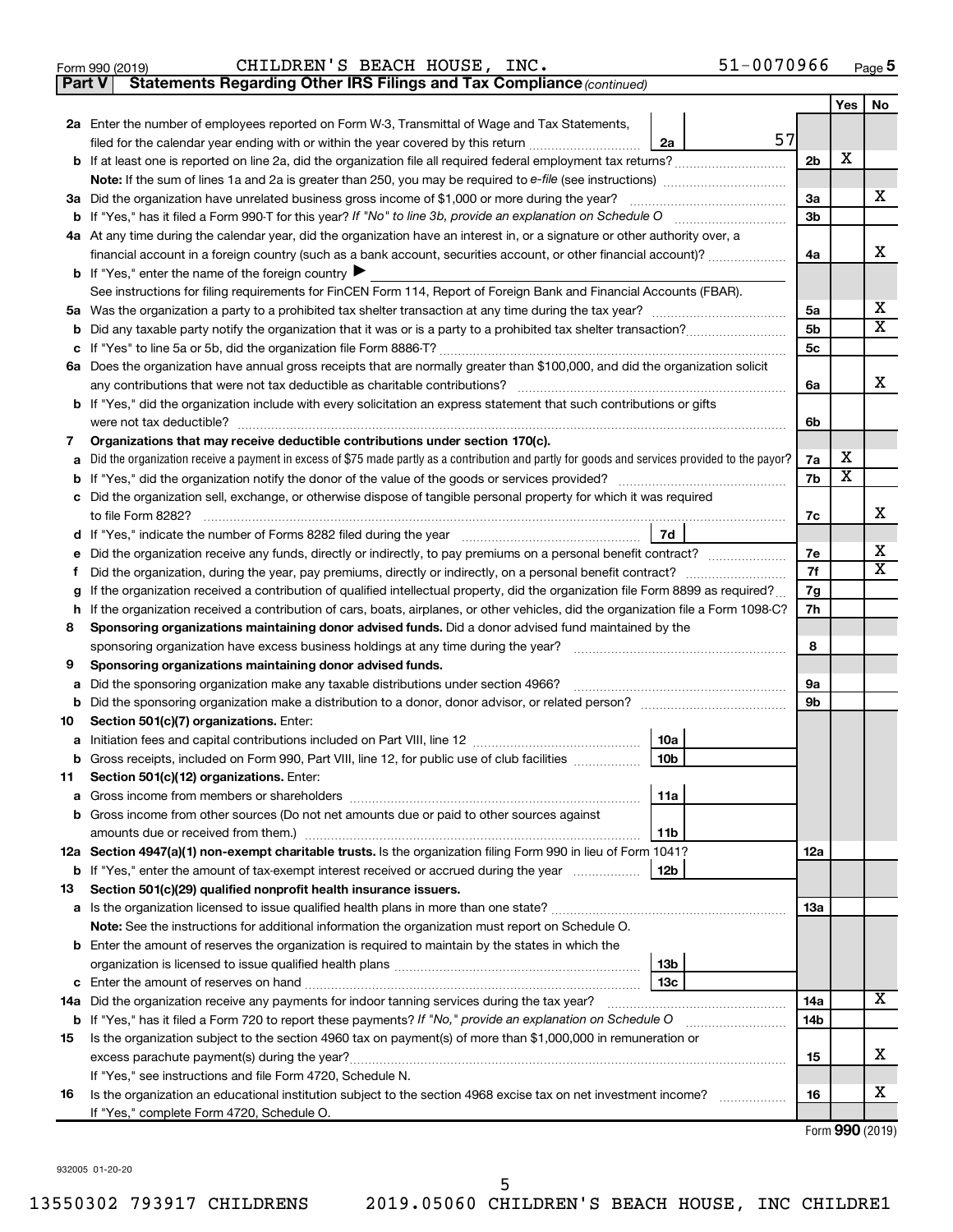| Form 990 (2019) |
|-----------------|
|-----------------|

Form 990 (2019)  $\,$  CHILDREN'S BEACH HOUSE, INC.  $\,$  51-0070966  $\,$   $_{\rm Page}$ 

51-0070966 Page 6

| Part VI   Governance, Management, and Disclosure For each "Yes" response to lines 2 through 7b below, and for a "No" response |  |
|-------------------------------------------------------------------------------------------------------------------------------|--|
| to line 8a, 8b, or 10b below, describe the circumstances, processes, or changes on Schedule O. See instructions.              |  |

|     | <b>Section A. Governing Body and Management</b>                                                                                                                                                             |                 |                         | No |
|-----|-------------------------------------------------------------------------------------------------------------------------------------------------------------------------------------------------------------|-----------------|-------------------------|----|
|     | 25                                                                                                                                                                                                          |                 | Yes                     |    |
|     | 1a<br>1a Enter the number of voting members of the governing body at the end of the tax year<br>If there are material differences in voting rights among members of the governing body, or if the governing |                 |                         |    |
|     |                                                                                                                                                                                                             |                 |                         |    |
|     | body delegated broad authority to an executive committee or similar committee, explain on Schedule O.<br>25                                                                                                 |                 |                         |    |
|     | <b>b</b> Enter the number of voting members included on line 1a, above, who are independent<br>1b                                                                                                           |                 |                         |    |
| 2   | Did any officer, director, trustee, or key employee have a family relationship or a business relationship with any other                                                                                    |                 | X                       |    |
|     | officer, director, trustee, or key employee?                                                                                                                                                                | $\mathbf{2}$    |                         |    |
| 3   | Did the organization delegate control over management duties customarily performed by or under the direct supervision                                                                                       |                 |                         |    |
|     |                                                                                                                                                                                                             | 3               |                         |    |
| 4   | Did the organization make any significant changes to its governing documents since the prior Form 990 was filed?                                                                                            | 4               |                         |    |
| 5   |                                                                                                                                                                                                             | 5               |                         |    |
| 6   |                                                                                                                                                                                                             | 6               |                         |    |
|     | 7a Did the organization have members, stockholders, or other persons who had the power to elect or appoint one or                                                                                           |                 |                         |    |
|     |                                                                                                                                                                                                             | 7a              |                         |    |
|     | <b>b</b> Are any governance decisions of the organization reserved to (or subject to approval by) members, stockholders, or                                                                                 |                 |                         |    |
|     | persons other than the governing body?                                                                                                                                                                      | 7b              |                         |    |
| 8   | Did the organization contemporaneously document the meetings held or written actions undertaken during the year by the following:                                                                           |                 |                         |    |
|     |                                                                                                                                                                                                             | 8а              | X                       |    |
| b   |                                                                                                                                                                                                             | 8b              | $\overline{\textbf{x}}$ |    |
| 9   | Is there any officer, director, trustee, or key employee listed in Part VII, Section A, who cannot be reached at the                                                                                        |                 |                         |    |
|     |                                                                                                                                                                                                             | 9               |                         |    |
|     | Section B. Policies (This Section B requests information about policies not required by the Internal Revenue Code.)                                                                                         |                 |                         |    |
|     |                                                                                                                                                                                                             |                 | Yes                     |    |
|     |                                                                                                                                                                                                             | 10a             |                         |    |
|     | <b>b</b> If "Yes," did the organization have written policies and procedures governing the activities of such chapters, affiliates,                                                                         |                 |                         |    |
|     |                                                                                                                                                                                                             | 10b             |                         |    |
|     | 11a Has the organization provided a complete copy of this Form 990 to all members of its governing body before filing the form?                                                                             | 11a             | X                       |    |
|     | <b>b</b> Describe in Schedule O the process, if any, used by the organization to review this Form 990.                                                                                                      |                 |                         |    |
| 12a |                                                                                                                                                                                                             | 12a             | х                       |    |
|     |                                                                                                                                                                                                             | 12 <sub>b</sub> | $\overline{\textbf{x}}$ |    |
| с   | Did the organization regularly and consistently monitor and enforce compliance with the policy? If "Yes," describe                                                                                          |                 |                         |    |
|     | in Schedule O how this was done manufactured and continuum and contact the was done manufactured and contact t                                                                                              | 12c             | х                       |    |
| 13  |                                                                                                                                                                                                             | 13              | $\overline{\textbf{x}}$ |    |
| 14  |                                                                                                                                                                                                             | 14              | $\overline{\text{x}}$   |    |
| 15  | Did the process for determining compensation of the following persons include a review and approval by independent                                                                                          |                 |                         |    |
|     | persons, comparability data, and contemporaneous substantiation of the deliberation and decision?                                                                                                           |                 |                         |    |
|     |                                                                                                                                                                                                             | <b>15a</b>      | х                       |    |
|     |                                                                                                                                                                                                             | 15 <sub>b</sub> | $\overline{\textbf{x}}$ |    |
|     | If "Yes" to line 15a or 15b, describe the process in Schedule O (see instructions).                                                                                                                         |                 |                         |    |
|     |                                                                                                                                                                                                             |                 |                         |    |
|     | 16a Did the organization invest in, contribute assets to, or participate in a joint venture or similar arrangement with a                                                                                   |                 |                         |    |
|     | taxable entity during the year?                                                                                                                                                                             | 16a             |                         |    |
|     | b If "Yes," did the organization follow a written policy or procedure requiring the organization to evaluate its participation                                                                              |                 |                         |    |
|     | in joint venture arrangements under applicable federal tax law, and take steps to safeguard the organization's                                                                                              |                 |                         |    |
|     | exempt status with respect to such arrangements?                                                                                                                                                            | 16b             |                         |    |
|     | <b>Section C. Disclosure</b>                                                                                                                                                                                |                 |                         |    |
| 17  | <b>NONE</b><br>List the states with which a copy of this Form 990 is required to be filed $\blacktriangleright$                                                                                             |                 |                         |    |
| 18  | Section 6104 requires an organization to make its Forms 1023 (1024 or 1024-A, if applicable), 990, and 990-T (Section 501(c)(3)s only) available                                                            |                 |                         |    |
|     | for public inspection. Indicate how you made these available. Check all that apply.                                                                                                                         |                 |                         |    |
|     | $\lfloor x \rfloor$ Upon request<br>$X$ Own website<br>$\lfloor x \rfloor$ Another's website<br>Other (explain on Schedule O)                                                                               |                 |                         |    |
| 19  | Describe on Schedule O whether (and if so, how) the organization made its governing documents, conflict of interest policy, and financial                                                                   |                 |                         |    |
|     | statements available to the public during the tax year.                                                                                                                                                     |                 |                         |    |
| 20  | State the name, address, and telephone number of the person who possesses the organization's books and records                                                                                              |                 |                         |    |
|     | CHILDREN'S BEACH HOUSE, INC. - (302) 655-4288                                                                                                                                                               |                 |                         |    |
|     |                                                                                                                                                                                                             |                 |                         |    |
|     | 10TH STREET, SUITE 411, WILMINGTON, DE<br>19801-1674<br>100 W.                                                                                                                                              |                 | Form 990 (2019)         |    |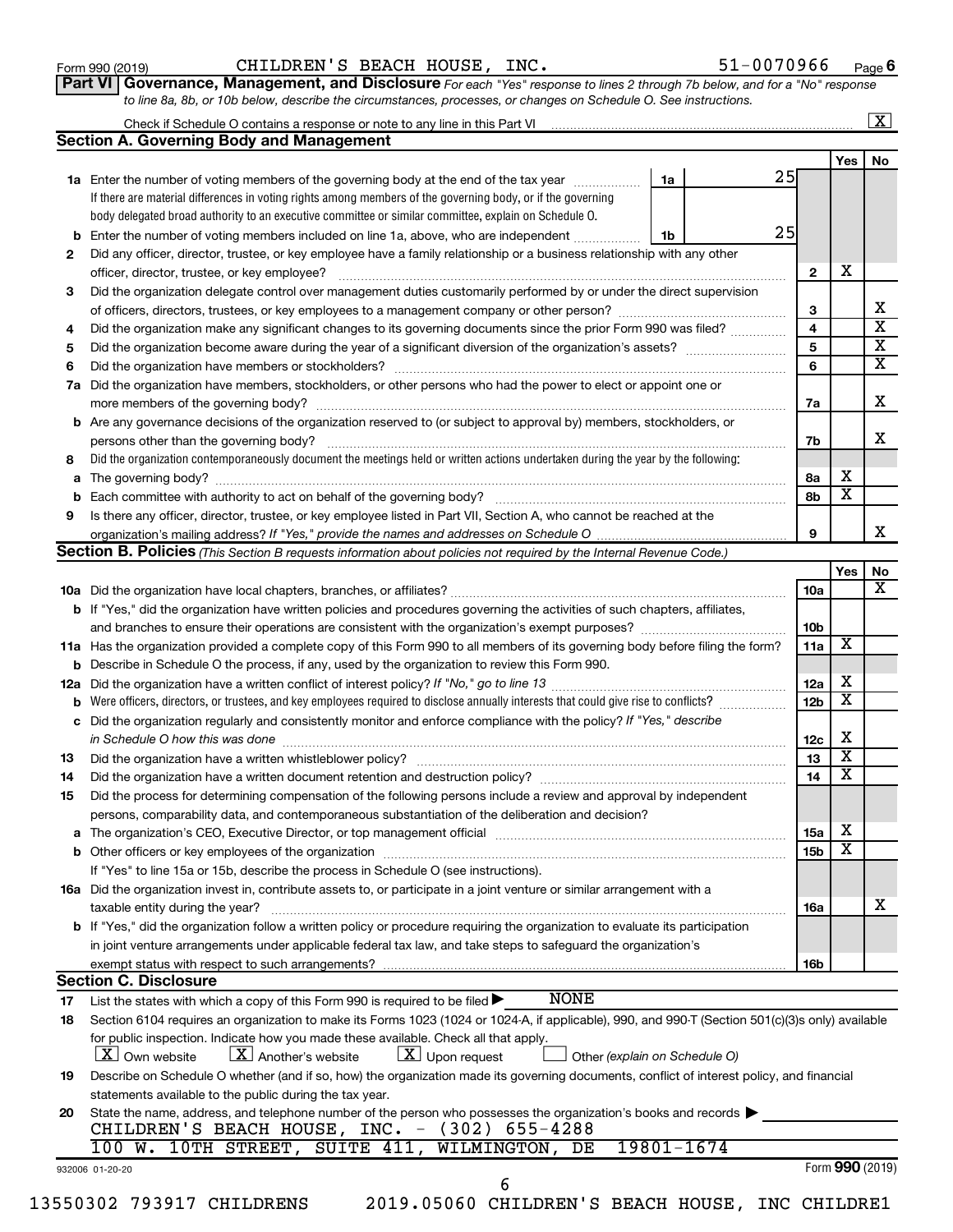$\Box$ 

| Part VII Compensation of Officers, Directors, Trustees, Key Employees, Highest Compensated |  |  |
|--------------------------------------------------------------------------------------------|--|--|
| <b>Employees, and Independent Contractors</b>                                              |  |  |

Check if Schedule O contains a response or note to any line in this Part VII

**Section A. Officers, Directors, Trustees, Key Employees, and Highest Compensated Employees**

**1a**  Complete this table for all persons required to be listed. Report compensation for the calendar year ending with or within the organization's tax year.  $\bullet$  List all of the organization's current officers, directors, trustees (whether individuals or organizations), regardless of amount of compensation.

Enter -0- in columns (D), (E), and (F) if no compensation was paid.

**•** List all of the organization's current key employees, if any. See instructions for definition of "key employee."

• List the organization's five *current* highest compensated employees (other than an officer, director, trustee, or key employee) who received reportable compensation (Box 5 of Form W-2 and/or Box 7 of Form 1099-MISC) of more than \$100,000 from the organization and any related organizations.

 $\bullet$  List all of the organization's former officers, key employees, and highest compensated employees who received more than \$100,000 of reportable compensation from the organization and any related organizations.

**•** List all of the organization's former directors or trustees that received, in the capacity as a former director or trustee of the organization, more than \$10,000 of reportable compensation from the organization and any related organizations.

See instructions for the order in which to list the persons above.

Check this box if neither the organization nor any related organization compensated any current officer, director, or trustee.  $\Box$ 

| (A)                           | (B)                  |                                |                                                                  |             | (C)          |                                 |        | (D)                             | (E)             | (F)                      |
|-------------------------------|----------------------|--------------------------------|------------------------------------------------------------------|-------------|--------------|---------------------------------|--------|---------------------------------|-----------------|--------------------------|
| Name and title                | Average              |                                | (do not check more than one                                      | Position    |              |                                 |        | Reportable                      | Reportable      | Estimated                |
|                               | hours per            |                                | box, unless person is both an<br>officer and a director/trustee) |             |              |                                 |        | compensation                    | compensation    | amount of                |
|                               | week                 |                                |                                                                  |             |              |                                 |        | from                            | from related    | other                    |
|                               | (list any            |                                |                                                                  |             |              |                                 |        | the                             | organizations   | compensation             |
|                               | hours for<br>related |                                |                                                                  |             |              |                                 |        | organization<br>(W-2/1099-MISC) | (W-2/1099-MISC) | from the<br>organization |
|                               | organizations        |                                |                                                                  |             |              |                                 |        |                                 |                 | and related              |
|                               | below                |                                |                                                                  |             |              |                                 |        |                                 |                 | organizations            |
|                               | line)                | Individual trustee or director | nstitutional trustee                                             | Officer     | Key employee | Highest compensated<br>employee | Former |                                 |                 |                          |
| MARY M. CULLEY, ESQ.<br>(1)   | 5.00                 |                                |                                                                  |             |              |                                 |        |                                 |                 |                          |
| PRESIDENT                     |                      | $\mathbf X$                    |                                                                  | X           |              |                                 |        | 0.                              | $\mathbf 0$ .   | 0.                       |
| ALEXANDRA ERGON, CFA<br>(2)   | 5.00                 |                                |                                                                  |             |              |                                 |        |                                 |                 |                          |
| VICE PRESIDENT                |                      | $\mathbf X$                    |                                                                  | $\mathbf X$ |              |                                 |        | $\mathbf 0$ .                   | $\mathbf 0$ .   | $\mathbf 0$ .            |
| (3) LINDA M. FISCHER          | 5.00                 |                                |                                                                  |             |              |                                 |        |                                 |                 |                          |
| SECRETARY                     |                      | X                              |                                                                  | $\mathbf X$ |              |                                 |        | $\mathbf 0$                     | $\mathbf 0$     | $\mathbf 0$ .            |
| (4) MICHAEL J. HOGAN          | 5.00                 |                                |                                                                  |             |              |                                 |        |                                 |                 |                          |
| TREASURER                     |                      | X                              |                                                                  | $\mathbf X$ |              |                                 |        | $\mathbf 0$                     | $\mathbf 0$ .   | $\boldsymbol{0}$ .       |
| (5)<br>CONSTANCE M. MILLER    | 5.00                 |                                |                                                                  |             |              |                                 |        |                                 |                 |                          |
| ASSISTANT TREASURER           |                      | X                              |                                                                  | $\mathbf X$ |              |                                 |        | 0                               | $\mathbf 0$ .   | $\mathbf 0$ .            |
| (6) RAYMOND F. BOOK, III, CPA | 5.00                 |                                |                                                                  |             |              |                                 |        |                                 |                 |                          |
| <b>TRUSTEE</b>                |                      | X                              |                                                                  |             |              |                                 |        | 0                               | $\mathbf 0$ .   | $\mathbf 0$ .            |
| (7)<br>ELLISON M. CAREY       | 5.00                 |                                |                                                                  |             |              |                                 |        |                                 |                 |                          |
| <b>TRUSTEE</b>                |                      | X                              |                                                                  |             |              |                                 |        | $\mathbf 0$                     | $\mathbf 0$     | $\mathbf 0$ .            |
| EILEEN S. CLARK<br>(8)        | 5.00                 |                                |                                                                  |             |              |                                 |        |                                 |                 |                          |
| TRUSTEE                       |                      | X                              |                                                                  |             |              |                                 |        | $\mathbf 0$                     | $\mathbf 0$ .   | $\mathbf 0$ .            |
| LINDA K. BERDINE<br>(9)       | 5.00                 |                                |                                                                  |             |              |                                 |        |                                 |                 |                          |
| <b>TRUSTEE</b>                |                      | X                              |                                                                  |             |              |                                 |        | 0.                              | $\mathbf 0$ .   | $\mathbf 0$ .            |
| (10) MARTHA P. TSCHANTZ       | 5.00                 |                                |                                                                  |             |              |                                 |        |                                 |                 |                          |
| <b>TRUSTEE</b>                |                      | $\mathbf X$                    |                                                                  |             |              |                                 |        | $\mathbf 0$ .                   | $\mathbf 0$ .   | 0.                       |
| (11) ILONA E. HOLLAND, ED. D. | 5.00                 |                                |                                                                  |             |              |                                 |        |                                 |                 |                          |
| TRUSTEE                       |                      | $\mathbf X$                    |                                                                  |             |              |                                 |        | 0                               | $\mathbf 0$     | $\mathbf 0$ .            |
| (12) ALEXIS DUPONT GAHAGAN    | 5.00                 |                                |                                                                  |             |              |                                 |        |                                 |                 |                          |
| TRUSTEE                       |                      | X                              |                                                                  |             |              |                                 |        | 0                               | $\mathbf 0$ .   | $\mathbf 0$ .            |
| (13) KATHERINE DUPONT GAHAGAN | 5.00                 |                                |                                                                  |             |              |                                 |        |                                 |                 |                          |
| TRUSTEE                       |                      | X                              |                                                                  |             |              |                                 |        | 0                               | $\mathbf 0$ .   | $\mathbf 0$ .            |
| (14) SARAH I. GORE            | 5.00                 |                                |                                                                  |             |              |                                 |        |                                 |                 |                          |
| <b>TRUSTEE</b>                |                      | $\mathbf X$                    |                                                                  |             |              |                                 |        | $\mathbf 0$ .                   | $\mathbf 0$ .   | $\mathbf 0$ .            |
| (15) MICHAEL J. BELL          | 5.00                 |                                |                                                                  |             |              |                                 |        |                                 |                 |                          |
| <b>TRUSTEE</b>                |                      | X                              |                                                                  |             |              |                                 |        | 0                               | $\mathbf 0$     | $\mathbf 0$ .            |
| (16) JEAN T. HITCHENS         | 5.00                 |                                |                                                                  |             |              |                                 |        |                                 |                 |                          |
| TRUSTEE                       |                      | X                              |                                                                  |             |              |                                 |        | 0                               | $\mathbf 0$ .   | 0.                       |
| (17) D. PRESTON LEE, JR.      | 5.00                 |                                |                                                                  |             |              |                                 |        |                                 |                 |                          |
| TRUSTEE                       |                      | $\mathbf X$                    |                                                                  |             |              |                                 |        | 0.                              | $\mathbf 0$ .   | $0$ .                    |
| 932007 01-20-20               |                      |                                |                                                                  |             |              |                                 |        |                                 |                 | Form 990 (2019)          |

932007 01-20-20

13550302 793917 CHILDRENS 2019.05060 CHILDREN'S BEACH HOUSE, INC CHILDRE1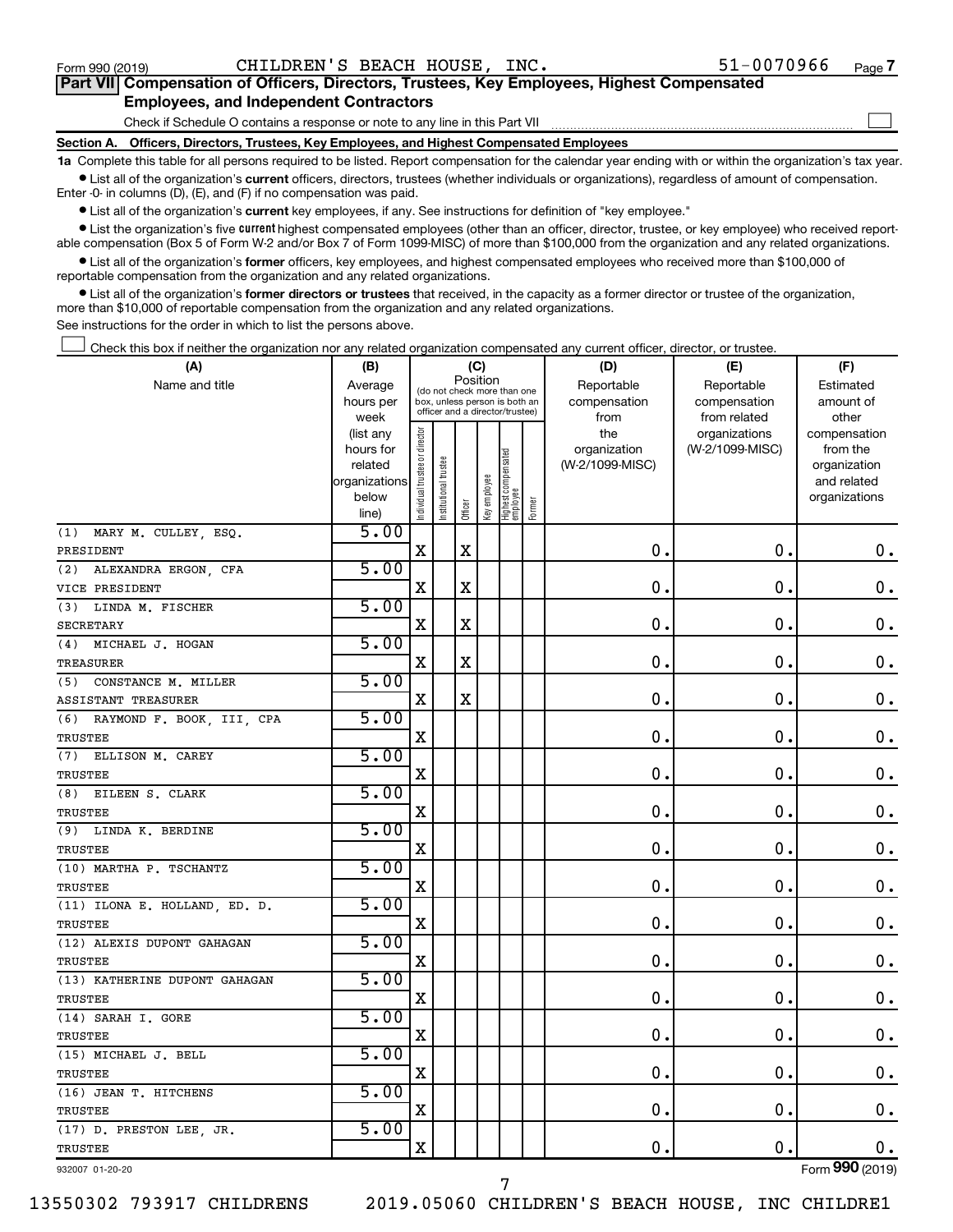| Form 990 (2019)                                                                                                                              | CHILDREN'S BEACH HOUSE, INC.                                                              |                               |                                 |         |              |                                   |              |                         | 51-0070966      |                  |              | Page 8                   |
|----------------------------------------------------------------------------------------------------------------------------------------------|-------------------------------------------------------------------------------------------|-------------------------------|---------------------------------|---------|--------------|-----------------------------------|--------------|-------------------------|-----------------|------------------|--------------|--------------------------|
| Part VII Section A. Officers, Directors, Trustees, Key Employees, and Highest Compensated Employees (continued)                              |                                                                                           |                               |                                 |         |              |                                   |              |                         |                 |                  |              |                          |
| (A)                                                                                                                                          | (B)                                                                                       |                               |                                 |         | (C)          |                                   |              | (D)                     | (E)             |                  |              | (F)                      |
| Average<br>Name and title                                                                                                                    |                                                                                           |                               |                                 |         | Position     |                                   |              | Reportable              | Reportable      |                  |              | Estimated                |
|                                                                                                                                              | (do not check more than one<br>hours per<br>compensation<br>box, unless person is both an |                               |                                 |         |              |                                   | compensation |                         |                 | amount of        |              |                          |
|                                                                                                                                              | week                                                                                      |                               | officer and a director/trustee) |         |              |                                   |              | from                    | from related    |                  |              | other                    |
|                                                                                                                                              | (list any                                                                                 |                               |                                 |         |              |                                   |              | the                     | organizations   |                  |              |                          |
|                                                                                                                                              | hours for                                                                                 |                               |                                 |         |              |                                   |              | organization            | (W-2/1099-MISC) |                  |              | compensation<br>from the |
|                                                                                                                                              | related                                                                                   |                               |                                 |         |              |                                   |              | (W-2/1099-MISC)         |                 |                  |              | organization             |
|                                                                                                                                              | organizations                                                                             |                               |                                 |         |              |                                   |              |                         |                 |                  |              | and related              |
|                                                                                                                                              | below                                                                                     |                               |                                 |         |              |                                   |              |                         |                 |                  |              |                          |
|                                                                                                                                              | line)                                                                                     | ndividual trustee or director | Institutional trustee           | Officer | Key employee | Highest compensated<br>  employee | Former       |                         |                 |                  |              | organizations            |
|                                                                                                                                              | 5.00                                                                                      |                               |                                 |         |              |                                   |              |                         |                 |                  |              |                          |
| (18) KAREN B. FALK                                                                                                                           |                                                                                           |                               |                                 |         |              |                                   |              |                         |                 |                  |              |                          |
| TRUSTEE                                                                                                                                      |                                                                                           | Χ                             |                                 |         |              |                                   |              | О.                      |                 | 0.               |              | 0.                       |
| (19) ROBERT E. PERRI, JR.                                                                                                                    | 5.00                                                                                      |                               |                                 |         |              |                                   |              |                         |                 |                  |              |                          |
| TRUSTEE                                                                                                                                      |                                                                                           | X                             |                                 |         |              |                                   |              | 0.                      |                 | 0.               |              | $\mathbf 0$ .            |
| (20) BERNADETTE POLINSKI                                                                                                                     | 5.00                                                                                      |                               |                                 |         |              |                                   |              |                         |                 |                  |              |                          |
| TRUSTEE                                                                                                                                      |                                                                                           | X                             |                                 |         |              |                                   |              | 0.                      |                 | 0.               |              | $\mathbf 0$ .            |
| (21) BARRY GOODINSON                                                                                                                         | 5.00                                                                                      |                               |                                 |         |              |                                   |              |                         |                 |                  |              |                          |
| TRUSTEE                                                                                                                                      |                                                                                           | X                             |                                 |         |              |                                   |              | 0.                      |                 | 0.               |              | $\mathbf 0$ .            |
| (22) TIMOTHY J. SUCHANICK                                                                                                                    | 5.00                                                                                      |                               |                                 |         |              |                                   |              |                         |                 |                  |              |                          |
|                                                                                                                                              |                                                                                           | X                             |                                 |         |              |                                   |              | 0.                      |                 | 0.               |              | $\mathbf 0$ .            |
| TRUSTEE                                                                                                                                      |                                                                                           |                               |                                 |         |              |                                   |              |                         |                 |                  |              |                          |
| (23) DAVID A. WHITE, ESQ.                                                                                                                    | 5.00                                                                                      |                               |                                 |         |              |                                   |              |                         |                 |                  |              |                          |
| <b>TRUSTEE</b>                                                                                                                               |                                                                                           | X                             |                                 |         |              |                                   |              | 0.                      |                 | 0.               |              | $\boldsymbol{0}$ .       |
| (24) PAULA S. JANSSEN                                                                                                                        | 5.00                                                                                      |                               |                                 |         |              |                                   |              |                         |                 |                  |              |                          |
| TRUSTEE                                                                                                                                      |                                                                                           | X                             |                                 |         |              |                                   |              | О.                      |                 | 0.               |              | 0.                       |
| (25) THOMAS F. SHERIDAN                                                                                                                      | 5.00                                                                                      |                               |                                 |         |              |                                   |              |                         |                 |                  |              |                          |
| TRUSTEE                                                                                                                                      |                                                                                           | X                             |                                 |         |              |                                   |              | 0.                      |                 | $\mathbf 0$ .    |              | 0.                       |
| (26) RICHARD T. GARRETT                                                                                                                      | 50.00                                                                                     |                               |                                 |         |              |                                   |              |                         |                 |                  |              |                          |
| EXEC DIRECTOR                                                                                                                                |                                                                                           |                               |                                 | X       |              |                                   |              | 105,339.                |                 | 0.               |              | 17,189.                  |
|                                                                                                                                              |                                                                                           |                               |                                 |         |              |                                   |              | 105, 339.               |                 | $\overline{0}$ . |              | 17, 189.                 |
| 1b Subtotal                                                                                                                                  |                                                                                           |                               |                                 |         |              |                                   |              | $\overline{0}$ .        |                 | $\overline{0}$ . |              | $\overline{0}$ .         |
| c Total from continuation sheets to Part VII, Section A manuscreen continuum                                                                 |                                                                                           |                               |                                 |         |              |                                   |              |                         |                 |                  |              |                          |
|                                                                                                                                              |                                                                                           |                               |                                 |         |              |                                   |              | 105, 339.               |                 | $\overline{0}$ . |              | 17,189.                  |
| Total number of individuals (including but not limited to those listed above) who received more than \$100,000 of reportable<br>$\mathbf{2}$ |                                                                                           |                               |                                 |         |              |                                   |              |                         |                 |                  |              |                          |
| compensation from the organization $\blacktriangleright$                                                                                     |                                                                                           |                               |                                 |         |              |                                   |              |                         |                 |                  |              |                          |
|                                                                                                                                              |                                                                                           |                               |                                 |         |              |                                   |              |                         |                 |                  |              | No<br>Yes                |
| 3<br>Did the organization list any former officer, director, trustee, key employee, or highest compensated employee on                       |                                                                                           |                               |                                 |         |              |                                   |              |                         |                 |                  |              |                          |
| line 1a? If "Yes," complete Schedule J for such individual manufacture content to the set of the set of the such a                           |                                                                                           |                               |                                 |         |              |                                   |              |                         |                 |                  | 3            | X                        |
| For any individual listed on line 1a, is the sum of reportable compensation and other compensation from the organization                     |                                                                                           |                               |                                 |         |              |                                   |              |                         |                 |                  |              |                          |
| and related organizations greater than \$150,000? If "Yes," complete Schedule J for such individual                                          |                                                                                           |                               |                                 |         |              |                                   |              |                         |                 |                  | 4            | х                        |
| Did any person listed on line 1a receive or accrue compensation from any unrelated organization or individual for services<br>5              |                                                                                           |                               |                                 |         |              |                                   |              |                         |                 |                  |              |                          |
|                                                                                                                                              |                                                                                           |                               |                                 |         |              |                                   |              |                         |                 |                  |              | X                        |
| rendered to the organization? If "Yes," complete Schedule J for such person.                                                                 |                                                                                           |                               |                                 |         |              |                                   |              |                         |                 |                  | 5            |                          |
| <b>Section B. Independent Contractors</b>                                                                                                    |                                                                                           |                               |                                 |         |              |                                   |              |                         |                 |                  |              |                          |
| Complete this table for your five highest compensated independent contractors that received more than \$100,000 of compensation from<br>1    |                                                                                           |                               |                                 |         |              |                                   |              |                         |                 |                  |              |                          |
| the organization. Report compensation for the calendar year ending with or within the organization's tax year.                               |                                                                                           |                               |                                 |         |              |                                   |              |                         |                 |                  |              |                          |
| (A)                                                                                                                                          |                                                                                           |                               |                                 |         |              |                                   |              | (B)                     |                 |                  | (C)          |                          |
| Name and business address                                                                                                                    |                                                                                           |                               |                                 |         |              |                                   |              | Description of services |                 |                  | Compensation |                          |
| ATLANTIC REFRIGERATION & A/C, INC.                                                                                                           |                                                                                           |                               |                                 |         |              |                                   |              |                         |                 |                  |              |                          |
| 17553 NASSAU COMMONS BLVD, LEWES, DE 19958                                                                                                   |                                                                                           |                               |                                 |         |              |                                   |              | HVAC CONTRACTOR         |                 |                  |              | 382,360.                 |
|                                                                                                                                              |                                                                                           |                               |                                 |         |              |                                   |              |                         |                 |                  |              |                          |
|                                                                                                                                              |                                                                                           |                               |                                 |         |              |                                   |              |                         |                 |                  |              |                          |
|                                                                                                                                              |                                                                                           |                               |                                 |         |              |                                   |              |                         |                 |                  |              |                          |
|                                                                                                                                              |                                                                                           |                               |                                 |         |              |                                   |              |                         |                 |                  |              |                          |
|                                                                                                                                              |                                                                                           |                               |                                 |         |              |                                   |              |                         |                 |                  |              |                          |
|                                                                                                                                              |                                                                                           |                               |                                 |         |              |                                   |              |                         |                 |                  |              |                          |
|                                                                                                                                              |                                                                                           |                               |                                 |         |              |                                   |              |                         |                 |                  |              |                          |
|                                                                                                                                              |                                                                                           |                               |                                 |         |              |                                   |              |                         |                 |                  |              |                          |
|                                                                                                                                              |                                                                                           |                               |                                 |         |              |                                   |              |                         |                 |                  |              |                          |
| Total number of independent contractors (including but not limited to those listed above) who received more than<br>2                        |                                                                                           |                               |                                 |         |              |                                   |              |                         |                 |                  |              |                          |
| \$100,000 of compensation from the organization                                                                                              |                                                                                           |                               |                                 |         |              | ı                                 |              |                         |                 |                  |              |                          |
|                                                                                                                                              |                                                                                           |                               |                                 |         |              |                                   |              |                         |                 |                  |              | Form 990 (2019)          |

932008 01-20-20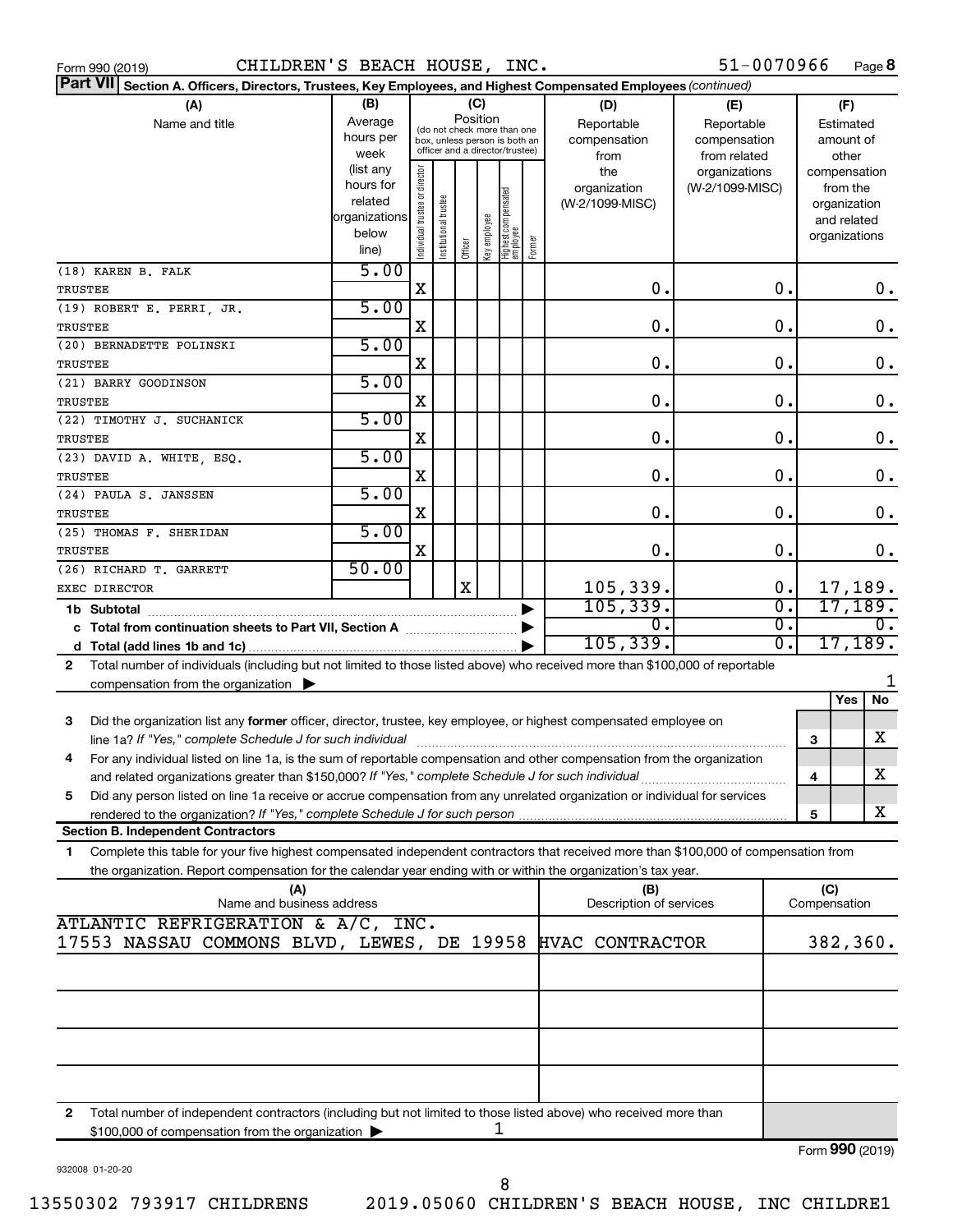|                                                           |                                                       |     | CHILDREN'S BEACH HOUSE, INC.<br>Form 990 (2019)                      |                           |                          |                                   | 51-0070966 | Page 9                  |
|-----------------------------------------------------------|-------------------------------------------------------|-----|----------------------------------------------------------------------|---------------------------|--------------------------|-----------------------------------|------------|-------------------------|
| <b>Part VIII</b>                                          |                                                       |     | <b>Statement of Revenue</b>                                          |                           |                          |                                   |            |                         |
|                                                           |                                                       |     |                                                                      |                           |                          |                                   |            |                         |
|                                                           |                                                       |     |                                                                      |                           |                          | Related or exempt                 | Unrelated  | (D)<br>Revenue excluded |
|                                                           |                                                       |     |                                                                      |                           | Total revenue            | function revenue business revenue |            | from tax under          |
|                                                           |                                                       |     |                                                                      |                           |                          |                                   |            | sections 512 - 514      |
| Contributions, Gifts, Grants<br>and Other Similar Amounts |                                                       |     | 1a<br>1 a Federated campaigns                                        |                           |                          |                                   |            |                         |
|                                                           |                                                       |     | 1 <sub>b</sub><br><b>b</b> Membership dues                           |                           |                          |                                   |            |                         |
|                                                           |                                                       |     | 1 <sub>c</sub><br>c Fundraising events                               | 65,615.                   |                          |                                   |            |                         |
|                                                           | 625,000.<br>1 <sub>d</sub><br>d Related organizations |     |                                                                      |                           |                          |                                   |            |                         |
|                                                           |                                                       |     | 1e<br>e Government grants (contributions)                            | 864,441.                  |                          |                                   |            |                         |
|                                                           |                                                       |     | f All other contributions, gifts, grants, and                        |                           |                          |                                   |            |                         |
|                                                           |                                                       |     | similar amounts not included above<br>1f                             | 2,207,393.                |                          |                                   |            |                         |
|                                                           |                                                       |     | g Noncash contributions included in lines 1a-1f                      | $\sqrt{19}\$ \$1,145,469. |                          |                                   |            |                         |
|                                                           |                                                       |     |                                                                      |                           | $\overline{3}$ ,762,449. |                                   |            |                         |
|                                                           |                                                       |     |                                                                      | <b>Business Code</b>      |                          |                                   |            |                         |
|                                                           |                                                       | 2 a | CDC REVENUE                                                          | 624100                    | 171,683.                 | 171,683.                          |            |                         |
|                                                           |                                                       | h   | PROGRAM SERVICE FEES                                                 | 624100                    | 18,410.                  | 18,410.                           |            |                         |
|                                                           |                                                       |     |                                                                      |                           |                          |                                   |            |                         |
|                                                           |                                                       | с   |                                                                      |                           |                          |                                   |            |                         |
| Program Service<br>Revenue                                |                                                       | d   |                                                                      |                           |                          |                                   |            |                         |
|                                                           |                                                       | е   |                                                                      |                           |                          |                                   |            |                         |
|                                                           |                                                       | f   | All other program service revenue                                    |                           | 190,093.                 |                                   |            |                         |
|                                                           |                                                       | g   |                                                                      |                           |                          |                                   |            |                         |
|                                                           | 3                                                     |     | Investment income (including dividends, interest, and                |                           | 168,378.                 |                                   |            | 168,378.                |
|                                                           |                                                       |     |                                                                      |                           |                          |                                   |            |                         |
|                                                           | 4                                                     |     | Income from investment of tax-exempt bond proceeds                   |                           |                          |                                   |            |                         |
|                                                           | 5                                                     |     |                                                                      |                           |                          |                                   |            |                         |
|                                                           |                                                       |     | (i) Real                                                             | (ii) Personal             |                          |                                   |            |                         |
|                                                           |                                                       |     | 48,458.<br> 6a  <br>6 a Gross rents                                  |                           |                          |                                   |            |                         |
|                                                           |                                                       |     | 28,762.<br>6 <sub>b</sub><br><b>b</b> Less: rental expenses $\ldots$ |                           |                          |                                   |            |                         |
|                                                           |                                                       |     | 19,696.<br>6c l<br>c Rental income or (loss)                         |                           |                          |                                   |            |                         |
|                                                           |                                                       |     | d Net rental income or (loss)                                        |                           | 19,696.                  | 19,696.                           |            |                         |
|                                                           |                                                       |     | (i) Securities<br>7 a Gross amount from sales of                     | (ii) Other                |                          |                                   |            |                         |
|                                                           |                                                       |     | $7a\overline{736,488}$<br>assets other than inventory                |                           |                          |                                   |            |                         |
|                                                           |                                                       |     | <b>b</b> Less: cost or other basis                                   |                           |                          |                                   |            |                         |
|                                                           |                                                       |     | $7b$ 653,841.<br>and sales expenses                                  |                           |                          |                                   |            |                         |
| evenue                                                    |                                                       |     | $7c$ 82,647.<br>c Gain or (loss)                                     |                           |                          |                                   |            |                         |
| Œ                                                         |                                                       |     |                                                                      |                           | 82,647.                  |                                   |            | 82,647.                 |
| Other                                                     |                                                       |     | 8 a Gross income from fundraising events (not                        |                           |                          |                                   |            |                         |
|                                                           |                                                       |     | $65$ ,615. $_{\rm of}$<br>including \$                               |                           |                          |                                   |            |                         |
|                                                           |                                                       |     | contributions reported on line 1c). See                              |                           |                          |                                   |            |                         |
|                                                           |                                                       |     |                                                                      | $ a_2 121,664.$           |                          |                                   |            |                         |
|                                                           |                                                       |     |                                                                      | $8b$ 145, 341.            |                          |                                   |            |                         |
|                                                           |                                                       |     | c Net income or (loss) from fundraising events                       | ▶                         | $-23,677.$               |                                   |            | $-23,677.$              |
|                                                           |                                                       |     | 9 a Gross income from gaming activities. See                         |                           |                          |                                   |            |                         |
|                                                           |                                                       |     | 9a                                                                   |                           |                          |                                   |            |                         |
|                                                           |                                                       |     | 9 <sub>b</sub><br><b>b</b> Less: direct expenses                     |                           |                          |                                   |            |                         |
|                                                           |                                                       |     | c Net income or (loss) from gaming activities                        |                           |                          |                                   |            |                         |
|                                                           |                                                       |     | 10 a Gross sales of inventory, less returns                          |                           |                          |                                   |            |                         |
|                                                           |                                                       |     | 10a                                                                  |                           |                          |                                   |            |                         |
|                                                           |                                                       |     | 10 <sub>b</sub><br><b>b</b> Less: cost of goods sold                 |                           |                          |                                   |            |                         |
|                                                           |                                                       |     | c Net income or (loss) from sales of inventory                       |                           |                          |                                   |            |                         |
|                                                           |                                                       |     |                                                                      | <b>Business Code</b>      |                          |                                   |            |                         |
|                                                           |                                                       |     | 11 a MISC INCOME                                                     | 624100                    | 10,351.                  |                                   |            | 10,351.                 |
|                                                           |                                                       | b   |                                                                      |                           |                          |                                   |            |                         |
|                                                           |                                                       | c   |                                                                      |                           |                          |                                   |            |                         |
| Miscellaneous<br>Revenue                                  |                                                       |     |                                                                      |                           |                          |                                   |            |                         |
|                                                           |                                                       |     |                                                                      | ▶                         | 10,351.                  |                                   |            |                         |
|                                                           | 12                                                    |     | <b>Total revenue.</b> See instructions                               |                           | 4, 209, 937.             | 209,789.                          | 0.         | 237,699.                |
| 932009 01-20-20                                           |                                                       |     |                                                                      |                           |                          |                                   |            | Form 990 (2019)         |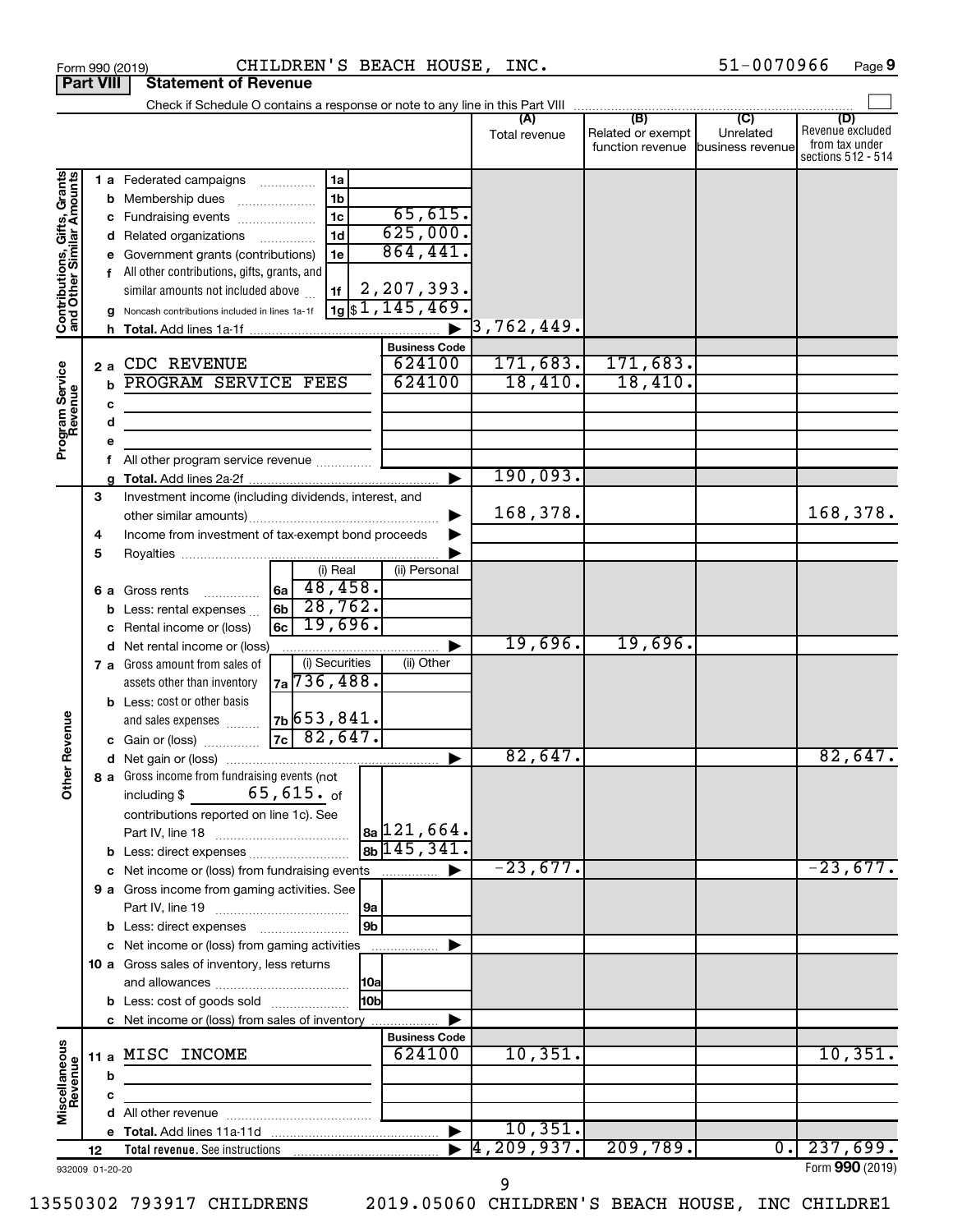Form 990 (2019)  $\qquad \qquad \qquad \qquad \text{CHILDREN'S BEACH HOUSE, INC.}$  51-0070966  $_{\text{Page}}$ **Part IX Statement of Functional Expenses**

*Section 501(c)(3) and 501(c)(4) organizations must complete all columns. All other organizations must complete column (A).*

| Check if Schedule O contains a response or note to any line in this Part IX. |                                                                                                                                                                                                            |                          |                                    |                                           |                                |  |  |  |  |
|------------------------------------------------------------------------------|------------------------------------------------------------------------------------------------------------------------------------------------------------------------------------------------------------|--------------------------|------------------------------------|-------------------------------------------|--------------------------------|--|--|--|--|
|                                                                              | Do not include amounts reported on lines 6b,<br>7b, 8b, 9b, and 10b of Part VIII.                                                                                                                          | (A)<br>Total expenses    | (B)<br>Program service<br>expenses | (C)<br>Management and<br>general expenses | (D)<br>Fundraising<br>expenses |  |  |  |  |
| 1.                                                                           | Grants and other assistance to domestic organizations                                                                                                                                                      |                          |                                    |                                           |                                |  |  |  |  |
|                                                                              | and domestic governments. See Part IV, line 21                                                                                                                                                             |                          |                                    |                                           |                                |  |  |  |  |
| $\mathbf{2}$                                                                 | Grants and other assistance to domestic                                                                                                                                                                    |                          |                                    |                                           |                                |  |  |  |  |
|                                                                              | individuals. See Part IV, line 22                                                                                                                                                                          | 42,876.                  | 42,876.                            |                                           |                                |  |  |  |  |
| 3                                                                            | Grants and other assistance to foreign                                                                                                                                                                     |                          |                                    |                                           |                                |  |  |  |  |
|                                                                              | organizations, foreign governments, and foreign                                                                                                                                                            |                          |                                    |                                           |                                |  |  |  |  |
|                                                                              | individuals. See Part IV, lines 15 and 16                                                                                                                                                                  |                          |                                    |                                           |                                |  |  |  |  |
| 4                                                                            | Benefits paid to or for members                                                                                                                                                                            |                          |                                    |                                           |                                |  |  |  |  |
| 5                                                                            | Compensation of current officers, directors,                                                                                                                                                               |                          |                                    |                                           |                                |  |  |  |  |
|                                                                              | trustees, and key employees                                                                                                                                                                                | 122,528.                 | 99,248.                            | 13,478.                                   | 9,802.                         |  |  |  |  |
| 6                                                                            | Compensation not included above to disqualified                                                                                                                                                            |                          |                                    |                                           |                                |  |  |  |  |
|                                                                              | persons (as defined under section 4958(f)(1)) and<br>persons described in section 4958(c)(3)(B)                                                                                                            |                          |                                    |                                           |                                |  |  |  |  |
| 7                                                                            | Other salaries and wages                                                                                                                                                                                   | 820, 880.                | 627, 269.                          | 26, 433.                                  | 167, 178.                      |  |  |  |  |
| 8                                                                            | Pension plan accruals and contributions (include                                                                                                                                                           |                          |                                    |                                           |                                |  |  |  |  |
|                                                                              | section 401(k) and 403(b) employer contributions)                                                                                                                                                          |                          |                                    | 527.                                      |                                |  |  |  |  |
| 9                                                                            | Other employee benefits                                                                                                                                                                                    | $\frac{17,012}{132,436}$ | $\frac{14,676}{106,722}$           | 3,841.                                    | $\frac{1,809}{21,873}$         |  |  |  |  |
| 10                                                                           |                                                                                                                                                                                                            | 70,491.                  | 55,688.                            | 2,820.                                    | 11,983.                        |  |  |  |  |
| 11                                                                           | Fees for services (nonemployees):                                                                                                                                                                          |                          |                                    |                                           |                                |  |  |  |  |
|                                                                              |                                                                                                                                                                                                            |                          |                                    |                                           |                                |  |  |  |  |
| b                                                                            |                                                                                                                                                                                                            |                          |                                    |                                           |                                |  |  |  |  |
| c                                                                            |                                                                                                                                                                                                            | 17,000.                  | 14,450.                            | 850.                                      | 1,700.                         |  |  |  |  |
|                                                                              |                                                                                                                                                                                                            |                          |                                    |                                           |                                |  |  |  |  |
| е                                                                            | Professional fundraising services. See Part IV, line 17                                                                                                                                                    |                          |                                    |                                           |                                |  |  |  |  |
| f                                                                            | Investment management fees                                                                                                                                                                                 | 20, 155.                 |                                    | 20, 155.                                  |                                |  |  |  |  |
| g                                                                            | Other. (If line 11g amount exceeds 10% of line 25,                                                                                                                                                         |                          |                                    |                                           |                                |  |  |  |  |
|                                                                              | column (A) amount, list line 11g expenses on Sch O.)                                                                                                                                                       | 53,246.                  | 42,314.                            | 6,402.                                    | 4,530.                         |  |  |  |  |
| 12                                                                           |                                                                                                                                                                                                            | 107, 326.                | 100,053.                           | 2,521.                                    | 4,752.                         |  |  |  |  |
| 13                                                                           |                                                                                                                                                                                                            |                          |                                    |                                           |                                |  |  |  |  |
| 14<br>15                                                                     |                                                                                                                                                                                                            |                          |                                    |                                           |                                |  |  |  |  |
| 16                                                                           |                                                                                                                                                                                                            | 668,449.                 | 646,032.                           | 7,052.                                    | 15,365.                        |  |  |  |  |
| 17                                                                           |                                                                                                                                                                                                            | 28,407.                  | 25,756.                            | 917.                                      | 1,734.                         |  |  |  |  |
| 18                                                                           | Payments of travel or entertainment expenses                                                                                                                                                               |                          |                                    |                                           |                                |  |  |  |  |
|                                                                              | for any federal, state, or local public officials                                                                                                                                                          |                          |                                    |                                           |                                |  |  |  |  |
| 19                                                                           | Conferences, conventions, and meetings                                                                                                                                                                     | 14,699.                  | 12,821.                            | 626.                                      | 1,252.                         |  |  |  |  |
| 20                                                                           | Interest                                                                                                                                                                                                   |                          |                                    |                                           |                                |  |  |  |  |
| 21                                                                           |                                                                                                                                                                                                            |                          |                                    |                                           |                                |  |  |  |  |
| 22                                                                           | Depreciation, depletion, and amortization                                                                                                                                                                  | 192,703.                 | 163,798.                           | 9,635.                                    | 19,270.                        |  |  |  |  |
| 23                                                                           | Insurance                                                                                                                                                                                                  | 56, 517.                 | 49,252.                            | 2,503.                                    | 4,762.                         |  |  |  |  |
| 24                                                                           | Other expenses. Itemize expenses not covered<br>above (List miscellaneous expenses on line 24e. If<br>line 24e amount exceeds 10% of line 25, column (A)<br>amount, list line 24e expenses on Schedule O.) |                          |                                    |                                           |                                |  |  |  |  |
| a                                                                            | <b>MISCELLANEOUS</b>                                                                                                                                                                                       | 25,971.                  | 22,350.                            | 1,239.                                    | 2,382.                         |  |  |  |  |
|                                                                              | EQUIPMENT RENTAL/MAINTE                                                                                                                                                                                    | 22,928.                  | 18,343.                            | $1,146$ .                                 | 3,439.                         |  |  |  |  |
|                                                                              | <b>MEMBERSHIP DUES</b>                                                                                                                                                                                     | 4,978.                   | 3,982.                             | 249.                                      | 747.                           |  |  |  |  |
|                                                                              | <b>POSTAGE</b>                                                                                                                                                                                             | 2,081.                   | 1,769.                             | 104.                                      | 208.                           |  |  |  |  |
| е                                                                            | All other expenses                                                                                                                                                                                         | 552.                     | 302.                               |                                           | 250.                           |  |  |  |  |
| 25                                                                           | Total functional expenses. Add lines 1 through 24e                                                                                                                                                         | 2,421,235.               | 2,047,701.                         | 100,498.                                  | 273,036.                       |  |  |  |  |
| 26                                                                           | Joint costs. Complete this line only if the organization                                                                                                                                                   |                          |                                    |                                           |                                |  |  |  |  |
|                                                                              | reported in column (B) joint costs from a combined                                                                                                                                                         |                          |                                    |                                           |                                |  |  |  |  |
|                                                                              | educational campaign and fundraising solicitation.                                                                                                                                                         |                          |                                    |                                           |                                |  |  |  |  |
|                                                                              | Check here $\blacktriangleright$<br>if following SOP 98-2 (ASC 958-720)                                                                                                                                    |                          |                                    |                                           |                                |  |  |  |  |

932010 01-20-20

Form (2019) **990**

13550302 793917 CHILDRENS 2019.05060 CHILDREN'S BEACH HOUSE, INC CHILDRE1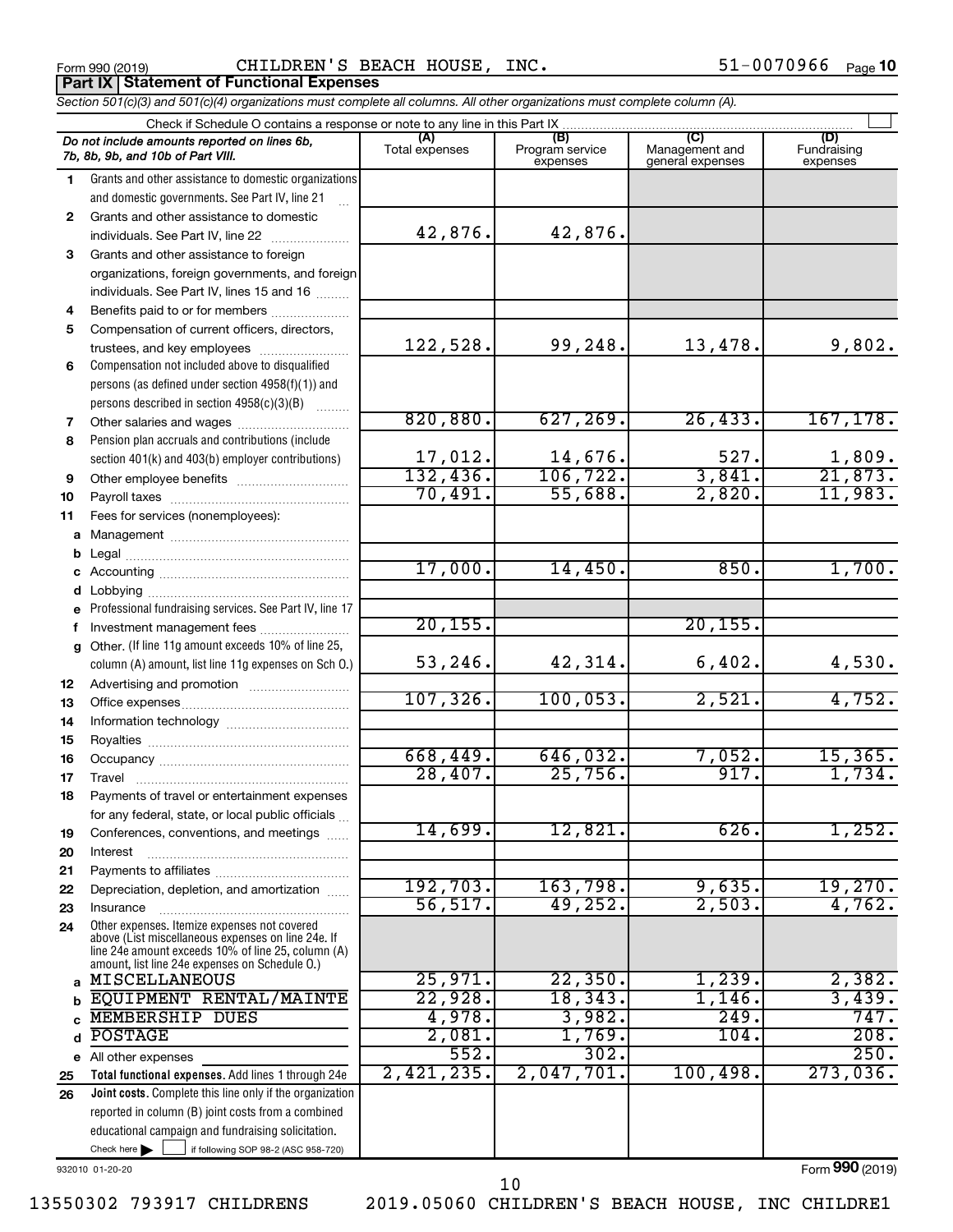**33**

Total liabilities and net assets/fund balances

**33**

9,821,660. 33 12,381,590.

Form (2019) **990**

Form 990 (2019)  $\begin{array}{cccc} \text{CHILDREN} \text{'S} \text{ BEACH HOUSE} \text{, INC.} \end{array}$   $\begin{array}{cccc} \text{51--0070966} \text{ Page} \end{array}$ **Part X** | Balance Sheet

Check if Schedule O contains a response or note to any line in this Part X

|                            |    |                                                                                            |            |              | Beginning of year |                         | End of year |
|----------------------------|----|--------------------------------------------------------------------------------------------|------------|--------------|-------------------|-------------------------|-------------|
|                            | 1  |                                                                                            |            |              | 437,098.          | 1                       | 20,653.     |
|                            | 2  |                                                                                            |            |              |                   | $\mathbf{2}$            |             |
|                            | З  |                                                                                            |            |              |                   | 3                       | 87,000.     |
|                            | 4  |                                                                                            |            |              | 8,073.            | $\overline{\mathbf{4}}$ | 8,073.      |
|                            | 5  | Loans and other receivables from any current or former officer, director,                  |            |              |                   |                         |             |
|                            |    | trustee, key employee, creator or founder, substantial contributor, or 35%                 |            |              |                   |                         |             |
|                            |    | controlled entity or family member of any of these persons                                 |            |              |                   | 5                       |             |
|                            | 6  | Loans and other receivables from other disqualified persons (as defined                    |            |              |                   |                         |             |
|                            |    | under section $4958(f)(1)$ , and persons described in section $4958(c)(3)(B)$              |            | $\ldots$     |                   | 6                       |             |
| Assets                     | 7  |                                                                                            |            |              | $\overline{7}$    |                         |             |
|                            | 8  |                                                                                            |            |              |                   | 8                       |             |
|                            | 9  |                                                                                            |            | 38,619.      | $\boldsymbol{9}$  | 28,098.                 |             |
|                            |    | 10a Land, buildings, and equipment: cost or other                                          |            |              |                   |                         |             |
|                            |    | basis. Complete Part VI of Schedule D  10a                                                 |            | 6, 186, 281. |                   |                         |             |
|                            |    |                                                                                            | 10b        | 3,086,054.   | 3,279,566.        | 10 <sub>c</sub>         | 3,100,227.  |
|                            | 11 |                                                                                            |            |              | 11                |                         |             |
|                            | 12 |                                                                                            |            | 6,021,172.   | 12                | 8,363,881.              |             |
|                            | 13 |                                                                                            |            | 13           |                   |                         |             |
|                            | 14 |                                                                                            |            |              | 14                |                         |             |
|                            | 15 |                                                                                            |            |              | 37,132.           | 15                      | 773,658.    |
|                            | 16 | <b>Total assets.</b> Add lines 1 through 15 (must equal line 33) <i></i>                   |            |              | 9,821,660.        | 16                      | 12,381,590. |
|                            | 17 |                                                                                            |            |              | 62,743.           | 17                      | 246,910.    |
|                            | 18 |                                                                                            |            | 18           |                   |                         |             |
|                            | 19 |                                                                                            |            | 19           | 12,325.           |                         |             |
|                            | 20 |                                                                                            |            |              |                   | 20                      |             |
|                            | 21 | Escrow or custodial account liability. Complete Part IV of Schedule D                      |            |              |                   | 21                      |             |
|                            | 22 | Loans and other payables to any current or former officer, director,                       |            |              |                   |                         |             |
| Liabilities                |    | trustee, key employee, creator or founder, substantial contributor, or 35%                 |            |              |                   |                         |             |
|                            |    |                                                                                            |            |              |                   | 22                      |             |
|                            | 23 | Secured mortgages and notes payable to unrelated third parties                             |            |              | 42,047.           | 23                      | 27,301.     |
|                            | 24 | Unsecured notes and loans payable to unrelated third parties                               |            |              |                   | 24                      |             |
|                            | 25 | Other liabilities (including federal income tax, payables to related third                 |            |              |                   |                         |             |
|                            |    | parties, and other liabilities not included on lines 17-24). Complete Part X               |            |              |                   |                         |             |
|                            |    | of Schedule D                                                                              |            |              | 500.              | 25                      | 500.        |
|                            | 26 |                                                                                            |            |              | 105, 290.         | 26                      | 287,036.    |
| Ø                          |    | Organizations that follow FASB ASC 958, check here $\blacktriangleright \lfloor X \rfloor$ |            |              |                   |                         |             |
|                            |    | and complete lines 27, 28, 32, and 33.                                                     |            |              |                   |                         |             |
|                            | 27 | Net assets without donor restrictions                                                      | 6,484,513. | 27           | 8,422,933.        |                         |             |
|                            | 28 | Net assets with donor restrictions                                                         |            |              | 3, 231, 857.      | 28                      | 3,671,621.  |
|                            |    | Organizations that do not follow FASB ASC 958, check here $\blacktriangleright$            |            |              |                   |                         |             |
| Net Assets or Fund Balance |    | and complete lines 29 through 33.                                                          |            |              |                   |                         |             |
|                            | 29 |                                                                                            |            |              |                   | 29                      |             |
|                            | 30 | Paid-in or capital surplus, or land, building, or equipment fund                           |            |              |                   | 30                      |             |
|                            | 31 | Retained earnings, endowment, accumulated income, or other funds                           |            |              |                   | 31                      |             |
|                            | 32 | Total net assets or fund balances                                                          |            |              | 9,716,370.        | 32                      | 12,094,554. |

 $\perp$ 

**(A) (B)**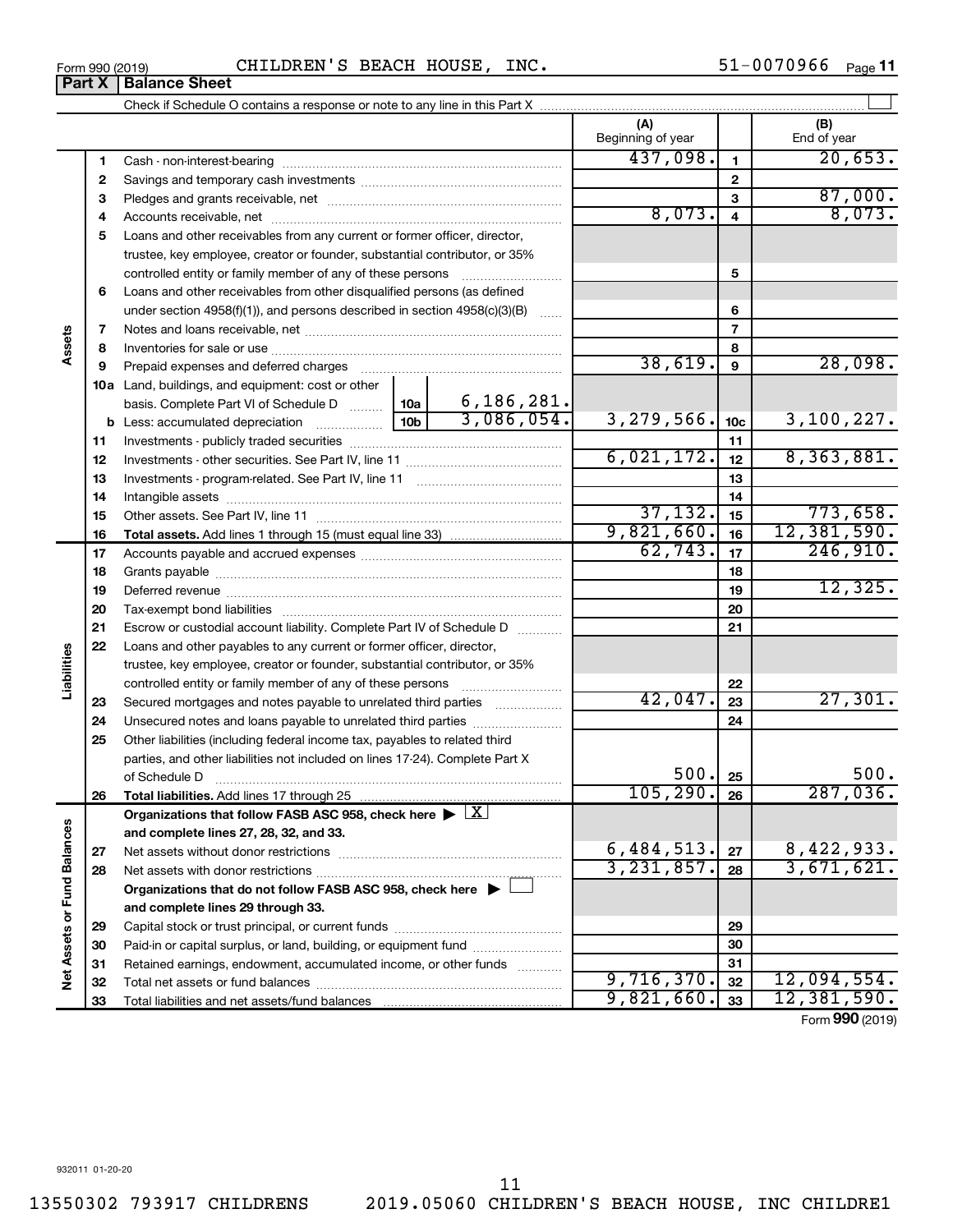|    | CHILDREN'S BEACH HOUSE, INC.<br>Form 990 (2019)                                                                                                                                                                                |                         | 51-0070966     |     | Page 12             |
|----|--------------------------------------------------------------------------------------------------------------------------------------------------------------------------------------------------------------------------------|-------------------------|----------------|-----|---------------------|
|    | <b>Part XI Reconciliation of Net Assets</b>                                                                                                                                                                                    |                         |                |     |                     |
|    |                                                                                                                                                                                                                                |                         |                |     |                     |
|    |                                                                                                                                                                                                                                |                         |                |     |                     |
| 1  |                                                                                                                                                                                                                                | $\mathbf{1}$            | 4,209,937.     |     |                     |
| 2  |                                                                                                                                                                                                                                | $\overline{2}$          | 2,421,235.     |     |                     |
| з  |                                                                                                                                                                                                                                | 3                       | 1,788,702.     |     |                     |
| 4  |                                                                                                                                                                                                                                | $\overline{\mathbf{4}}$ | 9,716,370.     |     |                     |
| 5  | Net unrealized gains (losses) on investments [111] matter in the contract of the contract of the contract of the contract of the contract of the contract of the contract of the contract of the contract of the contract of t | 5                       |                |     | 589,482.            |
| 6  |                                                                                                                                                                                                                                | 6                       |                |     |                     |
| 7  | Investment expenses www.communication.com/www.communication.com/www.communication.com/www.com                                                                                                                                  | $\overline{7}$          |                |     |                     |
| 8  | Prior period adjustments www.communication.communication.com/news/communications/communications/communications                                                                                                                 | 8                       |                |     |                     |
| 9  | Other changes in net assets or fund balances (explain on Schedule O)                                                                                                                                                           | 9                       |                |     | $\overline{0}$ .    |
| 10 | Net assets or fund balances at end of year. Combine lines 3 through 9 (must equal Part X, line 32,                                                                                                                             |                         |                |     |                     |
|    |                                                                                                                                                                                                                                | 10                      | 12,094,554.    |     |                     |
|    | Part XII Financial Statements and Reporting                                                                                                                                                                                    |                         |                |     |                     |
|    |                                                                                                                                                                                                                                |                         |                |     |                     |
|    |                                                                                                                                                                                                                                |                         |                | Yes | No                  |
| 1  | $\lfloor x \rfloor$ Accrual<br>Accounting method used to prepare the Form 990: [130] Cash<br>$\Box$ Other                                                                                                                      |                         |                |     |                     |
|    | If the organization changed its method of accounting from a prior year or checked "Other," explain in Schedule O.                                                                                                              |                         |                |     |                     |
|    |                                                                                                                                                                                                                                |                         | 2a             |     | x                   |
|    | If "Yes," check a box below to indicate whether the financial statements for the year were compiled or reviewed on a                                                                                                           |                         |                |     |                     |
|    | separate basis, consolidated basis, or both:                                                                                                                                                                                   |                         |                |     |                     |
|    | Consolidated basis<br>Both consolidated and separate basis<br>Separate basis                                                                                                                                                   |                         |                |     |                     |
|    |                                                                                                                                                                                                                                |                         | 2 <sub>b</sub> | х   |                     |
|    | If "Yes," check a box below to indicate whether the financial statements for the year were audited on a separate basis,                                                                                                        |                         |                |     |                     |
|    | consolidated basis, or both:                                                                                                                                                                                                   |                         |                |     |                     |
|    | $\lfloor x \rfloor$ Separate basis<br>Consolidated basis<br>Both consolidated and separate basis                                                                                                                               |                         |                |     |                     |
|    | c If "Yes" to line 2a or 2b, does the organization have a committee that assumes responsibility for oversight of the audit,                                                                                                    |                         |                |     |                     |
|    |                                                                                                                                                                                                                                |                         | 2c             | х   |                     |
|    | If the organization changed either its oversight process or selection process during the tax year, explain on Schedule O.                                                                                                      |                         |                |     |                     |
|    | 3a As a result of a federal award, was the organization required to undergo an audit or audits as set forth in the Single Audit                                                                                                |                         |                |     |                     |
|    |                                                                                                                                                                                                                                |                         | 3a             |     | х                   |
|    | <b>b</b> If "Yes," did the organization undergo the required audit or audits? If the organization did not undergo the required audit                                                                                           |                         |                |     |                     |
|    |                                                                                                                                                                                                                                |                         | 3b             |     | $000 \text{ hours}$ |

Form (2019) **990**

932012 01-20-20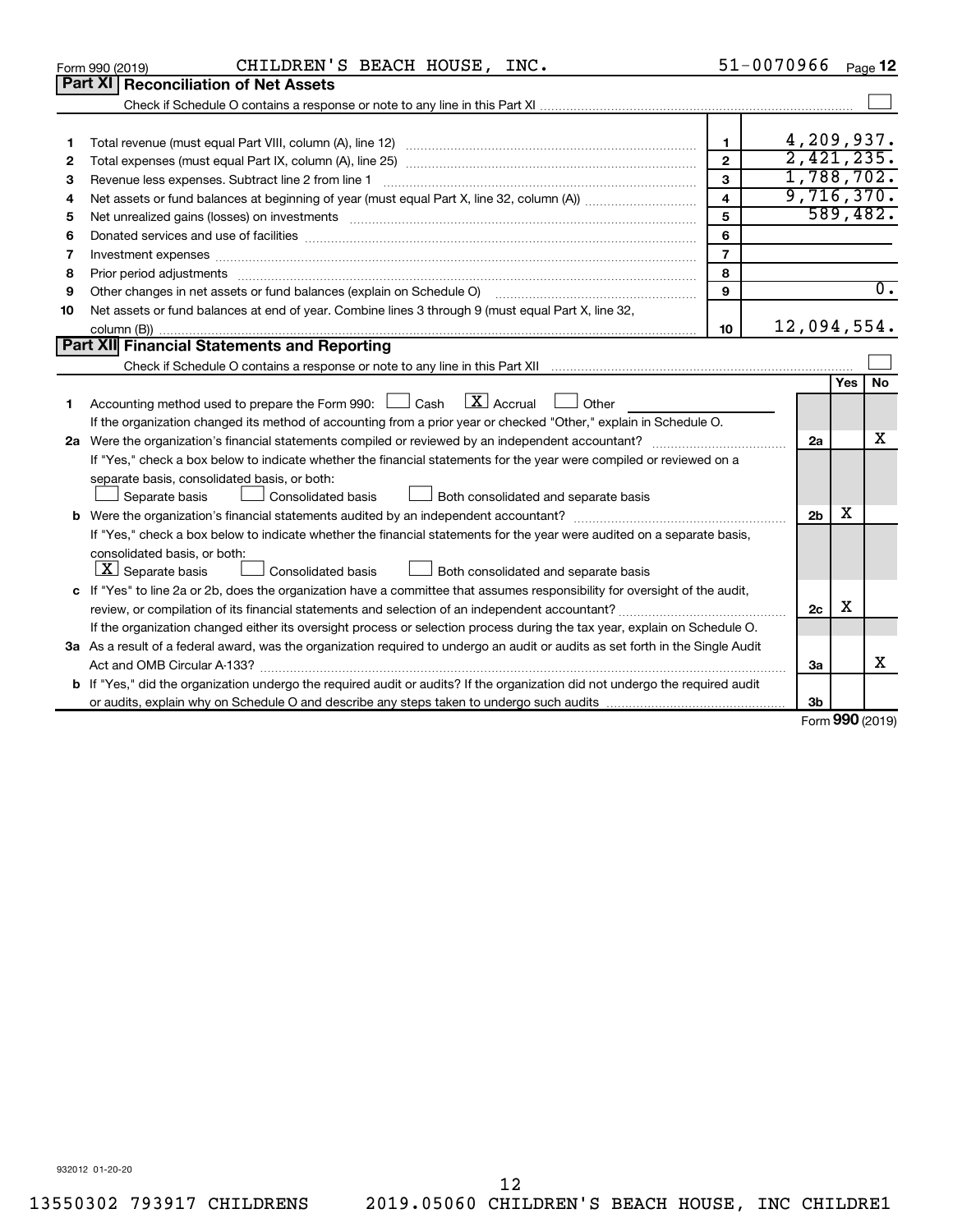| <b>SCHEDULE A</b> |  |
|-------------------|--|
|-------------------|--|

Department of the Treasury Internal Revenue Service

| (Form 990 or 990-EZ) |  |  |  |  |
|----------------------|--|--|--|--|
|----------------------|--|--|--|--|

# Form 990 or 990-EZ) **Public Charity Status and Public Support**<br>
Complete if the organization is a section 501(c)(3) organization or a section<br> **2019**

**4947(a)(1) nonexempt charitable trust. | Attach to Form 990 or Form 990-EZ.** 

**| Go to www.irs.gov/Form990 for instructions and the latest information.**

| <b>Open to Public</b><br>Inspection |
|-------------------------------------|

OMB No. 1545-0047

| Name of the organization |  |
|--------------------------|--|
|--------------------------|--|

|       |          | Name of the organization                                                                                                                                                                                                                                       |          |                                                        |     |                                                                |                            |  | <b>Employer identification number</b> |
|-------|----------|----------------------------------------------------------------------------------------------------------------------------------------------------------------------------------------------------------------------------------------------------------------|----------|--------------------------------------------------------|-----|----------------------------------------------------------------|----------------------------|--|---------------------------------------|
|       |          |                                                                                                                                                                                                                                                                |          | CHILDREN'S BEACH HOUSE, INC.                           |     |                                                                |                            |  | 51-0070966                            |
|       | Part I   | Reason for Public Charity Status (All organizations must complete this part.) See instructions.                                                                                                                                                                |          |                                                        |     |                                                                |                            |  |                                       |
|       |          | The organization is not a private foundation because it is: (For lines 1 through 12, check only one box.)                                                                                                                                                      |          |                                                        |     |                                                                |                            |  |                                       |
| 1     |          | A church, convention of churches, or association of churches described in section 170(b)(1)(A)(i).                                                                                                                                                             |          |                                                        |     |                                                                |                            |  |                                       |
| 2     |          | A school described in section 170(b)(1)(A)(ii). (Attach Schedule E (Form 990 or 990-EZ).)                                                                                                                                                                      |          |                                                        |     |                                                                |                            |  |                                       |
| 3     |          | A hospital or a cooperative hospital service organization described in section 170(b)(1)(A)(iii).                                                                                                                                                              |          |                                                        |     |                                                                |                            |  |                                       |
| 4     |          | A medical research organization operated in conjunction with a hospital described in section 170(b)(1)(A)(iii). Enter the hospital's name,                                                                                                                     |          |                                                        |     |                                                                |                            |  |                                       |
|       |          | city, and state:                                                                                                                                                                                                                                               |          |                                                        |     |                                                                |                            |  |                                       |
| 5     |          | An organization operated for the benefit of a college or university owned or operated by a governmental unit described in                                                                                                                                      |          |                                                        |     |                                                                |                            |  |                                       |
|       |          | section 170(b)(1)(A)(iv). (Complete Part II.)                                                                                                                                                                                                                  |          |                                                        |     |                                                                |                            |  |                                       |
| 6     |          | A federal, state, or local government or governmental unit described in section 170(b)(1)(A)(v).                                                                                                                                                               |          |                                                        |     |                                                                |                            |  |                                       |
| 7     |          | An organization that normally receives a substantial part of its support from a governmental unit or from the general public described in                                                                                                                      |          |                                                        |     |                                                                |                            |  |                                       |
|       |          | section 170(b)(1)(A)(vi). (Complete Part II.)                                                                                                                                                                                                                  |          |                                                        |     |                                                                |                            |  |                                       |
| 8     |          | A community trust described in section 170(b)(1)(A)(vi). (Complete Part II.)                                                                                                                                                                                   |          |                                                        |     |                                                                |                            |  |                                       |
| 9     |          | An agricultural research organization described in section 170(b)(1)(A)(ix) operated in conjunction with a land-grant college                                                                                                                                  |          |                                                        |     |                                                                |                            |  |                                       |
|       |          | or university or a non-land-grant college of agriculture (see instructions). Enter the name, city, and state of the college or                                                                                                                                 |          |                                                        |     |                                                                |                            |  |                                       |
|       |          | university:                                                                                                                                                                                                                                                    |          |                                                        |     |                                                                |                            |  |                                       |
|       | 10 $ X $ | An organization that normally receives: (1) more than 33 1/3% of its support from contributions, membership fees, and gross receipts from                                                                                                                      |          |                                                        |     |                                                                |                            |  |                                       |
|       |          | activities related to its exempt functions - subject to certain exceptions, and (2) no more than 33 1/3% of its support from gross investment                                                                                                                  |          |                                                        |     |                                                                |                            |  |                                       |
|       |          | income and unrelated business taxable income (less section 511 tax) from businesses acquired by the organization after June 30, 1975.                                                                                                                          |          |                                                        |     |                                                                |                            |  |                                       |
|       |          | See section 509(a)(2). (Complete Part III.)                                                                                                                                                                                                                    |          |                                                        |     |                                                                |                            |  |                                       |
| 11    |          | An organization organized and operated exclusively to test for public safety. See section 509(a)(4).                                                                                                                                                           |          |                                                        |     |                                                                |                            |  |                                       |
| 12    |          | An organization organized and operated exclusively for the benefit of, to perform the functions of, or to carry out the purposes of one or                                                                                                                     |          |                                                        |     |                                                                |                            |  |                                       |
|       |          | more publicly supported organizations described in section 509(a)(1) or section 509(a)(2). See section 509(a)(3). Check the box in                                                                                                                             |          |                                                        |     |                                                                |                            |  |                                       |
|       |          | lines 12a through 12d that describes the type of supporting organization and complete lines 12e, 12f, and 12g.                                                                                                                                                 |          |                                                        |     |                                                                |                            |  |                                       |
| a     |          | Type I. A supporting organization operated, supervised, or controlled by its supported organization(s), typically by giving<br>the supported organization(s) the power to regularly appoint or elect a majority of the directors or trustees of the supporting |          |                                                        |     |                                                                |                            |  |                                       |
|       |          | organization. You must complete Part IV, Sections A and B.                                                                                                                                                                                                     |          |                                                        |     |                                                                |                            |  |                                       |
| b     |          | Type II. A supporting organization supervised or controlled in connection with its supported organization(s), by having                                                                                                                                        |          |                                                        |     |                                                                |                            |  |                                       |
|       |          | control or management of the supporting organization vested in the same persons that control or manage the supported                                                                                                                                           |          |                                                        |     |                                                                |                            |  |                                       |
|       |          | organization(s). You must complete Part IV, Sections A and C.                                                                                                                                                                                                  |          |                                                        |     |                                                                |                            |  |                                       |
|       |          | Type III functionally integrated. A supporting organization operated in connection with, and functionally integrated with,                                                                                                                                     |          |                                                        |     |                                                                |                            |  |                                       |
|       |          | its supported organization(s) (see instructions). You must complete Part IV, Sections A, D, and E.                                                                                                                                                             |          |                                                        |     |                                                                |                            |  |                                       |
| d     |          | Type III non-functionally integrated. A supporting organization operated in connection with its supported organization(s)                                                                                                                                      |          |                                                        |     |                                                                |                            |  |                                       |
|       |          | that is not functionally integrated. The organization generally must satisfy a distribution requirement and an attentiveness                                                                                                                                   |          |                                                        |     |                                                                |                            |  |                                       |
|       |          | requirement (see instructions). You must complete Part IV, Sections A and D, and Part V.                                                                                                                                                                       |          |                                                        |     |                                                                |                            |  |                                       |
| е     |          | Check this box if the organization received a written determination from the IRS that it is a Type I, Type II, Type III                                                                                                                                        |          |                                                        |     |                                                                |                            |  |                                       |
|       |          | functionally integrated, or Type III non-functionally integrated supporting organization.                                                                                                                                                                      |          |                                                        |     |                                                                |                            |  |                                       |
|       |          |                                                                                                                                                                                                                                                                |          |                                                        |     |                                                                |                            |  |                                       |
|       |          | Provide the following information about the supported organization(s).                                                                                                                                                                                         |          |                                                        |     |                                                                |                            |  |                                       |
|       |          | (i) Name of supported                                                                                                                                                                                                                                          | (ii) EIN | (iii) Type of organization<br>(described on lines 1-10 |     | (iv) Is the organization listed<br>in your governing document? | (v) Amount of monetary     |  | (vi) Amount of other                  |
|       |          | organization                                                                                                                                                                                                                                                   |          | above (see instructions))                              | Yes | No                                                             | support (see instructions) |  | support (see instructions)            |
|       |          |                                                                                                                                                                                                                                                                |          |                                                        |     |                                                                |                            |  |                                       |
|       |          |                                                                                                                                                                                                                                                                |          |                                                        |     |                                                                |                            |  |                                       |
|       |          |                                                                                                                                                                                                                                                                |          |                                                        |     |                                                                |                            |  |                                       |
|       |          |                                                                                                                                                                                                                                                                |          |                                                        |     |                                                                |                            |  |                                       |
|       |          |                                                                                                                                                                                                                                                                |          |                                                        |     |                                                                |                            |  |                                       |
|       |          |                                                                                                                                                                                                                                                                |          |                                                        |     |                                                                |                            |  |                                       |
|       |          |                                                                                                                                                                                                                                                                |          |                                                        |     |                                                                |                            |  |                                       |
|       |          |                                                                                                                                                                                                                                                                |          |                                                        |     |                                                                |                            |  |                                       |
|       |          |                                                                                                                                                                                                                                                                |          |                                                        |     |                                                                |                            |  |                                       |
| Total |          |                                                                                                                                                                                                                                                                |          |                                                        |     |                                                                |                            |  |                                       |
|       |          | LHA For Paperwork Reduction Act Notice, see the Instructions for Form 990 or 990-EZ. 932021 09-25-19                                                                                                                                                           |          |                                                        |     |                                                                |                            |  | Schedule A (Form 990 or 990-EZ) 2019  |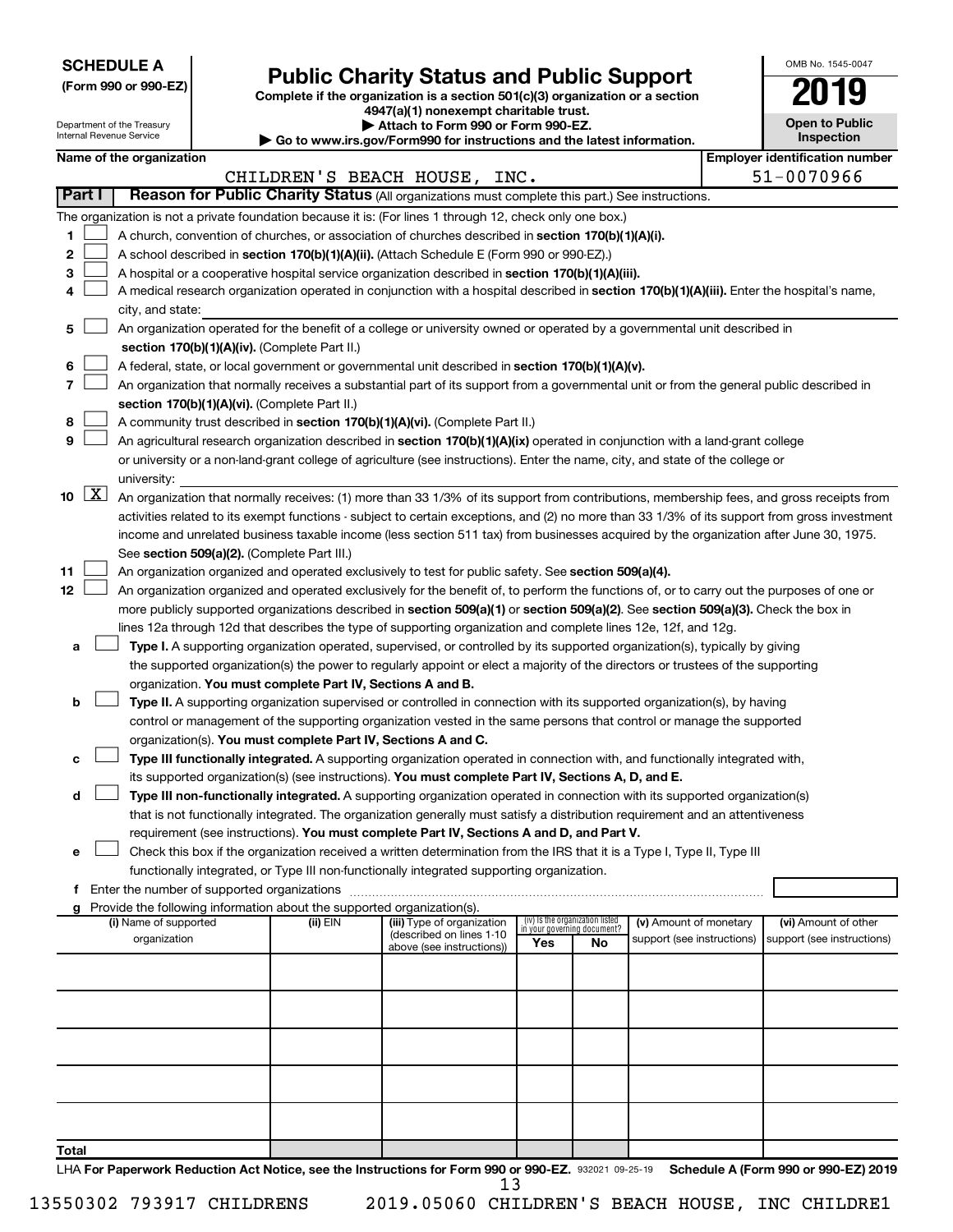#### Schedule A (Form 990 or 990-EZ) 2019 CHILDREN'S BEACH HOUSE, INC.  $51-0070966$  Page

51-0070966 <sub>Page 2</sub>

(Complete only if you checked the box on line 5, 7, or 8 of Part I or if the organization failed to qualify under Part III. If the organization fails to qualify under the tests listed below, please complete Part III.) **Part II Support Schedule for Organizations Described in Sections 170(b)(1)(A)(iv) and 170(b)(1)(A)(vi)**

| Calendar year (or fiscal year beginning in)<br>(a) 2015<br>(b) 2016<br>$(c)$ 2017<br>$(d)$ 2018<br>(e) 2019<br>(f) Total<br>1 Gifts, grants, contributions, and<br>membership fees received. (Do not<br>include any "unusual grants.")<br>2 Tax revenues levied for the organ-<br>ization's benefit and either paid to<br>or expended on its behalf<br>3 The value of services or facilities<br>furnished by a governmental unit to<br>the organization without charge<br>4 Total. Add lines 1 through 3<br>5 The portion of total contributions<br>by each person (other than a<br>governmental unit or publicly<br>supported organization) included<br>on line 1 that exceeds 2% of the<br>amount shown on line 11,<br>column (f)<br>6 Public support. Subtract line 5 from line 4.<br><b>Section B. Total Support</b><br>Calendar year (or fiscal year beginning in)<br>(a) 2015<br>(b) 2016<br>$(c)$ 2017<br>$(d)$ 2018<br>(e) 2019<br>(f) Total<br>7 Amounts from line 4<br>8 Gross income from interest,<br>dividends, payments received on<br>securities loans, rents, royalties,<br>and income from similar sources<br>Net income from unrelated business<br>9<br>activities, whether or not the<br>business is regularly carried on<br>10 Other income. Do not include gain<br>or loss from the sale of capital<br>assets (Explain in Part VI.)<br>11 Total support. Add lines 7 through 10<br>12<br><b>12</b> Gross receipts from related activities, etc. (see instructions)<br>13 First five years. If the Form 990 is for the organization's first, second, third, fourth, or fifth tax year as a section 501(c)(3)<br>organization, check this box and stop here<br><b>Section C. Computation of Public Support Percentage</b><br>14<br>%<br>15<br>%<br>16a 33 1/3% support test - 2019. If the organization did not check the box on line 13, and line 14 is 33 1/3% or more, check this box and<br>stop here. The organization qualifies as a publicly supported organization manufactured content and the support of the state of the state of the state of the state of the state of the state of the state of the state of the<br>b 33 1/3% support test - 2018. If the organization did not check a box on line 13 or 16a, and line 15 is 33 1/3% or more, check this box<br>17a 10% -facts-and-circumstances test - 2019. If the organization did not check a box on line 13, 16a, or 16b, and line 14 is 10% or more,<br>and if the organization meets the "facts-and-circumstances" test, check this box and stop here. Explain in Part VI how the organization<br><b>b 10%</b> -facts-and-circumstances test - 2018. If the organization did not check a box on line 13, 16a, 16b, or 17a, and line 15 is 10% or<br>more, and if the organization meets the "facts-and-circumstances" test, check this box and stop here. Explain in Part VI how the<br>organization meets the "facts-and-circumstances" test. The organization qualifies as a publicly supported organization<br>18 Private foundation. If the organization did not check a box on line 13, 16a, 16b, 17a, or 17b, check this box and see instructions.<br>Schedule A (Form 990 or 990-F7) 2019 | <b>Section A. Public Support</b> |  |  |  |
|------------------------------------------------------------------------------------------------------------------------------------------------------------------------------------------------------------------------------------------------------------------------------------------------------------------------------------------------------------------------------------------------------------------------------------------------------------------------------------------------------------------------------------------------------------------------------------------------------------------------------------------------------------------------------------------------------------------------------------------------------------------------------------------------------------------------------------------------------------------------------------------------------------------------------------------------------------------------------------------------------------------------------------------------------------------------------------------------------------------------------------------------------------------------------------------------------------------------------------------------------------------------------------------------------------------------------------------------------------------------------------------------------------------------------------------------------------------------------------------------------------------------------------------------------------------------------------------------------------------------------------------------------------------------------------------------------------------------------------------------------------------------------------------------------------------------------------------------------------------------------------------------------------------------------------------------------------------------------------------------------------------------------------------------------------------------------------------------------------------------------------------------------------------------------------------------------------------------------------------------------------------------------------------------------------------------------------------------------------------------------------------------------------------------------------------------------------------------------------------------------------------------------------------------------------------------------------------------------------------------------------------------------------------------------------------------------------------------------------------------------------------------------------------------------------------------------------------------------------------------------------------------------------------------------------------------------------------------------------------------------------------------------------------------------------------------------------------------------------------------------------------------------------------------------------------|----------------------------------|--|--|--|
|                                                                                                                                                                                                                                                                                                                                                                                                                                                                                                                                                                                                                                                                                                                                                                                                                                                                                                                                                                                                                                                                                                                                                                                                                                                                                                                                                                                                                                                                                                                                                                                                                                                                                                                                                                                                                                                                                                                                                                                                                                                                                                                                                                                                                                                                                                                                                                                                                                                                                                                                                                                                                                                                                                                                                                                                                                                                                                                                                                                                                                                                                                                                                                                          |                                  |  |  |  |
|                                                                                                                                                                                                                                                                                                                                                                                                                                                                                                                                                                                                                                                                                                                                                                                                                                                                                                                                                                                                                                                                                                                                                                                                                                                                                                                                                                                                                                                                                                                                                                                                                                                                                                                                                                                                                                                                                                                                                                                                                                                                                                                                                                                                                                                                                                                                                                                                                                                                                                                                                                                                                                                                                                                                                                                                                                                                                                                                                                                                                                                                                                                                                                                          |                                  |  |  |  |
|                                                                                                                                                                                                                                                                                                                                                                                                                                                                                                                                                                                                                                                                                                                                                                                                                                                                                                                                                                                                                                                                                                                                                                                                                                                                                                                                                                                                                                                                                                                                                                                                                                                                                                                                                                                                                                                                                                                                                                                                                                                                                                                                                                                                                                                                                                                                                                                                                                                                                                                                                                                                                                                                                                                                                                                                                                                                                                                                                                                                                                                                                                                                                                                          |                                  |  |  |  |
|                                                                                                                                                                                                                                                                                                                                                                                                                                                                                                                                                                                                                                                                                                                                                                                                                                                                                                                                                                                                                                                                                                                                                                                                                                                                                                                                                                                                                                                                                                                                                                                                                                                                                                                                                                                                                                                                                                                                                                                                                                                                                                                                                                                                                                                                                                                                                                                                                                                                                                                                                                                                                                                                                                                                                                                                                                                                                                                                                                                                                                                                                                                                                                                          |                                  |  |  |  |
|                                                                                                                                                                                                                                                                                                                                                                                                                                                                                                                                                                                                                                                                                                                                                                                                                                                                                                                                                                                                                                                                                                                                                                                                                                                                                                                                                                                                                                                                                                                                                                                                                                                                                                                                                                                                                                                                                                                                                                                                                                                                                                                                                                                                                                                                                                                                                                                                                                                                                                                                                                                                                                                                                                                                                                                                                                                                                                                                                                                                                                                                                                                                                                                          |                                  |  |  |  |
|                                                                                                                                                                                                                                                                                                                                                                                                                                                                                                                                                                                                                                                                                                                                                                                                                                                                                                                                                                                                                                                                                                                                                                                                                                                                                                                                                                                                                                                                                                                                                                                                                                                                                                                                                                                                                                                                                                                                                                                                                                                                                                                                                                                                                                                                                                                                                                                                                                                                                                                                                                                                                                                                                                                                                                                                                                                                                                                                                                                                                                                                                                                                                                                          |                                  |  |  |  |
|                                                                                                                                                                                                                                                                                                                                                                                                                                                                                                                                                                                                                                                                                                                                                                                                                                                                                                                                                                                                                                                                                                                                                                                                                                                                                                                                                                                                                                                                                                                                                                                                                                                                                                                                                                                                                                                                                                                                                                                                                                                                                                                                                                                                                                                                                                                                                                                                                                                                                                                                                                                                                                                                                                                                                                                                                                                                                                                                                                                                                                                                                                                                                                                          |                                  |  |  |  |
|                                                                                                                                                                                                                                                                                                                                                                                                                                                                                                                                                                                                                                                                                                                                                                                                                                                                                                                                                                                                                                                                                                                                                                                                                                                                                                                                                                                                                                                                                                                                                                                                                                                                                                                                                                                                                                                                                                                                                                                                                                                                                                                                                                                                                                                                                                                                                                                                                                                                                                                                                                                                                                                                                                                                                                                                                                                                                                                                                                                                                                                                                                                                                                                          |                                  |  |  |  |
|                                                                                                                                                                                                                                                                                                                                                                                                                                                                                                                                                                                                                                                                                                                                                                                                                                                                                                                                                                                                                                                                                                                                                                                                                                                                                                                                                                                                                                                                                                                                                                                                                                                                                                                                                                                                                                                                                                                                                                                                                                                                                                                                                                                                                                                                                                                                                                                                                                                                                                                                                                                                                                                                                                                                                                                                                                                                                                                                                                                                                                                                                                                                                                                          |                                  |  |  |  |
|                                                                                                                                                                                                                                                                                                                                                                                                                                                                                                                                                                                                                                                                                                                                                                                                                                                                                                                                                                                                                                                                                                                                                                                                                                                                                                                                                                                                                                                                                                                                                                                                                                                                                                                                                                                                                                                                                                                                                                                                                                                                                                                                                                                                                                                                                                                                                                                                                                                                                                                                                                                                                                                                                                                                                                                                                                                                                                                                                                                                                                                                                                                                                                                          |                                  |  |  |  |
|                                                                                                                                                                                                                                                                                                                                                                                                                                                                                                                                                                                                                                                                                                                                                                                                                                                                                                                                                                                                                                                                                                                                                                                                                                                                                                                                                                                                                                                                                                                                                                                                                                                                                                                                                                                                                                                                                                                                                                                                                                                                                                                                                                                                                                                                                                                                                                                                                                                                                                                                                                                                                                                                                                                                                                                                                                                                                                                                                                                                                                                                                                                                                                                          |                                  |  |  |  |
|                                                                                                                                                                                                                                                                                                                                                                                                                                                                                                                                                                                                                                                                                                                                                                                                                                                                                                                                                                                                                                                                                                                                                                                                                                                                                                                                                                                                                                                                                                                                                                                                                                                                                                                                                                                                                                                                                                                                                                                                                                                                                                                                                                                                                                                                                                                                                                                                                                                                                                                                                                                                                                                                                                                                                                                                                                                                                                                                                                                                                                                                                                                                                                                          |                                  |  |  |  |
|                                                                                                                                                                                                                                                                                                                                                                                                                                                                                                                                                                                                                                                                                                                                                                                                                                                                                                                                                                                                                                                                                                                                                                                                                                                                                                                                                                                                                                                                                                                                                                                                                                                                                                                                                                                                                                                                                                                                                                                                                                                                                                                                                                                                                                                                                                                                                                                                                                                                                                                                                                                                                                                                                                                                                                                                                                                                                                                                                                                                                                                                                                                                                                                          |                                  |  |  |  |
|                                                                                                                                                                                                                                                                                                                                                                                                                                                                                                                                                                                                                                                                                                                                                                                                                                                                                                                                                                                                                                                                                                                                                                                                                                                                                                                                                                                                                                                                                                                                                                                                                                                                                                                                                                                                                                                                                                                                                                                                                                                                                                                                                                                                                                                                                                                                                                                                                                                                                                                                                                                                                                                                                                                                                                                                                                                                                                                                                                                                                                                                                                                                                                                          |                                  |  |  |  |
|                                                                                                                                                                                                                                                                                                                                                                                                                                                                                                                                                                                                                                                                                                                                                                                                                                                                                                                                                                                                                                                                                                                                                                                                                                                                                                                                                                                                                                                                                                                                                                                                                                                                                                                                                                                                                                                                                                                                                                                                                                                                                                                                                                                                                                                                                                                                                                                                                                                                                                                                                                                                                                                                                                                                                                                                                                                                                                                                                                                                                                                                                                                                                                                          |                                  |  |  |  |
|                                                                                                                                                                                                                                                                                                                                                                                                                                                                                                                                                                                                                                                                                                                                                                                                                                                                                                                                                                                                                                                                                                                                                                                                                                                                                                                                                                                                                                                                                                                                                                                                                                                                                                                                                                                                                                                                                                                                                                                                                                                                                                                                                                                                                                                                                                                                                                                                                                                                                                                                                                                                                                                                                                                                                                                                                                                                                                                                                                                                                                                                                                                                                                                          |                                  |  |  |  |
|                                                                                                                                                                                                                                                                                                                                                                                                                                                                                                                                                                                                                                                                                                                                                                                                                                                                                                                                                                                                                                                                                                                                                                                                                                                                                                                                                                                                                                                                                                                                                                                                                                                                                                                                                                                                                                                                                                                                                                                                                                                                                                                                                                                                                                                                                                                                                                                                                                                                                                                                                                                                                                                                                                                                                                                                                                                                                                                                                                                                                                                                                                                                                                                          |                                  |  |  |  |
|                                                                                                                                                                                                                                                                                                                                                                                                                                                                                                                                                                                                                                                                                                                                                                                                                                                                                                                                                                                                                                                                                                                                                                                                                                                                                                                                                                                                                                                                                                                                                                                                                                                                                                                                                                                                                                                                                                                                                                                                                                                                                                                                                                                                                                                                                                                                                                                                                                                                                                                                                                                                                                                                                                                                                                                                                                                                                                                                                                                                                                                                                                                                                                                          |                                  |  |  |  |
|                                                                                                                                                                                                                                                                                                                                                                                                                                                                                                                                                                                                                                                                                                                                                                                                                                                                                                                                                                                                                                                                                                                                                                                                                                                                                                                                                                                                                                                                                                                                                                                                                                                                                                                                                                                                                                                                                                                                                                                                                                                                                                                                                                                                                                                                                                                                                                                                                                                                                                                                                                                                                                                                                                                                                                                                                                                                                                                                                                                                                                                                                                                                                                                          |                                  |  |  |  |
|                                                                                                                                                                                                                                                                                                                                                                                                                                                                                                                                                                                                                                                                                                                                                                                                                                                                                                                                                                                                                                                                                                                                                                                                                                                                                                                                                                                                                                                                                                                                                                                                                                                                                                                                                                                                                                                                                                                                                                                                                                                                                                                                                                                                                                                                                                                                                                                                                                                                                                                                                                                                                                                                                                                                                                                                                                                                                                                                                                                                                                                                                                                                                                                          |                                  |  |  |  |
|                                                                                                                                                                                                                                                                                                                                                                                                                                                                                                                                                                                                                                                                                                                                                                                                                                                                                                                                                                                                                                                                                                                                                                                                                                                                                                                                                                                                                                                                                                                                                                                                                                                                                                                                                                                                                                                                                                                                                                                                                                                                                                                                                                                                                                                                                                                                                                                                                                                                                                                                                                                                                                                                                                                                                                                                                                                                                                                                                                                                                                                                                                                                                                                          |                                  |  |  |  |
|                                                                                                                                                                                                                                                                                                                                                                                                                                                                                                                                                                                                                                                                                                                                                                                                                                                                                                                                                                                                                                                                                                                                                                                                                                                                                                                                                                                                                                                                                                                                                                                                                                                                                                                                                                                                                                                                                                                                                                                                                                                                                                                                                                                                                                                                                                                                                                                                                                                                                                                                                                                                                                                                                                                                                                                                                                                                                                                                                                                                                                                                                                                                                                                          |                                  |  |  |  |
|                                                                                                                                                                                                                                                                                                                                                                                                                                                                                                                                                                                                                                                                                                                                                                                                                                                                                                                                                                                                                                                                                                                                                                                                                                                                                                                                                                                                                                                                                                                                                                                                                                                                                                                                                                                                                                                                                                                                                                                                                                                                                                                                                                                                                                                                                                                                                                                                                                                                                                                                                                                                                                                                                                                                                                                                                                                                                                                                                                                                                                                                                                                                                                                          |                                  |  |  |  |
|                                                                                                                                                                                                                                                                                                                                                                                                                                                                                                                                                                                                                                                                                                                                                                                                                                                                                                                                                                                                                                                                                                                                                                                                                                                                                                                                                                                                                                                                                                                                                                                                                                                                                                                                                                                                                                                                                                                                                                                                                                                                                                                                                                                                                                                                                                                                                                                                                                                                                                                                                                                                                                                                                                                                                                                                                                                                                                                                                                                                                                                                                                                                                                                          |                                  |  |  |  |
|                                                                                                                                                                                                                                                                                                                                                                                                                                                                                                                                                                                                                                                                                                                                                                                                                                                                                                                                                                                                                                                                                                                                                                                                                                                                                                                                                                                                                                                                                                                                                                                                                                                                                                                                                                                                                                                                                                                                                                                                                                                                                                                                                                                                                                                                                                                                                                                                                                                                                                                                                                                                                                                                                                                                                                                                                                                                                                                                                                                                                                                                                                                                                                                          |                                  |  |  |  |
|                                                                                                                                                                                                                                                                                                                                                                                                                                                                                                                                                                                                                                                                                                                                                                                                                                                                                                                                                                                                                                                                                                                                                                                                                                                                                                                                                                                                                                                                                                                                                                                                                                                                                                                                                                                                                                                                                                                                                                                                                                                                                                                                                                                                                                                                                                                                                                                                                                                                                                                                                                                                                                                                                                                                                                                                                                                                                                                                                                                                                                                                                                                                                                                          |                                  |  |  |  |
|                                                                                                                                                                                                                                                                                                                                                                                                                                                                                                                                                                                                                                                                                                                                                                                                                                                                                                                                                                                                                                                                                                                                                                                                                                                                                                                                                                                                                                                                                                                                                                                                                                                                                                                                                                                                                                                                                                                                                                                                                                                                                                                                                                                                                                                                                                                                                                                                                                                                                                                                                                                                                                                                                                                                                                                                                                                                                                                                                                                                                                                                                                                                                                                          |                                  |  |  |  |
|                                                                                                                                                                                                                                                                                                                                                                                                                                                                                                                                                                                                                                                                                                                                                                                                                                                                                                                                                                                                                                                                                                                                                                                                                                                                                                                                                                                                                                                                                                                                                                                                                                                                                                                                                                                                                                                                                                                                                                                                                                                                                                                                                                                                                                                                                                                                                                                                                                                                                                                                                                                                                                                                                                                                                                                                                                                                                                                                                                                                                                                                                                                                                                                          |                                  |  |  |  |
|                                                                                                                                                                                                                                                                                                                                                                                                                                                                                                                                                                                                                                                                                                                                                                                                                                                                                                                                                                                                                                                                                                                                                                                                                                                                                                                                                                                                                                                                                                                                                                                                                                                                                                                                                                                                                                                                                                                                                                                                                                                                                                                                                                                                                                                                                                                                                                                                                                                                                                                                                                                                                                                                                                                                                                                                                                                                                                                                                                                                                                                                                                                                                                                          |                                  |  |  |  |
|                                                                                                                                                                                                                                                                                                                                                                                                                                                                                                                                                                                                                                                                                                                                                                                                                                                                                                                                                                                                                                                                                                                                                                                                                                                                                                                                                                                                                                                                                                                                                                                                                                                                                                                                                                                                                                                                                                                                                                                                                                                                                                                                                                                                                                                                                                                                                                                                                                                                                                                                                                                                                                                                                                                                                                                                                                                                                                                                                                                                                                                                                                                                                                                          |                                  |  |  |  |
|                                                                                                                                                                                                                                                                                                                                                                                                                                                                                                                                                                                                                                                                                                                                                                                                                                                                                                                                                                                                                                                                                                                                                                                                                                                                                                                                                                                                                                                                                                                                                                                                                                                                                                                                                                                                                                                                                                                                                                                                                                                                                                                                                                                                                                                                                                                                                                                                                                                                                                                                                                                                                                                                                                                                                                                                                                                                                                                                                                                                                                                                                                                                                                                          |                                  |  |  |  |
|                                                                                                                                                                                                                                                                                                                                                                                                                                                                                                                                                                                                                                                                                                                                                                                                                                                                                                                                                                                                                                                                                                                                                                                                                                                                                                                                                                                                                                                                                                                                                                                                                                                                                                                                                                                                                                                                                                                                                                                                                                                                                                                                                                                                                                                                                                                                                                                                                                                                                                                                                                                                                                                                                                                                                                                                                                                                                                                                                                                                                                                                                                                                                                                          |                                  |  |  |  |
|                                                                                                                                                                                                                                                                                                                                                                                                                                                                                                                                                                                                                                                                                                                                                                                                                                                                                                                                                                                                                                                                                                                                                                                                                                                                                                                                                                                                                                                                                                                                                                                                                                                                                                                                                                                                                                                                                                                                                                                                                                                                                                                                                                                                                                                                                                                                                                                                                                                                                                                                                                                                                                                                                                                                                                                                                                                                                                                                                                                                                                                                                                                                                                                          |                                  |  |  |  |
|                                                                                                                                                                                                                                                                                                                                                                                                                                                                                                                                                                                                                                                                                                                                                                                                                                                                                                                                                                                                                                                                                                                                                                                                                                                                                                                                                                                                                                                                                                                                                                                                                                                                                                                                                                                                                                                                                                                                                                                                                                                                                                                                                                                                                                                                                                                                                                                                                                                                                                                                                                                                                                                                                                                                                                                                                                                                                                                                                                                                                                                                                                                                                                                          |                                  |  |  |  |
|                                                                                                                                                                                                                                                                                                                                                                                                                                                                                                                                                                                                                                                                                                                                                                                                                                                                                                                                                                                                                                                                                                                                                                                                                                                                                                                                                                                                                                                                                                                                                                                                                                                                                                                                                                                                                                                                                                                                                                                                                                                                                                                                                                                                                                                                                                                                                                                                                                                                                                                                                                                                                                                                                                                                                                                                                                                                                                                                                                                                                                                                                                                                                                                          |                                  |  |  |  |
|                                                                                                                                                                                                                                                                                                                                                                                                                                                                                                                                                                                                                                                                                                                                                                                                                                                                                                                                                                                                                                                                                                                                                                                                                                                                                                                                                                                                                                                                                                                                                                                                                                                                                                                                                                                                                                                                                                                                                                                                                                                                                                                                                                                                                                                                                                                                                                                                                                                                                                                                                                                                                                                                                                                                                                                                                                                                                                                                                                                                                                                                                                                                                                                          |                                  |  |  |  |
|                                                                                                                                                                                                                                                                                                                                                                                                                                                                                                                                                                                                                                                                                                                                                                                                                                                                                                                                                                                                                                                                                                                                                                                                                                                                                                                                                                                                                                                                                                                                                                                                                                                                                                                                                                                                                                                                                                                                                                                                                                                                                                                                                                                                                                                                                                                                                                                                                                                                                                                                                                                                                                                                                                                                                                                                                                                                                                                                                                                                                                                                                                                                                                                          |                                  |  |  |  |
|                                                                                                                                                                                                                                                                                                                                                                                                                                                                                                                                                                                                                                                                                                                                                                                                                                                                                                                                                                                                                                                                                                                                                                                                                                                                                                                                                                                                                                                                                                                                                                                                                                                                                                                                                                                                                                                                                                                                                                                                                                                                                                                                                                                                                                                                                                                                                                                                                                                                                                                                                                                                                                                                                                                                                                                                                                                                                                                                                                                                                                                                                                                                                                                          |                                  |  |  |  |
|                                                                                                                                                                                                                                                                                                                                                                                                                                                                                                                                                                                                                                                                                                                                                                                                                                                                                                                                                                                                                                                                                                                                                                                                                                                                                                                                                                                                                                                                                                                                                                                                                                                                                                                                                                                                                                                                                                                                                                                                                                                                                                                                                                                                                                                                                                                                                                                                                                                                                                                                                                                                                                                                                                                                                                                                                                                                                                                                                                                                                                                                                                                                                                                          |                                  |  |  |  |
|                                                                                                                                                                                                                                                                                                                                                                                                                                                                                                                                                                                                                                                                                                                                                                                                                                                                                                                                                                                                                                                                                                                                                                                                                                                                                                                                                                                                                                                                                                                                                                                                                                                                                                                                                                                                                                                                                                                                                                                                                                                                                                                                                                                                                                                                                                                                                                                                                                                                                                                                                                                                                                                                                                                                                                                                                                                                                                                                                                                                                                                                                                                                                                                          |                                  |  |  |  |
|                                                                                                                                                                                                                                                                                                                                                                                                                                                                                                                                                                                                                                                                                                                                                                                                                                                                                                                                                                                                                                                                                                                                                                                                                                                                                                                                                                                                                                                                                                                                                                                                                                                                                                                                                                                                                                                                                                                                                                                                                                                                                                                                                                                                                                                                                                                                                                                                                                                                                                                                                                                                                                                                                                                                                                                                                                                                                                                                                                                                                                                                                                                                                                                          |                                  |  |  |  |
|                                                                                                                                                                                                                                                                                                                                                                                                                                                                                                                                                                                                                                                                                                                                                                                                                                                                                                                                                                                                                                                                                                                                                                                                                                                                                                                                                                                                                                                                                                                                                                                                                                                                                                                                                                                                                                                                                                                                                                                                                                                                                                                                                                                                                                                                                                                                                                                                                                                                                                                                                                                                                                                                                                                                                                                                                                                                                                                                                                                                                                                                                                                                                                                          |                                  |  |  |  |
|                                                                                                                                                                                                                                                                                                                                                                                                                                                                                                                                                                                                                                                                                                                                                                                                                                                                                                                                                                                                                                                                                                                                                                                                                                                                                                                                                                                                                                                                                                                                                                                                                                                                                                                                                                                                                                                                                                                                                                                                                                                                                                                                                                                                                                                                                                                                                                                                                                                                                                                                                                                                                                                                                                                                                                                                                                                                                                                                                                                                                                                                                                                                                                                          |                                  |  |  |  |
|                                                                                                                                                                                                                                                                                                                                                                                                                                                                                                                                                                                                                                                                                                                                                                                                                                                                                                                                                                                                                                                                                                                                                                                                                                                                                                                                                                                                                                                                                                                                                                                                                                                                                                                                                                                                                                                                                                                                                                                                                                                                                                                                                                                                                                                                                                                                                                                                                                                                                                                                                                                                                                                                                                                                                                                                                                                                                                                                                                                                                                                                                                                                                                                          |                                  |  |  |  |
|                                                                                                                                                                                                                                                                                                                                                                                                                                                                                                                                                                                                                                                                                                                                                                                                                                                                                                                                                                                                                                                                                                                                                                                                                                                                                                                                                                                                                                                                                                                                                                                                                                                                                                                                                                                                                                                                                                                                                                                                                                                                                                                                                                                                                                                                                                                                                                                                                                                                                                                                                                                                                                                                                                                                                                                                                                                                                                                                                                                                                                                                                                                                                                                          |                                  |  |  |  |
|                                                                                                                                                                                                                                                                                                                                                                                                                                                                                                                                                                                                                                                                                                                                                                                                                                                                                                                                                                                                                                                                                                                                                                                                                                                                                                                                                                                                                                                                                                                                                                                                                                                                                                                                                                                                                                                                                                                                                                                                                                                                                                                                                                                                                                                                                                                                                                                                                                                                                                                                                                                                                                                                                                                                                                                                                                                                                                                                                                                                                                                                                                                                                                                          |                                  |  |  |  |
|                                                                                                                                                                                                                                                                                                                                                                                                                                                                                                                                                                                                                                                                                                                                                                                                                                                                                                                                                                                                                                                                                                                                                                                                                                                                                                                                                                                                                                                                                                                                                                                                                                                                                                                                                                                                                                                                                                                                                                                                                                                                                                                                                                                                                                                                                                                                                                                                                                                                                                                                                                                                                                                                                                                                                                                                                                                                                                                                                                                                                                                                                                                                                                                          |                                  |  |  |  |
|                                                                                                                                                                                                                                                                                                                                                                                                                                                                                                                                                                                                                                                                                                                                                                                                                                                                                                                                                                                                                                                                                                                                                                                                                                                                                                                                                                                                                                                                                                                                                                                                                                                                                                                                                                                                                                                                                                                                                                                                                                                                                                                                                                                                                                                                                                                                                                                                                                                                                                                                                                                                                                                                                                                                                                                                                                                                                                                                                                                                                                                                                                                                                                                          |                                  |  |  |  |
|                                                                                                                                                                                                                                                                                                                                                                                                                                                                                                                                                                                                                                                                                                                                                                                                                                                                                                                                                                                                                                                                                                                                                                                                                                                                                                                                                                                                                                                                                                                                                                                                                                                                                                                                                                                                                                                                                                                                                                                                                                                                                                                                                                                                                                                                                                                                                                                                                                                                                                                                                                                                                                                                                                                                                                                                                                                                                                                                                                                                                                                                                                                                                                                          |                                  |  |  |  |
|                                                                                                                                                                                                                                                                                                                                                                                                                                                                                                                                                                                                                                                                                                                                                                                                                                                                                                                                                                                                                                                                                                                                                                                                                                                                                                                                                                                                                                                                                                                                                                                                                                                                                                                                                                                                                                                                                                                                                                                                                                                                                                                                                                                                                                                                                                                                                                                                                                                                                                                                                                                                                                                                                                                                                                                                                                                                                                                                                                                                                                                                                                                                                                                          |                                  |  |  |  |

**Schedule A (Form 990 or 990-EZ) 2019**

932022 09-25-19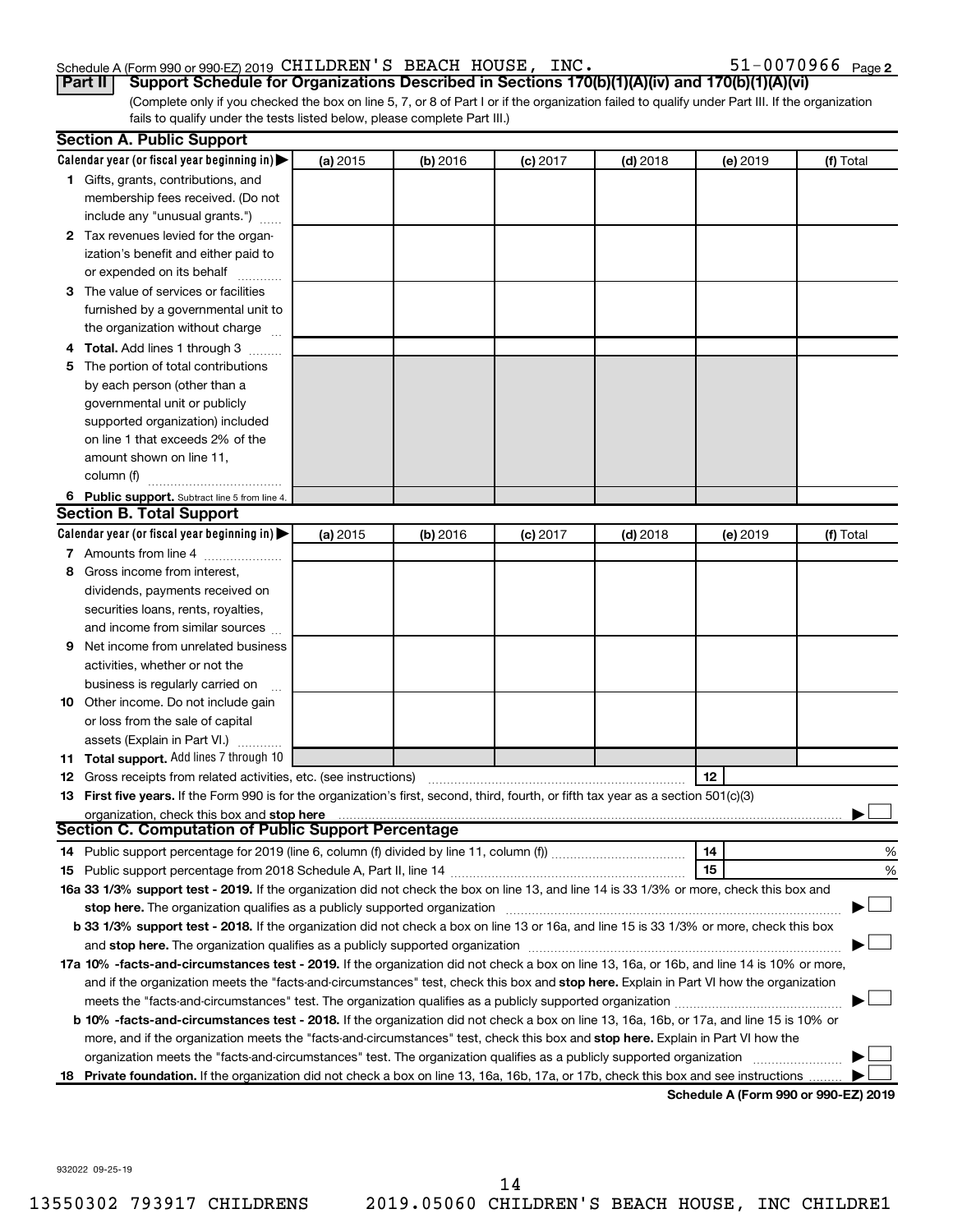#### Schedule A (Form 990 or 990-EZ) 2019 CHILDREN'S BEACH HOUSE, INC.  $51-0070966$  Page

### **Part III Support Schedule for Organizations Described in Section 509(a)(2)**

(Complete only if you checked the box on line 10 of Part I or if the organization failed to qualify under Part II. If the organization fails to qualify under the tests listed below, please complete Part II.)

|                                                                                                                                                                                                                                            | <b>Section A. Public Support</b>                                                                                                                    |                         |                                       |                                 |                           |                       |                                          |  |
|--------------------------------------------------------------------------------------------------------------------------------------------------------------------------------------------------------------------------------------------|-----------------------------------------------------------------------------------------------------------------------------------------------------|-------------------------|---------------------------------------|---------------------------------|---------------------------|-----------------------|------------------------------------------|--|
|                                                                                                                                                                                                                                            | Calendar year (or fiscal year beginning in)                                                                                                         | (a) 2015                | (b) 2016                              | $(c)$ 2017                      | $(d)$ 2018                | (e) 2019              | (f) Total                                |  |
|                                                                                                                                                                                                                                            | 1 Gifts, grants, contributions, and                                                                                                                 |                         |                                       |                                 |                           |                       |                                          |  |
|                                                                                                                                                                                                                                            | membership fees received. (Do not                                                                                                                   |                         |                                       |                                 |                           |                       |                                          |  |
|                                                                                                                                                                                                                                            | include any "unusual grants.")                                                                                                                      | 1,014,742.              | 1,068,271.                            | 1, 131, 952.                    | 1,407,456.                | 3, 222, 449.          | 7,844,870.                               |  |
|                                                                                                                                                                                                                                            | 2 Gross receipts from admissions,<br>merchandise sold or services per-<br>formed, or facilities furnished in<br>any activity that is related to the | 315, 452.               |                                       | 392, 384.   479, 420.           | 464, 269.                 | 322,018.              |                                          |  |
|                                                                                                                                                                                                                                            | organization's tax-exempt purpose                                                                                                                   |                         |                                       |                                 |                           |                       | 1,973,543.                               |  |
|                                                                                                                                                                                                                                            | 3 Gross receipts from activities that                                                                                                               |                         |                                       |                                 |                           |                       |                                          |  |
|                                                                                                                                                                                                                                            | are not an unrelated trade or bus-<br>iness under section 513                                                                                       |                         |                                       |                                 |                           |                       |                                          |  |
|                                                                                                                                                                                                                                            | 4 Tax revenues levied for the organ-                                                                                                                |                         |                                       |                                 |                           |                       |                                          |  |
|                                                                                                                                                                                                                                            | ization's benefit and either paid to<br>or expended on its behalf                                                                                   |                         |                                       |                                 |                           |                       |                                          |  |
|                                                                                                                                                                                                                                            | 5 The value of services or facilities                                                                                                               |                         |                                       |                                 |                           |                       |                                          |  |
|                                                                                                                                                                                                                                            | furnished by a governmental unit to                                                                                                                 |                         |                                       |                                 |                           |                       |                                          |  |
|                                                                                                                                                                                                                                            | the organization without charge                                                                                                                     | 540,000.                |                                       | $540,000$ . 540,000.            | 540,000.                  | 540,000.              | 2,700,000.                               |  |
|                                                                                                                                                                                                                                            | 6 Total. Add lines 1 through 5                                                                                                                      | $\overline{1,870,194.}$ | 2,000,655.                            | 2, 151, 372.                    | 2, 411, 725.              | 4,084,467.            | 12,518,413.                              |  |
|                                                                                                                                                                                                                                            | 7a Amounts included on lines 1, 2, and                                                                                                              |                         |                                       |                                 |                           |                       |                                          |  |
|                                                                                                                                                                                                                                            | 3 received from disqualified persons                                                                                                                | 772,134.                | 633,868.                              | 626,656.                        | 625,101.                  | 635,000.              | 3,292,759.                               |  |
|                                                                                                                                                                                                                                            | <b>b</b> Amounts included on lines 2 and 3 received<br>from other than disqualified persons that<br>exceed the greater of \$5,000 or 1% of the      |                         |                                       |                                 |                           |                       |                                          |  |
|                                                                                                                                                                                                                                            | amount on line 13 for the year                                                                                                                      | 783,962.                | $11,828.$ 28, 273. 85, 367. 297, 246. |                                 |                           | 1,739,157.            | 2, 161, 871.                             |  |
|                                                                                                                                                                                                                                            | c Add lines 7a and 7b                                                                                                                               |                         |                                       | 662, 141. 712, 023. 922, 347.   |                           | 2, 374, 157.          | 5,454,630.                               |  |
|                                                                                                                                                                                                                                            | 8 Public support. (Subtract line 7c from line 6.)                                                                                                   |                         |                                       |                                 |                           |                       | 7,063,783.                               |  |
|                                                                                                                                                                                                                                            | <b>Section B. Total Support</b>                                                                                                                     |                         |                                       |                                 |                           |                       |                                          |  |
|                                                                                                                                                                                                                                            | Calendar year (or fiscal year beginning in)                                                                                                         | (a) 2015<br>1,870,194.  | (b) 2016<br>2,000,655.                | $(c)$ 2017<br>2, 151, 372.      | $(d)$ 2018<br>2, 411, 725 | (e) 2019<br>4,084,467 | (f) Total<br>12,518,413.                 |  |
|                                                                                                                                                                                                                                            | <b>9</b> Amounts from line 6<br><b>10a</b> Gross income from interest,                                                                              |                         |                                       |                                 |                           |                       |                                          |  |
|                                                                                                                                                                                                                                            | dividends, payments received on<br>securities loans, rents, royalties,<br>and income from similar sources                                           | 126,990.                |                                       | $172,058$ , 179, 220. 138, 226. |                           | 216,836.              | 833,330.                                 |  |
|                                                                                                                                                                                                                                            | <b>b</b> Unrelated business taxable income                                                                                                          |                         |                                       |                                 |                           |                       |                                          |  |
|                                                                                                                                                                                                                                            | (less section 511 taxes) from businesses                                                                                                            |                         |                                       |                                 |                           |                       |                                          |  |
|                                                                                                                                                                                                                                            | acquired after June 30, 1975                                                                                                                        |                         |                                       |                                 |                           |                       |                                          |  |
|                                                                                                                                                                                                                                            | c Add lines 10a and 10b                                                                                                                             | 126,990.                |                                       | $172,058$ , 179, 220, 138, 226, |                           | 216,836.              | 833,330.                                 |  |
|                                                                                                                                                                                                                                            | <b>11</b> Net income from unrelated business<br>activities not included in line 10b,<br>whether or not the business is<br>regularly carried on      |                         |                                       |                                 |                           |                       |                                          |  |
|                                                                                                                                                                                                                                            | <b>12</b> Other income. Do not include gain<br>or loss from the sale of capital<br>assets (Explain in Part VI.)                                     |                         |                                       |                                 |                           |                       |                                          |  |
|                                                                                                                                                                                                                                            | <b>13</b> Total support. (Add lines 9, 10c, 11, and 12.)                                                                                            | 1,997,184.              | 2, 172, 713.                          | 2,330,592.                      | 2,549,951.                | 4,301,303.            | 13, 351, 743.                            |  |
|                                                                                                                                                                                                                                            | 14 First five years. If the Form 990 is for the organization's first, second, third, fourth, or fifth tax year as a section 501(c)(3) organization, |                         |                                       |                                 |                           |                       |                                          |  |
|                                                                                                                                                                                                                                            | check this box and stop here                                                                                                                        |                         |                                       |                                 |                           |                       |                                          |  |
|                                                                                                                                                                                                                                            | <b>Section C. Computation of Public Support Percentage</b>                                                                                          |                         |                                       |                                 |                           |                       |                                          |  |
|                                                                                                                                                                                                                                            |                                                                                                                                                     |                         |                                       |                                 |                           | 15                    | 52.91<br>%                               |  |
|                                                                                                                                                                                                                                            | 16 Public support percentage from 2018 Schedule A, Part III, line 15                                                                                |                         |                                       |                                 |                           | 16                    | 59.96<br>$\%$                            |  |
|                                                                                                                                                                                                                                            | <b>Section D. Computation of Investment Income Percentage</b>                                                                                       |                         |                                       |                                 |                           |                       |                                          |  |
| 6.24<br>17<br>$\%$<br>17 Investment income percentage for 2019 (line 10c, column (f), divided by line 13, column (f))                                                                                                                      |                                                                                                                                                     |                         |                                       |                                 |                           |                       |                                          |  |
| 6.54<br>%<br>18<br>18 Investment income percentage from 2018 Schedule A, Part III, line 17<br>19a 33 1/3% support tests - 2019. If the organization did not check the box on line 14, and line 15 is more than 33 1/3%, and line 17 is not |                                                                                                                                                     |                         |                                       |                                 |                           |                       |                                          |  |
|                                                                                                                                                                                                                                            |                                                                                                                                                     |                         |                                       |                                 |                           |                       | $\blacktriangleright$ $\boxed{\text{X}}$ |  |
|                                                                                                                                                                                                                                            | more than 33 1/3%, check this box and stop here. The organization qualifies as a publicly supported organization                                    |                         |                                       |                                 |                           |                       |                                          |  |
|                                                                                                                                                                                                                                            | b 33 1/3% support tests - 2018. If the organization did not check a box on line 14 or line 19a, and line 16 is more than 33 1/3%, and               |                         |                                       |                                 |                           |                       |                                          |  |
|                                                                                                                                                                                                                                            | line 18 is not more than 33 1/3%, check this box and stop here. The organization qualifies as a publicly supported organization                     |                         |                                       |                                 |                           |                       |                                          |  |
| 20                                                                                                                                                                                                                                         |                                                                                                                                                     |                         |                                       |                                 |                           |                       |                                          |  |
|                                                                                                                                                                                                                                            | Schedule A (Form 990 or 990-EZ) 2019<br>932023 09-25-19<br>15                                                                                       |                         |                                       |                                 |                           |                       |                                          |  |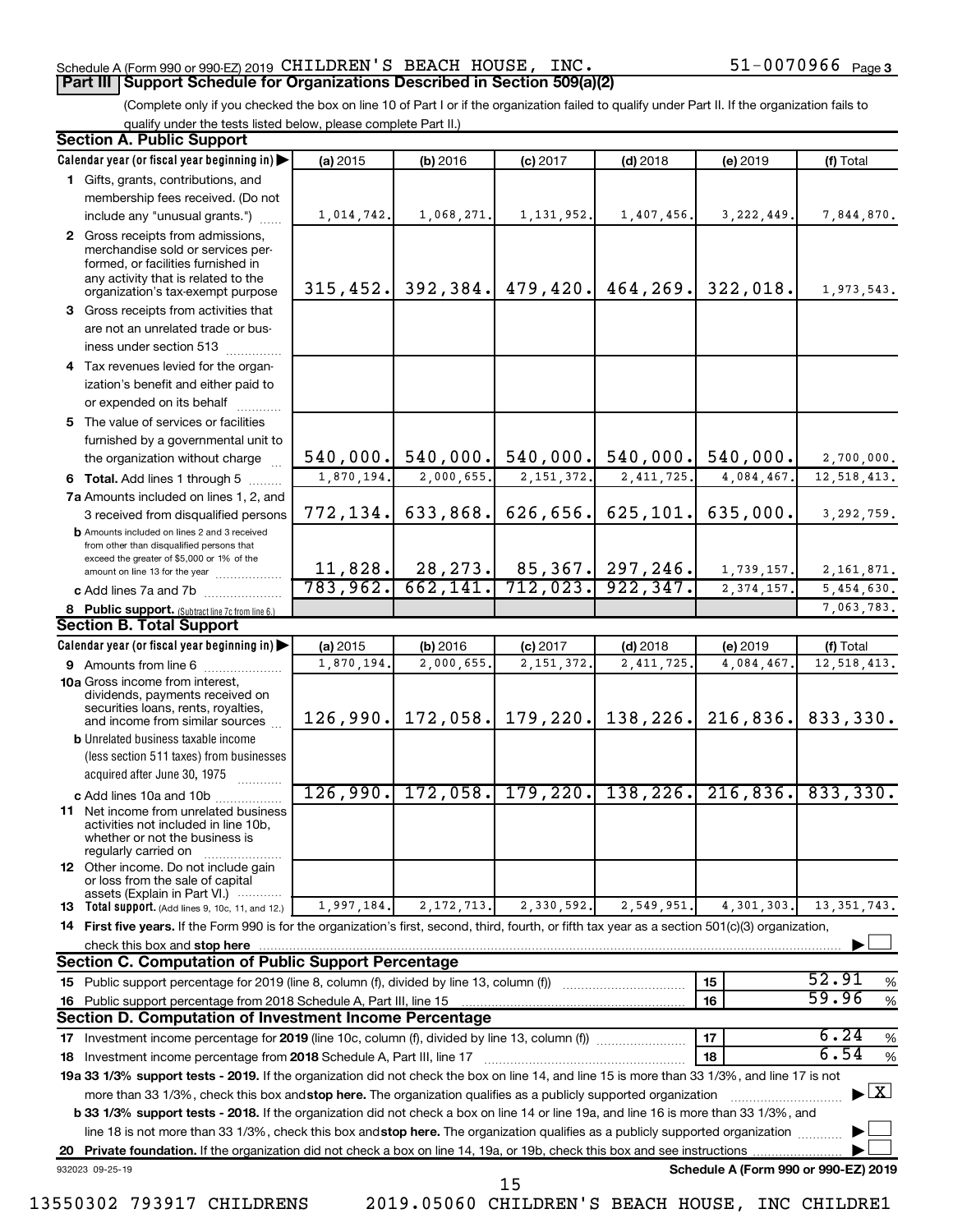**1**

**2**

**3a**

**3b**

**3c**

**4a**

**4b**

**4c**

**5a**

**5b 5c**

**6**

**7**

**8**

**9a**

**9b**

**9c**

**10a**

**10b**

**Yes No**

### **Part IV Supporting Organizations**

(Complete only if you checked a box in line 12 on Part I. If you checked 12a of Part I, complete Sections A and B. If you checked 12b of Part I, complete Sections A and C. If you checked 12c of Part I, complete Sections A, D, and E. If you checked 12d of Part I, complete Sections A and D, and complete Part V.)

#### **Section A. All Supporting Organizations**

- **1** Are all of the organization's supported organizations listed by name in the organization's governing documents? If "No," describe in Part VI how the supported organizations are designated. If designated by *class or purpose, describe the designation. If historic and continuing relationship, explain.*
- **2** Did the organization have any supported organization that does not have an IRS determination of status under section 509(a)(1) or (2)? If "Yes," explain in Part **VI** how the organization determined that the supported *organization was described in section 509(a)(1) or (2).*
- **3a** Did the organization have a supported organization described in section 501(c)(4), (5), or (6)? If "Yes," answer *(b) and (c) below.*
- **b** Did the organization confirm that each supported organization qualified under section 501(c)(4), (5), or (6) and satisfied the public support tests under section 509(a)(2)? If "Yes," describe in Part VI when and how the *organization made the determination.*
- **c** Did the organization ensure that all support to such organizations was used exclusively for section 170(c)(2)(B) purposes? If "Yes," explain in Part VI what controls the organization put in place to ensure such use.
- **4 a** *If* Was any supported organization not organized in the United States ("foreign supported organization")? *"Yes," and if you checked 12a or 12b in Part I, answer (b) and (c) below.*
- **b** Did the organization have ultimate control and discretion in deciding whether to make grants to the foreign supported organization? If "Yes," describe in Part VI how the organization had such control and discretion *despite being controlled or supervised by or in connection with its supported organizations.*
- **c** Did the organization support any foreign supported organization that does not have an IRS determination under sections 501(c)(3) and 509(a)(1) or (2)? If "Yes," explain in Part VI what controls the organization used *to ensure that all support to the foreign supported organization was used exclusively for section 170(c)(2)(B) purposes.*
- **5a** Did the organization add, substitute, or remove any supported organizations during the tax year? If "Yes," answer (b) and (c) below (if applicable). Also, provide detail in **Part VI,** including (i) the names and EIN *numbers of the supported organizations added, substituted, or removed; (ii) the reasons for each such action; (iii) the authority under the organization's organizing document authorizing such action; and (iv) how the action was accomplished (such as by amendment to the organizing document).*
- **b Type I or Type II only.** Was any added or substituted supported organization part of a class already designated in the organization's organizing document?
- **c Substitutions only.**  Was the substitution the result of an event beyond the organization's control?
- **6** Did the organization provide support (whether in the form of grants or the provision of services or facilities) to **Part VI.** support or benefit one or more of the filing organization's supported organizations? If "Yes," provide detail in anyone other than (i) its supported organizations, (ii) individuals that are part of the charitable class benefited by one or more of its supported organizations, or (iii) other supporting organizations that also
- **7** Did the organization provide a grant, loan, compensation, or other similar payment to a substantial contributor regard to a substantial contributor? If "Yes," complete Part I of Schedule L (Form 990 or 990-EZ). (as defined in section 4958(c)(3)(C)), a family member of a substantial contributor, or a 35% controlled entity with
- **8** Did the organization make a loan to a disqualified person (as defined in section 4958) not described in line 7? *If "Yes," complete Part I of Schedule L (Form 990 or 990-EZ).*
- **9 a** Was the organization controlled directly or indirectly at any time during the tax year by one or more in section 509(a)(1) or (2))? If "Yes," provide detail in **Part VI.** disqualified persons as defined in section 4946 (other than foundation managers and organizations described
- **b** Did one or more disqualified persons (as defined in line 9a) hold a controlling interest in any entity in which the supporting organization had an interest? If "Yes," provide detail in Part VI.
- **c** Did a disqualified person (as defined in line 9a) have an ownership interest in, or derive any personal benefit from, assets in which the supporting organization also had an interest? If "Yes," provide detail in Part VI.
- **10 a** Was the organization subject to the excess business holdings rules of section 4943 because of section supporting organizations)? If "Yes," answer 10b below. 4943(f) (regarding certain Type II supporting organizations, and all Type III non-functionally integrated
	- **b** Did the organization have any excess business holdings in the tax year? (Use Schedule C, Form 4720, to *determine whether the organization had excess business holdings.)*

932024 09-25-19

**Schedule A (Form 990 or 990-EZ) 2019**

16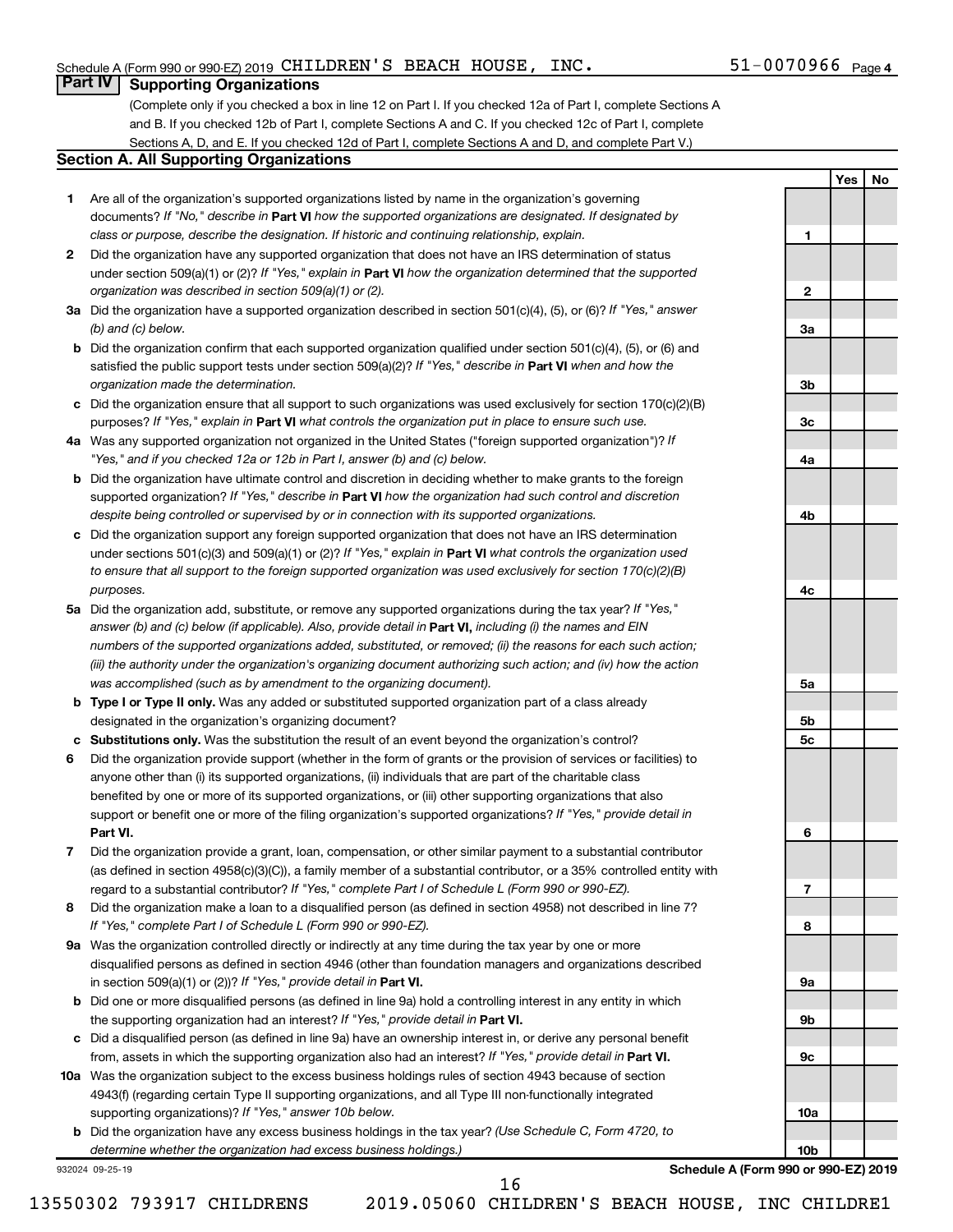#### Schedule A (Form 990 or 990-EZ) 2019 CHILDREN S BEACH HOUSE , INC .  $51-007096$  Page CHILDREN'S BEACH HOUSE, INC. 51-0070966

|    | <b>Part IV</b>  | <b>Supporting Organizations (continued)</b>                                                                                                                                                                                                       |                 |     |    |
|----|-----------------|---------------------------------------------------------------------------------------------------------------------------------------------------------------------------------------------------------------------------------------------------|-----------------|-----|----|
|    |                 |                                                                                                                                                                                                                                                   |                 | Yes | No |
| 11 |                 | Has the organization accepted a gift or contribution from any of the following persons?                                                                                                                                                           |                 |     |    |
| а  |                 | A person who directly or indirectly controls, either alone or together with persons described in (b) and (c)                                                                                                                                      |                 |     |    |
|    |                 | below, the governing body of a supported organization?                                                                                                                                                                                            | 11a             |     |    |
|    |                 | <b>b</b> A family member of a person described in (a) above?                                                                                                                                                                                      | 11 <sub>b</sub> |     |    |
|    |                 | c A 35% controlled entity of a person described in (a) or (b) above? If "Yes" to a, b, or c, provide detail in Part VI.                                                                                                                           | 11c             |     |    |
|    |                 | <b>Section B. Type I Supporting Organizations</b>                                                                                                                                                                                                 |                 |     |    |
|    |                 |                                                                                                                                                                                                                                                   |                 | Yes | No |
| 1. |                 | Did the directors, trustees, or membership of one or more supported organizations have the power to                                                                                                                                               |                 |     |    |
|    |                 | regularly appoint or elect at least a majority of the organization's directors or trustees at all times during the                                                                                                                                |                 |     |    |
|    |                 | tax year? If "No," describe in Part VI how the supported organization(s) effectively operated, supervised, or                                                                                                                                     |                 |     |    |
|    |                 | controlled the organization's activities. If the organization had more than one supported organization,                                                                                                                                           |                 |     |    |
|    |                 | describe how the powers to appoint and/or remove directors or trustees were allocated among the supported                                                                                                                                         |                 |     |    |
|    |                 | organizations and what conditions or restrictions, if any, applied to such powers during the tax year.                                                                                                                                            | 1               |     |    |
| 2  |                 | Did the organization operate for the benefit of any supported organization other than the supported                                                                                                                                               |                 |     |    |
|    |                 | organization(s) that operated, supervised, or controlled the supporting organization? If "Yes," explain in                                                                                                                                        |                 |     |    |
|    |                 | Part VI how providing such benefit carried out the purposes of the supported organization(s) that operated,                                                                                                                                       |                 |     |    |
|    |                 | supervised, or controlled the supporting organization.                                                                                                                                                                                            | $\mathbf{2}$    |     |    |
|    |                 | <b>Section C. Type II Supporting Organizations</b>                                                                                                                                                                                                |                 |     |    |
|    |                 |                                                                                                                                                                                                                                                   |                 | Yes | No |
| 1. |                 | Were a majority of the organization's directors or trustees during the tax year also a majority of the directors                                                                                                                                  |                 |     |    |
|    |                 | or trustees of each of the organization's supported organization(s)? If "No," describe in Part VI how control                                                                                                                                     |                 |     |    |
|    |                 | or management of the supporting organization was vested in the same persons that controlled or managed                                                                                                                                            |                 |     |    |
|    |                 | the supported organization(s).                                                                                                                                                                                                                    | 1               |     |    |
|    |                 | <b>Section D. All Type III Supporting Organizations</b>                                                                                                                                                                                           |                 |     |    |
|    |                 |                                                                                                                                                                                                                                                   |                 | Yes | No |
| 1  |                 | Did the organization provide to each of its supported organizations, by the last day of the fifth month of the                                                                                                                                    |                 |     |    |
|    |                 | organization's tax year, (i) a written notice describing the type and amount of support provided during the prior tax                                                                                                                             |                 |     |    |
|    |                 | year, (ii) a copy of the Form 990 that was most recently filed as of the date of notification, and (iii) copies of the                                                                                                                            |                 |     |    |
|    |                 | organization's governing documents in effect on the date of notification, to the extent not previously provided?                                                                                                                                  | 1               |     |    |
| 2  |                 | Were any of the organization's officers, directors, or trustees either (i) appointed or elected by the supported                                                                                                                                  |                 |     |    |
|    |                 | organization(s) or (ii) serving on the governing body of a supported organization? If "No," explain in Part VI how                                                                                                                                |                 |     |    |
|    |                 | the organization maintained a close and continuous working relationship with the supported organization(s).                                                                                                                                       | $\mathbf{2}$    |     |    |
| 3  |                 | By reason of the relationship described in (2), did the organization's supported organizations have a                                                                                                                                             |                 |     |    |
|    |                 | significant voice in the organization's investment policies and in directing the use of the organization's                                                                                                                                        |                 |     |    |
|    |                 | income or assets at all times during the tax year? If "Yes," describe in Part VI the role the organization's                                                                                                                                      |                 |     |    |
|    |                 | supported organizations played in this regard.                                                                                                                                                                                                    | з               |     |    |
|    |                 | Section E. Type III Functionally Integrated Supporting Organizations                                                                                                                                                                              |                 |     |    |
| 1  |                 | Check the box next to the method that the organization used to satisfy the Integral Part Test during the yealsee instructions).                                                                                                                   |                 |     |    |
| a  |                 | The organization satisfied the Activities Test. Complete line 2 below.                                                                                                                                                                            |                 |     |    |
| b  |                 | The organization is the parent of each of its supported organizations. Complete line 3 below.                                                                                                                                                     |                 |     |    |
| c  |                 | The organization supported a governmental entity. Describe in Part VI how you supported a government entity (see instructions).                                                                                                                   |                 |     |    |
| 2  |                 | Activities Test. Answer (a) and (b) below.                                                                                                                                                                                                        |                 | Yes | No |
| а  |                 | Did substantially all of the organization's activities during the tax year directly further the exempt purposes of                                                                                                                                |                 |     |    |
|    |                 | the supported organization(s) to which the organization was responsive? If "Yes," then in Part VI identify                                                                                                                                        |                 |     |    |
|    |                 | those supported organizations and explain how these activities directly furthered their exempt purposes,                                                                                                                                          |                 |     |    |
|    |                 | how the organization was responsive to those supported organizations, and how the organization determined                                                                                                                                         |                 |     |    |
|    |                 | that these activities constituted substantially all of its activities.                                                                                                                                                                            | 2a              |     |    |
| b  |                 | Did the activities described in (a) constitute activities that, but for the organization's involvement, one or more                                                                                                                               |                 |     |    |
|    |                 | of the organization's supported organization(s) would have been engaged in? If "Yes," explain in Part VI the                                                                                                                                      |                 |     |    |
|    |                 | reasons for the organization's position that its supported organization(s) would have engaged in these                                                                                                                                            |                 |     |    |
|    |                 | activities but for the organization's involvement.                                                                                                                                                                                                | 2b              |     |    |
| з  |                 | Parent of Supported Organizations. Answer (a) and (b) below.                                                                                                                                                                                      |                 |     |    |
| а  |                 | Did the organization have the power to regularly appoint or elect a majority of the officers, directors, or                                                                                                                                       |                 |     |    |
|    |                 | trustees of each of the supported organizations? Provide details in Part VI.                                                                                                                                                                      | За              |     |    |
|    |                 | <b>b</b> Did the organization exercise a substantial degree of direction over the policies, programs, and activities of each<br>of its supported organizations? If "Yes," describe in Part VI the role played by the organization in this regard. | 3b              |     |    |
|    | 932025 09-25-19 | Schedule A (Form 990 or 990-EZ) 2019                                                                                                                                                                                                              |                 |     |    |
|    |                 | 17                                                                                                                                                                                                                                                |                 |     |    |

<sup>13550302 793917</sup> CHILDRENS 2019.05060 CHILDREN'S BEACH HOUSE, INC CHILDRE1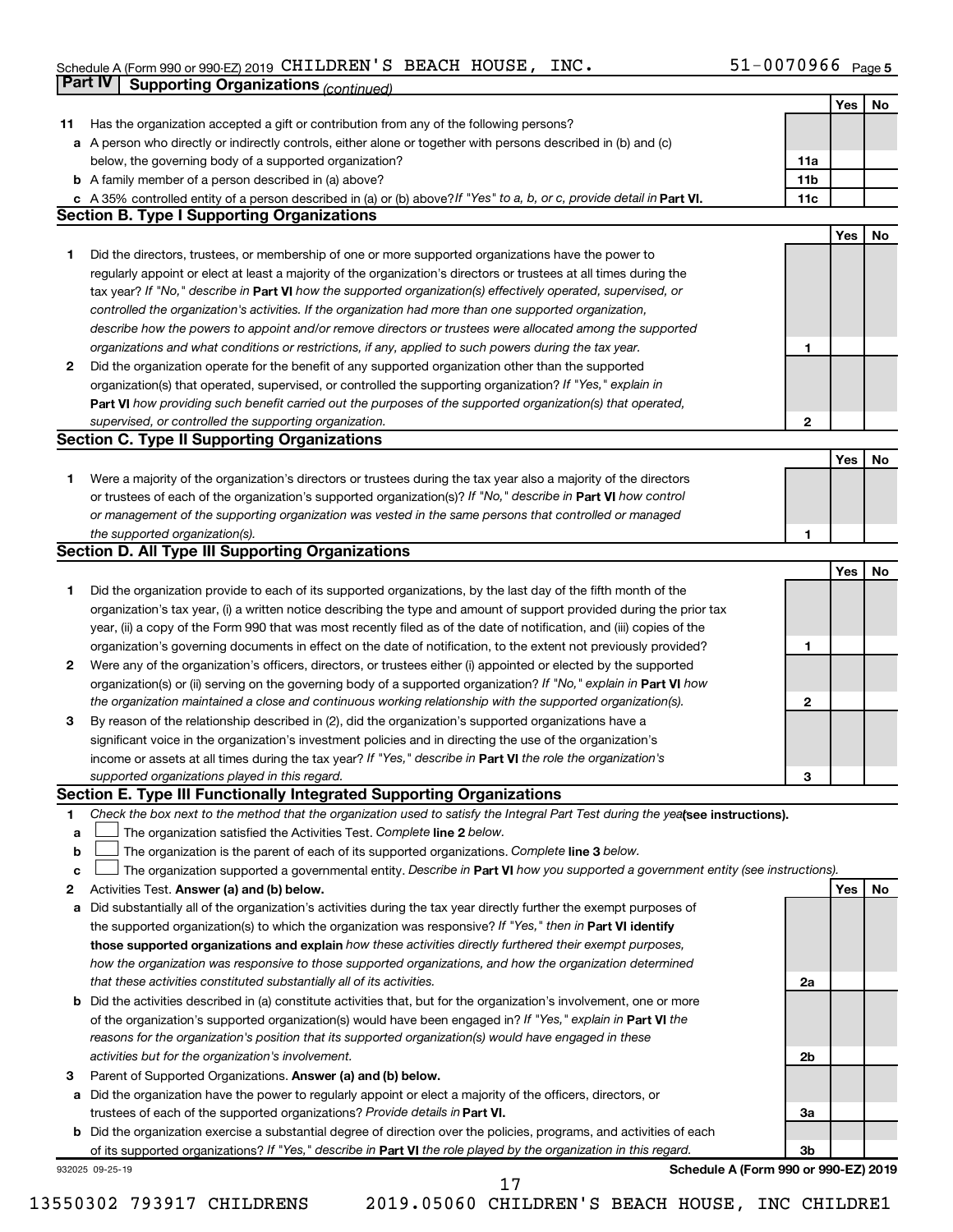| Schedule A (Form 990 or 990-EZ) 2019 $\,$ CHILDREN $^{\prime}$ S $\,$ BEACH $\,$ HOUSE , $\,$ INC $\,$ . |  |  | $51 - 0070966$ $_{\text{Page 6}}$ |  |
|----------------------------------------------------------------------------------------------------------|--|--|-----------------------------------|--|
| <b>Part V</b> Type III Non-Functionally Integrated 509(a)(3) Supporting Organizations                    |  |  |                                   |  |

1 **Letter See instructions.** All Check here if the organization satisfied the Integral Part Test as a qualifying trust on Nov. 20, 1970 (explain in Part VI). See instructions. All other Type III non-functionally integrated supporting organizations must complete Sections A through E.

|              | Section A - Adjusted Net Income                                              |                | (A) Prior Year | (B) Current Year<br>(optional) |
|--------------|------------------------------------------------------------------------------|----------------|----------------|--------------------------------|
| 1            | Net short-term capital gain                                                  | 1              |                |                                |
| 2            | Recoveries of prior-year distributions                                       | $\mathbf{2}$   |                |                                |
| 3            | Other gross income (see instructions)                                        | 3              |                |                                |
| 4            | Add lines 1 through 3.                                                       | 4              |                |                                |
| 5            | Depreciation and depletion                                                   | 5              |                |                                |
| 6            | Portion of operating expenses paid or incurred for production or             |                |                |                                |
|              | collection of gross income or for management, conservation, or               |                |                |                                |
|              | maintenance of property held for production of income (see instructions)     | 6              |                |                                |
| 7            | Other expenses (see instructions)                                            | $\overline{7}$ |                |                                |
| 8            | Adjusted Net Income (subtract lines 5, 6, and 7 from line 4)                 | 8              |                |                                |
|              | <b>Section B - Minimum Asset Amount</b>                                      |                | (A) Prior Year | (B) Current Year<br>(optional) |
| 1            | Aggregate fair market value of all non-exempt-use assets (see                |                |                |                                |
|              | instructions for short tax year or assets held for part of year):            |                |                |                                |
|              | a Average monthly value of securities                                        | 1a             |                |                                |
|              | <b>b</b> Average monthly cash balances                                       | 1b             |                |                                |
|              | c Fair market value of other non-exempt-use assets                           | 1 <sub>c</sub> |                |                                |
|              | d Total (add lines 1a, 1b, and 1c)                                           | 1d             |                |                                |
|              | <b>e</b> Discount claimed for blockage or other                              |                |                |                                |
|              | factors (explain in detail in <b>Part VI</b> ):                              |                |                |                                |
| 2            | Acquisition indebtedness applicable to non-exempt-use assets                 | $\mathbf{2}$   |                |                                |
| З            | Subtract line 2 from line 1d.                                                | 3              |                |                                |
| 4            | Cash deemed held for exempt use. Enter 1-1/2% of line 3 (for greater amount, |                |                |                                |
|              | see instructions).                                                           | 4              |                |                                |
| 5            | Net value of non-exempt-use assets (subtract line 4 from line 3)             | 5              |                |                                |
| 6            | Multiply line 5 by .035.                                                     | 6              |                |                                |
| 7            | Recoveries of prior-year distributions                                       | $\overline{7}$ |                |                                |
| 8            | Minimum Asset Amount (add line 7 to line 6)                                  | 8              |                |                                |
|              | <b>Section C - Distributable Amount</b>                                      |                |                | <b>Current Year</b>            |
| 1            | Adjusted net income for prior year (from Section A, line 8, Column A)        | 1              |                |                                |
| $\mathbf{2}$ | Enter 85% of line 1.                                                         | $\overline{2}$ |                |                                |
| 3            | Minimum asset amount for prior year (from Section B, line 8, Column A)       | 3              |                |                                |
| 4            | Enter greater of line 2 or line 3.                                           | 4              |                |                                |
| 5            | Income tax imposed in prior year                                             | 5              |                |                                |
| 6            | Distributable Amount. Subtract line 5 from line 4, unless subject to         |                |                |                                |
|              | emergency temporary reduction (see instructions).                            | 6              |                |                                |
|              |                                                                              |                |                |                                |

**7** Check here if the current year is the organization's first as a non-functionally integrated Type III supporting organization (see † instructions).

**Schedule A (Form 990 or 990-EZ) 2019**

932026 09-25-19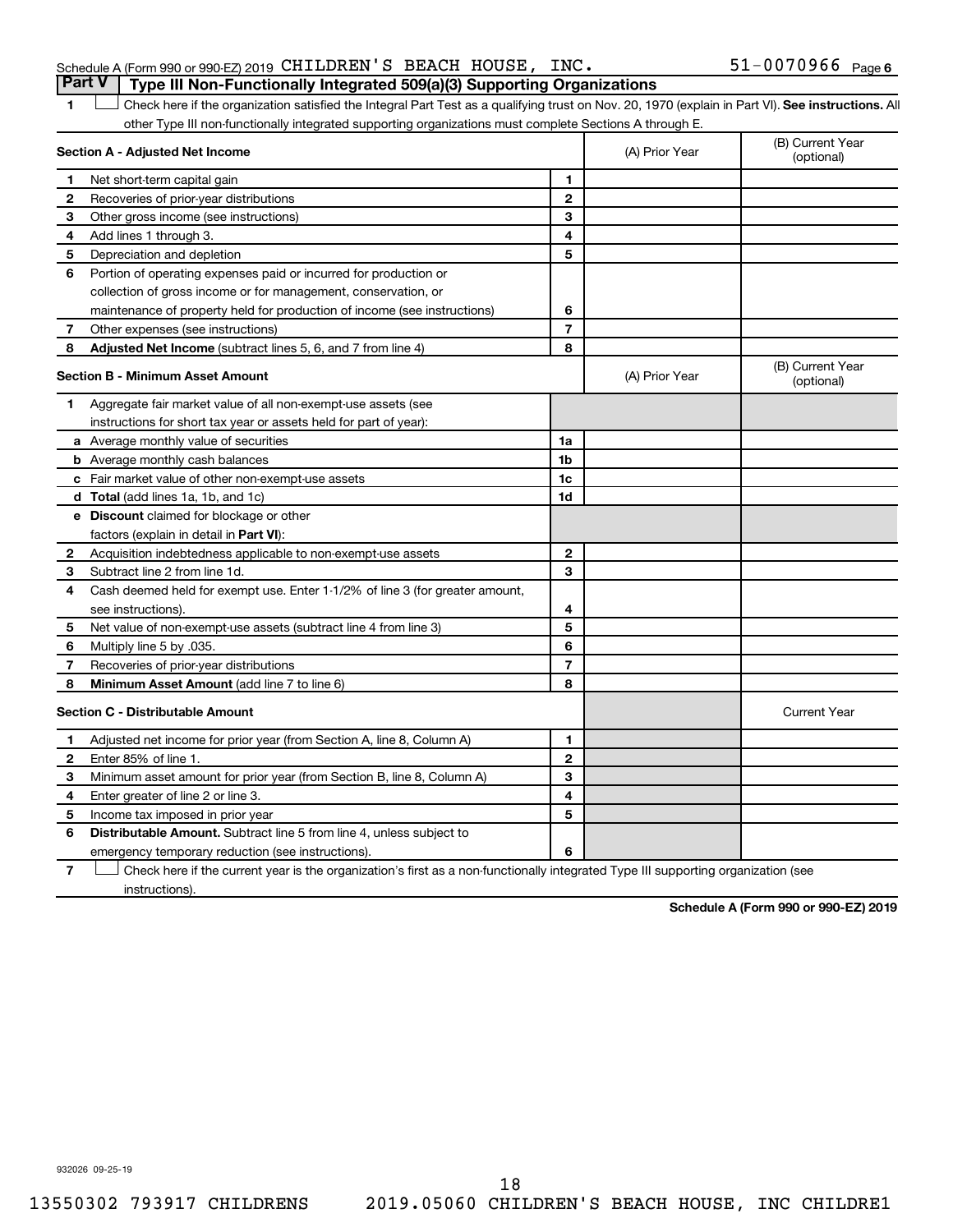#### Schedule A (Form 990 or 990-EZ) 2019 CHILDREN S BEACH HOUSE , INC .  $51-007096$  Page CHILDREN'S BEACH HOUSE, INC. 51-0070966

| <b>Part V</b> | Type III Non-Functionally Integrated 509(a)(3) Supporting Organizations (continued)        |                             |                                       |                                                |  |  |  |  |  |
|---------------|--------------------------------------------------------------------------------------------|-----------------------------|---------------------------------------|------------------------------------------------|--|--|--|--|--|
|               | <b>Current Year</b><br><b>Section D - Distributions</b>                                    |                             |                                       |                                                |  |  |  |  |  |
| 1             | Amounts paid to supported organizations to accomplish exempt purposes                      |                             |                                       |                                                |  |  |  |  |  |
| $\mathbf{2}$  | Amounts paid to perform activity that directly furthers exempt purposes of supported       |                             |                                       |                                                |  |  |  |  |  |
|               | organizations, in excess of income from activity                                           |                             |                                       |                                                |  |  |  |  |  |
| 3             | Administrative expenses paid to accomplish exempt purposes of supported organizations      |                             |                                       |                                                |  |  |  |  |  |
| 4             | Amounts paid to acquire exempt-use assets                                                  |                             |                                       |                                                |  |  |  |  |  |
| 5             | Qualified set-aside amounts (prior IRS approval required)                                  |                             |                                       |                                                |  |  |  |  |  |
| 6             | Other distributions (describe in <b>Part VI</b> ). See instructions.                       |                             |                                       |                                                |  |  |  |  |  |
| 7             | Total annual distributions. Add lines 1 through 6.                                         |                             |                                       |                                                |  |  |  |  |  |
| 8             | Distributions to attentive supported organizations to which the organization is responsive |                             |                                       |                                                |  |  |  |  |  |
|               | (provide details in Part VI). See instructions.                                            |                             |                                       |                                                |  |  |  |  |  |
| 9             | Distributable amount for 2019 from Section C, line 6                                       |                             |                                       |                                                |  |  |  |  |  |
| 10            | Line 8 amount divided by line 9 amount                                                     |                             |                                       |                                                |  |  |  |  |  |
|               |                                                                                            | (i)                         | (ii)                                  | (iii)                                          |  |  |  |  |  |
|               | <b>Section E - Distribution Allocations (see instructions)</b>                             | <b>Excess Distributions</b> | <b>Underdistributions</b><br>Pre-2019 | <b>Distributable</b><br><b>Amount for 2019</b> |  |  |  |  |  |
| 1             | Distributable amount for 2019 from Section C, line 6                                       |                             |                                       |                                                |  |  |  |  |  |
| $\mathbf{2}$  | Underdistributions, if any, for years prior to 2019 (reason-                               |                             |                                       |                                                |  |  |  |  |  |
|               | able cause required-explain in Part VI). See instructions.                                 |                             |                                       |                                                |  |  |  |  |  |
| 3             | Excess distributions carryover, if any, to 2019                                            |                             |                                       |                                                |  |  |  |  |  |
|               | a From 2014                                                                                |                             |                                       |                                                |  |  |  |  |  |
|               | <b>b</b> From 2015                                                                         |                             |                                       |                                                |  |  |  |  |  |
|               | c From 2016                                                                                |                             |                                       |                                                |  |  |  |  |  |
|               | <b>d</b> From 2017                                                                         |                             |                                       |                                                |  |  |  |  |  |
|               | e From 2018                                                                                |                             |                                       |                                                |  |  |  |  |  |
|               | f Total of lines 3a through e                                                              |                             |                                       |                                                |  |  |  |  |  |
|               | <b>g</b> Applied to underdistributions of prior years                                      |                             |                                       |                                                |  |  |  |  |  |
|               | h Applied to 2019 distributable amount                                                     |                             |                                       |                                                |  |  |  |  |  |
| Ť.            | Carryover from 2014 not applied (see instructions)                                         |                             |                                       |                                                |  |  |  |  |  |
|               | Remainder. Subtract lines 3g, 3h, and 3i from 3f.                                          |                             |                                       |                                                |  |  |  |  |  |
| 4             | Distributions for 2019 from Section D,                                                     |                             |                                       |                                                |  |  |  |  |  |
|               | line $7:$                                                                                  |                             |                                       |                                                |  |  |  |  |  |
|               | a Applied to underdistributions of prior years                                             |                             |                                       |                                                |  |  |  |  |  |
|               | <b>b</b> Applied to 2019 distributable amount                                              |                             |                                       |                                                |  |  |  |  |  |
| с             | Remainder. Subtract lines 4a and 4b from 4.                                                |                             |                                       |                                                |  |  |  |  |  |
| 5             | Remaining underdistributions for years prior to 2019, if                                   |                             |                                       |                                                |  |  |  |  |  |
|               | any. Subtract lines 3g and 4a from line 2. For result greater                              |                             |                                       |                                                |  |  |  |  |  |
|               | than zero, explain in Part VI. See instructions.                                           |                             |                                       |                                                |  |  |  |  |  |
| 6             | Remaining underdistributions for 2019. Subtract lines 3h                                   |                             |                                       |                                                |  |  |  |  |  |
|               | and 4b from line 1. For result greater than zero, explain in                               |                             |                                       |                                                |  |  |  |  |  |
|               | <b>Part VI.</b> See instructions.                                                          |                             |                                       |                                                |  |  |  |  |  |
| $\mathbf{7}$  | Excess distributions carryover to 2020. Add lines 3j                                       |                             |                                       |                                                |  |  |  |  |  |
|               | and 4c.                                                                                    |                             |                                       |                                                |  |  |  |  |  |
| 8             | Breakdown of line 7:                                                                       |                             |                                       |                                                |  |  |  |  |  |
|               | a Excess from 2015                                                                         |                             |                                       |                                                |  |  |  |  |  |
|               | <b>b</b> Excess from 2016                                                                  |                             |                                       |                                                |  |  |  |  |  |
|               | c Excess from 2017                                                                         |                             |                                       |                                                |  |  |  |  |  |
|               | d Excess from 2018                                                                         |                             |                                       |                                                |  |  |  |  |  |
|               | e Excess from 2019                                                                         |                             |                                       |                                                |  |  |  |  |  |

**Schedule A (Form 990 or 990-EZ) 2019**

932027 09-25-19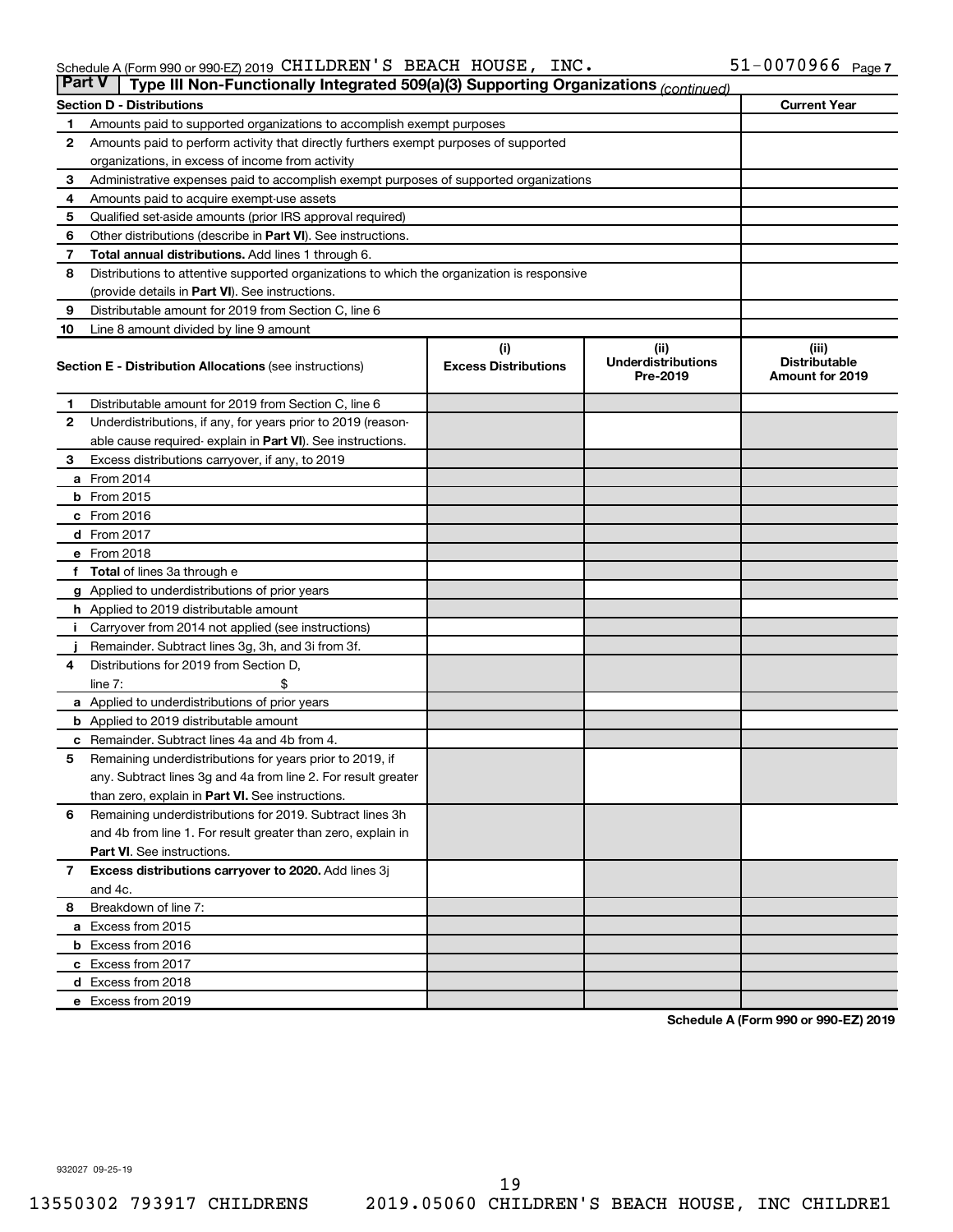| <b>Part VI</b>  | Schedule A (Form 990 or 990-EZ) 2019 CHILDREN'S BEACH HOUSE, INC.<br>Supplemental Information. Provide the explanations required by Part II, line 10; Part II, line 17a or 17b; Part III, line 12;                                                                                                                                                                                                                                  |                                                 |    |  | 51-0070966 Page 8                    |  |
|-----------------|-------------------------------------------------------------------------------------------------------------------------------------------------------------------------------------------------------------------------------------------------------------------------------------------------------------------------------------------------------------------------------------------------------------------------------------|-------------------------------------------------|----|--|--------------------------------------|--|
|                 | Part IV, Section A, lines 1, 2, 3b, 3c, 4b, 4c, 5a, 6, 9a, 9b, 9c, 11a, 11b, and 11c; Part IV, Section B, lines 1 and 2; Part IV, Section C,<br>line 1; Part IV, Section D, lines 2 and 3; Part IV, Section E, lines 1c, 2a, 2b, 3a, and 3b; Part V, line 1; Part V, Section B, line 1e; Part V,<br>Section D, lines 5, 6, and 8; and Part V, Section E, lines 2, 5, and 6. Also complete this part for any additional information. |                                                 |    |  |                                      |  |
|                 | (See instructions.)                                                                                                                                                                                                                                                                                                                                                                                                                 |                                                 |    |  |                                      |  |
|                 |                                                                                                                                                                                                                                                                                                                                                                                                                                     |                                                 |    |  |                                      |  |
|                 |                                                                                                                                                                                                                                                                                                                                                                                                                                     |                                                 |    |  |                                      |  |
|                 |                                                                                                                                                                                                                                                                                                                                                                                                                                     |                                                 |    |  |                                      |  |
|                 |                                                                                                                                                                                                                                                                                                                                                                                                                                     |                                                 |    |  |                                      |  |
|                 |                                                                                                                                                                                                                                                                                                                                                                                                                                     |                                                 |    |  |                                      |  |
|                 |                                                                                                                                                                                                                                                                                                                                                                                                                                     |                                                 |    |  |                                      |  |
|                 |                                                                                                                                                                                                                                                                                                                                                                                                                                     |                                                 |    |  |                                      |  |
|                 |                                                                                                                                                                                                                                                                                                                                                                                                                                     |                                                 |    |  |                                      |  |
|                 |                                                                                                                                                                                                                                                                                                                                                                                                                                     |                                                 |    |  |                                      |  |
|                 |                                                                                                                                                                                                                                                                                                                                                                                                                                     |                                                 |    |  |                                      |  |
|                 |                                                                                                                                                                                                                                                                                                                                                                                                                                     |                                                 |    |  |                                      |  |
|                 |                                                                                                                                                                                                                                                                                                                                                                                                                                     |                                                 |    |  |                                      |  |
|                 |                                                                                                                                                                                                                                                                                                                                                                                                                                     |                                                 |    |  |                                      |  |
|                 |                                                                                                                                                                                                                                                                                                                                                                                                                                     |                                                 |    |  |                                      |  |
|                 |                                                                                                                                                                                                                                                                                                                                                                                                                                     |                                                 |    |  |                                      |  |
|                 |                                                                                                                                                                                                                                                                                                                                                                                                                                     |                                                 |    |  |                                      |  |
|                 |                                                                                                                                                                                                                                                                                                                                                                                                                                     |                                                 |    |  |                                      |  |
|                 |                                                                                                                                                                                                                                                                                                                                                                                                                                     |                                                 |    |  |                                      |  |
|                 |                                                                                                                                                                                                                                                                                                                                                                                                                                     |                                                 |    |  |                                      |  |
|                 |                                                                                                                                                                                                                                                                                                                                                                                                                                     |                                                 |    |  |                                      |  |
|                 |                                                                                                                                                                                                                                                                                                                                                                                                                                     |                                                 |    |  |                                      |  |
|                 |                                                                                                                                                                                                                                                                                                                                                                                                                                     |                                                 |    |  |                                      |  |
|                 |                                                                                                                                                                                                                                                                                                                                                                                                                                     |                                                 |    |  |                                      |  |
|                 |                                                                                                                                                                                                                                                                                                                                                                                                                                     |                                                 |    |  |                                      |  |
|                 |                                                                                                                                                                                                                                                                                                                                                                                                                                     |                                                 |    |  |                                      |  |
|                 |                                                                                                                                                                                                                                                                                                                                                                                                                                     |                                                 |    |  |                                      |  |
|                 |                                                                                                                                                                                                                                                                                                                                                                                                                                     |                                                 |    |  |                                      |  |
|                 |                                                                                                                                                                                                                                                                                                                                                                                                                                     |                                                 |    |  |                                      |  |
|                 |                                                                                                                                                                                                                                                                                                                                                                                                                                     |                                                 |    |  |                                      |  |
|                 |                                                                                                                                                                                                                                                                                                                                                                                                                                     |                                                 |    |  |                                      |  |
|                 |                                                                                                                                                                                                                                                                                                                                                                                                                                     |                                                 |    |  |                                      |  |
|                 |                                                                                                                                                                                                                                                                                                                                                                                                                                     |                                                 |    |  |                                      |  |
|                 |                                                                                                                                                                                                                                                                                                                                                                                                                                     |                                                 |    |  |                                      |  |
|                 |                                                                                                                                                                                                                                                                                                                                                                                                                                     |                                                 |    |  |                                      |  |
|                 |                                                                                                                                                                                                                                                                                                                                                                                                                                     |                                                 |    |  |                                      |  |
|                 |                                                                                                                                                                                                                                                                                                                                                                                                                                     |                                                 |    |  |                                      |  |
|                 |                                                                                                                                                                                                                                                                                                                                                                                                                                     |                                                 |    |  |                                      |  |
|                 |                                                                                                                                                                                                                                                                                                                                                                                                                                     |                                                 |    |  |                                      |  |
|                 |                                                                                                                                                                                                                                                                                                                                                                                                                                     |                                                 |    |  |                                      |  |
|                 |                                                                                                                                                                                                                                                                                                                                                                                                                                     |                                                 |    |  |                                      |  |
|                 |                                                                                                                                                                                                                                                                                                                                                                                                                                     |                                                 |    |  |                                      |  |
|                 |                                                                                                                                                                                                                                                                                                                                                                                                                                     |                                                 |    |  |                                      |  |
|                 |                                                                                                                                                                                                                                                                                                                                                                                                                                     |                                                 |    |  |                                      |  |
|                 |                                                                                                                                                                                                                                                                                                                                                                                                                                     |                                                 |    |  |                                      |  |
| 932028 09-25-19 |                                                                                                                                                                                                                                                                                                                                                                                                                                     |                                                 | 20 |  | Schedule A (Form 990 or 990-EZ) 2019 |  |
|                 | 13550302 793917 CHILDRENS                                                                                                                                                                                                                                                                                                                                                                                                           | 2019.05060 CHILDREN'S BEACH HOUSE, INC CHILDRE1 |    |  |                                      |  |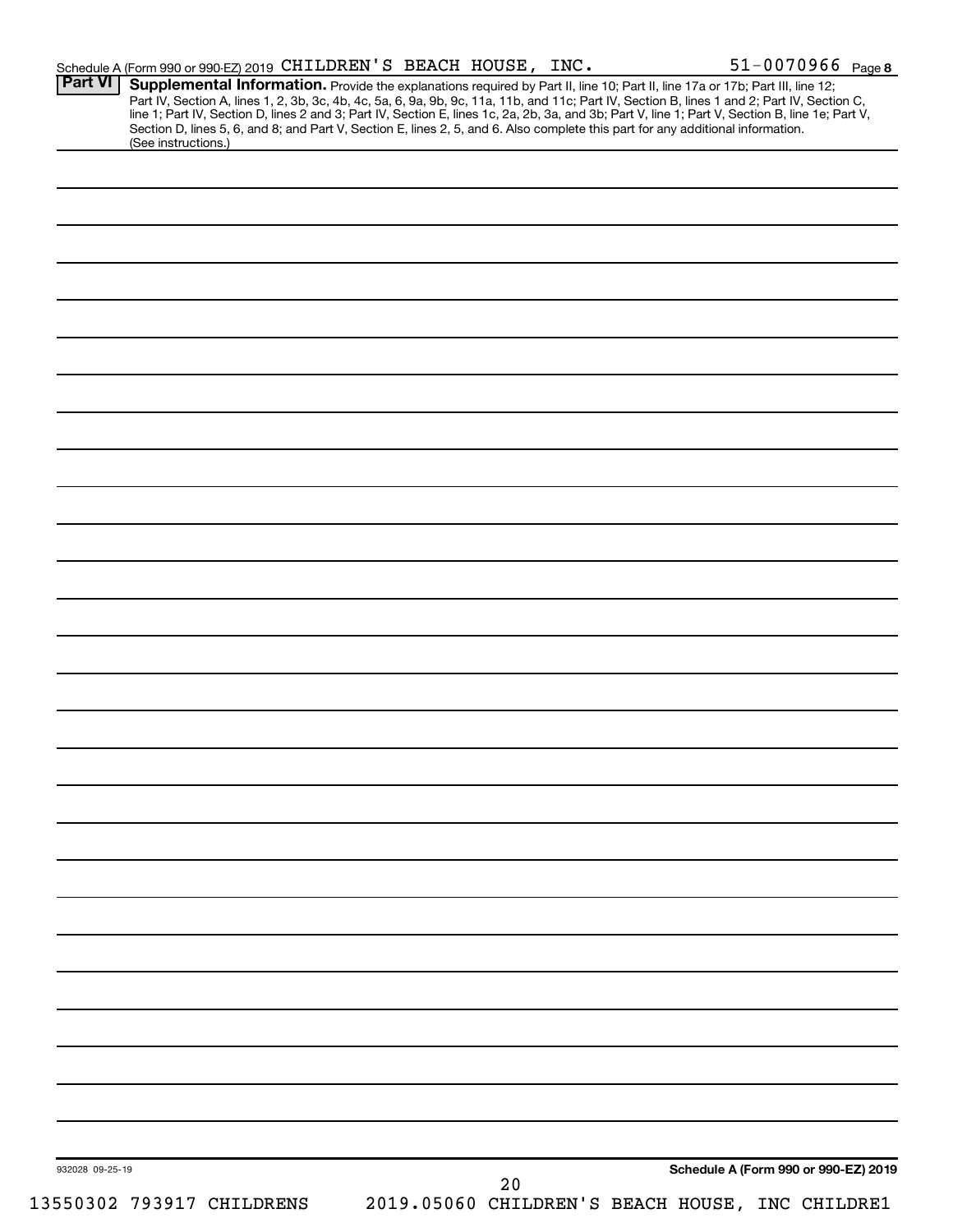### CHILDREN'S BEACH HOUSE, INC. 51-0070966

# **Payments from Disqualified Persons Included on Part III, Line 7a Schedule A <sup>2019</sup>**

| ** Do Not File **                     |  |
|---------------------------------------|--|
| *** Not Open to Public Inspection *** |  |

| Payer's Name                    | 2015<br>Amount     | 2016<br>Amount     | 2017<br>Amount | 2018<br>Amount     | 2019<br>Amount     |
|---------------------------------|--------------------|--------------------|----------------|--------------------|--------------------|
| CHICHESTER DUPONT<br>FOUNDATION | 740,000.           | 600,000.           | 600,000.       | 600,000.           | 625,000.           |
|                                 | 23, 134.           | 27,868.            | 16,842.        | 15,101.            | $\boldsymbol{0}$ . |
|                                 | 9,000.             | 6,000.             | 9,714.         | $\mathbf 0$ .      | 10,000.            |
|                                 | $\boldsymbol{0}$ . | $\boldsymbol{0}$ . | 100.           | $\boldsymbol{0}$ . | $\boldsymbol{0}$ . |
|                                 | $\boldsymbol{0}$ . | $\boldsymbol{0}$ . | $\mathbf 0$ .  | 10,000.            | $\mathbf 0$ .      |
|                                 |                    |                    |                |                    |                    |
|                                 |                    |                    |                |                    |                    |
|                                 |                    |                    |                |                    |                    |
|                                 |                    |                    |                |                    |                    |
|                                 |                    |                    |                |                    |                    |
|                                 |                    |                    |                |                    |                    |
|                                 |                    |                    |                |                    |                    |
|                                 |                    |                    |                |                    |                    |
|                                 |                    |                    |                |                    |                    |
|                                 |                    |                    |                |                    |                    |
|                                 |                    |                    |                |                    |                    |
|                                 |                    |                    |                |                    |                    |
|                                 |                    |                    |                |                    |                    |
|                                 |                    |                    |                |                    |                    |
|                                 |                    |                    |                |                    |                    |
|                                 |                    |                    |                |                    |                    |
|                                 |                    |                    |                |                    |                    |
|                                 |                    |                    |                |                    |                    |
| Total to Schedule A,            | 772,134.           | 633,868.           | 626, 656.      | 625, 101.          | 635,000.           |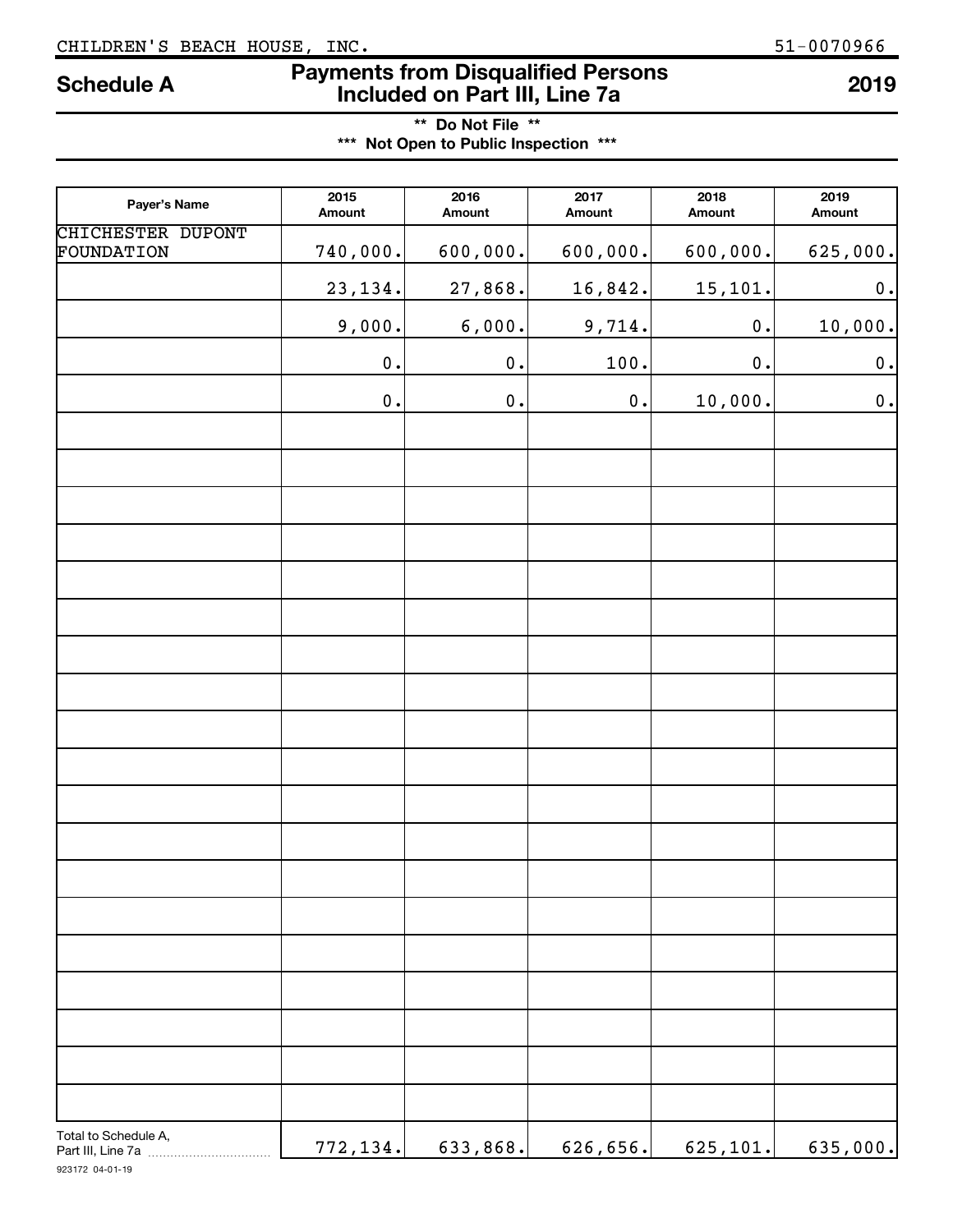## **Excess Payments from Non-Disqualified Persons Included on Part III, Line 7b Schedule A <sup>2019</sup>**

**\*\* Do Not File \*\* \*\*\* Not Open to Public Inspection \*\*\***

| Payer's Name                               | 2015<br>Amount | 2016<br>Amount | 2017<br>Amount  | 2018<br>Amount     | 2019<br>Amount         |
|--------------------------------------------|----------------|----------------|-----------------|--------------------|------------------------|
| CRYSTAL TRUST                              | $\mathbf 0$ .  | $\mathbf 0$ .  | $\mathbf 0$ .   | 224,500.           | $\mathbf 0$ .          |
|                                            | 11,828.        | $\mathbf 0$ .  | 27,016.         | $\mathbf 0$ .      | $\mathbf 0$ .          |
|                                            | $\mathbf 0$ .  | $\mathbf 0$ .  | 11,657.         | $\mathbf 0$ .      | 5,458.                 |
| <b>LONGWOOD FOUNDATION</b><br>INCORPORATED | $\mathbf 0$ .  | $\mathbf 0$ .  | 46,694.         | $\boldsymbol{0}$ . | $\mathbf 0$ .          |
| WELFARE FOUNDATION                         | $\mathbf 0$ .  | 28, 273.       | $\mathfrak o$ . | $\mathbf 0$ .      | 6,987.                 |
| THE MA-RAN<br>FOUNDATION                   | $\mathbf 0$ .  | $\mathbf 0$ .  | $\mathbf 0$ .   | 72, 746.           | 1,453,065.             |
|                                            | $\mathbf 0$ .  | $\mathbf 0$ .  | $\mathfrak o$ . | $\mathbf 0$ .      | 273,647.               |
|                                            |                |                |                 |                    |                        |
|                                            |                |                |                 |                    |                        |
|                                            |                |                |                 |                    |                        |
|                                            |                |                |                 |                    |                        |
|                                            |                |                |                 |                    |                        |
|                                            |                |                |                 |                    |                        |
|                                            |                |                |                 |                    |                        |
|                                            |                |                |                 |                    |                        |
|                                            |                |                |                 |                    |                        |
|                                            |                |                |                 |                    |                        |
|                                            |                |                |                 |                    |                        |
|                                            |                |                |                 |                    |                        |
|                                            |                |                |                 |                    |                        |
|                                            |                |                |                 |                    |                        |
| Total to Schedule A,<br>Part III, Line 7b  | 11,828.        | 28, 273.       | 85,367.         |                    | 297, 246, 1, 739, 157. |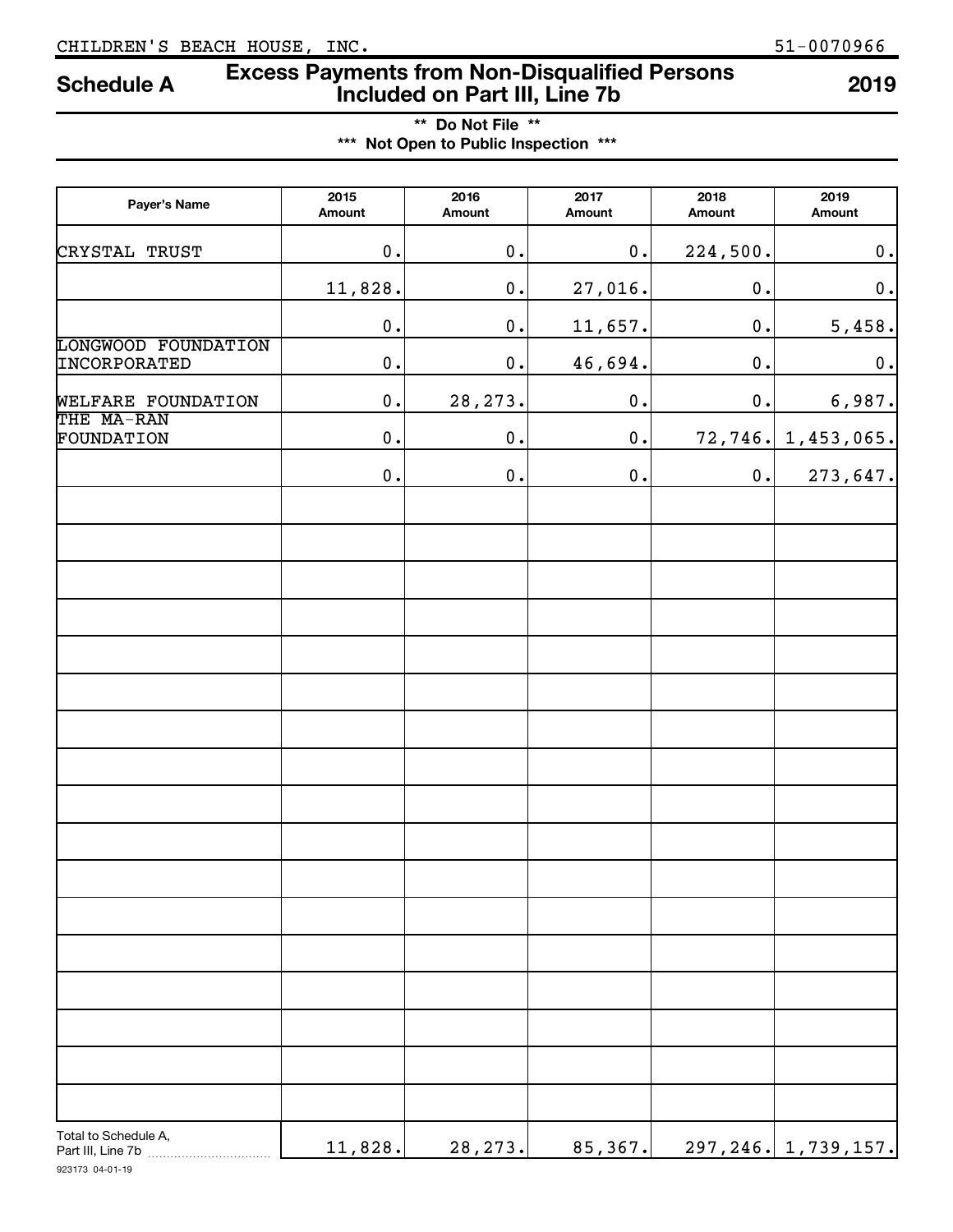932251 04-01-19

# **Identification of Excess Support Payments Included on Part III, Line 7b, column (e) Schedule A <sup>2019</sup>**

| ** Do Not File **                     |  |
|---------------------------------------|--|
| *** Not Open to Public Inspection *** |  |

| Payer's Name                                                       | <b>Amount Received</b><br>in 2019 | 2019 Excess<br>Payments |
|--------------------------------------------------------------------|-----------------------------------|-------------------------|
|                                                                    | 48,471.                           | 5,458.                  |
| WELFARE FOUNDATION                                                 | 50,000.                           | 6,987.                  |
| THE MA-RAN FOUNDATION                                              | 1,496,078.                        | 1,453,065.              |
|                                                                    | 316,660.                          | 273,647.                |
|                                                                    |                                   |                         |
|                                                                    |                                   |                         |
|                                                                    |                                   |                         |
|                                                                    |                                   |                         |
|                                                                    |                                   |                         |
|                                                                    |                                   |                         |
|                                                                    |                                   |                         |
|                                                                    |                                   |                         |
|                                                                    |                                   |                         |
|                                                                    |                                   |                         |
|                                                                    |                                   |                         |
|                                                                    |                                   |                         |
|                                                                    |                                   |                         |
|                                                                    |                                   |                         |
|                                                                    |                                   |                         |
|                                                                    |                                   |                         |
|                                                                    |                                   |                         |
|                                                                    |                                   |                         |
|                                                                    |                                   |                         |
|                                                                    |                                   |                         |
| Total Excess Payments to Schedule A, Part III, Line 7b, column (e) |                                   | 1,739,157.              |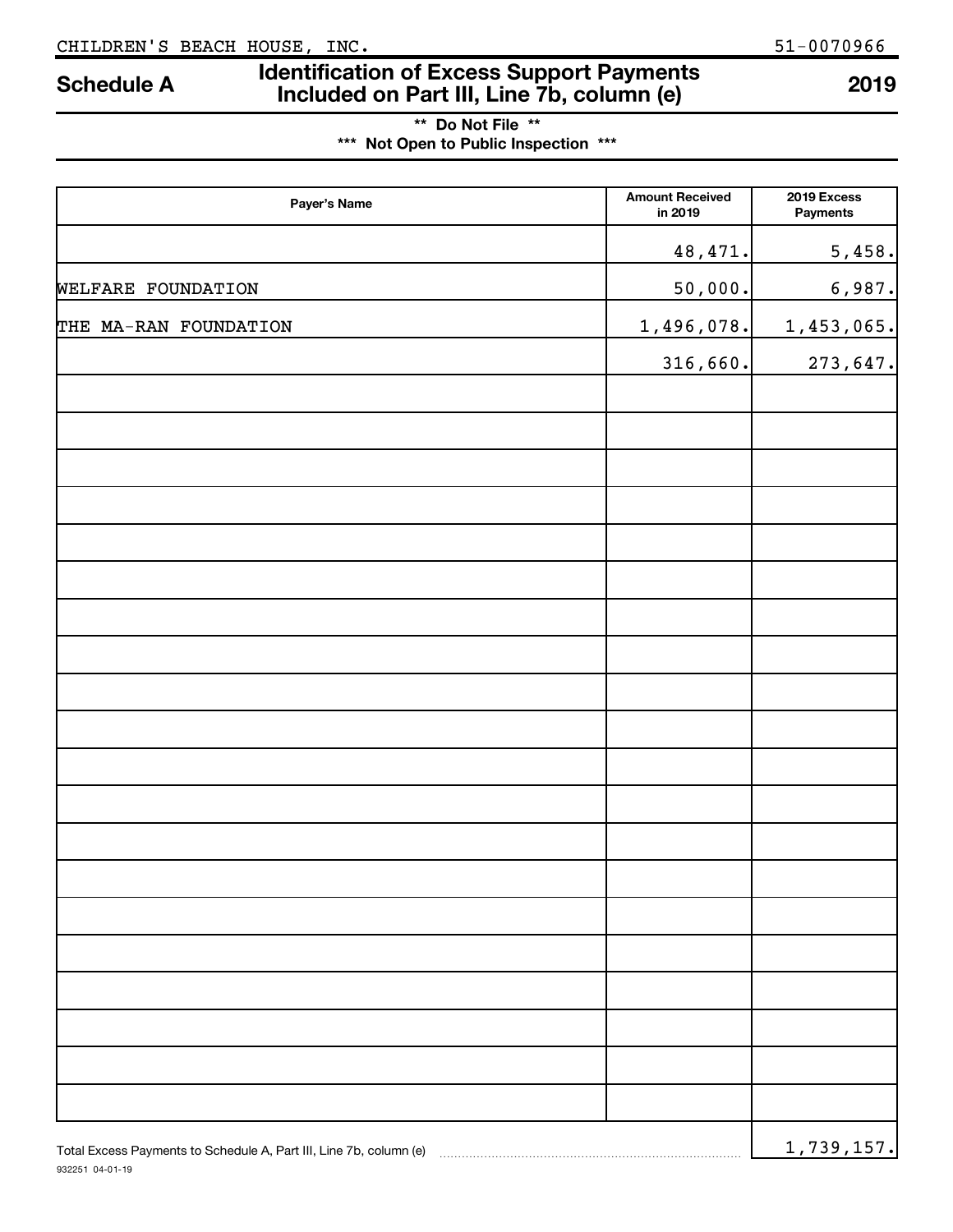## **Schedule B Schedule of Contributors**

**or 990-PF) | Attach to Form 990, Form 990-EZ, or Form 990-PF. | Go to www.irs.gov/Form990 for the latest information.** OMB No. 1545-0047

**2019**

**Employer identification number**

|                                | CHILDREN'S BEACH HOUSE, INC.                                                | 51-0070966 |
|--------------------------------|-----------------------------------------------------------------------------|------------|
| Organization type (check one): |                                                                             |            |
| Filers of:                     | Section:                                                                    |            |
| Form 990 or 990-EZ             | $\boxed{\mathbf{X}}$ 501(c)( 3) (enter number) organization                 |            |
|                                | $4947(a)(1)$ nonexempt charitable trust not treated as a private foundation |            |
|                                | 507 political organization                                                  |            |

|             | 527 political organization                                            |
|-------------|-----------------------------------------------------------------------|
| Form 990-PF | 501(c)(3) exempt private foundation                                   |
|             | 4947(a)(1) nonexempt charitable trust treated as a private foundation |
|             | $\frac{1}{2}$ 501(c)(3) taxable private foundation                    |
|             |                                                                       |

Check if your organization is covered by the General Rule or a Special Rule. **Note:**  Only a section 501(c)(7), (8), or (10) organization can check boxes for both the General Rule and a Special Rule. See instructions.

#### **General Rule**

**K** For an organization filing Form 990, 990-EZ, or 990-PF that received, during the year, contributions totaling \$5,000 or more (in money or property) from any one contributor. Complete Parts I and II. See instructions for determining a contributor's total contributions.

#### **Special Rules**

 $\Box$ 

 $\Box$ 

any one contributor, during the year, total contributions of the greater of (1) \$5,000; or (2) 2% of the amount on (i) Form 990, Part VIII, line 1h; For an organization described in section 501(c)(3) filing Form 990 or 990-EZ that met the 33 1/3% support test of the regulations under sections 509(a)(1) and 170(b)(1)(A)(vi), that checked Schedule A (Form 990 or 990-EZ), Part II, line 13, 16a, or 16b, and that received from or (ii) Form 990-EZ, line 1. Complete Parts I and II.  $\Box$ 

year, total contributions of more than \$1,000 *exclusively* for religious, charitable, scientific, literary, or educational purposes, or for the For an organization described in section 501(c)(7), (8), or (10) filing Form 990 or 990-EZ that received from any one contributor, during the prevention of cruelty to children or animals. Complete Parts I, II, and III.

purpose. Don't complete any of the parts unless the General Rule applies to this organization because it received nonexclusively year, contributions exclusively for religious, charitable, etc., purposes, but no such contributions totaled more than \$1,000. If this box is checked, enter here the total contributions that were received during the year for an exclusively religious, charitable, etc., For an organization described in section 501(c)(7), (8), or (10) filing Form 990 or 990-EZ that received from any one contributor, during the religious, charitable, etc., contributions totaling \$5,000 or more during the year  $\ldots$  $\ldots$  $\ldots$  $\ldots$  $\ldots$  $\ldots$ 

**Caution:**  An organization that isn't covered by the General Rule and/or the Special Rules doesn't file Schedule B (Form 990, 990-EZ, or 990-PF),  **must** but it answer "No" on Part IV, line 2, of its Form 990; or check the box on line H of its Form 990-EZ or on its Form 990-PF, Part I, line 2, to certify that it doesn't meet the filing requirements of Schedule B (Form 990, 990-EZ, or 990-PF).

**For Paperwork Reduction Act Notice, see the instructions for Form 990, 990-EZ, or 990-PF. Schedule B (Form 990, 990-EZ, or 990-PF) (2019)** LHA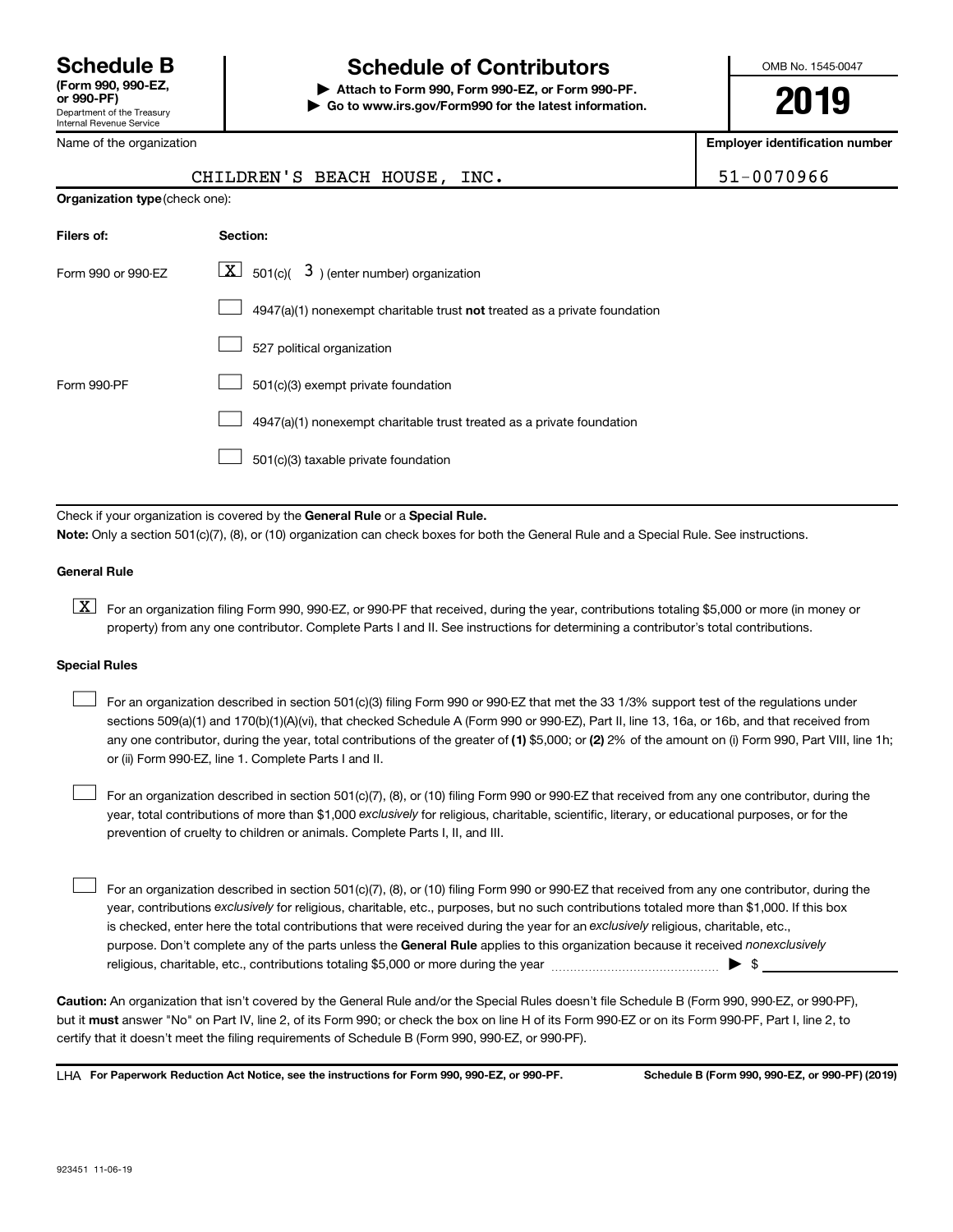**2**

**Employer identification number**

CHILDREN'S BEACH HOUSE, INC. 51-0070966

| Part I          | <b>Contributors</b> (see instructions). Use duplicate copies of Part I if additional space is needed.                           |                                   |                                                                                                                    |
|-----------------|---------------------------------------------------------------------------------------------------------------------------------|-----------------------------------|--------------------------------------------------------------------------------------------------------------------|
| (a)             | (b)                                                                                                                             | (c)                               | (d)                                                                                                                |
| No.             | Name, address, and ZIP + 4                                                                                                      | <b>Total contributions</b>        | Type of contribution                                                                                               |
| 1               | CHICHESTER DUPONT FOUNDATION, INC<br>C/O CHILDREN'S BEACH HOUSE, INC. 100<br>W. 10TH STREET NO. 411<br>WILMINGTON, DE 19801     | 625,000.<br>\$                    | $\overline{\text{X}}$<br>Person<br>Payroll<br>Noncash<br>(Complete Part II for<br>noncash contributions.)          |
| (a)             | (b)                                                                                                                             | (c)                               | (d)                                                                                                                |
| No.             | Name, address, and ZIP + 4                                                                                                      | <b>Total contributions</b>        | Type of contribution                                                                                               |
| 2               | DELAWARE NATURE SOCIETY<br>C/O CHILDREN'S BEACH HOUSE, INC. 100<br>W. 10TH STREET NO. 411<br>WILMINGTON, DE 19801               | 25,000.<br>\$                     | $\overline{\mathbf{X}}$<br>Person<br>Payroll<br>Noncash<br>(Complete Part II for<br>noncash contributions.)        |
| (a)<br>No.      | (b)<br>Name, address, and ZIP + 4                                                                                               | (c)<br><b>Total contributions</b> | (d)<br>Type of contribution                                                                                        |
|                 | C/O CHILDREN'S BEACH HOUSE, INC. 100<br>W. 10TH STREET NO. 411<br>WILMINGTON, DE 19801                                          | 5,921.<br>\$                      | Person<br>Payroll<br>$\overline{\mathbf{X}}$<br>Noncash<br>(Complete Part II for<br>noncash contributions.)        |
| (a)<br>No.      | (b)<br>Name, address, and ZIP + 4                                                                                               | (c)<br><b>Total contributions</b> | (d)<br>Type of contribution                                                                                        |
|                 | C/O CHILDREN'S BEACH HOUSE, INC. 100<br>W. 10TH STREET NO. 411<br>WILMINGTON, DE 19801                                          | 10,000.<br>\$                     | $\overline{\mathbf{X}}$<br>Person<br>Payroll<br><b>Noncash</b><br>(Complete Part II for<br>noncash contributions.) |
| (a)<br>No.      | (b)<br>Name, address, and ZIP + 4                                                                                               | (c)<br><b>Total contributions</b> | (d)<br>Type of contribution                                                                                        |
|                 | C/O CHILDREN'S BEACH HOUSE, INC. 100<br>W. 10TH STREET NO. 411<br>WILMINGTON, DE 19801                                          | 30,500.<br>\$                     | $\overline{\text{X}}$<br>Person<br>Payroll<br><b>Noncash</b><br>(Complete Part II for<br>noncash contributions.)   |
| (a)<br>No.      | (b)<br>Name, address, and ZIP + 4                                                                                               | (c)<br><b>Total contributions</b> | (d)<br>Type of contribution                                                                                        |
| 6               | BANK OF AMERICA CHARITABLE FOUNDATION<br>C/O CHILDREN'S BEACH HOUSE, INC. 100<br>W. 10TH STREET NO. 411<br>WILMINGTON, DE 19801 | 10,000.<br>\$                     | $\overline{\text{X}}$<br>Person<br>Payroll<br><b>Noncash</b><br>(Complete Part II for<br>noncash contributions.)   |
| 923452 11-06-19 |                                                                                                                                 |                                   | Schedule B (Form 990, 990-EZ, or 990-PF) (2019)                                                                    |

22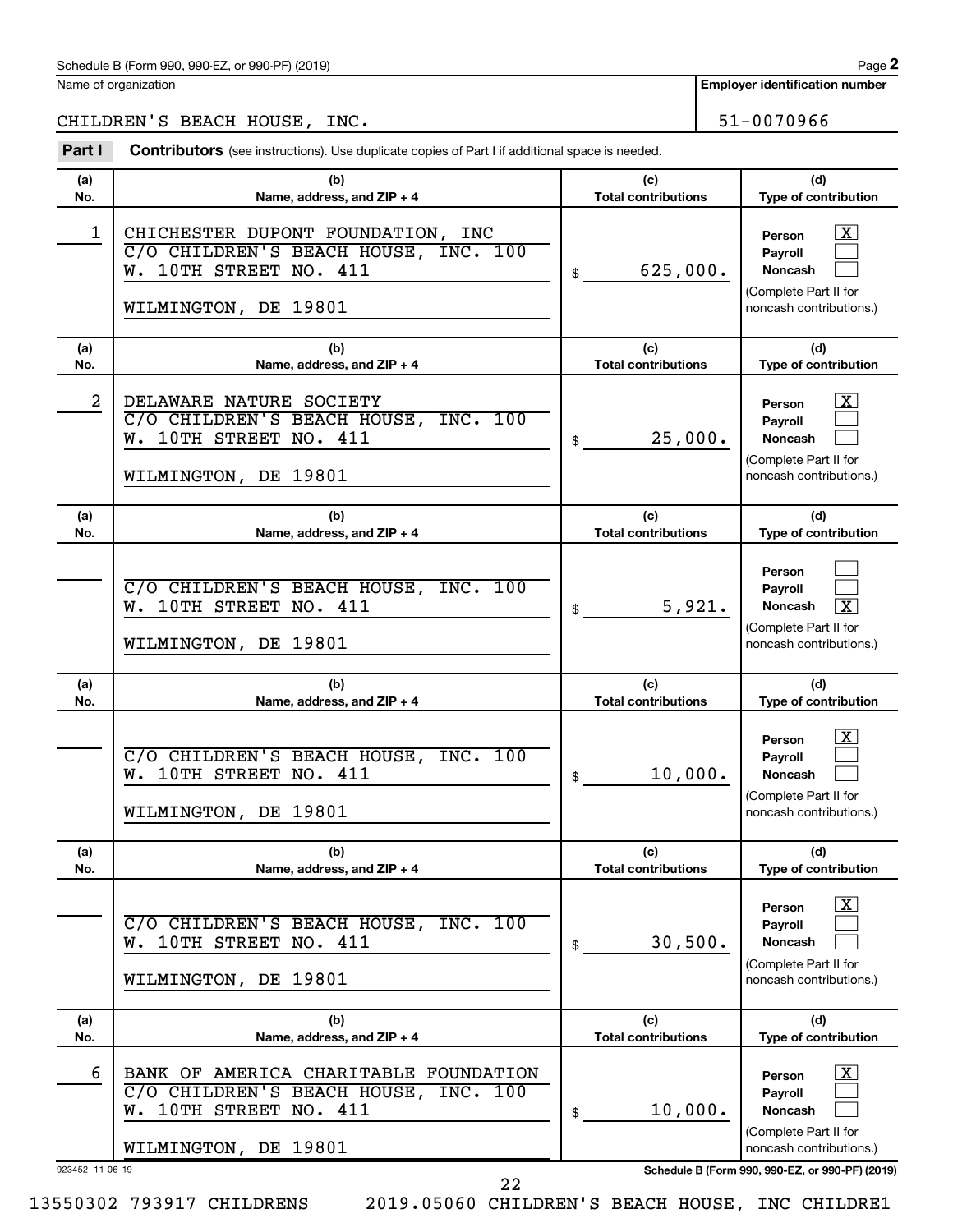**Employer identification number**

CHILDREN'S BEACH HOUSE, INC. 51-0070966

Part I Contributors (see instructions). Use duplicate copies of Part I if additional space is needed.

| (a)<br>No.            | (b)<br>Name, address, and ZIP + 4                                                                                 | (c)<br><b>Total contributions</b> | (d)<br>Type of contribution                                                                                                                     |
|-----------------------|-------------------------------------------------------------------------------------------------------------------|-----------------------------------|-------------------------------------------------------------------------------------------------------------------------------------------------|
|                       | C/O CHILDREN'S BEACH HOUSE, INC. 100<br>W. 10TH STREET NO. 411<br>WILMINGTON, DE 19801                            | 10,000.<br>\$                     | $\overline{\text{X}}$<br>Person<br>Payroll<br><b>Noncash</b><br>(Complete Part II for<br>noncash contributions.)                                |
| (a)<br>No.            | (b)<br>Name, address, and ZIP + 4                                                                                 | (c)<br><b>Total contributions</b> | (d)<br>Type of contribution                                                                                                                     |
| 8                     | THE RITE AID FOUNDATION<br>C/O CHILDREN'S BEACH HOUSE, INC. 100<br>W. 10TH STREET NO. 411<br>WILMINGTON, DE 19801 | 5,000.<br>\$                      | X<br>Person<br>Payroll<br>Noncash<br>(Complete Part II for<br>noncash contributions.)                                                           |
| (a)<br>No.            | (b)<br>Name, address, and ZIP + 4                                                                                 | (c)<br><b>Total contributions</b> | (d)<br>Type of contribution                                                                                                                     |
| 9                     | JANSSEN'S MARKET LLC<br>C/O CHILDREN'S BEACH HOUSE, INC. 100<br>W. 10TH STREET NO. 411<br>WILMINGTON, DE 19801    | 5,000.<br>\$                      | x<br>Person<br>Payroll<br><b>Noncash</b><br>(Complete Part II for<br>noncash contributions.)                                                    |
|                       |                                                                                                                   |                                   |                                                                                                                                                 |
| (a)<br>No.            | (b)<br>Name, address, and ZIP + 4                                                                                 | (c)<br><b>Total contributions</b> | (d)<br>Type of contribution                                                                                                                     |
|                       | C/O CHILDREN'S BEACH HOUSE, INC. 100<br>W. 10TH STREET NO. 411<br>WILMINGTON, DE 19801                            | 5,000.<br>\$                      | x<br>Person<br>Payroll<br>Noncash<br>(Complete Part II for<br>noncash contributions.)                                                           |
| (a)<br>No.            | (b)<br>Name, address, and ZIP + 4                                                                                 | (c)<br><b>Total contributions</b> | (d)<br><b>Type of contribution</b>                                                                                                              |
| 11                    | MA-RAN FOUNDATION<br>C/O CHILDREN'S BEACH HOUSE, INC. 100<br>W. 10TH STREET NO. 411<br>WILMINGTON, DE 19801       | 1,496,078.<br>\$                  | $\overline{\text{X}}$<br>Person<br>Payroll<br>$\overline{\textbf{x}}$<br>Noncash<br>(Complete Part II for<br>noncash contributions.)            |
| (a)<br>No.            | (b)<br>Name, address, and ZIP + 4                                                                                 | (c)<br><b>Total contributions</b> | (d)<br>Type of contribution                                                                                                                     |
| 12<br>923452 11-06-19 | C/O CHILDREN'S BEACH HOUSE, INC. 100<br>W. 10TH STREET NO. 411<br>WILMINGTON, DE 19801<br>23                      | 316,660.<br>\$                    | x<br>Person<br>Payroll<br><b>Noncash</b><br>(Complete Part II for<br>noncash contributions.)<br>Schedule B (Form 990, 990-EZ, or 990-PF) (2019) |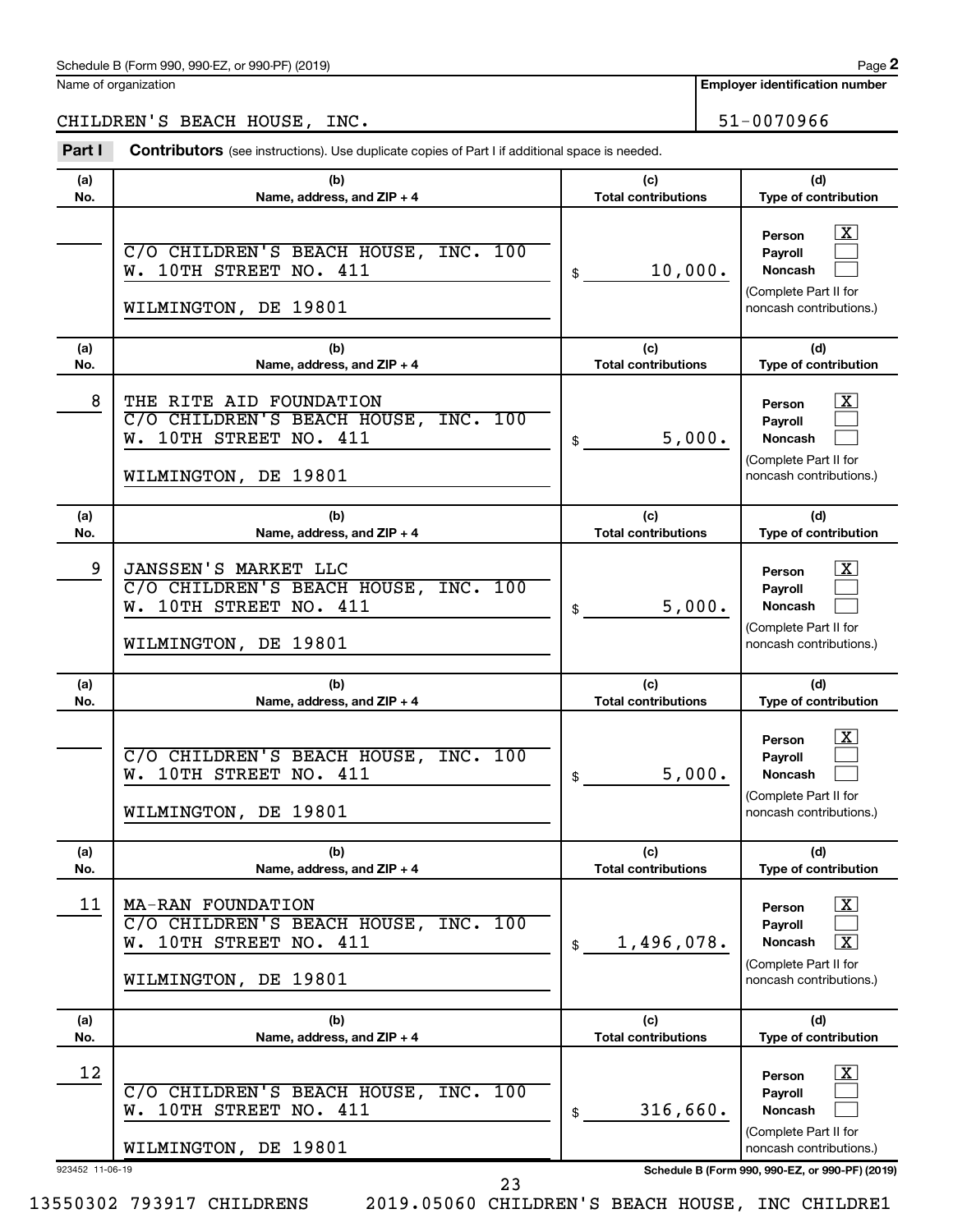**Employer identification number**

CHILDREN'S BEACH HOUSE, INC. 51-0070966

Part I Contributors (see instructions). Use duplicate copies of Part I if additional space is needed.

| (a)             | (b)                                                                                                                                             | (c)                               | (d)                                                                                                                                        |
|-----------------|-------------------------------------------------------------------------------------------------------------------------------------------------|-----------------------------------|--------------------------------------------------------------------------------------------------------------------------------------------|
| No.             | Name, address, and ZIP + 4                                                                                                                      | <b>Total contributions</b>        | Type of contribution                                                                                                                       |
| 13              | WELFARE FOUNDATION, INC<br>C/O CHILDREN'S BEACH HOUSE, INC. 100<br>W. 10TH STREET NO. 411<br>WILMINGTON, DE 19801                               | 50,000.<br>\$                     | $\lfloor x \rfloor$<br>Person<br>Payroll<br>Noncash<br>(Complete Part II for<br>noncash contributions.)                                    |
| (a)<br>No.      | (b)<br>Name, address, and ZIP + 4                                                                                                               | (c)<br><b>Total contributions</b> | (d)<br>Type of contribution                                                                                                                |
| 14              | STATE OF DELAWARE<br>C/O CHILDREN'S BEACH HOUSE, INC. 100<br>W. 10TH STREET NO. 411<br>WILMINGTON, DE 19801                                     | 61,941.<br>\$                     | $\lfloor x \rfloor$<br>Person<br><b>Payroll</b><br>Noncash<br>(Complete Part II for<br>noncash contributions.)                             |
| (a)<br>No.      | (b)<br>Name, address, and ZIP + 4                                                                                                               | (c)<br><b>Total contributions</b> | (d)<br>Type of contribution                                                                                                                |
|                 | C/O CHILDREN'S BEACH HOUSE, INC. 100<br>W. 10TH STREET NO. 411<br>WILMINGTON, DE 19801                                                          | 48,471.<br>\$                     | Person<br>Pavroll<br>$\overline{\mathbf{x}}$<br><b>Noncash</b><br>(Complete Part II for<br>noncash contributions.)                         |
|                 |                                                                                                                                                 |                                   |                                                                                                                                            |
| (a)             | (b)                                                                                                                                             | (c)                               | (d)                                                                                                                                        |
| No.             | Name, address, and ZIP + 4                                                                                                                      | <b>Total contributions</b>        | Type of contribution                                                                                                                       |
| 16              | UNITED STATES SMALL BUSINESS<br><b>ADMINISTRATION</b><br>C/O CHILDREN'S BEACH HOUSE, INC. 100<br>W. 10TH STREET NO. 411<br>WILMINGTON, DE 19801 | 262,500.<br>\$                    | $\mathbf{X}$<br>Person<br>Payroll<br>Noncash<br>(Complete Part II for<br>noncash contributions.)                                           |
| (a)<br>No.      | (b)<br>Name, address, and ZIP + 4                                                                                                               | (c)<br><b>Total contributions</b> | (d)<br><b>Type of contribution</b>                                                                                                         |
|                 |                                                                                                                                                 | \$                                | Person<br>Payroll<br><b>Noncash</b><br>(Complete Part II for<br>noncash contributions.)                                                    |
| (a)<br>No.      | (b)<br>Name, address, and ZIP + 4                                                                                                               | (c)<br><b>Total contributions</b> | (d)<br>Type of contribution                                                                                                                |
| 923452 11-06-19 |                                                                                                                                                 | \$                                | Person<br>Payroll<br><b>Noncash</b><br>(Complete Part II for<br>noncash contributions.)<br>Schedule B (Form 990, 990-EZ, or 990-PF) (2019) |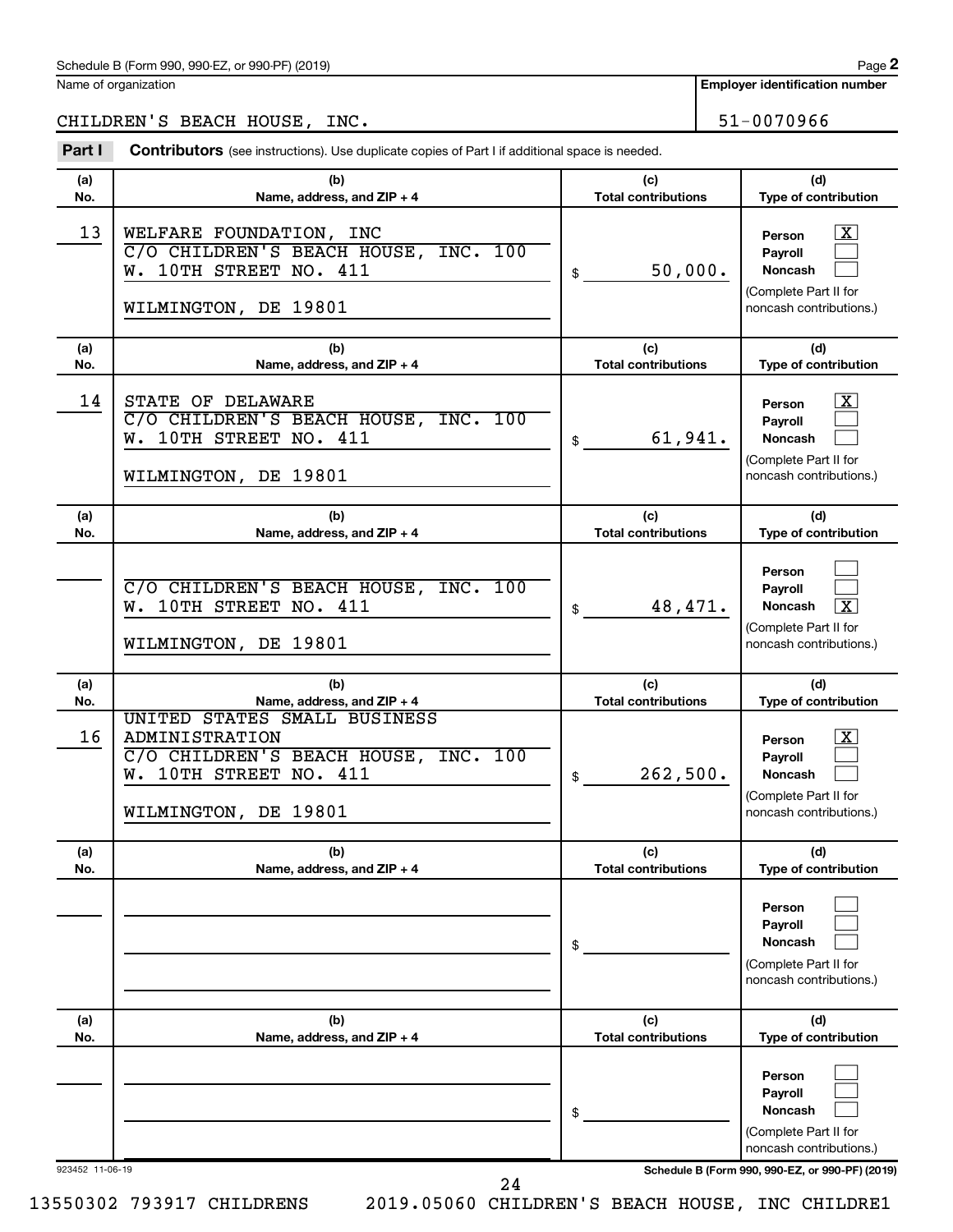**Employer identification number**

CHILDREN'S BEACH HOUSE, INC. 51-0070966

Part II Noncash Property (see instructions). Use duplicate copies of Part II if additional space is needed.

| No.<br>from<br>Part I        | (b)<br>Description of noncash property given | (c)<br>FMV (or estimate)<br>(See instructions.) | (d)<br>Date received |
|------------------------------|----------------------------------------------|-------------------------------------------------|----------------------|
| 3                            | 138 SHARES OF WSFS CORP, COMMON STOCK        | 5,921.<br>\$                                    | 12/13/19             |
| (a)<br>No.<br>from<br>Part I | (b)<br>Description of noncash property given | (c)<br>FMV (or estimate)<br>(See instructions.) | (d)<br>Date received |
| 11                           | 15,094 SHARES ROL, COMMON STOCK              | 496,078.<br>\$                                  | 12/19/19             |
| (a)<br>No.<br>from<br>Part I | (b)<br>Description of noncash property given | (c)<br>FMV (or estimate)<br>(See instructions.) | (d)<br>Date received |
| 15                           | 268 SHARES MICROSOFT, COMMON STOCK           | 48,471.<br>\$                                   | 05/27/20             |
| (a)<br>No.<br>from<br>Part I | (b)<br>Description of noncash property given | (c)<br>FMV (or estimate)<br>(See instructions.) | (d)<br>Date received |
|                              |                                              | \$                                              |                      |
| (a)<br>No.<br>from<br>Part I | (b)<br>Description of noncash property given | (c)<br>FMV (or estimate)<br>(See instructions.) | (d)<br>Date received |
|                              |                                              | \$                                              |                      |
| (a)<br>No.<br>from<br>Part I | (b)<br>Description of noncash property given | (c)<br>FMV (or estimate)<br>(See instructions.) | (d)<br>Date received |
|                              |                                              | \$                                              |                      |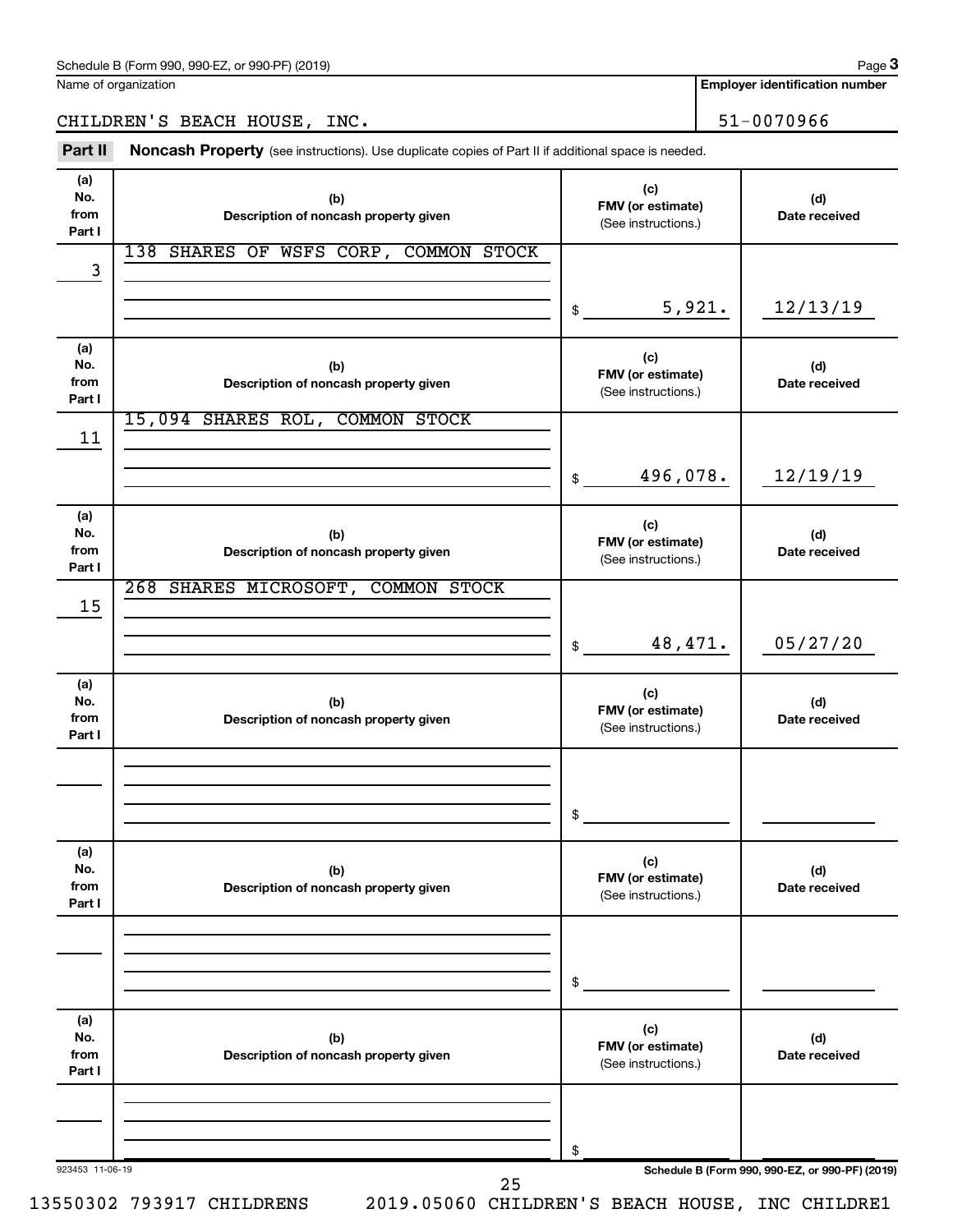|                           | Name of organization                                                                                                                                                                                                                                                                                                                                                                                                                                                                                        |                      | <b>Employer identification number</b>           |
|---------------------------|-------------------------------------------------------------------------------------------------------------------------------------------------------------------------------------------------------------------------------------------------------------------------------------------------------------------------------------------------------------------------------------------------------------------------------------------------------------------------------------------------------------|----------------------|-------------------------------------------------|
|                           | CHILDREN'S BEACH HOUSE, INC.                                                                                                                                                                                                                                                                                                                                                                                                                                                                                |                      | 51-0070966                                      |
| Part III                  | Exclusively religious, charitable, etc., contributions to organizations described in section 501(c)(7), (8), or (10) that total more than \$1,000 for the year<br>from any one contributor. Complete columns (a) through (e) and the following line entry. For organizations<br>completing Part III, enter the total of exclusively religious, charitable, etc., contributions of \$1,000 or less for the year. [Enter this info. once.]<br>Use duplicate copies of Part III if additional space is needed. |                      |                                                 |
| (a) No.                   |                                                                                                                                                                                                                                                                                                                                                                                                                                                                                                             |                      |                                                 |
| from<br>Part I            | (b) Purpose of gift                                                                                                                                                                                                                                                                                                                                                                                                                                                                                         | (c) Use of gift      | (d) Description of how gift is held             |
|                           |                                                                                                                                                                                                                                                                                                                                                                                                                                                                                                             | (e) Transfer of gift |                                                 |
|                           | Transferee's name, address, and $ZIP + 4$                                                                                                                                                                                                                                                                                                                                                                                                                                                                   |                      | Relationship of transferor to transferee        |
| (a) No.<br>from           |                                                                                                                                                                                                                                                                                                                                                                                                                                                                                                             |                      |                                                 |
| Part I                    | (b) Purpose of gift                                                                                                                                                                                                                                                                                                                                                                                                                                                                                         | (c) Use of gift      | (d) Description of how gift is held             |
|                           |                                                                                                                                                                                                                                                                                                                                                                                                                                                                                                             | (e) Transfer of gift |                                                 |
|                           | Transferee's name, address, and $ZIP + 4$                                                                                                                                                                                                                                                                                                                                                                                                                                                                   |                      | Relationship of transferor to transferee        |
| (a) No.                   |                                                                                                                                                                                                                                                                                                                                                                                                                                                                                                             |                      |                                                 |
| from<br>Part I            | (b) Purpose of gift                                                                                                                                                                                                                                                                                                                                                                                                                                                                                         | (c) Use of gift      | (d) Description of how gift is held             |
|                           |                                                                                                                                                                                                                                                                                                                                                                                                                                                                                                             | (e) Transfer of gift |                                                 |
|                           | Transferee's name, address, and $ZIP + 4$                                                                                                                                                                                                                                                                                                                                                                                                                                                                   |                      | Relationship of transferor to transferee        |
| (a) No.<br>from<br>Part I | (b) Purpose of gift                                                                                                                                                                                                                                                                                                                                                                                                                                                                                         | (c) Use of gift      | (d) Description of how gift is held             |
|                           |                                                                                                                                                                                                                                                                                                                                                                                                                                                                                                             |                      |                                                 |
|                           |                                                                                                                                                                                                                                                                                                                                                                                                                                                                                                             | (e) Transfer of gift |                                                 |
|                           | Transferee's name, address, and ZIP + 4                                                                                                                                                                                                                                                                                                                                                                                                                                                                     |                      | Relationship of transferor to transferee        |
|                           |                                                                                                                                                                                                                                                                                                                                                                                                                                                                                                             |                      |                                                 |
| 923454 11-06-19           |                                                                                                                                                                                                                                                                                                                                                                                                                                                                                                             | 26                   | Schedule B (Form 990, 990-EZ, or 990-PF) (2019) |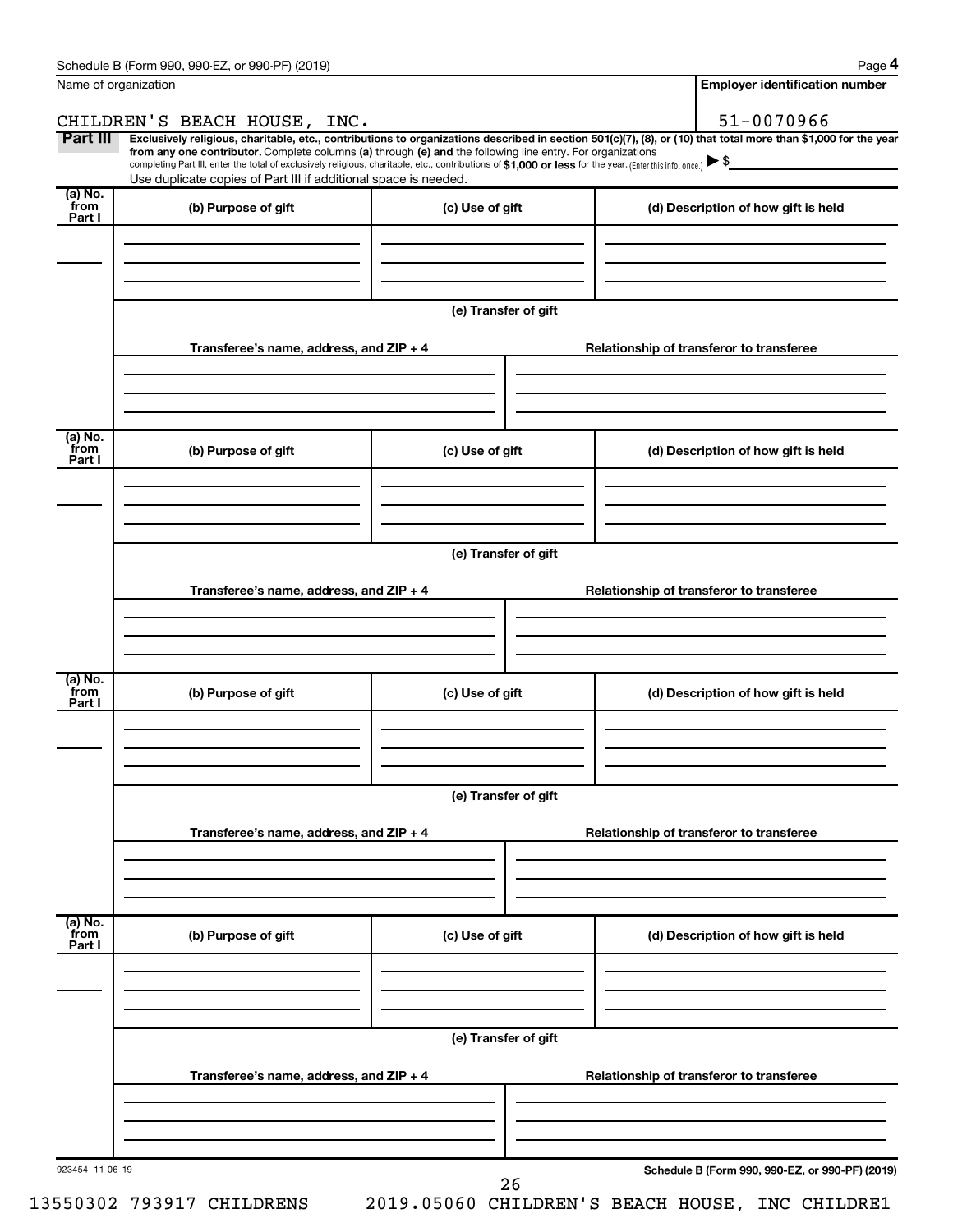| <b>SCHEDULE D</b> |  |  |
|-------------------|--|--|
|-------------------|--|--|

| (Form 990) |  |
|------------|--|
|------------|--|

# **SCHEDULE D Supplemental Financial Statements**<br> **Form 990 2019**<br> **Part IV** line 6.7.8.9.10, 11a, 11b, 11d, 11d, 11d, 11d, 11d, 12a, 0r, 12b

**(Form 990) | Complete if the organization answered "Yes" on Form 990, Part IV, line 6, 7, 8, 9, 10, 11a, 11b, 11c, 11d, 11e, 11f, 12a, or 12b.**

**Open to Public Inspection**

OMB No. 1545-0047

Department of the Treasury Internal Revenue Service **Name of the organization Employer identification number**

| Attach to Form 990.                                                                          |  |
|----------------------------------------------------------------------------------------------|--|
| $\blacktriangleright$ Go to www.irs.gov/Form990 for instructions and the latest information. |  |

|         | CHILDREN'S BEACH HOUSE, INC.                                                                                                                                                                                                             | 51-0070966                                         |
|---------|------------------------------------------------------------------------------------------------------------------------------------------------------------------------------------------------------------------------------------------|----------------------------------------------------|
| Part I  | Organizations Maintaining Donor Advised Funds or Other Similar Funds or Accounts. Complete if the                                                                                                                                        |                                                    |
|         | organization answered "Yes" on Form 990, Part IV, line 6.                                                                                                                                                                                |                                                    |
|         | (a) Donor advised funds                                                                                                                                                                                                                  | (b) Funds and other accounts                       |
| 1.      |                                                                                                                                                                                                                                          |                                                    |
| 2       | Aggregate value of contributions to (during year)                                                                                                                                                                                        |                                                    |
| з       |                                                                                                                                                                                                                                          |                                                    |
| 4       |                                                                                                                                                                                                                                          |                                                    |
| 5       | Did the organization inform all donors and donor advisors in writing that the assets held in donor advised funds                                                                                                                         |                                                    |
|         |                                                                                                                                                                                                                                          | Yes<br>No                                          |
| 6       | Did the organization inform all grantees, donors, and donor advisors in writing that grant funds can be used only                                                                                                                        |                                                    |
|         | for charitable purposes and not for the benefit of the donor or donor advisor, or for any other purpose conferring                                                                                                                       |                                                    |
|         | impermissible private benefit?                                                                                                                                                                                                           | Yes<br>No                                          |
| Part II | Conservation Easements. Complete if the organization answered "Yes" on Form 990, Part IV, line 7.                                                                                                                                        |                                                    |
|         | 1 Purpose(s) of conservation easements held by the organization (check all that apply).                                                                                                                                                  |                                                    |
|         | Preservation of land for public use (for example, recreation or education)                                                                                                                                                               | Preservation of a historically important land area |
|         | Protection of natural habitat                                                                                                                                                                                                            | Preservation of a certified historic structure     |
|         | Preservation of open space                                                                                                                                                                                                               |                                                    |
|         |                                                                                                                                                                                                                                          |                                                    |
| 2       | Complete lines 2a through 2d if the organization held a qualified conservation contribution in the form of a conservation easement on the last                                                                                           | Held at the End of the Tax Year                    |
|         | day of the tax year.                                                                                                                                                                                                                     |                                                    |
|         |                                                                                                                                                                                                                                          | 2a                                                 |
|         | <b>b</b> Total acreage restricted by conservation easements <i>manual conservation</i> conservation conservation and the conservation of the conservation of the conservation of the conservation of the conservation of the conservatio | 2 <sub>b</sub>                                     |
|         | c Number of conservation easements on a certified historic structure included in (a) manufacture included in (a)                                                                                                                         | 2c                                                 |
|         | d Number of conservation easements included in (c) acquired after 7/25/06, and not on a historic structure                                                                                                                               |                                                    |
|         | listed in the National Register [11, 1200] and the National Register [11, 1200] and the Mational Register [11, 1200] and the Mational Register [11, 1200] and the Mational Register [11, 1200] and the Mational Register [11,            | 2d                                                 |
| з       | Number of conservation easements modified, transferred, released, extinguished, or terminated by the organization during the tax                                                                                                         |                                                    |
|         | $year \triangleright$                                                                                                                                                                                                                    |                                                    |
|         | Number of states where property subject to conservation easement is located >                                                                                                                                                            |                                                    |
| 5       | Does the organization have a written policy regarding the periodic monitoring, inspection, handling of                                                                                                                                   |                                                    |
|         | violations, and enforcement of the conservation easements it holds?                                                                                                                                                                      | Yes<br>No                                          |
| 6       | Staff and volunteer hours devoted to monitoring, inspecting, handling of violations, and enforcing conservation easements during the year                                                                                                |                                                    |
|         |                                                                                                                                                                                                                                          |                                                    |
| 7       | Amount of expenses incurred in monitoring, inspecting, handling of violations, and enforcing conservation easements during the year                                                                                                      |                                                    |
|         | ▶ \$                                                                                                                                                                                                                                     |                                                    |
| 8       | Does each conservation easement reported on line 2(d) above satisfy the requirements of section 170(h)(4)(B)(i)                                                                                                                          |                                                    |
|         |                                                                                                                                                                                                                                          | Yes<br>No                                          |
| 9       | In Part XIII, describe how the organization reports conservation easements in its revenue and expense statement and                                                                                                                      |                                                    |
|         | balance sheet, and include, if applicable, the text of the footnote to the organization's financial statements that describes the                                                                                                        |                                                    |
|         | organization's accounting for conservation easements.                                                                                                                                                                                    |                                                    |
|         | Organizations Maintaining Collections of Art, Historical Treasures, or Other Similar Assets.<br>Part III                                                                                                                                 |                                                    |
|         | Complete if the organization answered "Yes" on Form 990, Part IV, line 8.                                                                                                                                                                |                                                    |
|         | 1a If the organization elected, as permitted under FASB ASC 958, not to report in its revenue statement and balance sheet works                                                                                                          |                                                    |
|         | of art, historical treasures, or other similar assets held for public exhibition, education, or research in furtherance of public                                                                                                        |                                                    |
|         | service, provide in Part XIII the text of the footnote to its financial statements that describes these items.                                                                                                                           |                                                    |
|         | <b>b</b> If the organization elected, as permitted under FASB ASC 958, to report in its revenue statement and balance sheet works of                                                                                                     |                                                    |
|         | art, historical treasures, or other similar assets held for public exhibition, education, or research in furtherance of public service,                                                                                                  |                                                    |
|         | provide the following amounts relating to these items:                                                                                                                                                                                   |                                                    |
|         | (i) Revenue included on Form 990, Part VIII, line 1 $\ldots$ $\ldots$ $\ldots$ $\ldots$ $\ldots$ $\ldots$ $\ldots$ $\ldots$ $\ldots$ $\ldots$ $\ldots$ $\ldots$                                                                          |                                                    |
|         |                                                                                                                                                                                                                                          |                                                    |
| 2       | If the organization received or held works of art, historical treasures, or other similar assets for financial gain, provide                                                                                                             |                                                    |
|         | the following amounts required to be reported under FASB ASC 958 relating to these items:                                                                                                                                                |                                                    |
|         |                                                                                                                                                                                                                                          | - \$                                               |
|         |                                                                                                                                                                                                                                          | $\blacktriangleright$ s                            |
|         | LHA For Paperwork Reduction Act Notice, see the Instructions for Form 990.                                                                                                                                                               | Schedule D (Form 990) 2019                         |
|         | 932051 10-02-19                                                                                                                                                                                                                          |                                                    |

13550302 793917 CHILDRENS 2019.05060 CHILDREN'S BEACH HOUSE, INC CHILDRE1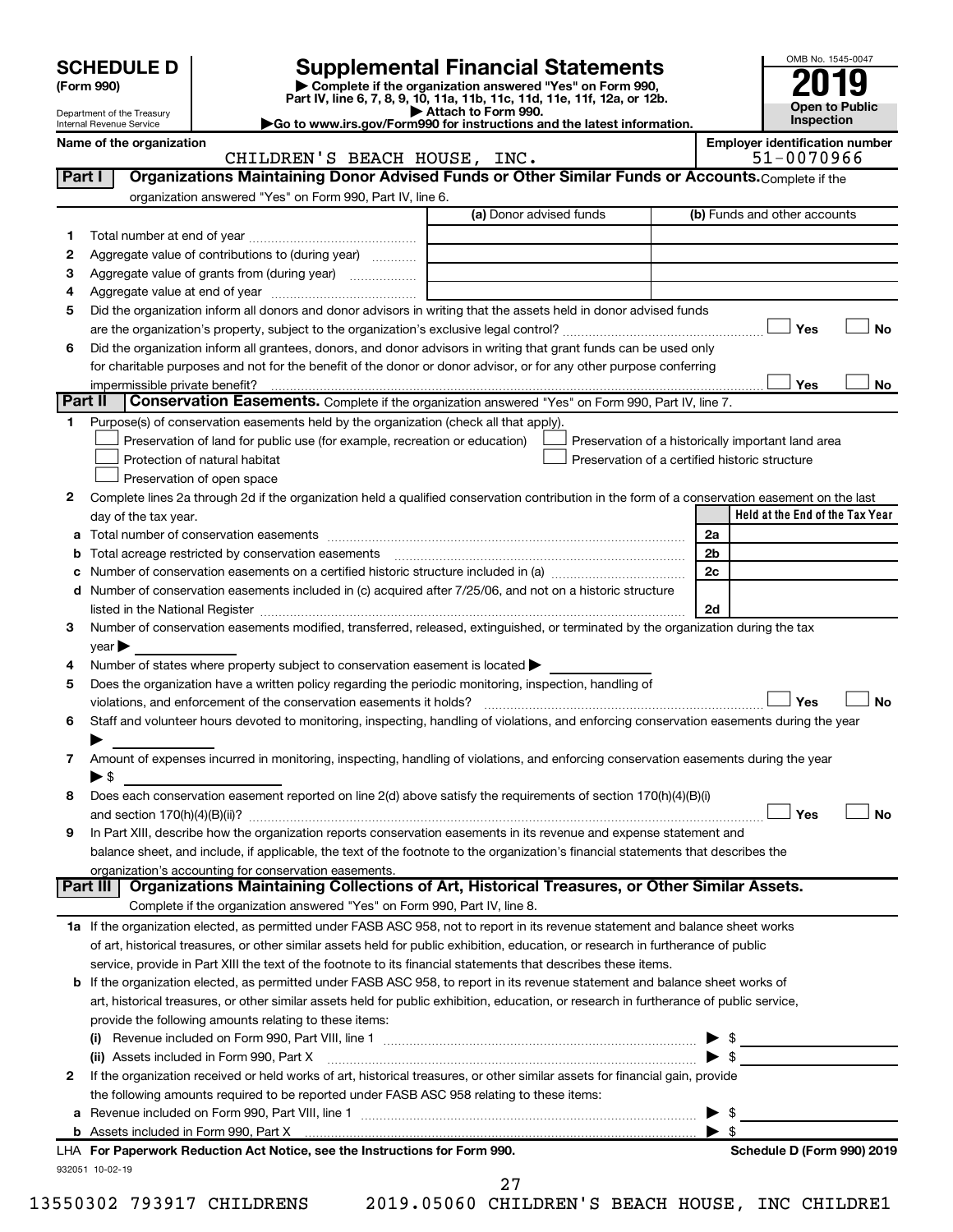|               | Schedule D (Form 990) 2019                                                                                                                                                                                                     | CHILDREN'S BEACH HOUSE, INC.            |                |                                    |                                      | 51-0070966 Page 2          |                     |              |                         |
|---------------|--------------------------------------------------------------------------------------------------------------------------------------------------------------------------------------------------------------------------------|-----------------------------------------|----------------|------------------------------------|--------------------------------------|----------------------------|---------------------|--------------|-------------------------|
|               | Organizations Maintaining Collections of Art, Historical Treasures, or Other Similar Assets (continued)<br>Part III                                                                                                            |                                         |                |                                    |                                      |                            |                     |              |                         |
| 3             | Using the organization's acquisition, accession, and other records, check any of the following that make significant use of its                                                                                                |                                         |                |                                    |                                      |                            |                     |              |                         |
|               | collection items (check all that apply):                                                                                                                                                                                       |                                         |                |                                    |                                      |                            |                     |              |                         |
| a             | Public exhibition                                                                                                                                                                                                              |                                         |                | Loan or exchange program           |                                      |                            |                     |              |                         |
| b             | Scholarly research                                                                                                                                                                                                             |                                         | Other          |                                    |                                      |                            |                     |              |                         |
| c             | Preservation for future generations                                                                                                                                                                                            |                                         |                |                                    |                                      |                            |                     |              |                         |
| 4             | Provide a description of the organization's collections and explain how they further the organization's exempt purpose in Part XIII.                                                                                           |                                         |                |                                    |                                      |                            |                     |              |                         |
| 5             | During the year, did the organization solicit or receive donations of art, historical treasures, or other similar assets                                                                                                       |                                         |                |                                    |                                      |                            |                     |              |                         |
|               |                                                                                                                                                                                                                                |                                         |                |                                    |                                      |                            | Yes                 |              | No                      |
|               | <b>Part IV</b><br><b>Escrow and Custodial Arrangements.</b> Complete if the organization answered "Yes" on Form 990, Part IV, line 9, or<br>reported an amount on Form 990, Part X, line 21.                                   |                                         |                |                                    |                                      |                            |                     |              |                         |
|               | 1a Is the organization an agent, trustee, custodian or other intermediary for contributions or other assets not included                                                                                                       |                                         |                |                                    |                                      |                            |                     |              |                         |
|               |                                                                                                                                                                                                                                |                                         |                |                                    |                                      |                            | Yes                 |              | <b>No</b>               |
|               | b If "Yes," explain the arrangement in Part XIII and complete the following table:                                                                                                                                             |                                         |                |                                    |                                      |                            |                     |              |                         |
|               |                                                                                                                                                                                                                                |                                         |                |                                    |                                      |                            | Amount              |              |                         |
|               | c Beginning balance measurements and the contract of the contract of the contract of the contract of the contract of the contract of the contract of the contract of the contract of the contract of the contract of the contr |                                         |                |                                    | 1c                                   |                            |                     |              |                         |
|               | d Additions during the year manufactured and an account of the year manufactured and account of the year manufactured and account of the year manufactured and account of the year manufactured and account of the year manufa |                                         |                |                                    | 1d                                   |                            |                     |              |                         |
|               | e Distributions during the year manufactured and an account of the year manufactured and account of the year manufactured and account of the state of the state of the state of the state of the state of the state of the sta |                                         |                |                                    | 1е                                   |                            |                     |              |                         |
| f.            |                                                                                                                                                                                                                                |                                         |                |                                    | 1f                                   |                            |                     |              |                         |
|               | 2a Did the organization include an amount on Form 990, Part X, line 21, for escrow or custodial account liability?                                                                                                             |                                         |                |                                    |                                      |                            | Yes                 |              | No                      |
|               | <b>b</b> If "Yes," explain the arrangement in Part XIII. Check here if the explanation has been provided on Part XIII                                                                                                          |                                         |                |                                    | .                                    |                            |                     |              |                         |
| <b>Part V</b> | Endowment Funds. Complete if the organization answered "Yes" on Form 990, Part IV, line 10.                                                                                                                                    |                                         |                |                                    |                                      |                            |                     |              |                         |
|               |                                                                                                                                                                                                                                | (a) Current year                        | (b) Prior year | (c) Two years back                 | $\vert$ (d) Three years back $\vert$ |                            | (e) Four years back |              |                         |
|               | 1a Beginning of year balance                                                                                                                                                                                                   | 6,021,172.                              | 6,233,801.     | 6,397,469.                         |                                      | 6, 273, 426.               |                     | 6,310,575.   |                         |
|               |                                                                                                                                                                                                                                | 1,721,660.                              | 205,014.       |                                    |                                      | 10,000.                    |                     |              | 13,100.                 |
|               |                                                                                                                                                                                                                                | 820,049.                                | 132,107.       | 387,600.                           |                                      | 676,966.                   |                     | 218,759.     |                         |
|               | c Net investment earnings, gains, and losses                                                                                                                                                                                   | 42,876.                                 | 91,977.        |                                    |                                      |                            |                     |              |                         |
|               |                                                                                                                                                                                                                                |                                         |                |                                    |                                      |                            |                     |              |                         |
|               | e Other expenditures for facilities                                                                                                                                                                                            |                                         |                |                                    |                                      | 562,923.                   |                     |              |                         |
|               | and programs                                                                                                                                                                                                                   | 156,124.                                | 457,773.       | 551,268.                           |                                      |                            |                     | 269,008.     |                         |
|               |                                                                                                                                                                                                                                | 8, 363, 881.                            |                |                                    |                                      |                            |                     |              |                         |
| g             |                                                                                                                                                                                                                                |                                         | 6,021,172.     | 6, 233, 801.                       |                                      | 6,397,469.                 |                     | 6, 273, 426. |                         |
| 2             | Provide the estimated percentage of the current year end balance (line 1g, column (a)) held as:                                                                                                                                |                                         |                |                                    |                                      |                            |                     |              |                         |
|               | a Board designated or quasi-endowment >                                                                                                                                                                                        | 57.05                                   | %              |                                    |                                      |                            |                     |              |                         |
| b             | Permanent endowment $\triangleright$ 36.64<br>6.31%                                                                                                                                                                            | %                                       |                |                                    |                                      |                            |                     |              |                         |
|               | c Term endowment $\blacktriangleright$                                                                                                                                                                                         |                                         |                |                                    |                                      |                            |                     |              |                         |
|               | The percentages on lines 2a, 2b, and 2c should equal 100%.                                                                                                                                                                     |                                         |                |                                    |                                      |                            |                     |              |                         |
|               | 3a Are there endowment funds not in the possession of the organization that are held and administered for the organization                                                                                                     |                                         |                |                                    |                                      |                            |                     |              |                         |
|               | by:                                                                                                                                                                                                                            |                                         |                |                                    |                                      |                            |                     | Yes          | No                      |
|               | (i)                                                                                                                                                                                                                            |                                         |                |                                    |                                      |                            | 3a(i)               |              | X                       |
|               |                                                                                                                                                                                                                                |                                         |                |                                    |                                      |                            | 3a(ii)              |              | $\overline{\textbf{X}}$ |
|               |                                                                                                                                                                                                                                |                                         |                |                                    |                                      |                            | 3b                  |              |                         |
| 4             | Describe in Part XIII the intended uses of the organization's endowment funds.                                                                                                                                                 |                                         |                |                                    |                                      |                            |                     |              |                         |
|               | Land, Buildings, and Equipment.<br><b>Part VI</b>                                                                                                                                                                              |                                         |                |                                    |                                      |                            |                     |              |                         |
|               | Complete if the organization answered "Yes" on Form 990, Part IV, line 11a. See Form 990, Part X, line 10.                                                                                                                     |                                         |                |                                    |                                      |                            |                     |              |                         |
|               | Description of property                                                                                                                                                                                                        | (a) Cost or other<br>basis (investment) |                | (b) Cost or other<br>basis (other) | (c) Accumulated<br>depreciation      |                            | (d) Book value      |              |                         |
|               |                                                                                                                                                                                                                                |                                         |                |                                    |                                      |                            |                     |              |                         |
|               |                                                                                                                                                                                                                                |                                         |                | 5,747,948.                         | 2,740,273.                           |                            | 3,007,675.          |              |                         |
|               |                                                                                                                                                                                                                                |                                         |                |                                    |                                      |                            |                     |              |                         |
|               |                                                                                                                                                                                                                                |                                         |                | 225,894.                           | 191, 309.                            |                            |                     | 34,585.      |                         |
|               |                                                                                                                                                                                                                                |                                         |                | 212,439.                           | 154,472.                             |                            |                     | 57,967.      |                         |
|               | Total. Add lines 1a through 1e. (Column (d) must equal Form 990, Part X, column (B), line 10c.)                                                                                                                                |                                         |                |                                    |                                      |                            | 3,100,227.          |              |                         |
|               |                                                                                                                                                                                                                                |                                         |                |                                    |                                      | Schedule D (Form 990) 2019 |                     |              |                         |
|               |                                                                                                                                                                                                                                |                                         |                |                                    |                                      |                            |                     |              |                         |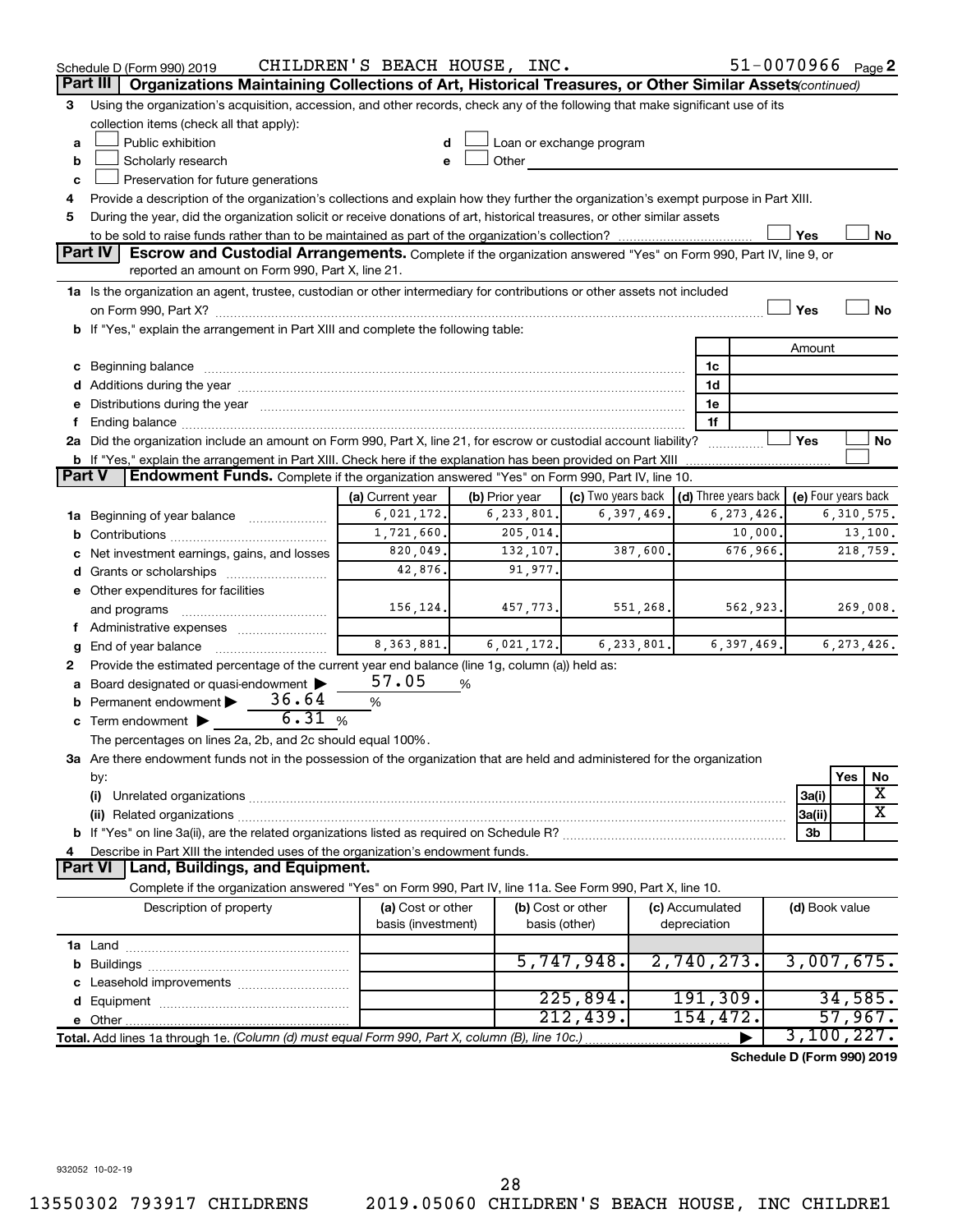|                  | Schedule D (Form 990) 2019 |                               | CHILDREN'S BEACH HOUSE, INC.                                         |                 |                |                                                                                                                                                                         | $51 - 0070966$ Page 3 |          |
|------------------|----------------------------|-------------------------------|----------------------------------------------------------------------|-----------------|----------------|-------------------------------------------------------------------------------------------------------------------------------------------------------------------------|-----------------------|----------|
| <b>Part VIII</b> |                            |                               | <b>Investments - Other Securities.</b>                               |                 |                |                                                                                                                                                                         |                       |          |
|                  |                            |                               |                                                                      |                 |                | Complete if the organization answered "Yes" on Form 990, Part IV, line 11b. See Form 990, Part X, line 12.                                                              |                       |          |
|                  |                            |                               | (a) Description of security or category (including name of security) |                 | (b) Book value | (c) Method of valuation: Cost or end-of-year market value                                                                                                               |                       |          |
|                  | (1) Financial derivatives  |                               |                                                                      |                 |                |                                                                                                                                                                         |                       |          |
|                  |                            |                               |                                                                      |                 |                |                                                                                                                                                                         |                       |          |
| (3) Other        |                            |                               |                                                                      |                 |                |                                                                                                                                                                         |                       |          |
|                  | (A) COMMON STOCKS, MUTUAL  |                               |                                                                      |                 |                |                                                                                                                                                                         |                       |          |
| (B)              |                            |                               | FUNDS, AND MONEY MARKET                                              |                 |                |                                                                                                                                                                         |                       |          |
| (C)              | <b>SECURITIES</b>          |                               |                                                                      |                 | 8,363,881.     | END-OF-YEAR MARKET VALUE                                                                                                                                                |                       |          |
| (D)              |                            |                               |                                                                      |                 |                |                                                                                                                                                                         |                       |          |
| (E)              |                            |                               |                                                                      |                 |                |                                                                                                                                                                         |                       |          |
| (F)              |                            |                               |                                                                      |                 |                |                                                                                                                                                                         |                       |          |
| (G)              |                            |                               |                                                                      |                 |                |                                                                                                                                                                         |                       |          |
| (H)              |                            |                               |                                                                      |                 |                |                                                                                                                                                                         |                       |          |
|                  |                            |                               | Total. (Col. (b) must equal Form 990, Part X, col. (B) line 12.)     |                 | 8,363,881.     |                                                                                                                                                                         |                       |          |
|                  |                            |                               | Part VIII Investments - Program Related.                             |                 |                |                                                                                                                                                                         |                       |          |
|                  |                            |                               |                                                                      |                 |                |                                                                                                                                                                         |                       |          |
|                  |                            | (a) Description of investment |                                                                      |                 | (b) Book value | Complete if the organization answered "Yes" on Form 990, Part IV, line 11c. See Form 990, Part X, line 13.<br>(c) Method of valuation: Cost or end-of-year market value |                       |          |
|                  |                            |                               |                                                                      |                 |                |                                                                                                                                                                         |                       |          |
| (1)              |                            |                               |                                                                      |                 |                |                                                                                                                                                                         |                       |          |
| (2)              |                            |                               |                                                                      |                 |                |                                                                                                                                                                         |                       |          |
| (3)              |                            |                               |                                                                      |                 |                |                                                                                                                                                                         |                       |          |
| (4)              |                            |                               |                                                                      |                 |                |                                                                                                                                                                         |                       |          |
| (5)              |                            |                               |                                                                      |                 |                |                                                                                                                                                                         |                       |          |
| (6)              |                            |                               |                                                                      |                 |                |                                                                                                                                                                         |                       |          |
| (7)              |                            |                               |                                                                      |                 |                |                                                                                                                                                                         |                       |          |
| (8)              |                            |                               |                                                                      |                 |                |                                                                                                                                                                         |                       |          |
| (9)              |                            |                               |                                                                      |                 |                |                                                                                                                                                                         |                       |          |
|                  |                            |                               | Total. (Col. (b) must equal Form 990, Part X, col. (B) line $13$ .)  |                 |                |                                                                                                                                                                         |                       |          |
| Part IX          | <b>Other Assets.</b>       |                               |                                                                      |                 |                |                                                                                                                                                                         |                       |          |
|                  |                            |                               |                                                                      |                 |                | Complete if the organization answered "Yes" on Form 990, Part IV, line 11d. See Form 990, Part X, line 15.                                                              |                       |          |
|                  |                            |                               |                                                                      | (a) Description |                |                                                                                                                                                                         | (b) Book value        |          |
| (1)              |                            |                               | CONSTRUCTION IN PROGRESS                                             |                 |                |                                                                                                                                                                         |                       | 773,658. |
| (2)              |                            |                               |                                                                      |                 |                |                                                                                                                                                                         |                       |          |
| (3)              |                            |                               |                                                                      |                 |                |                                                                                                                                                                         |                       |          |
| (4)              |                            |                               |                                                                      |                 |                |                                                                                                                                                                         |                       |          |
| (5)              |                            |                               |                                                                      |                 |                |                                                                                                                                                                         |                       |          |
| (6)              |                            |                               |                                                                      |                 |                |                                                                                                                                                                         |                       |          |
| (7)              |                            |                               |                                                                      |                 |                |                                                                                                                                                                         |                       |          |
| (8)              |                            |                               |                                                                      |                 |                |                                                                                                                                                                         |                       |          |
| (9)              |                            |                               |                                                                      |                 |                |                                                                                                                                                                         |                       |          |
|                  |                            |                               | Total. (Column (b) must equal Form 990, Part X, col. (B) line 15.)   |                 |                |                                                                                                                                                                         |                       | 773,658. |
| Part X           | <b>Other Liabilities.</b>  |                               |                                                                      |                 |                |                                                                                                                                                                         |                       |          |
|                  |                            |                               |                                                                      |                 |                | Complete if the organization answered "Yes" on Form 990, Part IV, line 11e or 11f. See Form 990, Part X, line 25.                                                       |                       |          |
| 1.               |                            |                               | (a) Description of liability                                         |                 |                |                                                                                                                                                                         | (b) Book value        |          |
| (1)              | Federal income taxes       |                               |                                                                      |                 |                |                                                                                                                                                                         |                       |          |
| (2)              |                            |                               | FACILITY RENTAL DEPOSITS                                             |                 |                |                                                                                                                                                                         |                       | 500.     |
| (3)              |                            |                               |                                                                      |                 |                |                                                                                                                                                                         |                       |          |
| (4)              |                            |                               |                                                                      |                 |                |                                                                                                                                                                         |                       |          |
| (5)              |                            |                               |                                                                      |                 |                |                                                                                                                                                                         |                       |          |
| (6)              |                            |                               |                                                                      |                 |                |                                                                                                                                                                         |                       |          |
| (7)              |                            |                               |                                                                      |                 |                |                                                                                                                                                                         |                       |          |
| (8)              |                            |                               |                                                                      |                 |                |                                                                                                                                                                         |                       |          |
| (9)              |                            |                               |                                                                      |                 |                |                                                                                                                                                                         |                       |          |
|                  |                            |                               | Total. (Column (b) must equal Form 990, Part X, col. (B) line 25.)   |                 |                |                                                                                                                                                                         |                       | 500.     |
|                  |                            |                               |                                                                      |                 |                |                                                                                                                                                                         |                       |          |

**2.** Liability for uncertain tax positions. In Part XIII, provide the text of the footnote to the organization's financial statements that reports the organization's liability for uncertain tax positions under FASB ASC 740. Check here if the text of the footnote has been provided in Part XIII...  $\perp$ 

932053 10-02-19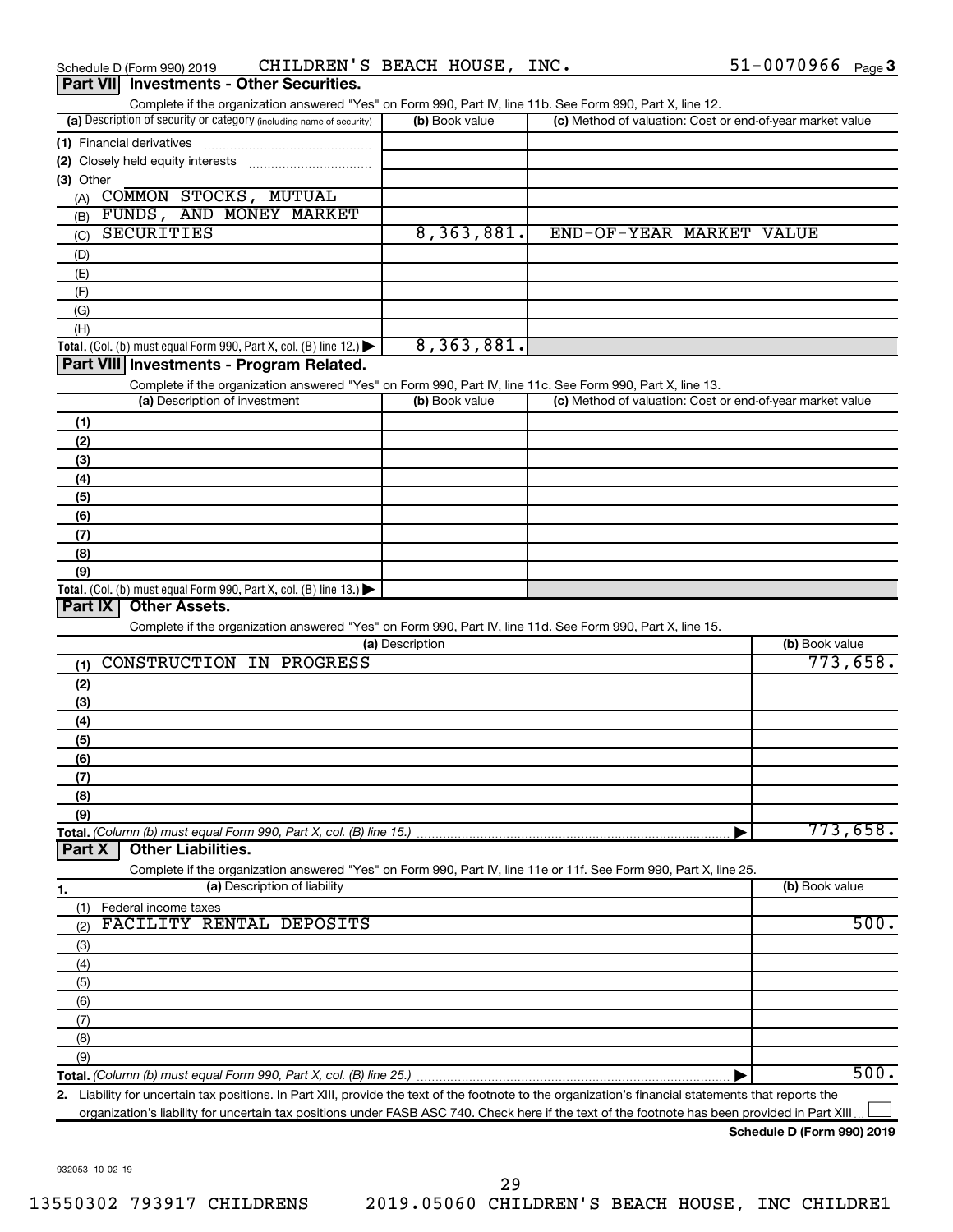|   | CHILDREN'S BEACH HOUSE, INC.<br>Schedule D (Form 990) 2019                                                                                                                                                                                                                   |                |          |              | $51 - 0070966$ Page 4 |
|---|------------------------------------------------------------------------------------------------------------------------------------------------------------------------------------------------------------------------------------------------------------------------------|----------------|----------|--------------|-----------------------|
|   | Reconciliation of Revenue per Audited Financial Statements With Revenue per Return.<br><b>Part XI</b>                                                                                                                                                                        |                |          |              |                       |
|   | Complete if the organization answered "Yes" on Form 990, Part IV, line 12a.                                                                                                                                                                                                  |                |          |              |                       |
| 1 | Total revenue, gains, and other support per audited financial statements                                                                                                                                                                                                     |                |          | $\mathbf 1$  | 4,225,150.            |
| 2 | Amounts included on line 1 but not on Form 990, Part VIII, line 12:                                                                                                                                                                                                          |                |          |              |                       |
| a |                                                                                                                                                                                                                                                                              | 2a             | 589,482. |              |                       |
| b |                                                                                                                                                                                                                                                                              | 2 <sub>b</sub> |          |              |                       |
| c |                                                                                                                                                                                                                                                                              | 2c             |          |              |                       |
| d |                                                                                                                                                                                                                                                                              | 2d             | 28,762.  |              |                       |
|   | e Add lines 2a through 2d                                                                                                                                                                                                                                                    |                |          | 2e           | 618,244.              |
| 3 |                                                                                                                                                                                                                                                                              |                |          | $\mathbf{a}$ | 3,606,906.            |
| 4 | Amounts included on Form 990, Part VIII, line 12, but not on line 1:                                                                                                                                                                                                         |                |          |              |                       |
| a |                                                                                                                                                                                                                                                                              | 4a             | 20, 155. |              |                       |
| b | Other (Describe in Part XIII.) [1001] [2010] [2010] [2010] [3010] [3010] [3010] [3010] [3010] [3010] [3010] [3010] [3010] [3010] [3010] [3010] [3010] [3010] [3010] [3010] [3010] [3010] [3010] [3010] [3010] [3010] [3010] [3                                               | 4 <sub>h</sub> | 582,876. |              |                       |
|   | c Add lines 4a and 4b                                                                                                                                                                                                                                                        |                |          | 4c           | 603,031.              |
| 5 |                                                                                                                                                                                                                                                                              |                |          | 5            | 4, 209, 937.          |
|   | Part XII   Reconciliation of Expenses per Audited Financial Statements With Expenses per Return.                                                                                                                                                                             |                |          |              |                       |
|   | Complete if the organization answered "Yes" on Form 990, Part IV, line 12a.                                                                                                                                                                                                  |                |          |              |                       |
| 1 |                                                                                                                                                                                                                                                                              |                |          | 1.           | 1,846,966.            |
| 2 | Amounts included on line 1 but not on Form 990, Part IX, line 25:                                                                                                                                                                                                            |                |          |              |                       |
| a |                                                                                                                                                                                                                                                                              | 2a             |          |              |                       |
| b |                                                                                                                                                                                                                                                                              | 2 <sub>b</sub> |          |              |                       |
|   |                                                                                                                                                                                                                                                                              | 2c             |          |              |                       |
| d |                                                                                                                                                                                                                                                                              | 2d             | 28,762.  |              |                       |
|   | e Add lines 2a through 2d <b>[10]</b> [10] <b>All and Provide 20</b> [10] <b>All and Provide 20</b> [10] <b>All and Provide 20</b> [10] <b>All and Provide 20</b> [10] <b>All and Provide 20</b> [10] <b>All and Provide 20</b> [10] <b>All and Provide 20</b> [10] <b>A</b> |                |          | 2e           | 28,762.               |
| 3 |                                                                                                                                                                                                                                                                              |                |          | $\mathbf{a}$ | 1,818,204.            |
| 4 | Amounts included on Form 990, Part IX, line 25, but not on line 1:                                                                                                                                                                                                           |                |          |              |                       |
|   |                                                                                                                                                                                                                                                                              | 4a             |          |              |                       |
|   |                                                                                                                                                                                                                                                                              | 4 <sub>b</sub> | 603,031. |              |                       |
|   | c Add lines 4a and 4b                                                                                                                                                                                                                                                        |                |          | 4c           | 603,031.              |
| 5 |                                                                                                                                                                                                                                                                              |                |          | 5            | 2,421,235.            |
|   |                                                                                                                                                                                                                                                                              |                |          |              |                       |
|   | Part XIII Supplemental Information.                                                                                                                                                                                                                                          |                |          |              |                       |
|   | Provide the descriptions required for Part II, lines 3, 5, and 9; Part III, lines 1a and 4; Part IV, lines 1b and 2b; Part V, line 4; Part X, line 2; Part XI,                                                                                                               |                |          |              |                       |

PART V, LINE 4:

ENDOWMENT ASSETS CONSIST OF BOTH DONOR-RESTRICTED AND BOARD-DESIGNATED

ASSETS WHICH ARE MANAGED SO AS TO PROVIDE BOTH A PRUDENT DRAW IN SUPPORT

OF OPERATIONS AND PRESERVATION OF THE LONG-TERM PURCHASING POWER OF THE

FUNDS.

PART XI, LINE 2D - OTHER ADJUSTMENTS:

RENTAL EXPENSE 28,762.

#### PART XI, LINE 4B - OTHER ADJUSTMENTS:

#### FINANCIAL AID 42,876.

### LAND LEASE RENTAL 540,000.

932054 10-02-19

**Schedule D (Form 990) 2019**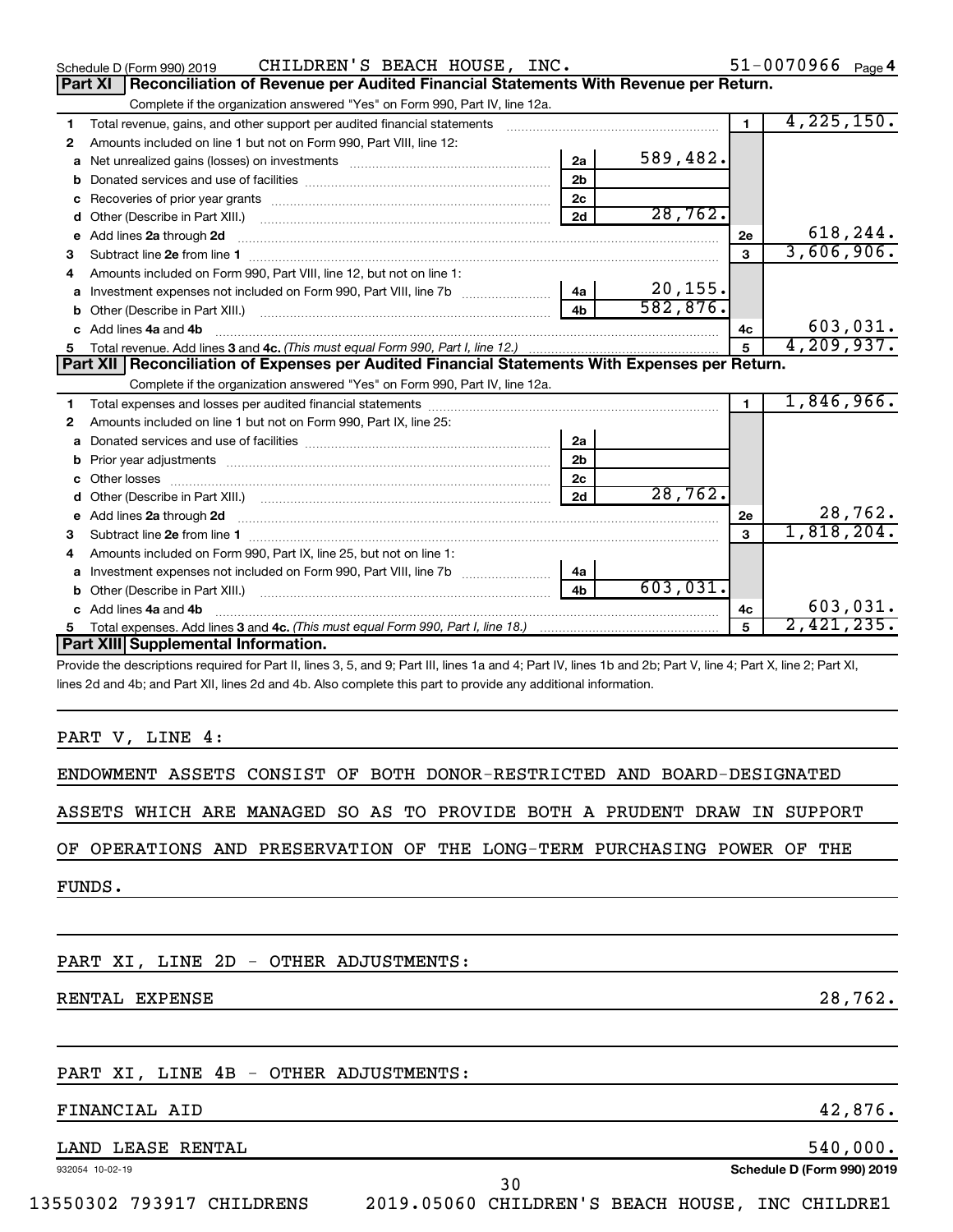| Schedule D (Form 990) 2019 CHILDREN'S BEACH HOUSE, INC.<br>Part XIII Supplemental Information (continued) | 51-0070966 Page 5                 |
|-----------------------------------------------------------------------------------------------------------|-----------------------------------|
| TOTAL TO SCHEDULE D, PART XI, LINE 4B                                                                     | 582,876.                          |
| PART XII, LINE 2D - OTHER ADJUSTMENTS:                                                                    |                                   |
| RENTAL EXPENSE                                                                                            | 28,762.                           |
| PART XII, LINE 4B - OTHER ADJUSTMENTS:                                                                    |                                   |
| INVESTMENT FEES                                                                                           | 20, 155.                          |
| FINANCIAL AID                                                                                             | 42,876.                           |
| LAND LEASE RENTAL                                                                                         | 540,000.                          |
| TOTAL TO SCHEDULE D, PART XII, LINE 4B                                                                    | 603,031.                          |
|                                                                                                           |                                   |
|                                                                                                           |                                   |
|                                                                                                           |                                   |
|                                                                                                           |                                   |
|                                                                                                           |                                   |
|                                                                                                           |                                   |
|                                                                                                           |                                   |
|                                                                                                           |                                   |
|                                                                                                           |                                   |
|                                                                                                           |                                   |
|                                                                                                           |                                   |
|                                                                                                           |                                   |
|                                                                                                           |                                   |
|                                                                                                           |                                   |
|                                                                                                           | Schedule D (Form 990) 2019        |
| 932055 10-02-19<br>31<br>EE0309 703017 GUITIDORNG<br><b>DO10 DEDED</b><br>$\alpha$                        | <b>TITA</b><br>$\alpha$ ii Tirman |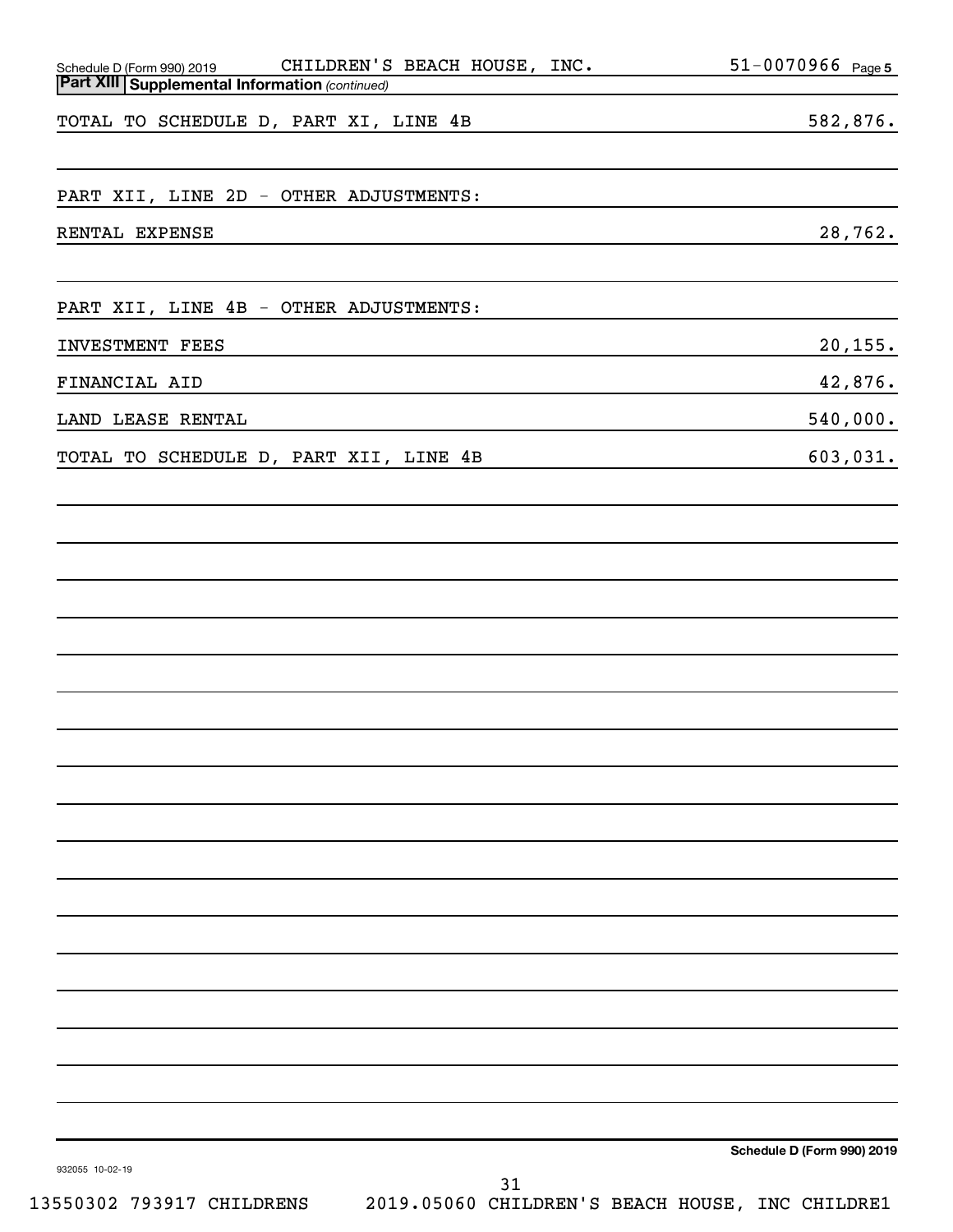| <b>SCHEDULE G</b>                                                                        |                                                                                                                                                                            | <b>Supplemental Information Regarding Fundraising or Gaming Activities</b>                                                                                                                                                                                                                 |                                                                            |     |                                                                            |  |                                                                            | OMB No. 1545-0047                                       |
|------------------------------------------------------------------------------------------|----------------------------------------------------------------------------------------------------------------------------------------------------------------------------|--------------------------------------------------------------------------------------------------------------------------------------------------------------------------------------------------------------------------------------------------------------------------------------------|----------------------------------------------------------------------------|-----|----------------------------------------------------------------------------|--|----------------------------------------------------------------------------|---------------------------------------------------------|
| (Form 990 or 990-EZ)                                                                     | Complete if the organization answered "Yes" on Form 990, Part IV, line 17, 18, or 19, or if the<br>119<br>organization entered more than \$15,000 on Form 990-EZ, line 6a. |                                                                                                                                                                                                                                                                                            |                                                                            |     |                                                                            |  |                                                                            |                                                         |
| Department of the Treasury                                                               | Attach to Form 990 or Form 990-EZ.<br><b>Open to Public</b>                                                                                                                |                                                                                                                                                                                                                                                                                            |                                                                            |     |                                                                            |  |                                                                            |                                                         |
| Internal Revenue Service                                                                 |                                                                                                                                                                            | ► Go to www.irs.gov/Form990 for instructions and the latest information.                                                                                                                                                                                                                   |                                                                            |     |                                                                            |  |                                                                            | Inspection                                              |
| Name of the organization                                                                 |                                                                                                                                                                            | CHILDREN'S BEACH HOUSE, INC.                                                                                                                                                                                                                                                               |                                                                            |     |                                                                            |  | 51-0070966                                                                 | <b>Employer identification number</b>                   |
| Part I                                                                                   |                                                                                                                                                                            | Fundraising Activities. Complete if the organization answered "Yes" on Form 990, Part IV, line 17. Form 990-EZ filers are not                                                                                                                                                              |                                                                            |     |                                                                            |  |                                                                            |                                                         |
|                                                                                          | required to complete this part.                                                                                                                                            |                                                                                                                                                                                                                                                                                            |                                                                            |     |                                                                            |  |                                                                            |                                                         |
| Mail solicitations<br>a<br>b<br>Phone solicitations<br>c<br>In-person solicitations<br>d | Internet and email solicitations                                                                                                                                           | 1 Indicate whether the organization raised funds through any of the following activities. Check all that apply.<br>е<br>f<br>Special fundraising events<br>g<br>2 a Did the organization have a written or oral agreement with any individual (including officers, directors, trustees, or |                                                                            |     | Solicitation of non-government grants<br>Solicitation of government grants |  |                                                                            |                                                         |
|                                                                                          |                                                                                                                                                                            | key employees listed in Form 990, Part VII) or entity in connection with professional fundraising services?                                                                                                                                                                                |                                                                            |     |                                                                            |  | Yes                                                                        | <b>No</b>                                               |
|                                                                                          |                                                                                                                                                                            | b If "Yes," list the 10 highest paid individuals or entities (fundraisers) pursuant to agreements under which the fundraiser is to be                                                                                                                                                      |                                                                            |     |                                                                            |  |                                                                            |                                                         |
| compensated at least \$5,000 by the organization.                                        |                                                                                                                                                                            |                                                                                                                                                                                                                                                                                            |                                                                            |     |                                                                            |  |                                                                            |                                                         |
| (i) Name and address of individual<br>or entity (fundraiser)                             |                                                                                                                                                                            | (ii) Activity                                                                                                                                                                                                                                                                              | (iii) Did<br>fundraiser<br>have custody<br>or control of<br>contributions? |     | (iv) Gross receipts<br>from activity                                       |  | (v) Amount paid<br>to (or retained by)<br>fundraiser<br>listed in col. (i) | (vi) Amount paid<br>to (or retained by)<br>organization |
|                                                                                          |                                                                                                                                                                            |                                                                                                                                                                                                                                                                                            | Yes                                                                        | No. |                                                                            |  |                                                                            |                                                         |
|                                                                                          |                                                                                                                                                                            |                                                                                                                                                                                                                                                                                            |                                                                            |     |                                                                            |  |                                                                            |                                                         |
|                                                                                          |                                                                                                                                                                            |                                                                                                                                                                                                                                                                                            |                                                                            |     |                                                                            |  |                                                                            |                                                         |
|                                                                                          |                                                                                                                                                                            |                                                                                                                                                                                                                                                                                            |                                                                            |     |                                                                            |  |                                                                            |                                                         |
|                                                                                          |                                                                                                                                                                            |                                                                                                                                                                                                                                                                                            |                                                                            |     |                                                                            |  |                                                                            |                                                         |
|                                                                                          |                                                                                                                                                                            |                                                                                                                                                                                                                                                                                            |                                                                            |     |                                                                            |  |                                                                            |                                                         |
|                                                                                          |                                                                                                                                                                            |                                                                                                                                                                                                                                                                                            |                                                                            |     |                                                                            |  |                                                                            |                                                         |
|                                                                                          |                                                                                                                                                                            |                                                                                                                                                                                                                                                                                            |                                                                            |     |                                                                            |  |                                                                            |                                                         |
|                                                                                          |                                                                                                                                                                            |                                                                                                                                                                                                                                                                                            |                                                                            |     |                                                                            |  |                                                                            |                                                         |
|                                                                                          |                                                                                                                                                                            |                                                                                                                                                                                                                                                                                            |                                                                            |     |                                                                            |  |                                                                            |                                                         |
|                                                                                          |                                                                                                                                                                            |                                                                                                                                                                                                                                                                                            |                                                                            |     |                                                                            |  |                                                                            |                                                         |
| Total                                                                                    |                                                                                                                                                                            | 3 List all states in which the organization is registered or licensed to solicit contributions or has been notified it is exempt from registration                                                                                                                                         |                                                                            |     |                                                                            |  |                                                                            |                                                         |
| or licensing.                                                                            |                                                                                                                                                                            |                                                                                                                                                                                                                                                                                            |                                                                            |     |                                                                            |  |                                                                            |                                                         |
|                                                                                          |                                                                                                                                                                            |                                                                                                                                                                                                                                                                                            |                                                                            |     |                                                                            |  |                                                                            |                                                         |
|                                                                                          |                                                                                                                                                                            |                                                                                                                                                                                                                                                                                            |                                                                            |     |                                                                            |  |                                                                            |                                                         |
|                                                                                          |                                                                                                                                                                            |                                                                                                                                                                                                                                                                                            |                                                                            |     |                                                                            |  |                                                                            |                                                         |
|                                                                                          |                                                                                                                                                                            |                                                                                                                                                                                                                                                                                            |                                                                            |     |                                                                            |  |                                                                            |                                                         |
|                                                                                          |                                                                                                                                                                            |                                                                                                                                                                                                                                                                                            |                                                                            |     |                                                                            |  |                                                                            |                                                         |
|                                                                                          |                                                                                                                                                                            |                                                                                                                                                                                                                                                                                            |                                                                            |     |                                                                            |  |                                                                            |                                                         |
|                                                                                          |                                                                                                                                                                            |                                                                                                                                                                                                                                                                                            |                                                                            |     |                                                                            |  |                                                                            |                                                         |

**For Paperwork Reduction Act Notice, see the Instructions for Form 990 or 990-EZ. Schedule G (Form 990 or 990-EZ) 2019** LHA

932081 09-11-19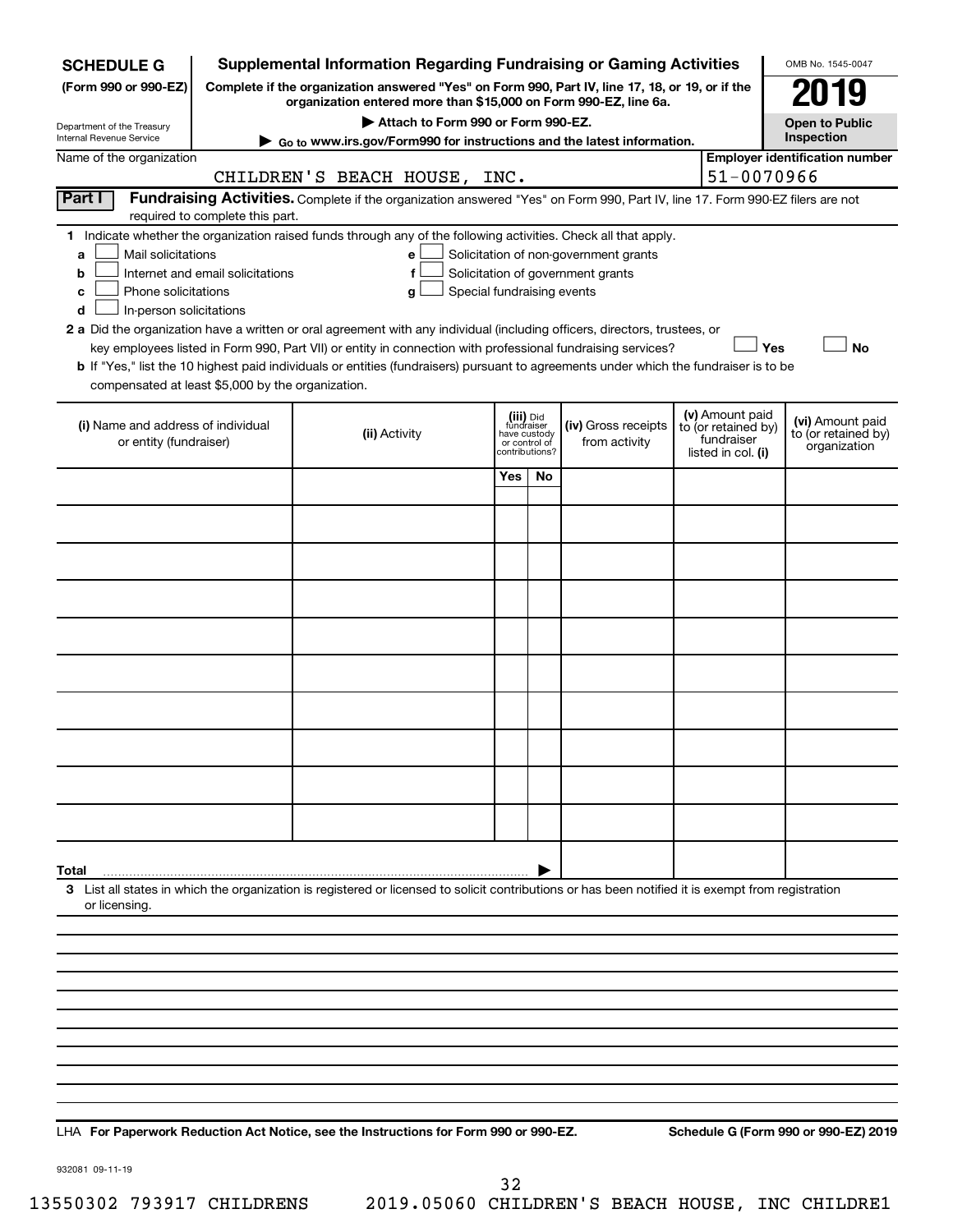Part II | Fundraising Events. Complete if the organization answered "Yes" on Form 990, Part IV, line 18, or reported more than \$15,000 of fundraising event contributions and gross income on Form 990-EZ, lines 1 and 6b. List events with gross receipts greater than \$5,000.

|                 |    |                                                                                                                                                                                                                                    | (a) Event $#1$        | (b) Event #2            | (c) Other events | (d) Total events                     |
|-----------------|----|------------------------------------------------------------------------------------------------------------------------------------------------------------------------------------------------------------------------------------|-----------------------|-------------------------|------------------|--------------------------------------|
|                 |    |                                                                                                                                                                                                                                    |                       |                         |                  | (add col. (a) through                |
|                 |    |                                                                                                                                                                                                                                    | WINTER WHITEPLEIN AIR |                         | 4                | col. (c)                             |
|                 |    |                                                                                                                                                                                                                                    | (event type)          | (event type)            | (total number)   |                                      |
| Revenue         | 1. |                                                                                                                                                                                                                                    | 85,230.               | 68,377.                 | 33,672.          | 187,279.                             |
|                 | 2  |                                                                                                                                                                                                                                    | 39,200.               | 15, 110.                | 11, 305.         | 65,615.                              |
|                 | 3  | Gross income (line 1 minus line 2)                                                                                                                                                                                                 | 46,030.               | 53,267.                 | 22, 367.         | 121,664.                             |
|                 | 4  |                                                                                                                                                                                                                                    |                       |                         |                  |                                      |
|                 | 5  |                                                                                                                                                                                                                                    |                       |                         |                  |                                      |
| Direct Expenses | 6  |                                                                                                                                                                                                                                    |                       |                         |                  |                                      |
|                 | 7  | Food and beverages                                                                                                                                                                                                                 |                       |                         |                  |                                      |
|                 | 8  |                                                                                                                                                                                                                                    |                       |                         |                  |                                      |
|                 | 9  |                                                                                                                                                                                                                                    | 38,332.               | 76, 225.                | 30,784.          | 145,341.                             |
|                 | 10 | Direct expense summary. Add lines 4 through 9 in column (d)                                                                                                                                                                        |                       |                         |                  | 145, 341.                            |
|                 |    | 11 Net income summary. Subtract line 10 from line 3, column (d)                                                                                                                                                                    |                       |                         |                  | $-23,677.$                           |
| <b>Part III</b> |    | Gaming. Complete if the organization answered "Yes" on Form 990, Part IV, line 19, or reported more than                                                                                                                           |                       |                         |                  |                                      |
|                 |    | \$15,000 on Form 990-EZ, line 6a.                                                                                                                                                                                                  |                       |                         |                  |                                      |
|                 |    |                                                                                                                                                                                                                                    | (a) Bingo             | (b) Pull tabs/instant   | (c) Other gaming | (d) Total gaming (add                |
| Revenue         |    |                                                                                                                                                                                                                                    |                       | bingo/progressive bingo |                  | col. (a) through col. (c))           |
|                 |    |                                                                                                                                                                                                                                    |                       |                         |                  |                                      |
|                 |    |                                                                                                                                                                                                                                    |                       |                         |                  |                                      |
|                 |    |                                                                                                                                                                                                                                    |                       |                         |                  |                                      |
|                 |    |                                                                                                                                                                                                                                    |                       |                         |                  |                                      |
| Direct Expenses | 3  | Noncash prizes <b>contained matter and the state of the state of the state of the state of the state of the state of the state of the state of the state of the state of the state of the state of the state of the state of t</b> |                       |                         |                  |                                      |
|                 | 4  |                                                                                                                                                                                                                                    |                       |                         |                  |                                      |
|                 |    |                                                                                                                                                                                                                                    |                       |                         |                  |                                      |
|                 |    |                                                                                                                                                                                                                                    | Yes<br>%              | Yes<br>%                | Yes<br>%         |                                      |
|                 | 6  | Volunteer labor                                                                                                                                                                                                                    | No                    | No                      | No               |                                      |
|                 | 7  | Direct expense summary. Add lines 2 through 5 in column (d)                                                                                                                                                                        |                       |                         |                  |                                      |
|                 | 8  |                                                                                                                                                                                                                                    |                       |                         |                  |                                      |
|                 |    |                                                                                                                                                                                                                                    |                       |                         |                  |                                      |
| 9               |    | Enter the state(s) in which the organization conducts gaming activities:                                                                                                                                                           |                       |                         |                  |                                      |
|                 |    |                                                                                                                                                                                                                                    |                       |                         |                  | Yes<br><b>No</b>                     |
|                 |    | <b>b</b> If "No," explain:<br>the control of the control of the control of the control of the control of the control of                                                                                                            |                       |                         |                  |                                      |
|                 |    |                                                                                                                                                                                                                                    |                       |                         |                  |                                      |
|                 |    |                                                                                                                                                                                                                                    |                       |                         |                  |                                      |
|                 |    |                                                                                                                                                                                                                                    |                       |                         |                  | Yes<br><b>No</b>                     |
|                 |    | <b>b</b> If "Yes," explain:<br><u> 1989 - Johann Harry Harry Harry Harry Harry Harry Harry Harry Harry Harry Harry Harry Harry Harry Harry Harry</u>                                                                               |                       |                         |                  |                                      |
|                 |    |                                                                                                                                                                                                                                    |                       |                         |                  |                                      |
|                 |    |                                                                                                                                                                                                                                    |                       |                         |                  |                                      |
|                 |    | 932082 09-11-19                                                                                                                                                                                                                    |                       |                         |                  | Schedule G (Form 990 or 990-EZ) 2019 |
|                 |    |                                                                                                                                                                                                                                    |                       |                         |                  |                                      |
|                 |    |                                                                                                                                                                                                                                    |                       |                         |                  |                                      |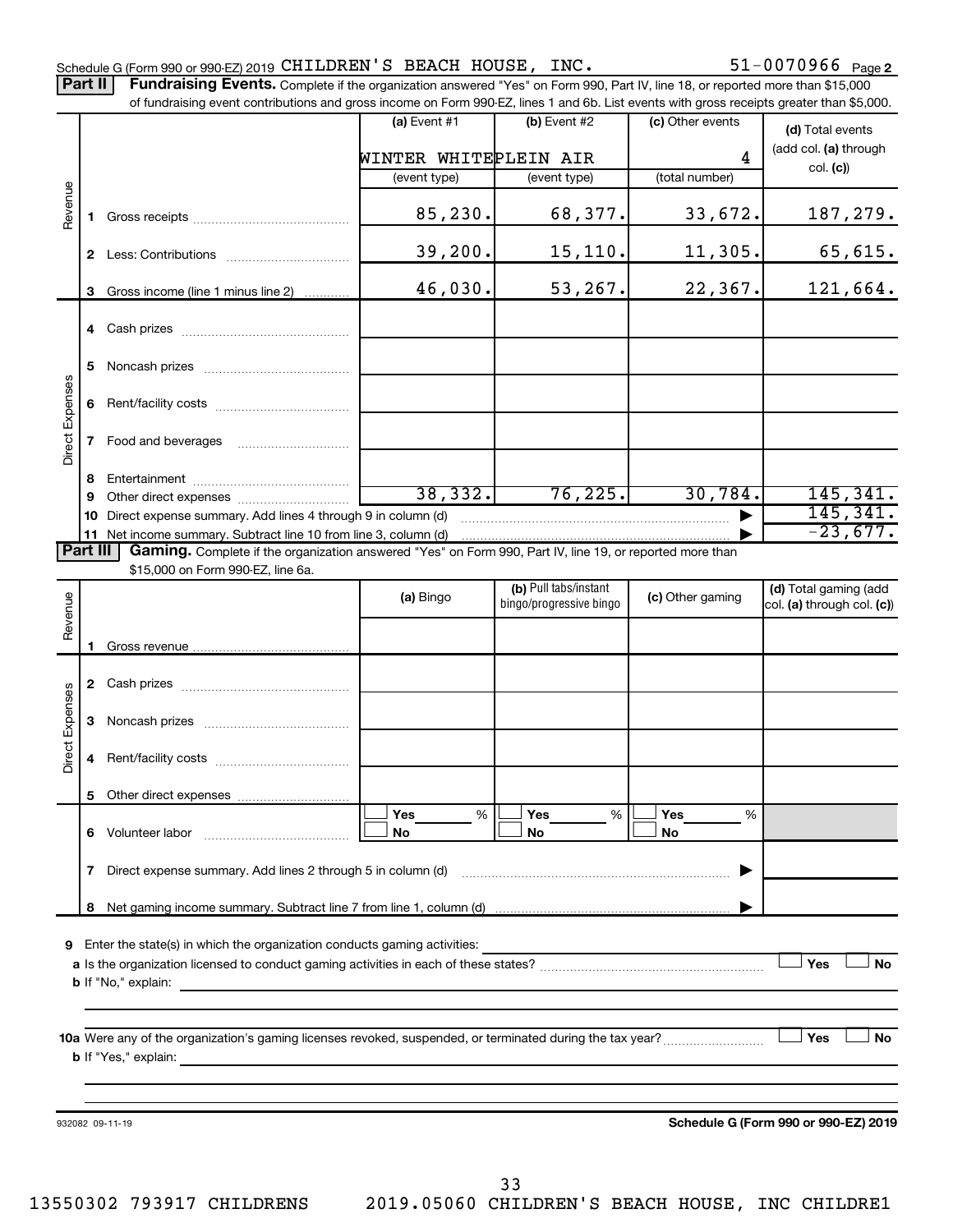| Schedule G (Form 990 or 990-EZ) 2019 CHILDREN'S BEACH HOUSE, INC.            |                                                                                                                                                                                                                                | $51 - 0070966$ Page 3                |
|------------------------------------------------------------------------------|--------------------------------------------------------------------------------------------------------------------------------------------------------------------------------------------------------------------------------|--------------------------------------|
|                                                                              |                                                                                                                                                                                                                                | Yes<br><b>No</b>                     |
|                                                                              | 12 Is the organization a grantor, beneficiary or trustee of a trust, or a member of a partnership or other entity formed                                                                                                       |                                      |
|                                                                              |                                                                                                                                                                                                                                | Yes<br>No                            |
| 13 Indicate the percentage of gaming activity conducted in:                  |                                                                                                                                                                                                                                |                                      |
|                                                                              |                                                                                                                                                                                                                                | 13a                                  |
|                                                                              |                                                                                                                                                                                                                                | 13 <sub>b</sub>                      |
|                                                                              | 14 Enter the name and address of the person who prepares the organization's gaming/special events books and records:                                                                                                           |                                      |
|                                                                              |                                                                                                                                                                                                                                |                                      |
| Name $\triangleright$                                                        |                                                                                                                                                                                                                                |                                      |
|                                                                              |                                                                                                                                                                                                                                |                                      |
|                                                                              |                                                                                                                                                                                                                                |                                      |
|                                                                              |                                                                                                                                                                                                                                |                                      |
|                                                                              | 15a Does the organization have a contract with a third party from whom the organization receives gaming revenue?                                                                                                               | Yes<br><b>No</b>                     |
|                                                                              |                                                                                                                                                                                                                                |                                      |
|                                                                              | <b>b</b> If "Yes," enter the amount of gaming revenue received by the organization $\triangleright$ \$ and the amount                                                                                                          |                                      |
| of gaming revenue retained by the third party $\triangleright$ \$            |                                                                                                                                                                                                                                |                                      |
| c If "Yes," enter name and address of the third party:                       |                                                                                                                                                                                                                                |                                      |
|                                                                              |                                                                                                                                                                                                                                |                                      |
|                                                                              | Name $\blacktriangleright$ $\lrcorner$                                                                                                                                                                                         |                                      |
|                                                                              |                                                                                                                                                                                                                                |                                      |
|                                                                              | Address $\blacktriangleright$                                                                                                                                                                                                  |                                      |
|                                                                              |                                                                                                                                                                                                                                |                                      |
| Gaming manager information:<br>16                                            |                                                                                                                                                                                                                                |                                      |
|                                                                              |                                                                                                                                                                                                                                |                                      |
| Name $\blacktriangleright$                                                   |                                                                                                                                                                                                                                |                                      |
|                                                                              |                                                                                                                                                                                                                                |                                      |
| Gaming manager compensation $\triangleright$ \$                              |                                                                                                                                                                                                                                |                                      |
|                                                                              |                                                                                                                                                                                                                                |                                      |
|                                                                              | Description of services provided to the contract of the contract of the contract of the contract of the contract of the contract of the contract of the contract of the contract of the contract of the contract of the contra |                                      |
|                                                                              |                                                                                                                                                                                                                                |                                      |
|                                                                              |                                                                                                                                                                                                                                |                                      |
| Director/officer                                                             | Employee<br>Independent contractor                                                                                                                                                                                             |                                      |
|                                                                              |                                                                                                                                                                                                                                |                                      |
| 17 Mandatory distributions:                                                  |                                                                                                                                                                                                                                |                                      |
|                                                                              | a Is the organization required under state law to make charitable distributions from the gaming proceeds to                                                                                                                    |                                      |
|                                                                              |                                                                                                                                                                                                                                | $\Box$ Yes $\Box$ No                 |
|                                                                              | <b>b</b> Enter the amount of distributions required under state law to be distributed to other exempt organizations or spent in the                                                                                            |                                      |
| organization's own exempt activities during the tax year $\triangleright$ \$ |                                                                                                                                                                                                                                |                                      |
| Part IV                                                                      | Supplemental Information. Provide the explanations required by Part I, line 2b, columns (iii) and (v); and Part III, lines 9, 9b, 10b,                                                                                         |                                      |
|                                                                              | 15b, 15c, 16, and 17b, as applicable. Also provide any additional information. See instructions.                                                                                                                               |                                      |
|                                                                              |                                                                                                                                                                                                                                |                                      |
|                                                                              |                                                                                                                                                                                                                                |                                      |
|                                                                              |                                                                                                                                                                                                                                |                                      |
|                                                                              |                                                                                                                                                                                                                                |                                      |
|                                                                              |                                                                                                                                                                                                                                |                                      |
|                                                                              |                                                                                                                                                                                                                                |                                      |
|                                                                              |                                                                                                                                                                                                                                |                                      |
|                                                                              |                                                                                                                                                                                                                                |                                      |
|                                                                              |                                                                                                                                                                                                                                |                                      |
|                                                                              |                                                                                                                                                                                                                                |                                      |
|                                                                              |                                                                                                                                                                                                                                |                                      |
|                                                                              |                                                                                                                                                                                                                                |                                      |
|                                                                              |                                                                                                                                                                                                                                |                                      |
|                                                                              |                                                                                                                                                                                                                                |                                      |
|                                                                              |                                                                                                                                                                                                                                |                                      |
|                                                                              |                                                                                                                                                                                                                                |                                      |
| 932083 09-11-19                                                              |                                                                                                                                                                                                                                | Schedule G (Form 990 or 990-EZ) 2019 |
|                                                                              | 34                                                                                                                                                                                                                             |                                      |
| 13550302 793917 CHILDRENS                                                    | 2019.05060 CHILDREN'S BEACH HOUSE, INC CHILDRE1                                                                                                                                                                                |                                      |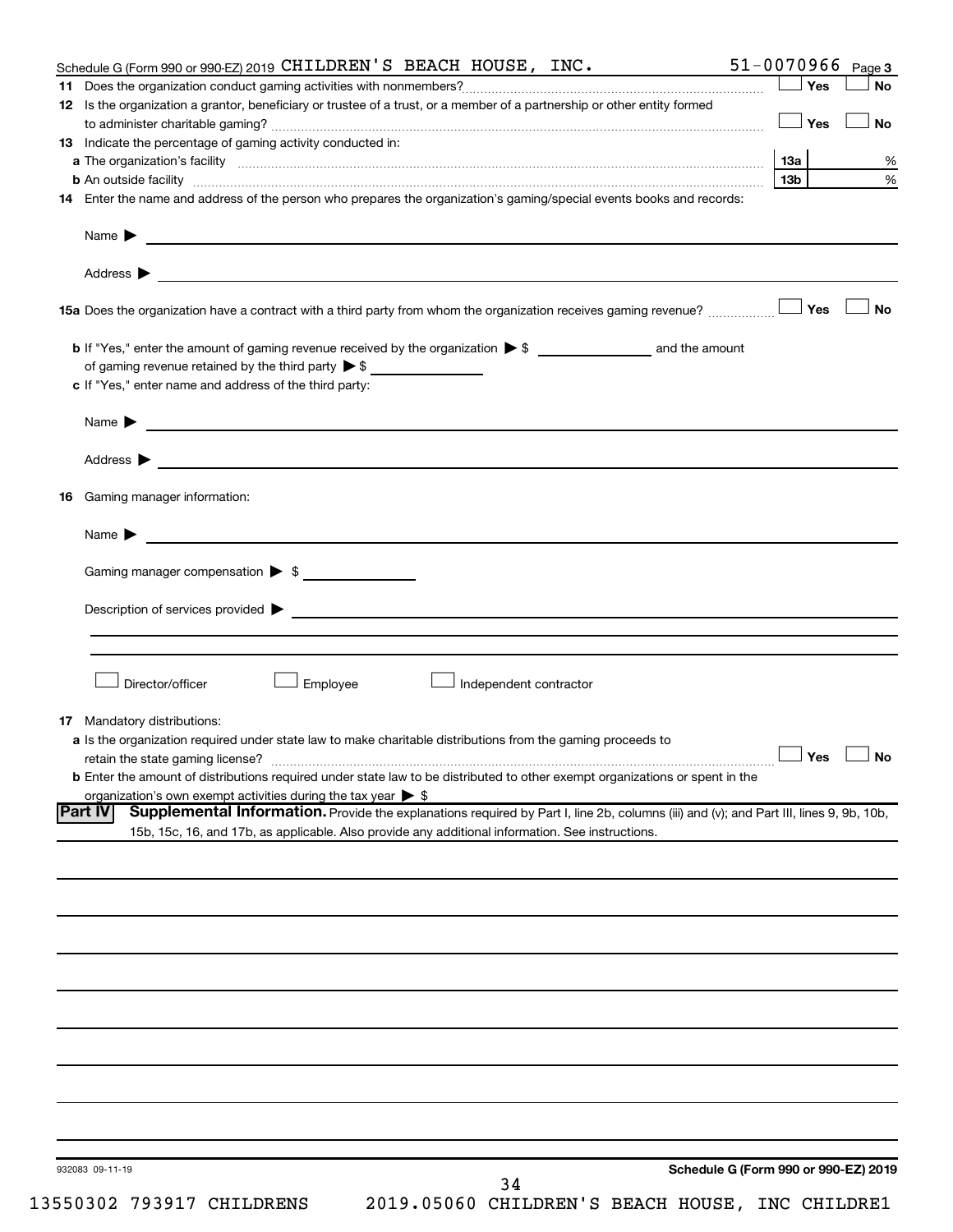| Schedule G (Form 990 or 990-EZ)    | CHIL |
|------------------------------------|------|
| Part IV   Supplemental Information |      |

| 932084 04-01-19                                                           |    | Schedule G (Form 990 or 990-EZ) |
|---------------------------------------------------------------------------|----|---------------------------------|
| 13550302 793917 CHILDRENS 2019.05060 CHILDREN'S BEACH HOUSE, INC CHILDRE1 | 35 |                                 |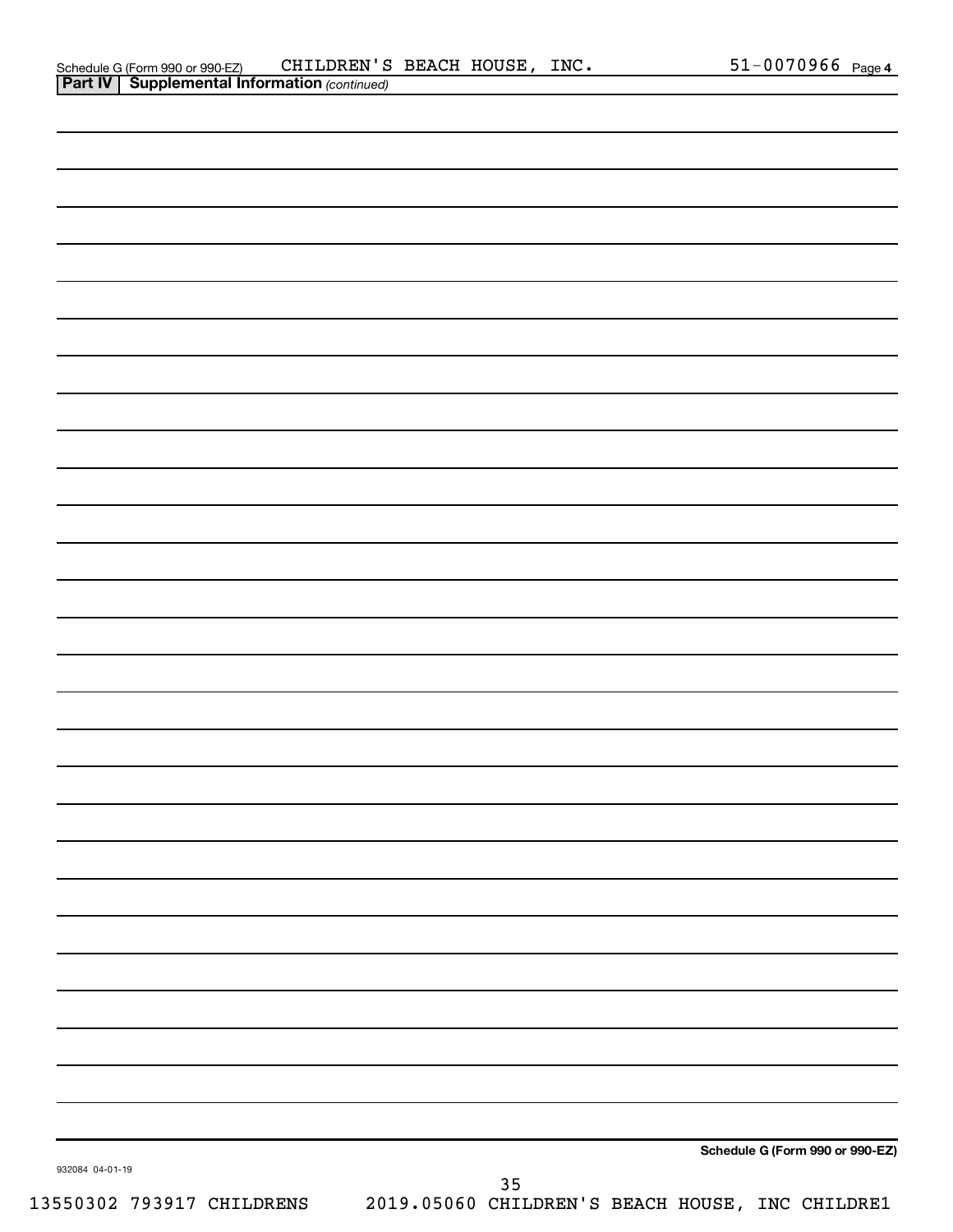| <b>SCHEDULE I</b><br>(Form 990)<br>Department of the Treasury<br>Internal Revenue Service |                                                                                                                                                                          |           | <b>Grants and Other Assistance to Organizations,</b><br>Governments, and Individuals in the United States<br>Complete if the organization answered "Yes" on Form 990, Part IV, line 21 or 22. | Attach to Form 990.<br>Go to www.irs.gov/Form990 for the latest information. |                                         |                                               |                                          |                                       | OMB No. 1545-0047<br><b>Open to Public</b><br>Inspection |      |
|-------------------------------------------------------------------------------------------|--------------------------------------------------------------------------------------------------------------------------------------------------------------------------|-----------|-----------------------------------------------------------------------------------------------------------------------------------------------------------------------------------------------|------------------------------------------------------------------------------|-----------------------------------------|-----------------------------------------------|------------------------------------------|---------------------------------------|----------------------------------------------------------|------|
| Name of the organization                                                                  |                                                                                                                                                                          |           |                                                                                                                                                                                               |                                                                              |                                         |                                               |                                          | <b>Employer identification number</b> |                                                          |      |
|                                                                                           |                                                                                                                                                                          |           | CHILDREN'S BEACH HOUSE, INC.                                                                                                                                                                  |                                                                              |                                         |                                               |                                          |                                       | 51-0070966                                               |      |
| Part I                                                                                    | <b>General Information on Grants and Assistance</b>                                                                                                                      |           |                                                                                                                                                                                               |                                                                              |                                         |                                               |                                          |                                       |                                                          |      |
| $\mathbf 1$                                                                               | Does the organization maintain records to substantiate the amount of the grants or assistance, the grantees' eligibility for the grants or assistance, and the selection |           |                                                                                                                                                                                               |                                                                              |                                         |                                               |                                          | $\boxed{\text{X}}$ Yes                |                                                          | l No |
|                                                                                           | 2 Describe in Part IV the organization's procedures for monitoring the use of grant funds in the United States.                                                          |           |                                                                                                                                                                                               |                                                                              |                                         |                                               |                                          |                                       |                                                          |      |
| Part II                                                                                   | Grants and Other Assistance to Domestic Organizations and Domestic Governments. Complete if the organization answered "Yes" on Form 990, Part IV, line 21, for any       |           |                                                                                                                                                                                               |                                                                              |                                         |                                               |                                          |                                       |                                                          |      |
|                                                                                           | recipient that received more than \$5,000. Part II can be duplicated if additional space is needed.                                                                      |           |                                                                                                                                                                                               |                                                                              |                                         | (f) Method of                                 |                                          |                                       |                                                          |      |
|                                                                                           | 1 (a) Name and address of organization<br>or government                                                                                                                  | $(b)$ EIN | (c) IRC section<br>(if applicable)                                                                                                                                                            | (d) Amount of<br>cash grant                                                  | (e) Amount of<br>non-cash<br>assistance | valuation (book,<br>FMV, appraisal,<br>other) | (g) Description of<br>noncash assistance |                                       | (h) Purpose of grant<br>or assistance                    |      |
|                                                                                           |                                                                                                                                                                          |           |                                                                                                                                                                                               |                                                                              |                                         |                                               |                                          |                                       |                                                          |      |
| 2                                                                                         |                                                                                                                                                                          |           |                                                                                                                                                                                               |                                                                              |                                         |                                               |                                          |                                       |                                                          |      |
| 3                                                                                         |                                                                                                                                                                          |           |                                                                                                                                                                                               |                                                                              |                                         |                                               |                                          |                                       |                                                          |      |

**For Paperwork Reduction Act Notice, see the Instructions for Form 990. Schedule I (Form 990) (2019)** LHA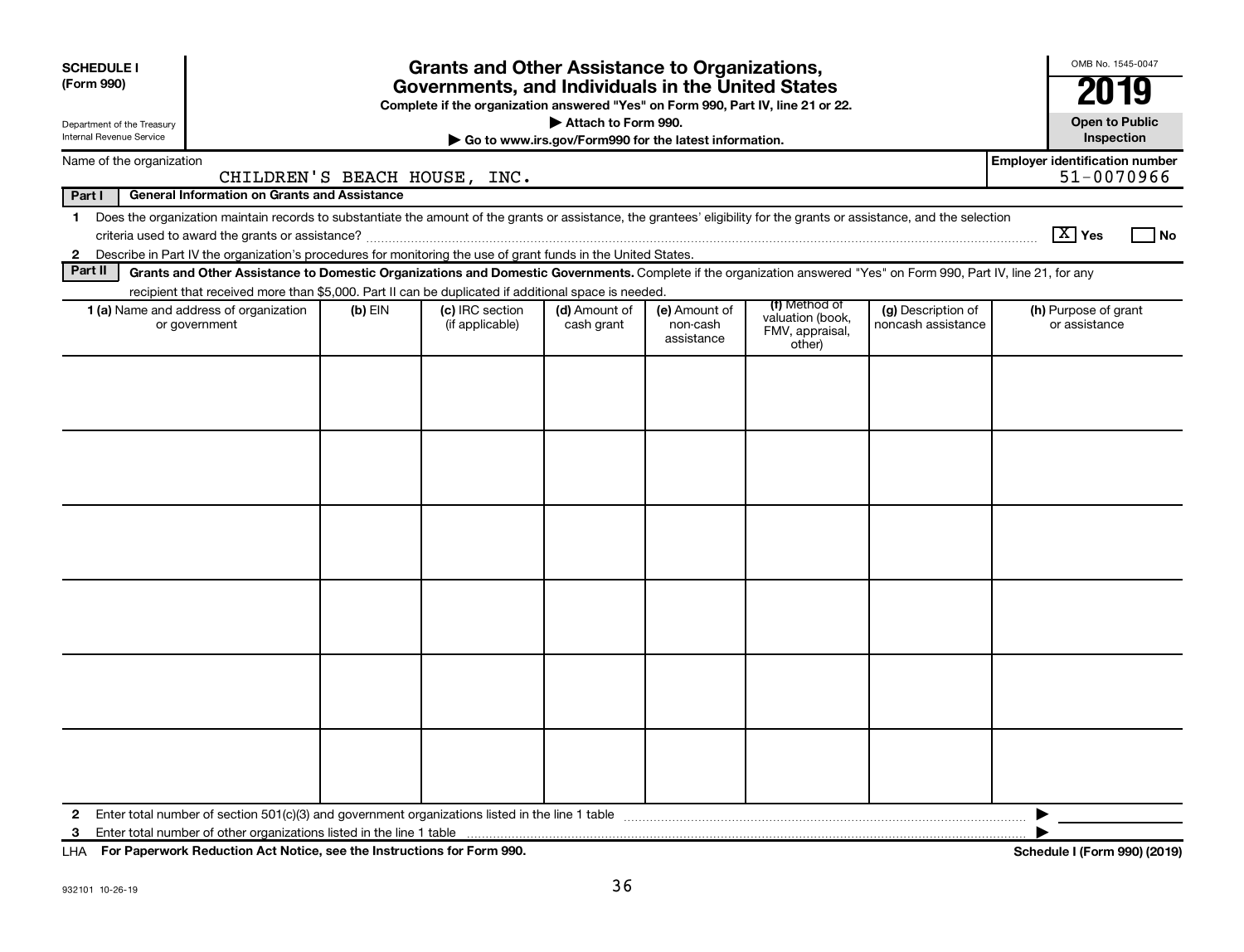**2**

Part III | Grants and Other Assistance to Domestic Individuals. Complete if the organization answered "Yes" on Form 990, Part IV, line 22. Part III can be duplicated if additional space is needed.

| (a) Type of grant or assistance | (b) Number of<br>recipients | (c) Amount of<br>cash grant | (d) Amount of non-<br>cash assistance | (e) Method of valuation<br>(book, FMV, appraisal, other) | (f) Description of noncash assistance |
|---------------------------------|-----------------------------|-----------------------------|---------------------------------------|----------------------------------------------------------|---------------------------------------|
|                                 |                             |                             |                                       |                                                          |                                       |
|                                 |                             |                             |                                       | CASH VALUE OF                                            |                                       |
| FINANCIAL AID                   | 14                          | 42,876.                     |                                       | 0. ASSISTANCE                                            |                                       |
|                                 |                             |                             |                                       |                                                          |                                       |
|                                 |                             |                             |                                       |                                                          |                                       |
|                                 |                             |                             |                                       |                                                          |                                       |
|                                 |                             |                             |                                       |                                                          |                                       |
|                                 |                             |                             |                                       |                                                          |                                       |
|                                 |                             |                             |                                       |                                                          |                                       |
|                                 |                             |                             |                                       |                                                          |                                       |
|                                 |                             |                             |                                       |                                                          |                                       |
|                                 |                             |                             |                                       |                                                          |                                       |
|                                 |                             |                             |                                       |                                                          |                                       |
|                                 |                             |                             |                                       |                                                          |                                       |
|                                 |                             |                             |                                       |                                                          |                                       |

Part IV | Supplemental Information. Provide the information required in Part I, line 2; Part III, column (b); and any other additional information.

PART I, LINE 2:

#### THE ORGANIZATION AWARDS FINANCIAL AID TO STUDENTS ATTENDING ITS PROGRAMS

BASED ON DEMONSTRATED FINANCIAL NEED.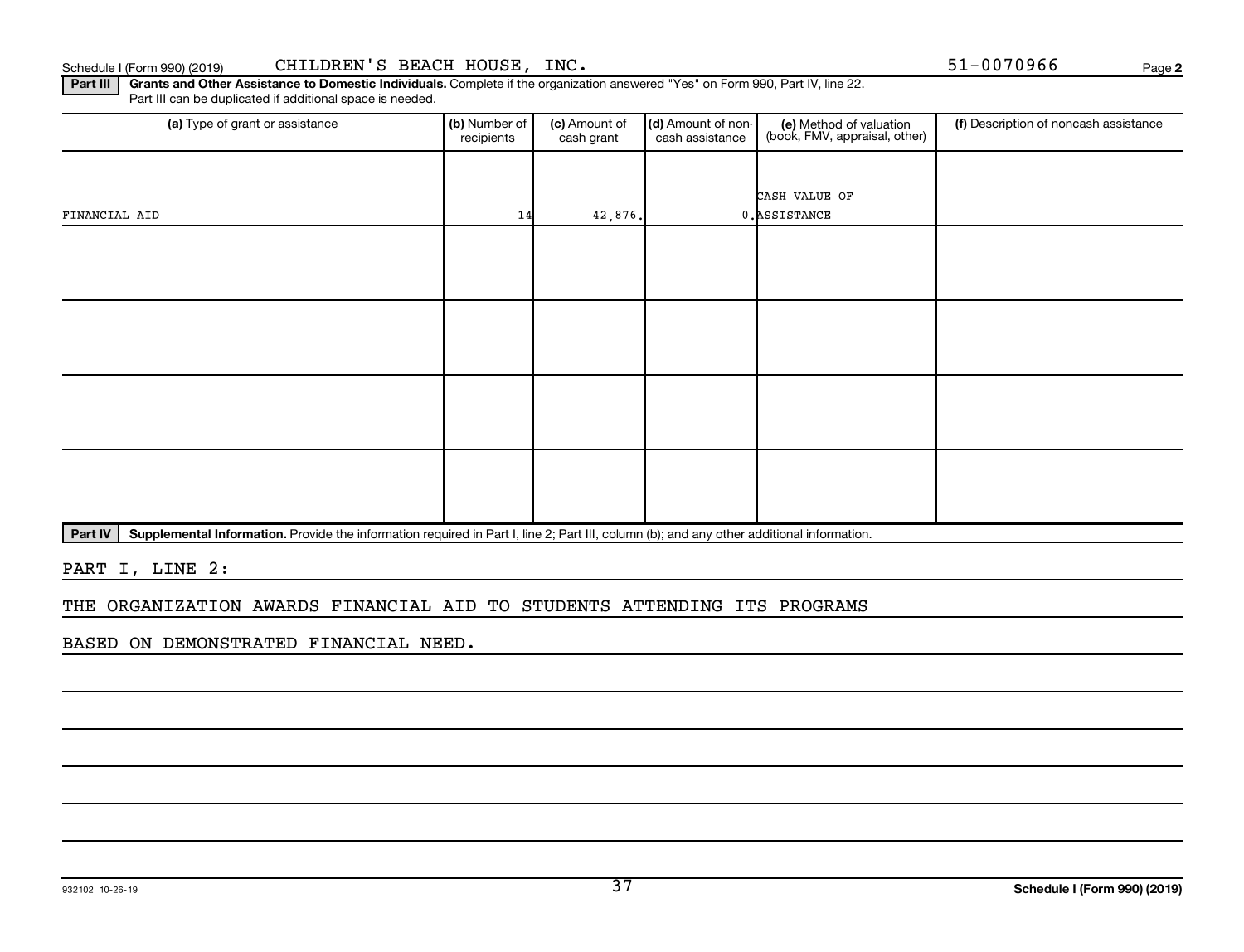#### **SCHEDULE M (Form 990)**

## **Noncash Contributions**

OMB No. 1545-0047

**Employer identification number**

| Department of the Treasury |  |  |  |
|----------------------------|--|--|--|
|                            |  |  |  |
| Internal Revenue Service   |  |  |  |
|                            |  |  |  |

◆ Complete if the organizations answered "Yes" on Form 990, Part IV, lines 29 or 30.<br>▶ Complete if the organizations answered "Yes" on Form 990, Part IV, lines 29 or 30. **Attach to Form 990.** J

**Open to Public Inspection**

| Name of the organization |  |
|--------------------------|--|
|--------------------------|--|

 **Go to www.irs.gov/Form990 for instructions and the latest information.** J

| arile or the organization |                       |  |
|---------------------------|-----------------------|--|
|                           | CHILDREN'S BEACH HOUS |  |

|               | CHILDREN'S BEACH HOUSE, INC.                                                                                                                                                                                                                                                                                                                                                                                                                  |                               |                                      |                                                                                                      |                              | 51-0070966                   |                    |   |
|---------------|-----------------------------------------------------------------------------------------------------------------------------------------------------------------------------------------------------------------------------------------------------------------------------------------------------------------------------------------------------------------------------------------------------------------------------------------------|-------------------------------|--------------------------------------|------------------------------------------------------------------------------------------------------|------------------------------|------------------------------|--------------------|---|
| <b>Part I</b> | <b>Types of Property</b>                                                                                                                                                                                                                                                                                                                                                                                                                      |                               |                                      |                                                                                                      |                              |                              |                    |   |
|               |                                                                                                                                                                                                                                                                                                                                                                                                                                               | (a)<br>Check if<br>applicable | (b)<br>Number of<br>contributions or | (c)<br>Noncash contribution<br>amounts reported on<br>items contributed Form 990, Part VIII, line 1g | noncash contribution amounts | (d)<br>Method of determining |                    |   |
| 1.            |                                                                                                                                                                                                                                                                                                                                                                                                                                               |                               |                                      |                                                                                                      |                              |                              |                    |   |
| 2             |                                                                                                                                                                                                                                                                                                                                                                                                                                               |                               |                                      |                                                                                                      |                              |                              |                    |   |
| З             |                                                                                                                                                                                                                                                                                                                                                                                                                                               |                               |                                      |                                                                                                      |                              |                              |                    |   |
| 4             |                                                                                                                                                                                                                                                                                                                                                                                                                                               |                               |                                      |                                                                                                      |                              |                              |                    |   |
| 5             | Clothing and household goods                                                                                                                                                                                                                                                                                                                                                                                                                  |                               |                                      |                                                                                                      |                              |                              |                    |   |
| 6             |                                                                                                                                                                                                                                                                                                                                                                                                                                               |                               |                                      |                                                                                                      |                              |                              |                    |   |
| 7             |                                                                                                                                                                                                                                                                                                                                                                                                                                               |                               |                                      |                                                                                                      |                              |                              |                    |   |
| 8             |                                                                                                                                                                                                                                                                                                                                                                                                                                               |                               |                                      |                                                                                                      |                              |                              |                    |   |
| 9             |                                                                                                                                                                                                                                                                                                                                                                                                                                               | $\overline{\text{x}}$         | 3                                    | 550,469.FMV                                                                                          |                              |                              |                    |   |
| 10            | Securities - Closely held stock                                                                                                                                                                                                                                                                                                                                                                                                               |                               |                                      |                                                                                                      |                              |                              |                    |   |
| 11            | Securities - Partnership, LLC, or                                                                                                                                                                                                                                                                                                                                                                                                             |                               |                                      |                                                                                                      |                              |                              |                    |   |
|               | trust interests                                                                                                                                                                                                                                                                                                                                                                                                                               |                               |                                      |                                                                                                      |                              |                              |                    |   |
| 12            | Securities - Miscellaneous                                                                                                                                                                                                                                                                                                                                                                                                                    |                               |                                      |                                                                                                      |                              |                              |                    |   |
| 13            | Qualified conservation contribution -                                                                                                                                                                                                                                                                                                                                                                                                         |                               |                                      |                                                                                                      |                              |                              |                    |   |
|               |                                                                                                                                                                                                                                                                                                                                                                                                                                               |                               |                                      |                                                                                                      |                              |                              |                    |   |
| 14            | Qualified conservation contribution - Other                                                                                                                                                                                                                                                                                                                                                                                                   |                               |                                      |                                                                                                      |                              |                              |                    |   |
| 15            |                                                                                                                                                                                                                                                                                                                                                                                                                                               |                               |                                      |                                                                                                      |                              |                              |                    |   |
| 16            | Real estate - Commercial                                                                                                                                                                                                                                                                                                                                                                                                                      |                               |                                      |                                                                                                      |                              |                              |                    |   |
| 17            |                                                                                                                                                                                                                                                                                                                                                                                                                                               |                               |                                      |                                                                                                      |                              |                              |                    |   |
| 18            |                                                                                                                                                                                                                                                                                                                                                                                                                                               |                               |                                      |                                                                                                      |                              |                              |                    |   |
| 19            |                                                                                                                                                                                                                                                                                                                                                                                                                                               |                               |                                      |                                                                                                      |                              |                              |                    |   |
| 20            |                                                                                                                                                                                                                                                                                                                                                                                                                                               |                               |                                      |                                                                                                      |                              |                              |                    |   |
| 21            |                                                                                                                                                                                                                                                                                                                                                                                                                                               |                               |                                      |                                                                                                      |                              |                              |                    |   |
| 22            |                                                                                                                                                                                                                                                                                                                                                                                                                                               |                               |                                      |                                                                                                      |                              |                              |                    |   |
| 23            |                                                                                                                                                                                                                                                                                                                                                                                                                                               |                               |                                      |                                                                                                      |                              |                              |                    |   |
| 24            |                                                                                                                                                                                                                                                                                                                                                                                                                                               |                               |                                      |                                                                                                      |                              |                              |                    |   |
| 25            | Other $\blacktriangleright$<br>$\left(\begin{array}{ccc}\n&\n&\n\end{array}\right)$                                                                                                                                                                                                                                                                                                                                                           |                               |                                      |                                                                                                      |                              |                              |                    |   |
| 26            | $(\begin{array}{cccccccccc} \textbf{0} & \textbf{0} & \textbf{0} & \textbf{0} & \textbf{0} & \textbf{0} & \textbf{0} & \textbf{0} & \textbf{0} & \textbf{0} & \textbf{0} & \textbf{0} & \textbf{0} & \textbf{0} & \textbf{0} & \textbf{0} & \textbf{0} & \textbf{0} & \textbf{0} & \textbf{0} & \textbf{0} & \textbf{0} & \textbf{0} & \textbf{0} & \textbf{0} & \textbf{0} & \textbf{0} & \textbf{0} & \textbf{0} & \textbf{0} & \$<br>Other |                               |                                      |                                                                                                      |                              |                              |                    |   |
| 27<br>28      | Other $\blacktriangleright$<br>$\left(\begin{array}{ccc} 0 & 0 & 0 \\ 0 & 0 & 0 \\ 0 & 0 & 0 \end{array}\right)$<br>Other                                                                                                                                                                                                                                                                                                                     |                               |                                      |                                                                                                      |                              |                              |                    |   |
| 29            | Number of Forms 8283 received by the organization during the tax year for contributions                                                                                                                                                                                                                                                                                                                                                       |                               |                                      |                                                                                                      |                              |                              |                    |   |
|               | for which the organization completed Form 8283, Part IV, Donee Acknowledgement                                                                                                                                                                                                                                                                                                                                                                |                               |                                      | 29                                                                                                   |                              |                              |                    |   |
|               | 30a During the year, did the organization receive by contribution any property reported in Part I, lines 1 through 28, that it                                                                                                                                                                                                                                                                                                                |                               |                                      |                                                                                                      |                              |                              | $\sqrt{Y}$ es   No |   |
|               | must hold for at least three years from the date of the initial contribution, and which isn't required to be used for                                                                                                                                                                                                                                                                                                                         |                               |                                      |                                                                                                      |                              |                              |                    |   |
|               |                                                                                                                                                                                                                                                                                                                                                                                                                                               |                               |                                      |                                                                                                      |                              | 30a                          |                    | х |
|               | <b>b</b> If "Yes," describe the arrangement in Part II.                                                                                                                                                                                                                                                                                                                                                                                       |                               |                                      |                                                                                                      |                              |                              |                    |   |
| 31            | Does the organization have a gift acceptance policy that requires the review of any nonstandard contributions?                                                                                                                                                                                                                                                                                                                                |                               |                                      |                                                                                                      |                              | 31                           |                    | х |
|               | 32a Does the organization hire or use third parties or related organizations to solicit, process, or sell noncash                                                                                                                                                                                                                                                                                                                             |                               |                                      |                                                                                                      |                              |                              |                    |   |
|               |                                                                                                                                                                                                                                                                                                                                                                                                                                               |                               |                                      |                                                                                                      |                              |                              |                    |   |

**33** If the organization didn't report an amount in column (c) for a type of property for which column (a) is checked, describe in Part II.

 $\text{contributions?}$   $\ldots$   $\ldots$   $\ldots$   $\ldots$   $\ldots$   $\ldots$   $\ldots$   $\ldots$   $\ldots$   $\ldots$   $\ldots$   $\ldots$   $\ldots$   $\ldots$   $\ldots$   $\ldots$   $\ldots$   $\ldots$   $\ldots$ 

**For Paperwork Reduction Act Notice, see the Instructions for Form 990. Schedule M (Form 990) 2019** LHA

**32a**

X

932141 09-27-19

**b** If "Yes," describe in Part II.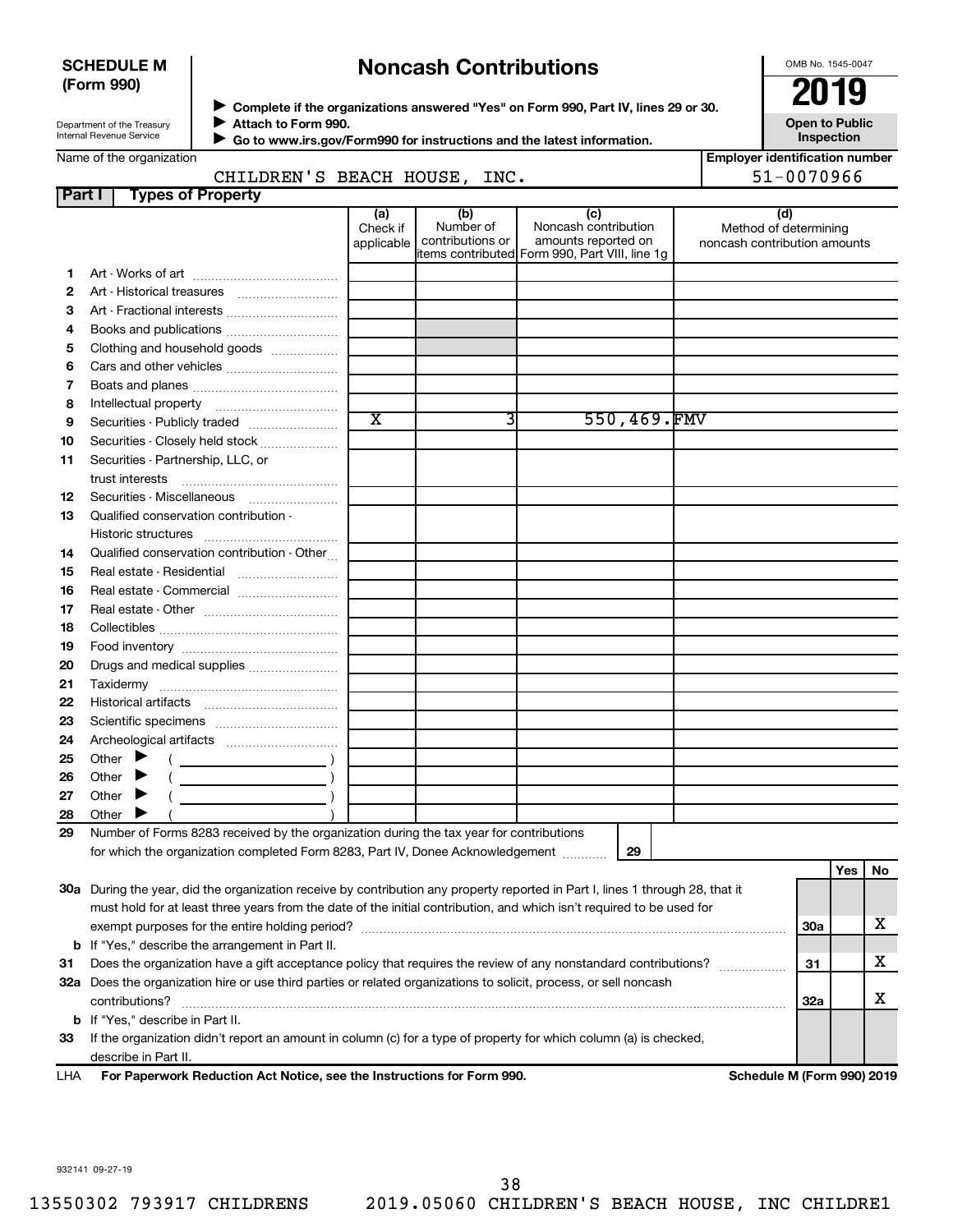Provide the information required by Part I, lines 30b, 32b, and 33, and whether the organization is reporting in Part I, column (b), the number of contributions, the number of items received, or a combination of both. Also complete this part for any additional information. **Part II Supplemental Information.** 

| 932142 09-27-19 | Schedule M (Form 990) 2019                                                      |
|-----------------|---------------------------------------------------------------------------------|
|                 |                                                                                 |
|                 | 39<br>13550302 793917 CHILDRENS 2019.05060 CHILDREN'S BEACH HOUSE, INC CHILDRE1 |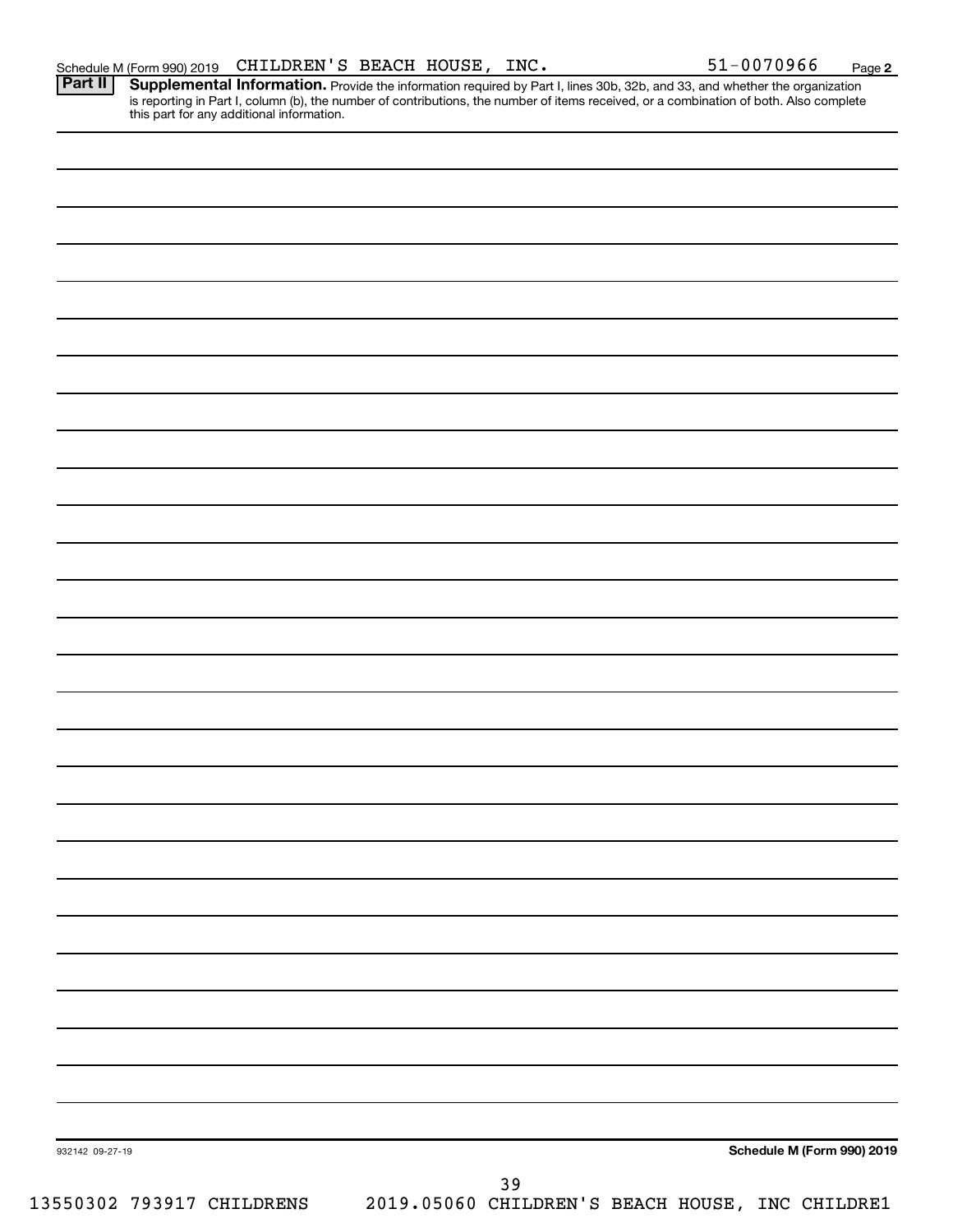**(Form 990 or 990-EZ)**

**SCHEDULE O Supplemental Information to Form 990 or 990-EZ 2019** 

Department of the Treasury Internal Revenue Service Name of the organization **Complete to provide information for responses to specific questions on Form 990 or 990-EZ or to provide any additional information. | Attach to Form 990 or 990-EZ.**

**| Go to www.irs.gov/Form990 for the latest information.**

OMB No. 1545-0047 **Open to Public Inspection**

CHILDREN'S BEACH HOUSE, INC. | 51-0070966

**Employer identification number**

#### FORM 990, PART I, LINE 1, DESCRIPTION OF ORGANIZATION MISSION:

FAMILIES AND COMMUNITIES.

FORM 990, PART VI, SECTION A, LINE 2:

LINDA M. FISCHER AND CONSTANCE M. MILLER - FAMILY RELATIONSHIP

KATHERINE DUPONT GAHAGAN AND ALEXIS GAHAGAN - FAMILY RELATIONSHIP

FORM 990, PART VI, SECTION B, LINE 11B:

THE BOARD WILL RECEIVE A DRAFT COPY OF THE 990 TO REVIEW AND APPROVE BEFORE

IT IS FILED WITH THE IRS.

FORM 990, PART VI, SECTION B, LINE 12C:

TRUSTEES ARE REQUIRED TO ANNUALLY SIGN CONFLICT OF INTEREST STATEMENTS AND

DISCLOSE ANY KNOWN OR POTENTIAL CONFLICTS OF INTEREST IN THESE STATEMENTS.

FORM 990, PART VI, SECTION B, LINE 15:

THE EXECUTIVE DIRECTOR'S ANNUAL COMPENSATION IS REVIEWED ANNUALLY AND

APPROVED BY THE ORGANIZATION'S EXECUTIVE COMMITTEE, A SUB-COMMITTEE OF THE

BOARD OF TRUSTEES.

FORM 990, PART VI, SECTION C, LINE 19:

GOVERNING DOCUMENTS, CONFLICT OF INTEREST POLICY, AND FINANCIAL STATEMENTS ARE HELD WITH THE ORGANIZATION AND AVAILABLE UPON REQUEST.

932211 09-06-19 LHA For Paperwork Reduction Act Notice, see the Instructions for Form 990 or 990-EZ. Schedule O (Form 990 or 990-EZ) (2019)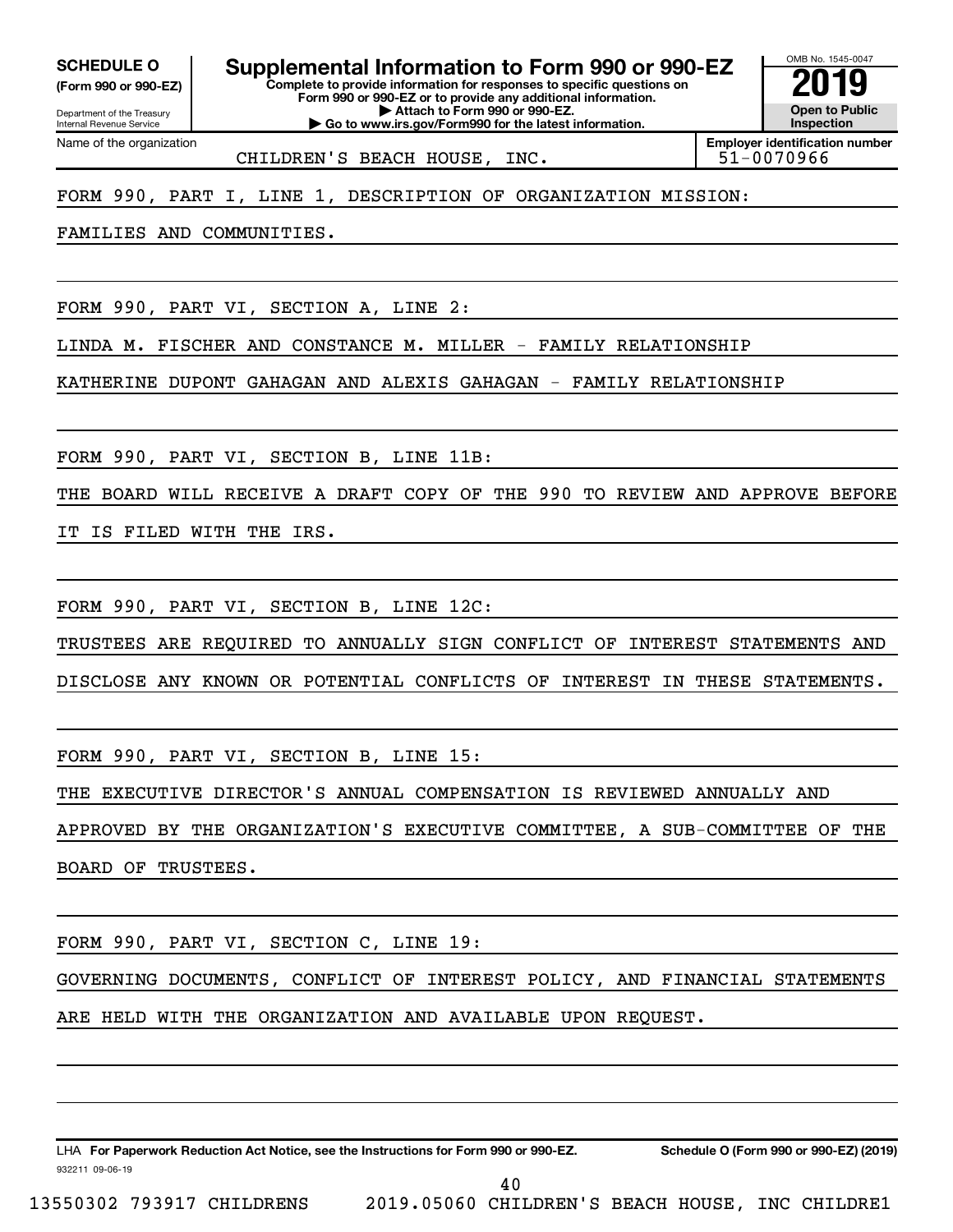| <b>SCHEDULE R</b> |  |
|-------------------|--|
|                   |  |

Department of the Treasury

### **Related Organizations and Unrelated Partnerships**

**(Form 990) Complete if the organization answered "Yes" on Form 990, Part IV, line 33, 34, 35b, 36, or 37.** |

**Attach to Form 990. Contract to Form 990. Contract to Public** 

OMB No. 1545-0047

**| Go to www.irs.gov/Form990 for instructions and the latest information. Inspection 2019**<br>Open to Public

**Employer identification number**

Internal Revenue Service Name of the organization

CHILDREN'S BEACH HOUSE, INC.

Part I ldentification of Disregarded Entities. Complete if the organization answered "Yes" on Form 990, Part IV, line 33.

| (a)<br>Name, address, and EIN (if applicable)<br>of disregarded entity | (b)<br>Primary activity | (c)<br>Legal domicile (state or<br>foreign country) | (d)<br>Total income | (e)<br>End-of-year assets | (f)<br>Direct controlling<br>entity |
|------------------------------------------------------------------------|-------------------------|-----------------------------------------------------|---------------------|---------------------------|-------------------------------------|
|                                                                        |                         |                                                     |                     |                           |                                     |
|                                                                        |                         |                                                     |                     |                           |                                     |
|                                                                        |                         |                                                     |                     |                           |                                     |
|                                                                        |                         |                                                     |                     |                           |                                     |

#### **Part II** Identification of Related Tax-Exempt Organizations. Complete if the organization answered "Yes" on Form 990, Part IV, line 34, because it had one or more related tax-exempt<br>Part II acconizations during the tax ye organizations during the tax year.

| (a)<br>Name, address, and EIN<br>of related organization | (b)<br>Primary activity | (c)<br>Legal domicile (state or<br>foreign country) | (d)<br><b>Exempt Code</b><br>section | (e)<br>Public charity<br>status (if section | (f)<br>Direct controlling<br>entity |     | $(g)$<br>Section 512(b)(13)<br>controlled<br>entity? |
|----------------------------------------------------------|-------------------------|-----------------------------------------------------|--------------------------------------|---------------------------------------------|-------------------------------------|-----|------------------------------------------------------|
|                                                          |                         |                                                     |                                      | 501(c)(3))                                  |                                     | Yes | No                                                   |
| CHICHESTER DUPONT FOUNDATION - 51-6011641                |                         |                                                     |                                      |                                             |                                     |     |                                                      |
| P.O. BOX 3598                                            |                         |                                                     |                                      |                                             |                                     |     |                                                      |
| WILMINGTON, DE 19807                                     | PRIVATE FOUNDATION      | DELAWARE                                            | 501(C)(3)                            | ÞЕ                                          | N/A                                 |     | X                                                    |
|                                                          |                         |                                                     |                                      |                                             |                                     |     |                                                      |
|                                                          |                         |                                                     |                                      |                                             |                                     |     |                                                      |
|                                                          |                         |                                                     |                                      |                                             |                                     |     |                                                      |

**For Paperwork Reduction Act Notice, see the Instructions for Form 990. Schedule R (Form 990) 2019**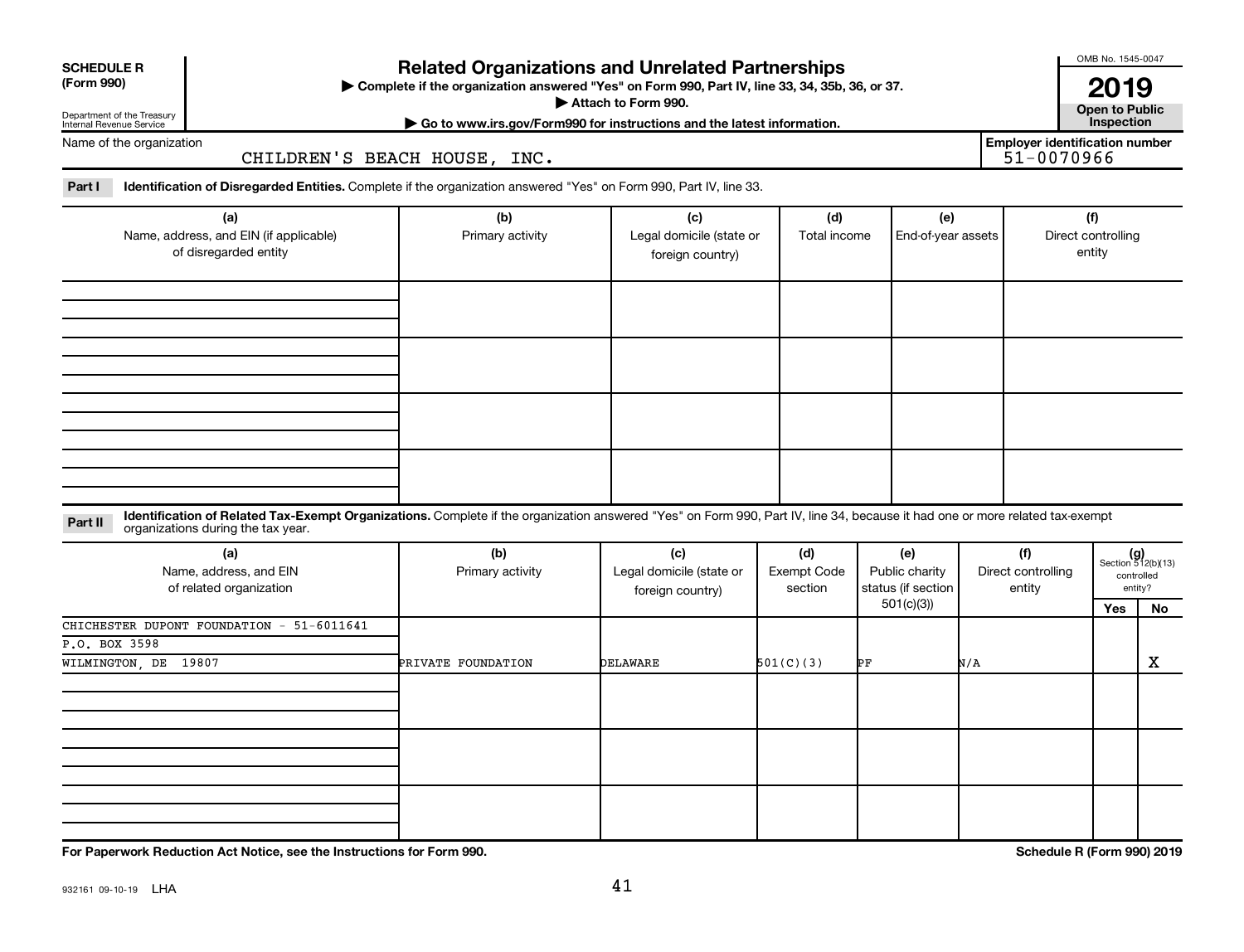#### Schedule R (Form 990) 2019 Page CHILDREN'S BEACH HOUSE, INC. 51-0070966

**2**

Part III Identification of Related Organizations Taxable as a Partnership. Complete if the organization answered "Yes" on Form 990, Part IV, line 34, because it had one or more related<br>Read to the organizations tracted as organizations treated as a partnership during the tax year.

| organizations trouted as a partnership dannig the tax year.                                                                                                                                                                                                                 |                  |                       |                    |                     |                                                                                            |  |                                    |  |                |                  |              |                                               |  |                       |                                                                                                               |  |
|-----------------------------------------------------------------------------------------------------------------------------------------------------------------------------------------------------------------------------------------------------------------------------|------------------|-----------------------|--------------------|---------------------|--------------------------------------------------------------------------------------------|--|------------------------------------|--|----------------|------------------|--------------|-----------------------------------------------|--|-----------------------|---------------------------------------------------------------------------------------------------------------|--|
| (a)                                                                                                                                                                                                                                                                         | (b)              | (c)                   | (d)                |                     | (e)                                                                                        |  | (f)<br>(g)                         |  | (h)            |                  |              | (i)                                           |  | (i)                   | (k)                                                                                                           |  |
| Name, address, and EIN                                                                                                                                                                                                                                                      | Primary activity | Legal                 | Direct controlling |                     | Predominant income<br>(related, unrelated,<br>excluded from tax under<br>sections 512-514) |  | Share of total                     |  | Share of       | Disproportionate |              | Code V-UBI<br>amount in box<br>20 of Schedule |  | General or Percentage |                                                                                                               |  |
| of related organization                                                                                                                                                                                                                                                     |                  | domicile<br>(state or | entity             |                     |                                                                                            |  | income                             |  | end-of-year    |                  | allocations? |                                               |  | managing ownership    |                                                                                                               |  |
|                                                                                                                                                                                                                                                                             |                  | foreign<br>country)   |                    |                     |                                                                                            |  |                                    |  | assets         | Yes              | <b>No</b>    | K 1 (Form 1065) Yes No                        |  |                       |                                                                                                               |  |
|                                                                                                                                                                                                                                                                             |                  |                       |                    |                     |                                                                                            |  |                                    |  |                |                  |              |                                               |  |                       |                                                                                                               |  |
|                                                                                                                                                                                                                                                                             |                  |                       |                    |                     |                                                                                            |  |                                    |  |                |                  |              |                                               |  |                       |                                                                                                               |  |
|                                                                                                                                                                                                                                                                             |                  |                       |                    |                     |                                                                                            |  |                                    |  |                |                  |              |                                               |  |                       |                                                                                                               |  |
|                                                                                                                                                                                                                                                                             |                  |                       |                    |                     |                                                                                            |  |                                    |  |                |                  |              |                                               |  |                       |                                                                                                               |  |
|                                                                                                                                                                                                                                                                             |                  |                       |                    |                     |                                                                                            |  |                                    |  |                |                  |              |                                               |  |                       |                                                                                                               |  |
|                                                                                                                                                                                                                                                                             |                  |                       |                    |                     |                                                                                            |  |                                    |  |                |                  |              |                                               |  |                       |                                                                                                               |  |
|                                                                                                                                                                                                                                                                             |                  |                       |                    |                     |                                                                                            |  |                                    |  |                |                  |              |                                               |  |                       |                                                                                                               |  |
|                                                                                                                                                                                                                                                                             |                  |                       |                    |                     |                                                                                            |  |                                    |  |                |                  |              |                                               |  |                       |                                                                                                               |  |
|                                                                                                                                                                                                                                                                             |                  |                       |                    |                     |                                                                                            |  |                                    |  |                |                  |              |                                               |  |                       |                                                                                                               |  |
|                                                                                                                                                                                                                                                                             |                  |                       |                    |                     |                                                                                            |  |                                    |  |                |                  |              |                                               |  |                       |                                                                                                               |  |
|                                                                                                                                                                                                                                                                             |                  |                       |                    |                     |                                                                                            |  |                                    |  |                |                  |              |                                               |  |                       |                                                                                                               |  |
|                                                                                                                                                                                                                                                                             |                  |                       |                    |                     |                                                                                            |  |                                    |  |                |                  |              |                                               |  |                       |                                                                                                               |  |
|                                                                                                                                                                                                                                                                             |                  |                       |                    |                     |                                                                                            |  |                                    |  |                |                  |              |                                               |  |                       |                                                                                                               |  |
|                                                                                                                                                                                                                                                                             |                  |                       |                    |                     |                                                                                            |  |                                    |  |                |                  |              |                                               |  |                       |                                                                                                               |  |
|                                                                                                                                                                                                                                                                             |                  |                       |                    |                     |                                                                                            |  |                                    |  |                |                  |              |                                               |  |                       |                                                                                                               |  |
|                                                                                                                                                                                                                                                                             |                  |                       |                    |                     |                                                                                            |  |                                    |  |                |                  |              |                                               |  |                       |                                                                                                               |  |
|                                                                                                                                                                                                                                                                             |                  |                       |                    |                     |                                                                                            |  |                                    |  |                |                  |              |                                               |  |                       |                                                                                                               |  |
|                                                                                                                                                                                                                                                                             |                  |                       |                    |                     |                                                                                            |  |                                    |  |                |                  |              |                                               |  |                       |                                                                                                               |  |
|                                                                                                                                                                                                                                                                             |                  |                       |                    |                     |                                                                                            |  |                                    |  |                |                  |              |                                               |  |                       |                                                                                                               |  |
| Identification of Related Organizations Taxable as a Corporation or Trust. Complete if the organization answered "Yes" on Form 990, Part IV, line 34, because it had one or more related<br>Part IV<br>organizations treated as a corporation or trust during the tax year. |                  |                       |                    |                     |                                                                                            |  |                                    |  |                |                  |              |                                               |  |                       |                                                                                                               |  |
| (a)                                                                                                                                                                                                                                                                         |                  | (b)                   |                    | (c)                 | (d)                                                                                        |  | (e)                                |  | (f)            |                  | (g)          |                                               |  | (h)                   |                                                                                                               |  |
| Name, address, and EIN                                                                                                                                                                                                                                                      |                  | Primary activity      |                    | Legal domicile      | Direct controlling                                                                         |  |                                    |  | Share of total |                  |              | Share of                                      |  | Percentage            | $\begin{array}{c} \textbf{(i)}\\ \text{Section}\\ 512 \text{(b)} \text{(13)}\\ \text{controlled} \end{array}$ |  |
| of related organization                                                                                                                                                                                                                                                     |                  |                       |                    | state or            | entity                                                                                     |  | Type of entity<br>(C corp, S corp, |  |                | income           |              | end-of-year                                   |  | ownership             |                                                                                                               |  |
|                                                                                                                                                                                                                                                                             |                  |                       |                    | foreign<br>country) |                                                                                            |  | or trust)                          |  |                |                  |              | assets                                        |  |                       | entity?                                                                                                       |  |
|                                                                                                                                                                                                                                                                             |                  |                       |                    |                     |                                                                                            |  |                                    |  |                |                  |              |                                               |  |                       | Yes   No                                                                                                      |  |
|                                                                                                                                                                                                                                                                             |                  |                       |                    |                     |                                                                                            |  |                                    |  |                |                  |              |                                               |  |                       |                                                                                                               |  |
|                                                                                                                                                                                                                                                                             |                  |                       |                    |                     |                                                                                            |  |                                    |  |                |                  |              |                                               |  |                       |                                                                                                               |  |
|                                                                                                                                                                                                                                                                             |                  |                       |                    |                     |                                                                                            |  |                                    |  |                |                  |              |                                               |  |                       |                                                                                                               |  |
|                                                                                                                                                                                                                                                                             |                  |                       |                    |                     |                                                                                            |  |                                    |  |                |                  |              |                                               |  |                       |                                                                                                               |  |
|                                                                                                                                                                                                                                                                             |                  |                       |                    |                     |                                                                                            |  |                                    |  |                |                  |              |                                               |  |                       |                                                                                                               |  |
|                                                                                                                                                                                                                                                                             |                  |                       |                    |                     |                                                                                            |  |                                    |  |                |                  |              |                                               |  |                       |                                                                                                               |  |
|                                                                                                                                                                                                                                                                             |                  |                       |                    |                     |                                                                                            |  |                                    |  |                |                  |              |                                               |  |                       |                                                                                                               |  |
|                                                                                                                                                                                                                                                                             |                  |                       |                    |                     |                                                                                            |  |                                    |  |                |                  |              |                                               |  |                       |                                                                                                               |  |
|                                                                                                                                                                                                                                                                             |                  |                       |                    |                     |                                                                                            |  |                                    |  |                |                  |              |                                               |  |                       |                                                                                                               |  |
|                                                                                                                                                                                                                                                                             |                  |                       |                    |                     |                                                                                            |  |                                    |  |                |                  |              |                                               |  |                       |                                                                                                               |  |
|                                                                                                                                                                                                                                                                             |                  |                       |                    |                     |                                                                                            |  |                                    |  |                |                  |              |                                               |  |                       |                                                                                                               |  |
|                                                                                                                                                                                                                                                                             |                  |                       |                    |                     |                                                                                            |  |                                    |  |                |                  |              |                                               |  |                       |                                                                                                               |  |
|                                                                                                                                                                                                                                                                             |                  |                       |                    |                     |                                                                                            |  |                                    |  |                |                  |              |                                               |  |                       |                                                                                                               |  |
|                                                                                                                                                                                                                                                                             |                  |                       |                    |                     |                                                                                            |  |                                    |  |                |                  |              |                                               |  |                       |                                                                                                               |  |
|                                                                                                                                                                                                                                                                             |                  |                       |                    |                     |                                                                                            |  |                                    |  |                |                  |              |                                               |  |                       |                                                                                                               |  |
|                                                                                                                                                                                                                                                                             |                  |                       |                    |                     |                                                                                            |  |                                    |  |                |                  |              |                                               |  |                       |                                                                                                               |  |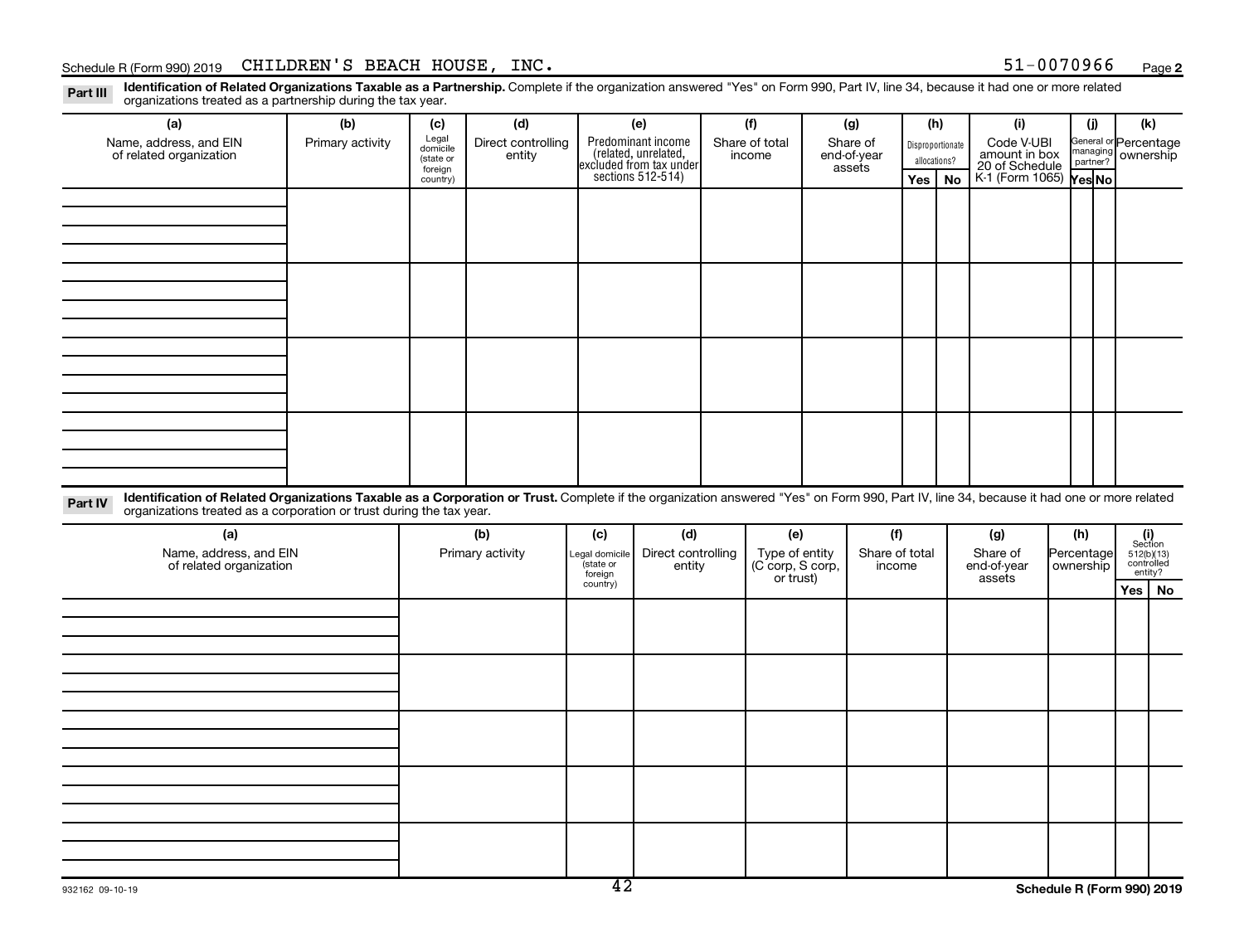#### Schedule R (Form 990) 2019 Page CHILDREN'S BEACH HOUSE, INC. 51-0070966

Part V Transactions With Related Organizations. Complete if the organization answered "Yes" on Form 990, Part IV, line 34, 35b, or 36.

|                                                                                                                                                                                                                                     | Note: Complete line 1 if any entity is listed in Parts II, III, or IV of this schedule.                                                                                                                                             |  |  |  |                | Yes                     | No                      |  |  |  |
|-------------------------------------------------------------------------------------------------------------------------------------------------------------------------------------------------------------------------------------|-------------------------------------------------------------------------------------------------------------------------------------------------------------------------------------------------------------------------------------|--|--|--|----------------|-------------------------|-------------------------|--|--|--|
|                                                                                                                                                                                                                                     | During the tax year, did the organization engage in any of the following transactions with one or more related organizations listed in Parts II-IV?                                                                                 |  |  |  |                |                         |                         |  |  |  |
|                                                                                                                                                                                                                                     |                                                                                                                                                                                                                                     |  |  |  | 1a             |                         | $\overline{\mathbf{x}}$ |  |  |  |
|                                                                                                                                                                                                                                     |                                                                                                                                                                                                                                     |  |  |  | 1 <sub>b</sub> |                         | $\overline{\mathbf{x}}$ |  |  |  |
|                                                                                                                                                                                                                                     |                                                                                                                                                                                                                                     |  |  |  | 1 <sub>c</sub> | $\overline{\textbf{X}}$ |                         |  |  |  |
|                                                                                                                                                                                                                                     | d Loans or loan guarantees to or for related organization(s) www.communities.com/www.communities.com/www.communities.com/www.communities.com/www.communities.com/www.communities.com/www.communities.com/www.communities.com/w      |  |  |  | 1 <sub>d</sub> |                         | $\overline{\mathbf{X}}$ |  |  |  |
|                                                                                                                                                                                                                                     | e Loans or loan guarantees by related organization(s) manufaction content to content the manufacture content of the manufacture content of the manufacture content of the manufacture content of the local manufacture content      |  |  |  | 1e             |                         | $\overline{\texttt{x}}$ |  |  |  |
|                                                                                                                                                                                                                                     |                                                                                                                                                                                                                                     |  |  |  |                |                         |                         |  |  |  |
| Dividends from related organization(s) machinesis and contract and contract and contract and contract and contract and contract and contract and contract and contract and contract and contract and contract and contract and      |                                                                                                                                                                                                                                     |  |  |  |                |                         |                         |  |  |  |
| Sale of assets to related organization(s) www.assettion.com/www.assettion.com/www.assettion.com/www.assettion.com/www.assettion.com/www.assettion.com/www.assettion.com/www.assettion.com/www.assettion.com/www.assettion.com/<br>a |                                                                                                                                                                                                                                     |  |  |  |                |                         |                         |  |  |  |
|                                                                                                                                                                                                                                     | h Purchase of assets from related organization(s) manufactured content to content the content of assets from related organization(s) manufactured content to content the content of the content of the content of the content       |  |  |  | 1 <sub>h</sub> |                         | $\overline{\texttt{x}}$ |  |  |  |
|                                                                                                                                                                                                                                     | Exchange of assets with related organization(s) www.walescommunity.com/walescommunity/walescommunity/walescommunity/walescommunity/walescommunity/walescommunity/walescommunity/walescommunity/walescommunity/walescommunity/w      |  |  |  | 1i.            |                         | $\overline{\texttt{x}}$ |  |  |  |
|                                                                                                                                                                                                                                     |                                                                                                                                                                                                                                     |  |  |  |                |                         |                         |  |  |  |
|                                                                                                                                                                                                                                     |                                                                                                                                                                                                                                     |  |  |  |                |                         |                         |  |  |  |
|                                                                                                                                                                                                                                     |                                                                                                                                                                                                                                     |  |  |  |                |                         |                         |  |  |  |
|                                                                                                                                                                                                                                     |                                                                                                                                                                                                                                     |  |  |  | 11             |                         | $\overline{\texttt{x}}$ |  |  |  |
|                                                                                                                                                                                                                                     |                                                                                                                                                                                                                                     |  |  |  | 1 <sub>m</sub> |                         | $\overline{\texttt{x}}$ |  |  |  |
|                                                                                                                                                                                                                                     |                                                                                                                                                                                                                                     |  |  |  | 1n             |                         | $\overline{\mathbf{x}}$ |  |  |  |
|                                                                                                                                                                                                                                     | o Sharing of paid employees with related organization(s) <b>manufactual control and constructs</b> construct and and constructed and constructed and constructed and constructed and constructed and constructed and constructed an |  |  |  | 1 <sub>o</sub> |                         | $\overline{\texttt{x}}$ |  |  |  |
|                                                                                                                                                                                                                                     |                                                                                                                                                                                                                                     |  |  |  |                |                         |                         |  |  |  |
| <b>p</b>                                                                                                                                                                                                                            |                                                                                                                                                                                                                                     |  |  |  | 1 <sub>p</sub> |                         | X                       |  |  |  |
|                                                                                                                                                                                                                                     |                                                                                                                                                                                                                                     |  |  |  | 1q             |                         | $\overline{\textbf{x}}$ |  |  |  |
|                                                                                                                                                                                                                                     |                                                                                                                                                                                                                                     |  |  |  |                |                         |                         |  |  |  |
|                                                                                                                                                                                                                                     | Other transfer of cash or property to related organization(s) www.communities.com/www.communities.com/www.communities.com/www.communities.com/www.communities.com/www.communities.com/www.communities.com/www.communities.com/      |  |  |  | 1r             |                         | х                       |  |  |  |
|                                                                                                                                                                                                                                     |                                                                                                                                                                                                                                     |  |  |  | 1s             |                         | $\overline{\mathbf{x}}$ |  |  |  |
|                                                                                                                                                                                                                                     | 2 If the answer to any of the above is "Yes," see the instructions for information on who must complete this line, including covered relationships and transaction thresholds.                                                      |  |  |  |                |                         |                         |  |  |  |
|                                                                                                                                                                                                                                     | (b)<br>(c)<br>(d)<br>(a)<br>Name of related organization<br>Method of determining amount involved<br>Amount involved<br>Transaction<br>type (a-s)                                                                                   |  |  |  |                |                         |                         |  |  |  |
|                                                                                                                                                                                                                                     |                                                                                                                                                                                                                                     |  |  |  |                |                         |                         |  |  |  |

| (1) CHICHESTER DUPONT FOUNDATION | $\sim$ | $625,000$ . CASH VALUE |
|----------------------------------|--------|------------------------|
| (2)                              |        |                        |
| (3)                              |        |                        |
|                                  |        |                        |
| (4)                              |        |                        |
| (5)                              |        |                        |
| (6)                              |        |                        |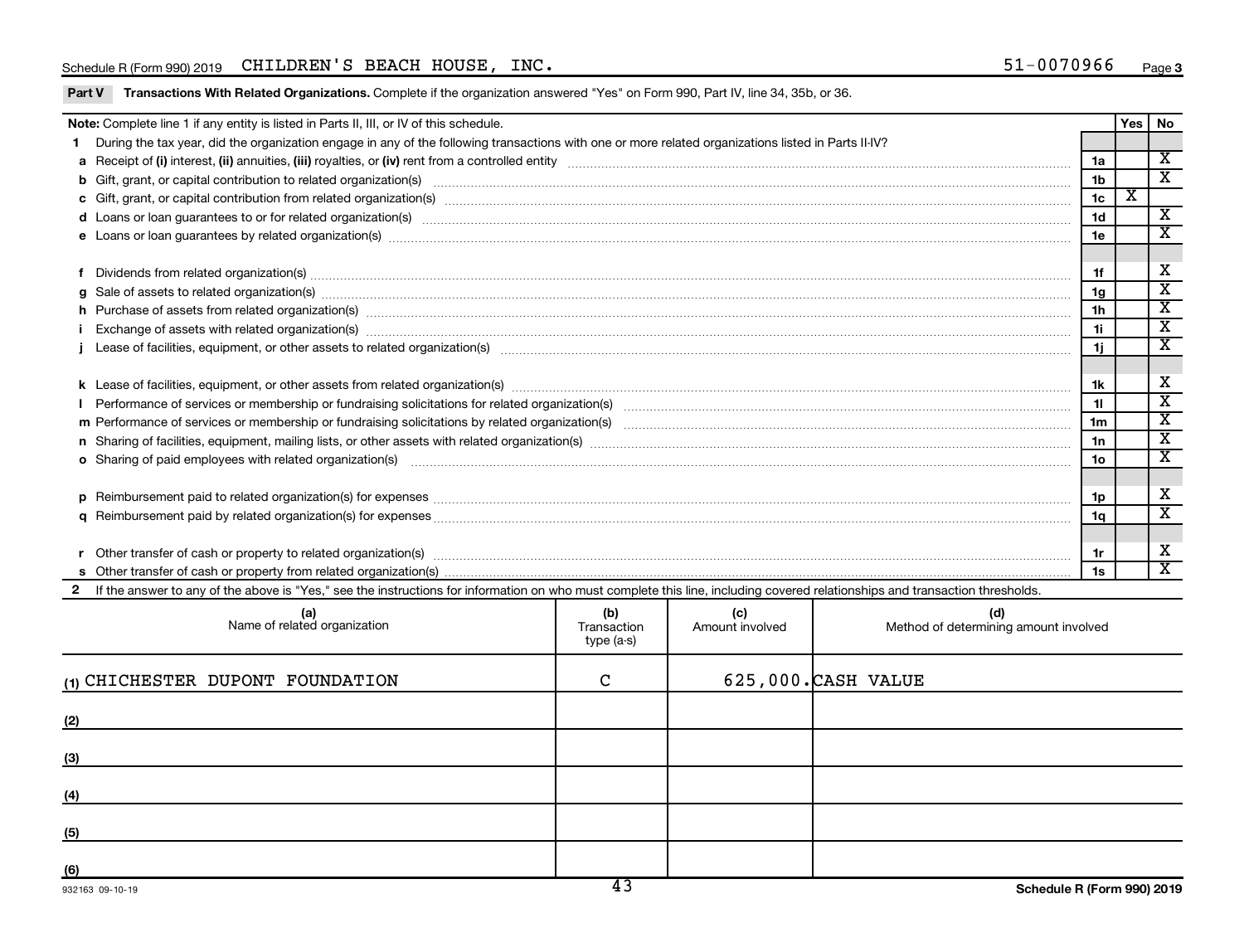#### Schedule R (Form 990) 2019 Page CHILDREN'S BEACH HOUSE, INC. 51-0070966

Part VI Unrelated Organizations Taxable as a Partnership. Complete if the organization answered "Yes" on Form 990, Part IV, line 37.

Provide the following information for each entity taxed as a partnership through which the organization conducted more than five percent of its activities (measured by total assets or gross revenue) that was not a related organization. See instructions regarding exclusion for certain investment partnerships.

| (a)<br>Name, address, and EIN<br>of entity | - - -<br>(b)<br>Primary activity | (c)<br>Legal domicile<br>(state or foreign<br>country) | - - - - <sub>1</sub> - - 1<br>(d)<br>Predominant income<br>(related, unrelated,<br>excluded from tax under<br>sections 512-514) | (e)<br>Are all<br>partners sec.<br>$\frac{501(c)(3)}{0rgs?}$<br>Yes No | (f)<br>Share of<br>total<br>income | (g)<br>Share of<br>end-of-year<br>assets | Dispropor-<br>tionate<br>allocations?<br>Yes No | (h) | (i)<br>Code V-UBI<br>amount in box 20 managing<br>of Schedule K-1<br>(Form 1065)<br>$\overline{Y_{\text{res}}}\overline{NQ}$ | (i)<br>Yes NO | (k) |
|--------------------------------------------|----------------------------------|--------------------------------------------------------|---------------------------------------------------------------------------------------------------------------------------------|------------------------------------------------------------------------|------------------------------------|------------------------------------------|-------------------------------------------------|-----|------------------------------------------------------------------------------------------------------------------------------|---------------|-----|
|                                            |                                  |                                                        |                                                                                                                                 |                                                                        |                                    |                                          |                                                 |     |                                                                                                                              |               |     |
|                                            |                                  |                                                        |                                                                                                                                 |                                                                        |                                    |                                          |                                                 |     |                                                                                                                              |               |     |
|                                            |                                  |                                                        |                                                                                                                                 |                                                                        |                                    |                                          |                                                 |     |                                                                                                                              |               |     |
|                                            |                                  |                                                        |                                                                                                                                 |                                                                        |                                    |                                          |                                                 |     |                                                                                                                              |               |     |
|                                            |                                  |                                                        |                                                                                                                                 |                                                                        |                                    |                                          |                                                 |     |                                                                                                                              |               |     |
|                                            |                                  |                                                        |                                                                                                                                 |                                                                        |                                    |                                          |                                                 |     |                                                                                                                              |               |     |
|                                            |                                  |                                                        |                                                                                                                                 |                                                                        |                                    |                                          |                                                 |     |                                                                                                                              |               |     |
|                                            |                                  |                                                        |                                                                                                                                 |                                                                        |                                    |                                          |                                                 |     |                                                                                                                              |               |     |

**Schedule R (Form 990) 2019**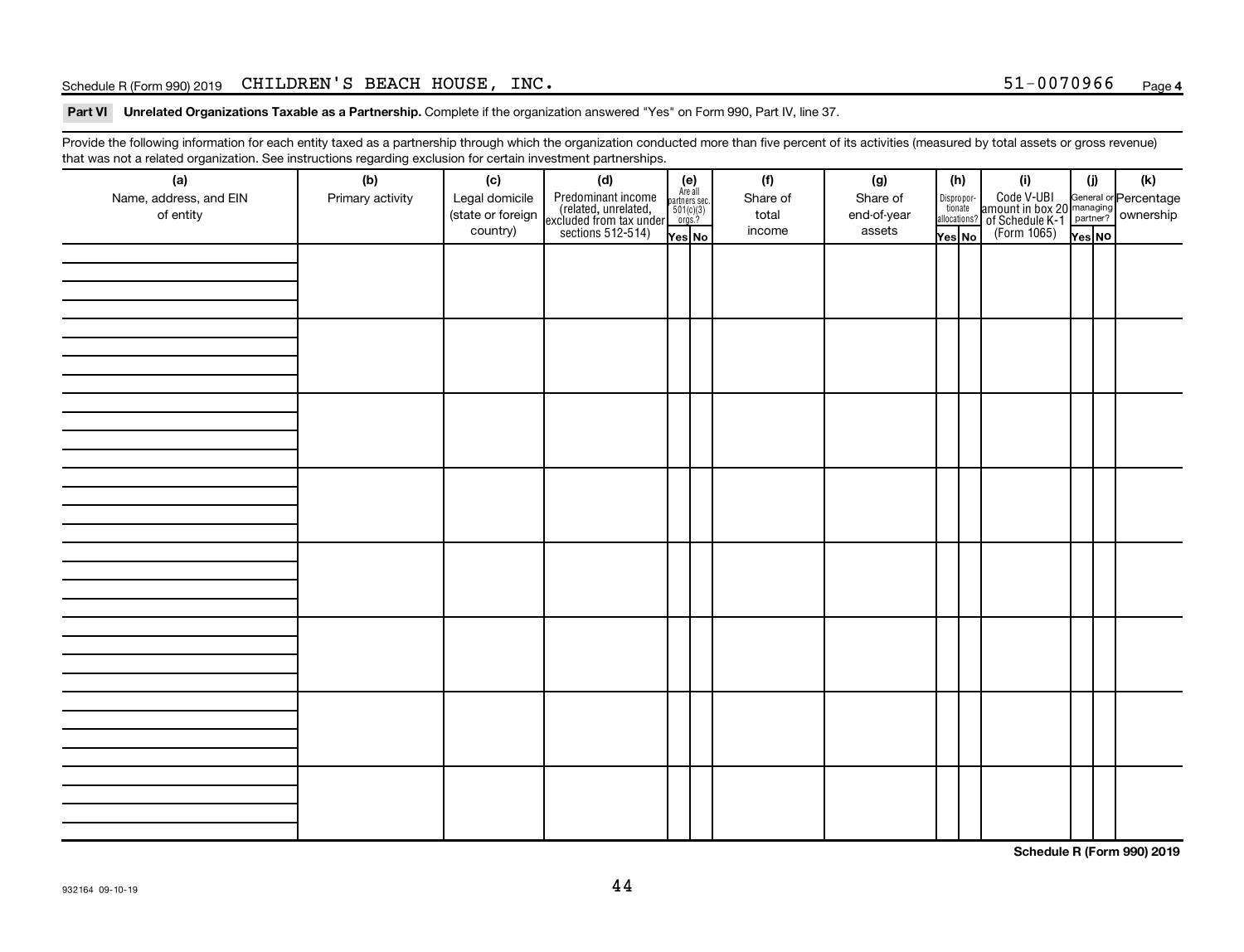|  | Part VII Supplemental Information |  |
|--|-----------------------------------|--|
|--|-----------------------------------|--|

Provide additional information for responses to questions on Schedule R. See instructions.

| 932165 09-10-19           |  |  | 45                                              |  | Schedule R (Form 990) 2019 |
|---------------------------|--|--|-------------------------------------------------|--|----------------------------|
| 13550302 793917 CHILDRENS |  |  | 2019.05060 CHILDREN'S BEACH HOUSE, INC CHILDRE1 |  |                            |